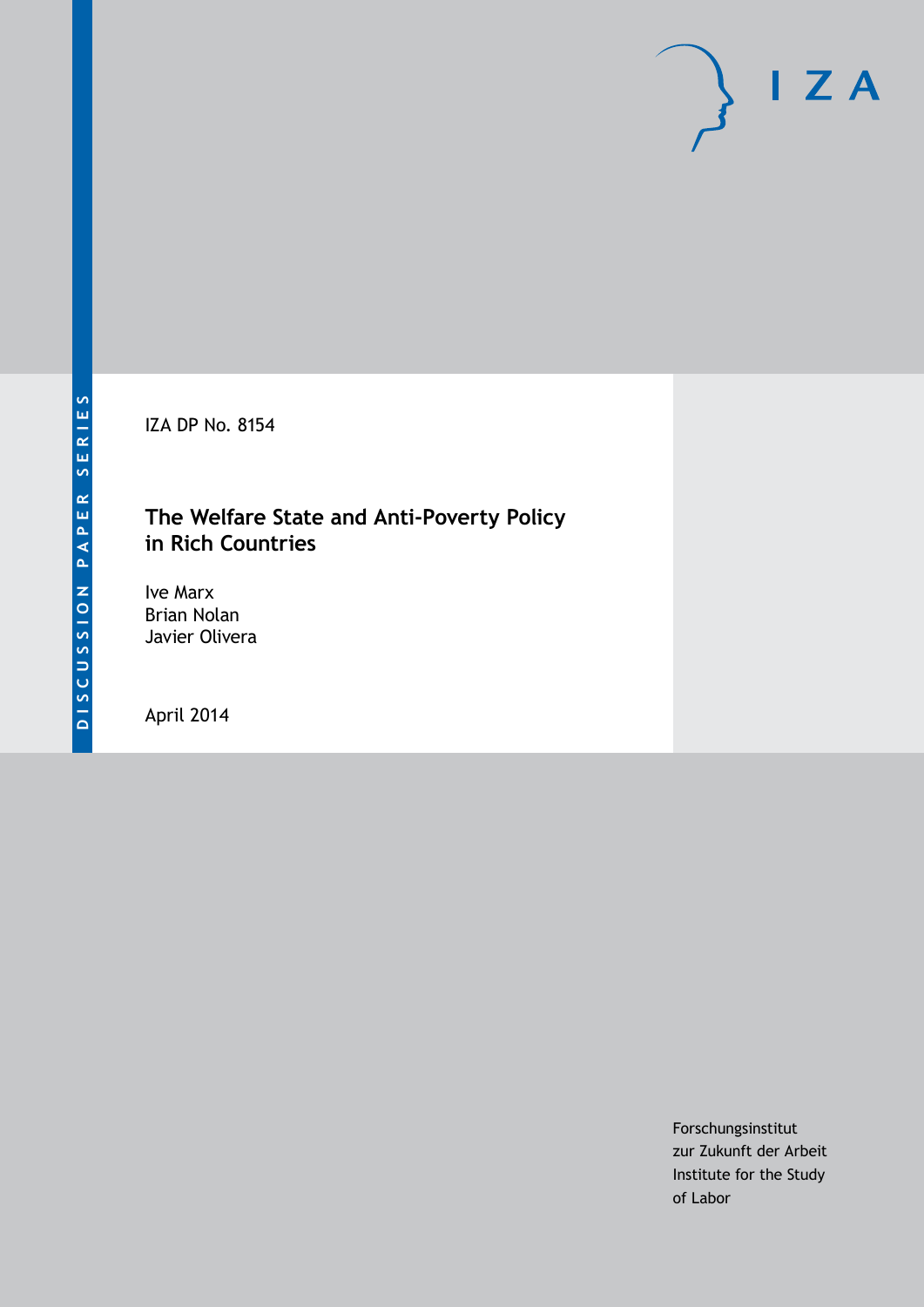# **The Welfare State and Anti-Poverty Policy in Rich Countries**

### **Ive Marx**

*University of Antwerp and IZA*

### **Brian Nolan**

*University College Dublin*

### **Javier Olivera**

*University of Luxembourg*

Discussion Paper No. 8154 April 2014

IZA

P.O. Box 7240 53072 Bonn **Germany** 

Phone: +49-228-3894-0 Fax: +49-228-3894-180 E-mail: [iza@iza.org](mailto:iza@iza.org)

Any opinions expressed here are those of the author(s) and not those of IZA. Research published in this series may include views on policy, but the institute itself takes no institutional policy positions. The IZA research network is committed to the IZA Guiding Principles of Research Integrity.

The Institute for the Study of Labor (IZA) in Bonn is a local and virtual international research center and a place of communication between science, politics and business. IZA is an independent nonprofit organization supported by Deutsche Post Foundation. The center is associated with the University of Bonn and offers a stimulating research environment through its international network, workshops and conferences, data service, project support, research visits and doctoral program. IZA engages in (i) original and internationally competitive research in all fields of labor economics, (ii) development of policy concepts, and (iii) dissemination of research results and concepts to the interested public.

IZA Discussion Papers often represent preliminary work and are circulated to encourage discussion. Citation of such a paper should account for its provisional character. A revised version may be available directly from the author.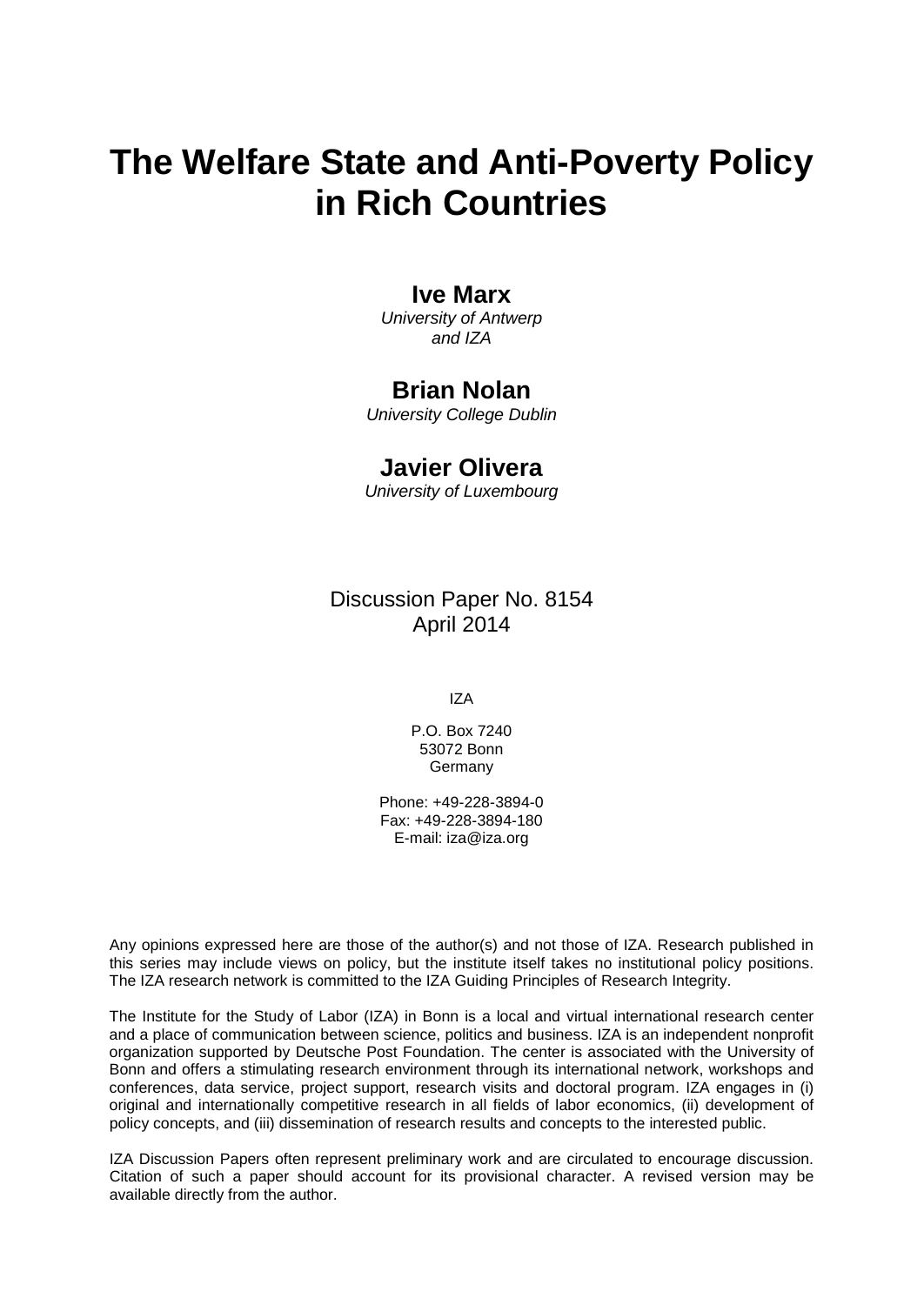IZA Discussion Paper No. 8154 April 2014

# **ABSTRACT**

# **The Welfare State and Anti-Poverty Policy in Rich Countries**

This paper is prepared as a chapter for the Handbook of Income Distribution, Volume 2 (edited by A. B. Atkinson and F. Bourguignon, Elsevier-North Holland, forthcoming). Like the other chapters in the volume (and its predecessor), the aim is to provide a comprehensive review of a particular area of research. The aim of this chapter is to highlight some key aspects of recent economic research on the welfare state and anti-poverty policy in rich countries, and explore their implications. We begin with the conceptualisation and measurement of poverty, before sketching out some core features and approaches to the welfare state and anti-poverty policies. We then focus on the central plank of the modern welfare state's efforts to address poverty, namely social protection, discussing in turn the inactive working-age population, child income support, in-work poverty, and retirement and old-age pensions. After that we discuss social spending on other than cash transfers: the labour market, education, training and activation, and finally intergenerational transmission, childhood and neighbourhoods. We also discuss the welfare state and anti-poverty policy in the context of the economic crisis which began in 2007-8, and the implications for strategies aimed at combining economic growth and employment with making serious inroads into poverty. We conclude with highlighting directions for future research.

JEL Classification: I3, I38, D63

Keywords: poverty, anti-poverty policy, redistribution, welfare state

Corresponding author:

Ive Marx University of Antwerp S.M. 181 St Jacobstraat 2 2000 Antwerp Belgium E-mail: [ive.marx@uantwerpen.be](mailto:ive.marx@uantwerpen.be)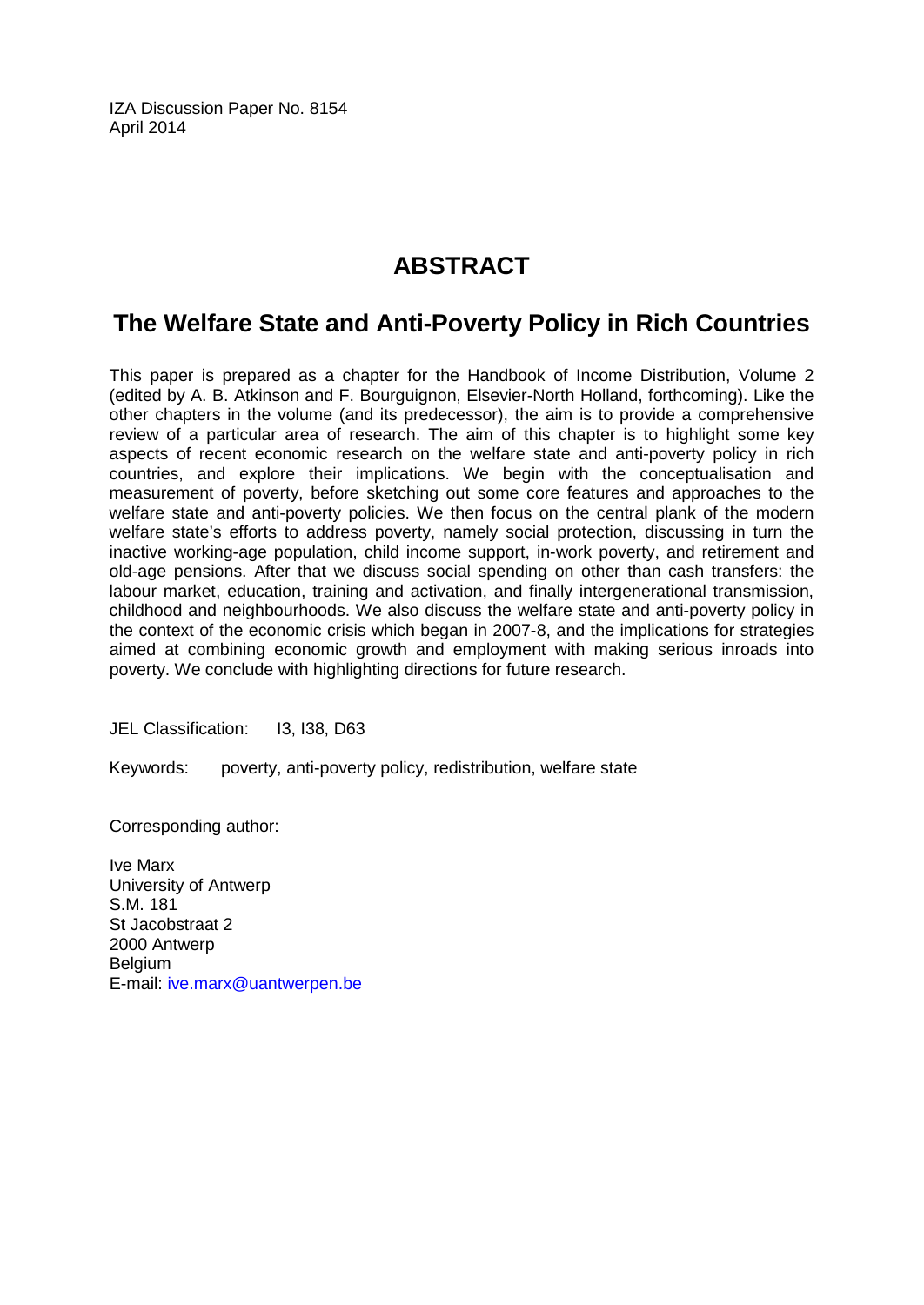### **The Welfare State and Anti-Poverty Policy in Rich Countries<sup>1</sup>**

#### **Section 1: Setting the Scene**

#### *1.1 Introduction*

-

Seen by some as primarily a manifestation of inequality in the distribution of income and wealth and by others as a distinctive phenomenon, poverty continues to represent a core challenge for rich countries and their welfare states. This is reflected in the very substantial body of research on poverty in industrialised countries, both country-specific and comparative, which seeks to capture the extent of poverty and how it is changing over time, understand its nature, and assess the effectiveness of policies and strategies aimed at addressing it. Poverty is widely regarded as a key social concern in most rich countries, not only in terms of the quality of life of those affected but also their wasted potential, as well as the risks to the social fabric and social cohesion more generally. (Chapter 24 by Martin Ravallion argues that the notion that poverty not only should but can be eliminated in such countries is a relatively recent development, and also discusses in depth the links between poverty and macroeconomic performance). While the nature of poverty and how best to tackle it remain hotly contested at a political and ideological level, the focus of research has increasingly been on the effectiveness or otherwise of anti-poverty policies and strategies, which the recent economic crisis has served only to reinforce.

The aim of this chapter is to highlight some key aspects of recent economic research on the welfare state and anti-poverty policy in rich countries, and explore their implications. A core theme will be that the way poverty is conceptualised and measured has fundamental implications for how anti-poverty policy is thought about, designed and implemented. We therefore begin Section 1 with conceptualisation and measurement and key patterns and trends (on which see also Jäntti and Danziger, 2000), before sketching out some core features and approaches to the welfare state and anti-poverty policies. Section 2 then focuses on the central plank of the modern welfare state's efforts to address poverty, namely social protection, discussing in turn the inactive working-age population, child income support, inwork poverty, and retirement and old-age pensions. Section 3 looks beyond social protection

<span id="page-3-0"></span><sup>&</sup>lt;sup>1</sup> We thank participants at the April 2013 Conference "Recent Advances in the Economics of Income Distribution" held at the Paris School of Economics and organized by A.B. Atkinson and F. Bourguignon. Particularly thanks go to Rolf Aaberge who served as the main discussant of this paper.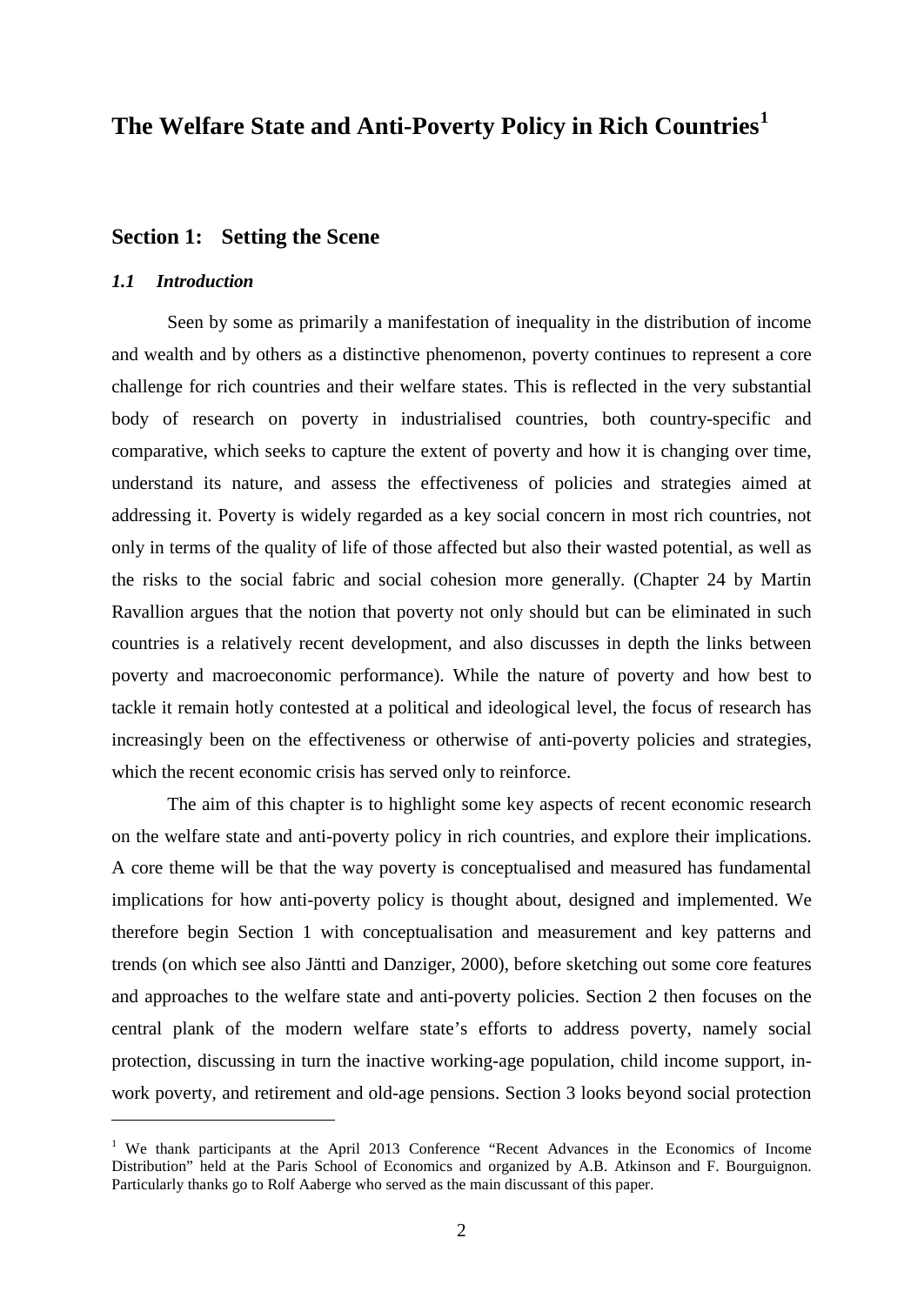to discuss social spending on other than cash transfers, the labour market, education, training and activation, and finally intergenerational transmission, childhood and neighbourhoods. Section 4 discusses the welfare state and anti-poverty policy in the context of the economic crisis which began in 2007-8, and the implications for strategies aimed at combining economic growth and employment with making serious inroads into poverty. Finally, Section 5 highlights directions for future research.

#### *1.2 Conceptualising and Measuring Poverty*

The definition of poverty underpinning most recent research in Europe relates to exclusion from the ordinary life of the society due to lack of resources, as spelt out for example in the particularly influential formulation by Townsend (1979). This has also been very influential from a policy-making perspective, as evidenced by the definition adopted by the European Economic Communities in the mid-1980s:

"The poor shall be taken to mean persons, families and groups of persons whose resources (material, cultural and social) are so limited as to exclude them from the minimum acceptable way of life in the Member State in which they live".

Poverty from this starting-point has two core elements: it is about inability to participate, and this inability to participate is attributable to inadequate resources. Most economic research then employs income to distinguish the poor, with a great deal of research and debate on how best to establish an income cut-off for that purpose. There are also substantial theoretical and empirical literatures on concepts such as social exclusion (see for example Kronauer, 1998) and on the 'capabilities' approach pioneered by Sen (see for example 1980, 1993), which have implications for how one thinks about and measures poverty. Indeed, a concern with 'poverty' *per se* may be seen as predominantly an Anglo-Saxon concern, with concepts such as deprivation and social exclusion more often the focus in countries such as France or Germany and with the 'level of living' approach to living standards and wellbeing of central importance in the Nordic countries (and having much in common with Sen's capabilities approach in general orientation, on which see for example Erikson, 1993).

In comparative analysis, the most common approach to deriving income thresholds has been to calculate them as proportions of median income in the country in question, with 50% or 60% of the median the most widely used. The underlying rationale is that those falling more than a certain 'distance' below the average or normal income in their society are unlikely to be able to participate fully in it, and notable examples from a very large literature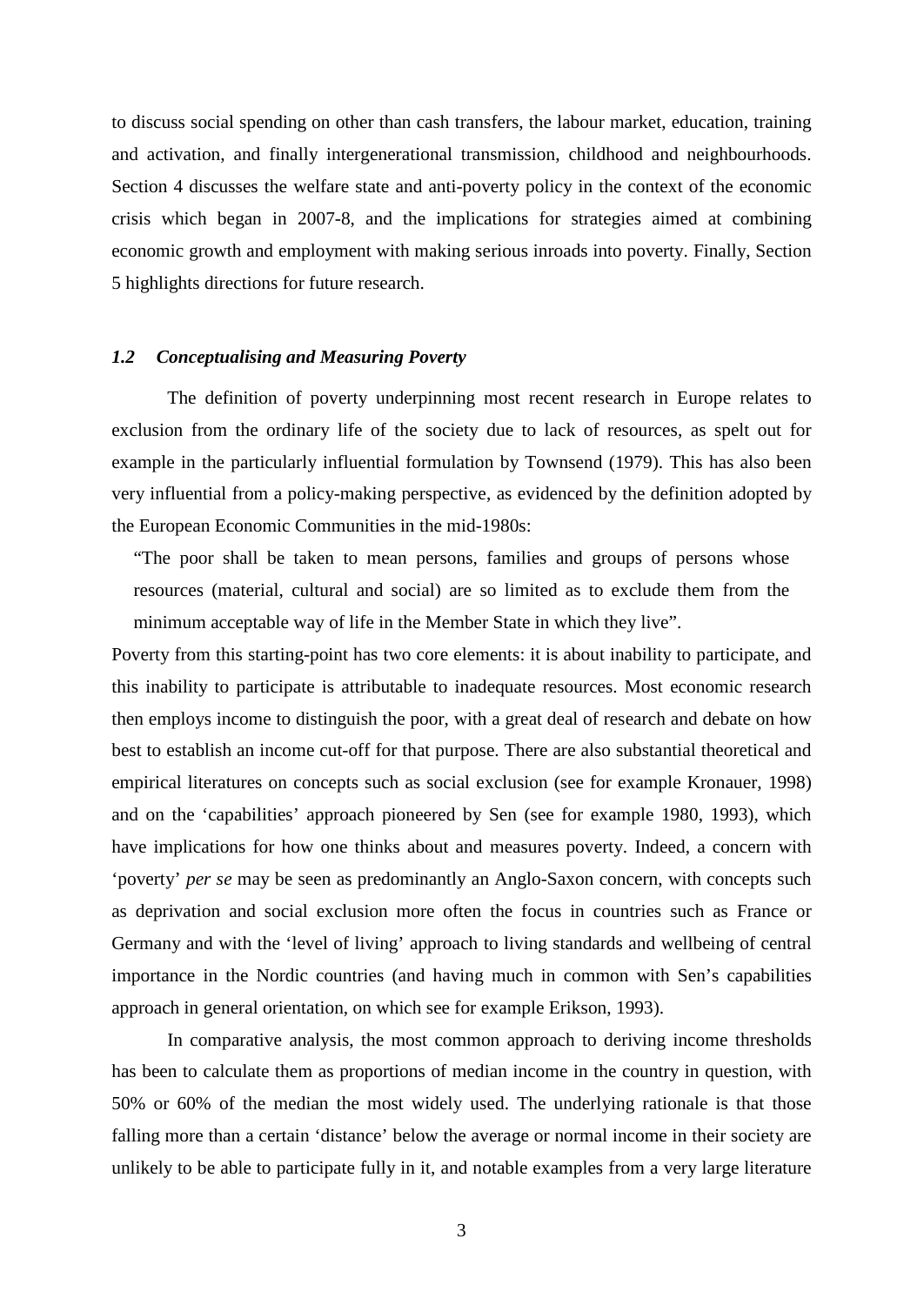adopting this approach are Atkinson, Rainwater and Smeeding (1995) and the OECD's recent studies *Growing Unequal?* (2008) and *Divided We Stand* (2011). Such research, like that on income inequality, was for many years bedevilled by differences in definition and measures in the data available for different countries, but sources such as the Luxembourg Income Study (LIS) micro-database, the figures produced by Eurostat from micro-data for the EU countries, and the database of aggregate poverty (and inequality) estimates assembled by the OECD have greatly improved this situation. Differences across countries and trends over time in relative income poverty measured in this fashion have played a central role in European research and policy debate, and Chapter 9 in the present volume by Morelli, Smeeding and Thompson presents evidence on trends in such measures to which we will return below.<sup>[2](#page-3-0)</sup>

This approach to deriving income thresholds can be contrasted with the USA, where the existence of a long-standing official poverty line has fundamentally influenced how poverty is debated and research carried out. That standard goes back to the 1960s, when it was originally based on the cost of a nutritionally adequate diet, multiplied by a factor to take account of non-food spending, but its key feature is that it has subsequently been up-rated in line with consumer prices, rather than linked to average income or living standards. To characterise this contrast as between "relative" versus "absolute" notions of poverty would be to over-simplify, since above subsistence level notions of what constitutes poverty inevitably reflect prevailing norms and expectations. The key issue in making comparisons over time is whether the poverty standard is fixed in terms of purchasing power – 'anchored' at a point in time - or increases as average living standards rise. As Lampman (1971) put it in a US context, in fighting a "War on Poverty" one may want to monitor how well one is doing in meeting a fixed target rather than redefining the target as income changes. However, over any prolonged period where average living standards are rising, this may lose touch with the everyday understanding of poverty in the society. Thus an influential expert panel reviewing the US official measure saw poverty in terms of insufficient resources for basic living needs, "defined appropriately for the United States today" (Citro and Michael, 1995).

The fact that the "anchored" measure has continued to be seen as relevant in the USA – for all its well-recognized and analysed technical limitations – is in itself thus a reflection of the fact that growth in median real incomes has been modest there. In Europe, the set of

-

<span id="page-5-0"></span><sup>&</sup>lt;sup>2</sup> Many different ways of establishing such a threshold have been proposed, for example by reference to what it costs to buy a specified basket of goods and services, to ordinary expenditure patterns, to standards implicit in social security support rates, or to views in the population about for example the income needed to "get by".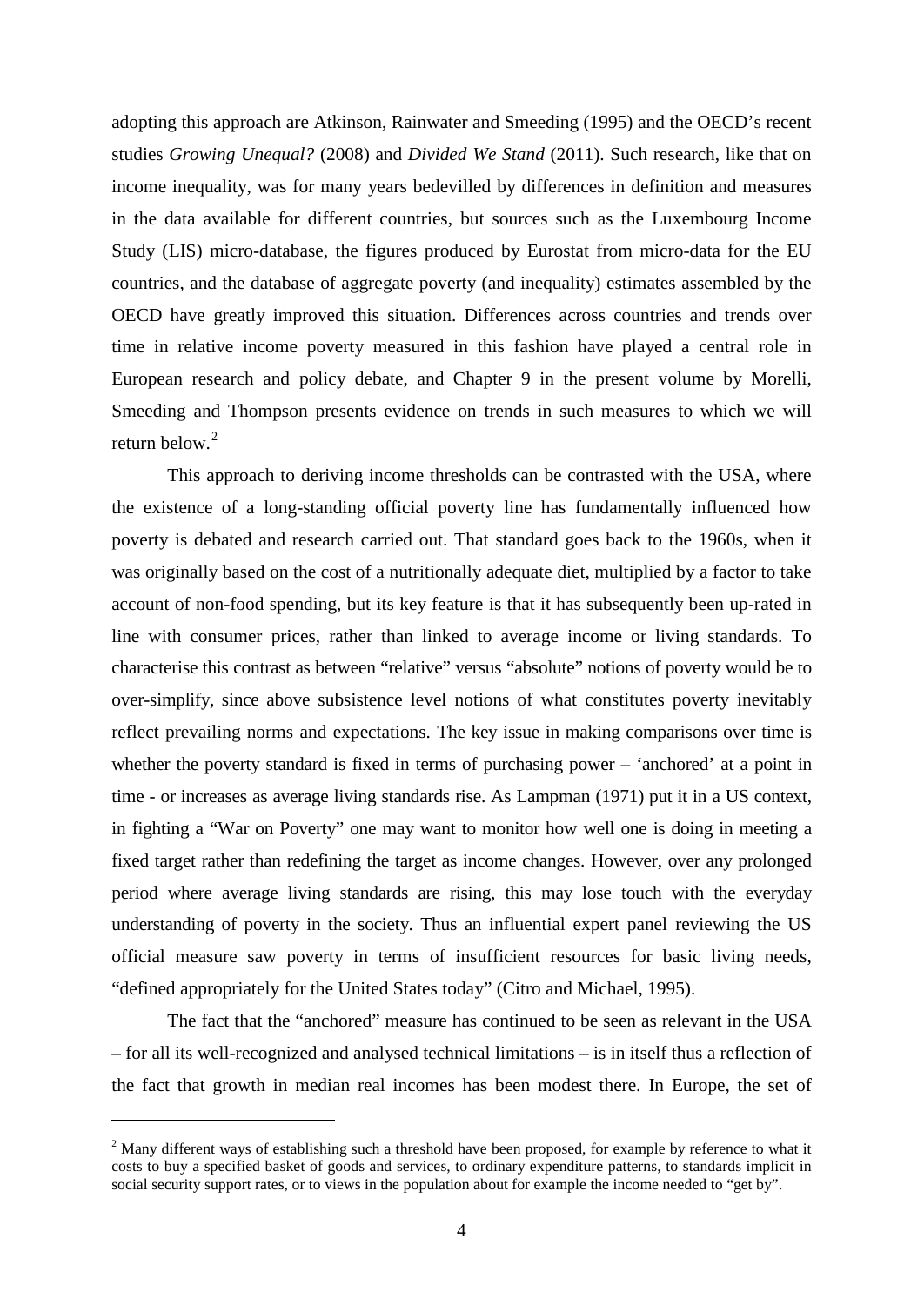poverty and social inclusion indicators adopted by the EU since 2001 have supplemented purely relative income poverty thresholds with ones anchored at a point in time some years earlier and up-rated in line with prices. The onset of economic crisis from 2007-8, when median income and thus relative income thresholds actually fell in some countries, proved a salutary reminder of the value of such anchored thresholds. Similar arguments apply in making comparisons across countries at rather different levels of average income: neither purely country-specific relative measures nor common thresholds tell the whole story with respect to poverty. In a European context this was brought to the fore by the accession to the EU in 2004 and 2007 of new eastern countries with much lower levels of average income than the 'old' member states.

Alternative ways of establishing an income poverty threshold in a rich country have been proposed, for example by reference to what it costs to buy a specified basket of goods and services, to ordinary expenditure patterns, to standards implicit in social security support rates, or to views in the population about for example the income needed to "get by". This continues to represent a significant theme in poverty research literature, as shown by recent attempts to apply the 'basket of goods' approach in a consistent fashion across a variety of European countries (for a discussion of strengths and limitations of these alternatives see Nolan and Whelan, 1996). However, the extent to which this research has impacted on policy formulation and debate remains quite limited, with the relative and anchored income lines dominating, one suspects not least because of their reasonably straightforward empirical derivation.

In a similar vein, the way household size and composition are taken into account in applying those income lines is for the most part rather straightforward. The household is conventionally taken as the income recipient unit, as in the study of income inequality more broadly, assuming that income is shared so members reach a common standard of living. The fact that the types of household identified as poor (much more than the overall poverty rate) can be highly sensitive to the precise equivalence scale employed has been known for some time (see for example Buhmann et al., 1987, Coulter, Cowell and Jenkins, 1992), but in the absence of a more satisfactory alternative emerging from research practice is to rely on several commonly-used scales (the square root of household size, the 'OECD' scale, and the 'modified OECD scale) and (at best) present result with more than one so that this sensitivity can be assessed. While a number of studies have sought to open up the household 'black box' from a poverty perspective – a sub-set of the research on intra-household inequality more broadly discussed in Chapter 17 of the present volume by Chiappori and Meghir – this has had little impact on practice in empirical analysis and policy formulation.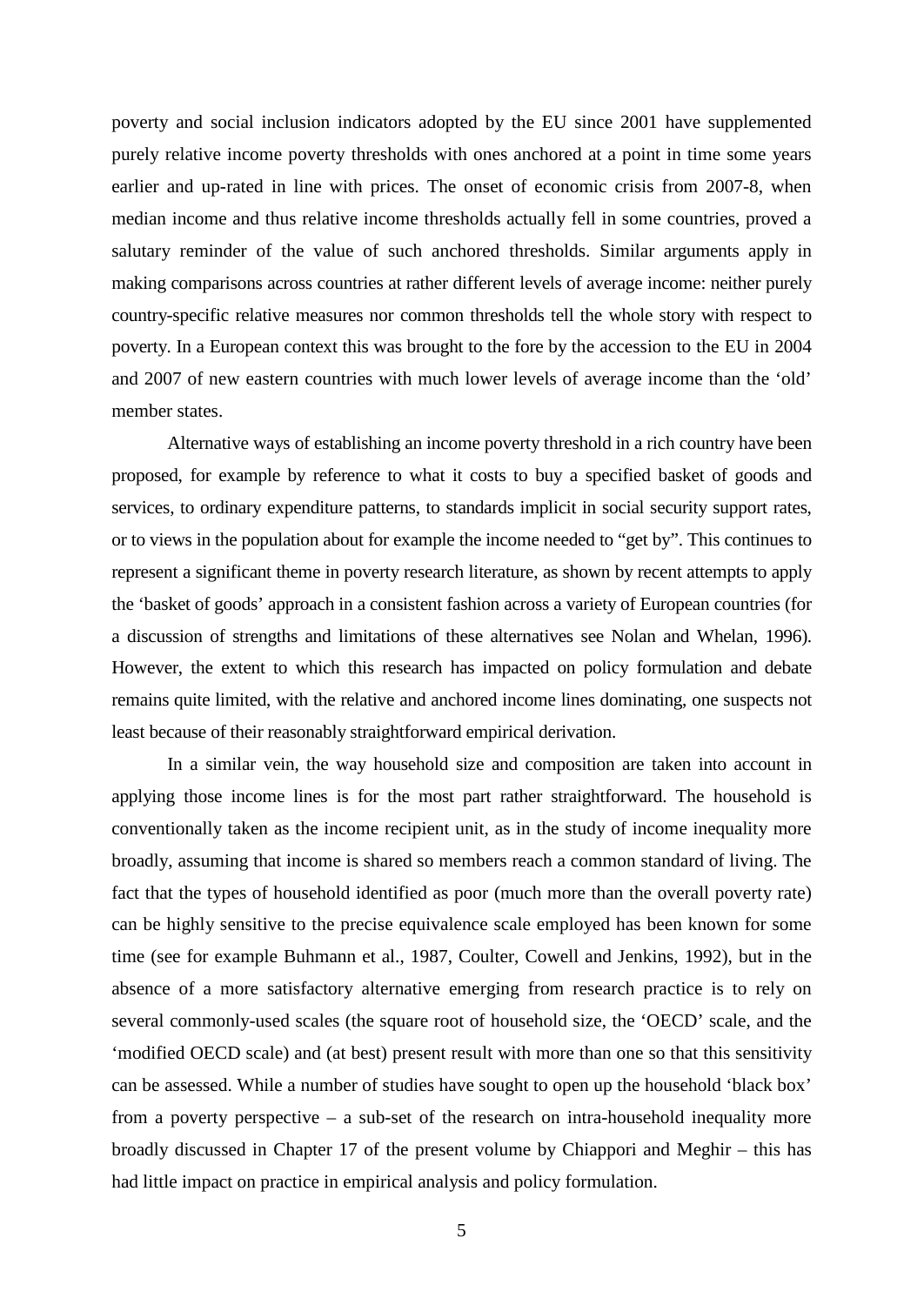The same could be said of the extensive literature on how best to capture the extent of poverty in a single summary indicator, where despite the considerable literature developing sophisticated indicators the most commonly-used measure remains the simple headcount. Amartya Sen highlighted as long ago as the mid-1970s how this faces the policy-maker with the perverse incentive to target the least poor, and his (1976) and alternative ways of incorporating the "poverty gap" and inequality among the poor have been debated, often derived from a set of axioms representing *a priori* notions of the properties such a measure should have. The Foster, Greer and Thorbecke (1984) class of poverty measures, for example, are additively decomposable and, additionally, allow for different judgements regarding the importance attached to the extent on inequality among the poor. Such poverty measures that capture poverty intensity also suffer from greater sensitivity to measurement error, though, especially the presence of extreme low incomes which often reflects misreporting, $3$  and as Myles (2000) argues their mathematical representation may have made their meaning obscure to potential users. The robustness of poverty orderings has also been a long-standing concern in the literature (Atkinson, 1987; Zheng, 2000), and dominance approaches developed for income inequality comparisons have been the adapted for use in the poverty context (for a recent example see Duclos and Makdissi (2005), but once again this has not entered mainstream empirical practice, where the comparison of poverty headcounts over time or across countries on the basis of one or at most a very limited set of thresholds and equivalence scales remains the norm. An awareness of the importance of measurement error and the need to take statistical confidence intervals seriously in such comparisons does appear to be increasing, however (see for example Goedeme, 2013). There have also been significant improvements in the quality and comparability of income data for poverty analysis in recent years (as is the case for the analysis of income inequality more generally, as brought out in Morelli, Smeeding and Thompson's chapter 9 and in Toth, 2014), not least due to the efforts of organisations such as the OECD, the Luxembourg Income Study, and Eurostat as well as national statistics offices.

A substantial strand in recent research on poverty which is increasingly influencing practice has focused instead on questioning what economic research had tended to take for granted: that current income is the most satisfactory, or least bad, yardstick available for identifying the poor. It has instead been argued forcefully that low income fails in practice to

-

<span id="page-7-0"></span><sup>&</sup>lt;sup>3</sup> The poverty gap measure advanced by Hills (2002), based on the distance between the threshold and the median income of the poor, is one response to that problem.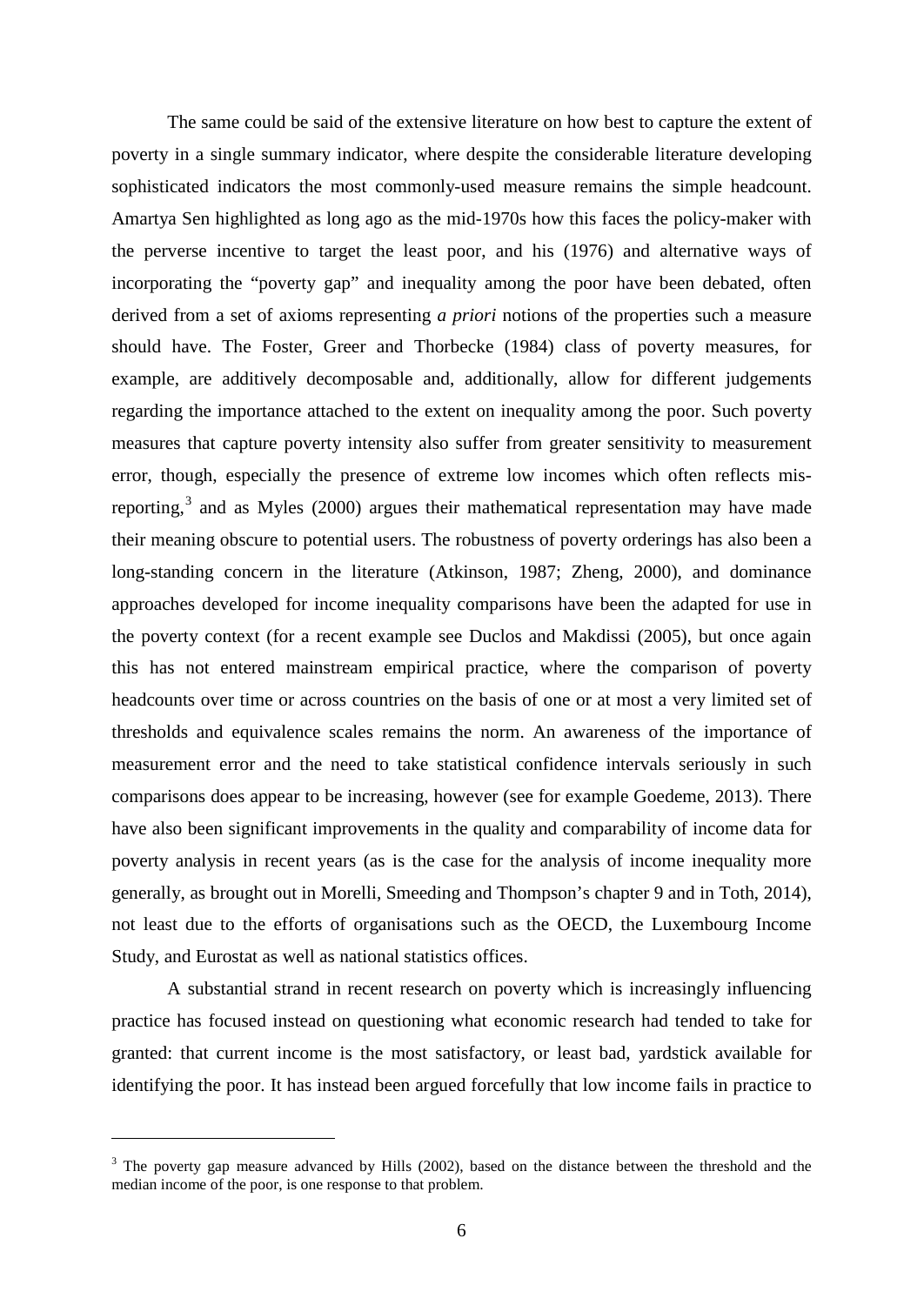distinguish those experiencing poverty and exclusion, because current income does not capture the impact of savings, debt, previous spending on consumer durables, owneroccupied housing, goods and services provided by the State, work-related expenses such as transport and child-care, and geographical variation in prices, because needs also differ in ways missed by conventional equivalence scales (for example in relation to disability), and because income from self-employment, home production and capital are particularly difficult to measure accurately. One response is to measure financial poverty in terms of consumption rather than income, on the basis that the transitory component is a great deal smaller, but expenditure as measured in household budget surveys often covers only a short period and is not the same as consumption, while low expenditure may be associated with saving and does not necessarily capture constrained resources. Other avenues explored in research have been to impute income from durables, owner-occupied housing and non-cash benefits, to broaden the needs incorporated into equivalence scales, and to combine survey and other data to improve the measurement of income.

The exploitation of longitudinal data has also been a significant contributor to income-based poverty research. Poverty measures are often based on the income of the household in a specific week, month or year, but (even if measured accurately) income at a particular point in time may not be representative of the usual or longer-term income of the household. Longitudinal data tracking households and their incomes have now become much more widely available, allowing those who move in and out of low income to be distinguished from those who are persistently on low income, and a dynamic perspective on income now plays a central role in research on poverty. Bane and Ellwood (1986) pioneered research on the length of spells in poverty in the USA, and cross-country analysis was pioneered by Duncan et al. (1993). Comparative studies of income poverty dynamics since then include OECD (2001), Whelan et al. (2003), Fouarge and Layte (2005) and Valletta (2006). Movements in and out of poverty are special cases of more general income mobility, discussed in Chapter 11 by Jäntti and Jenkins in this volume. Available studies show what the OECD (2001) has summarised as the seeming paradox that poverty is simultaneously fluid and characterised by long-term traps. Many spells in poverty are short and represent only transitory set-backs, and considerably fewer people are continually poor for an extended period of time than are observed in poverty at a point in time, but on the other hand the typical year spent in poverty is lived by someone who experiences multiple years of poverty; comparison across countries has found poverty persistence to be particularly high in the USA and much lower in countries with lower cross-sectional poverty rates. The EU's social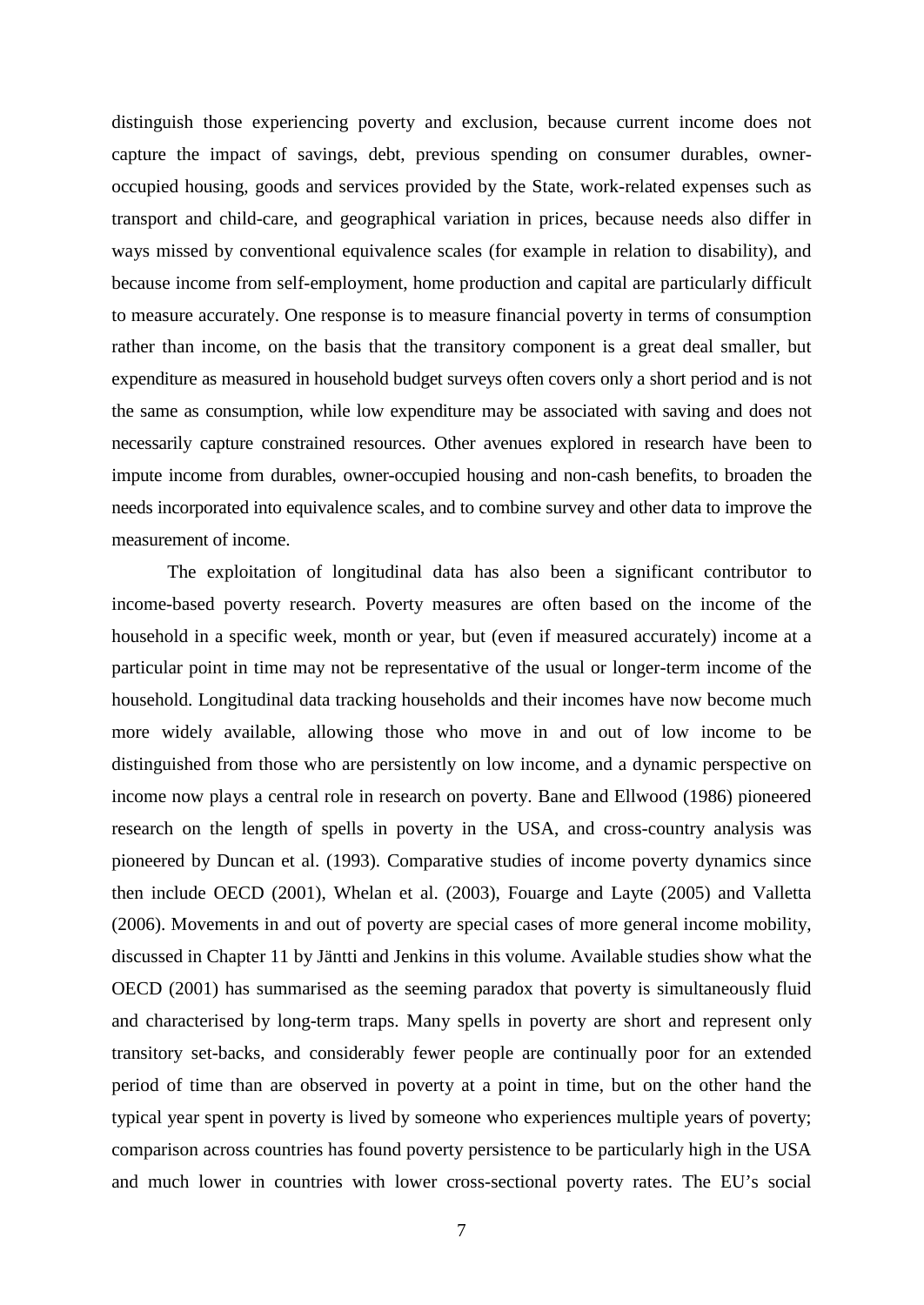inclusion indicators now include a measure of persistent poverty, the percentage below the relative poverty threshold in the current year and at least two of the previous three. More generally, this aspect of poverty research, with its emphasis on trying to understand not only once-off poverty entries and escapes but also the cumulative experience of poverty over years, has had a major impact on the way policy effectiveness is thought about and assessed.

As well as broadening the measurement of income/financial resources and their dynamics, a parallel development in recent poverty research has sought to go beyond income, with a view to:

- identifying the poor more accurately and understanding the causal processes at work,
- capturing the multidimensional nature of poverty, and/or
- encompassing social exclusion conceived as something broader than "financial poverty".

Non-monetary indicators of deprivation have been used for quite some time to directly capture different aspects of living standards and social exclusion (either on their own or combined with low income), to validate an income poverty threshold, and/or to bring out graphically what it means to be poor; the review of the literature on measures of material deprivation in OECD countries by Boarini and Mira d'Ercole, (2006) listed over a hundred studies. Over the past decade or more, non-monetary indicators measured at micro-level are also increasingly being used in order to capture the multidimensional nature of poverty and of social exclusion more broadly – especially in Europe, where the concepts of social exclusion and social inclusion have come to be widely used alongside poverty in research and policy circles, unlike the USA where they have so far had little purchase. Comparative analysis of datasets such as the European Community Household Panel Survey (ECHP) organised by Eurostat and carried out in most of the (then) EU member states from the mid-1990s to 2001, and the EU-Statistics on Income and Living Conditions (EU-SILC) data-gathering framework which replaced it, has identified distinct dimensions of disadvantage (see for example Whelan et al. 2001; Eurostat, 2005; Guio and Macquet, 2007; Guio, 2009; Nolan and Whelan, 2010, 2011), bringing out that low income alone is not enough to predict who experiences poor housing, neighbourhood deprivation, poor health and access to health services, and low education. The measurement of multi-dimensional poverty and inequality, discussed in Chapter 4 of this volume by Aaberge and Brandolini, raises complex issues not only about the best way to identify and empirically capture particular dimensions, but also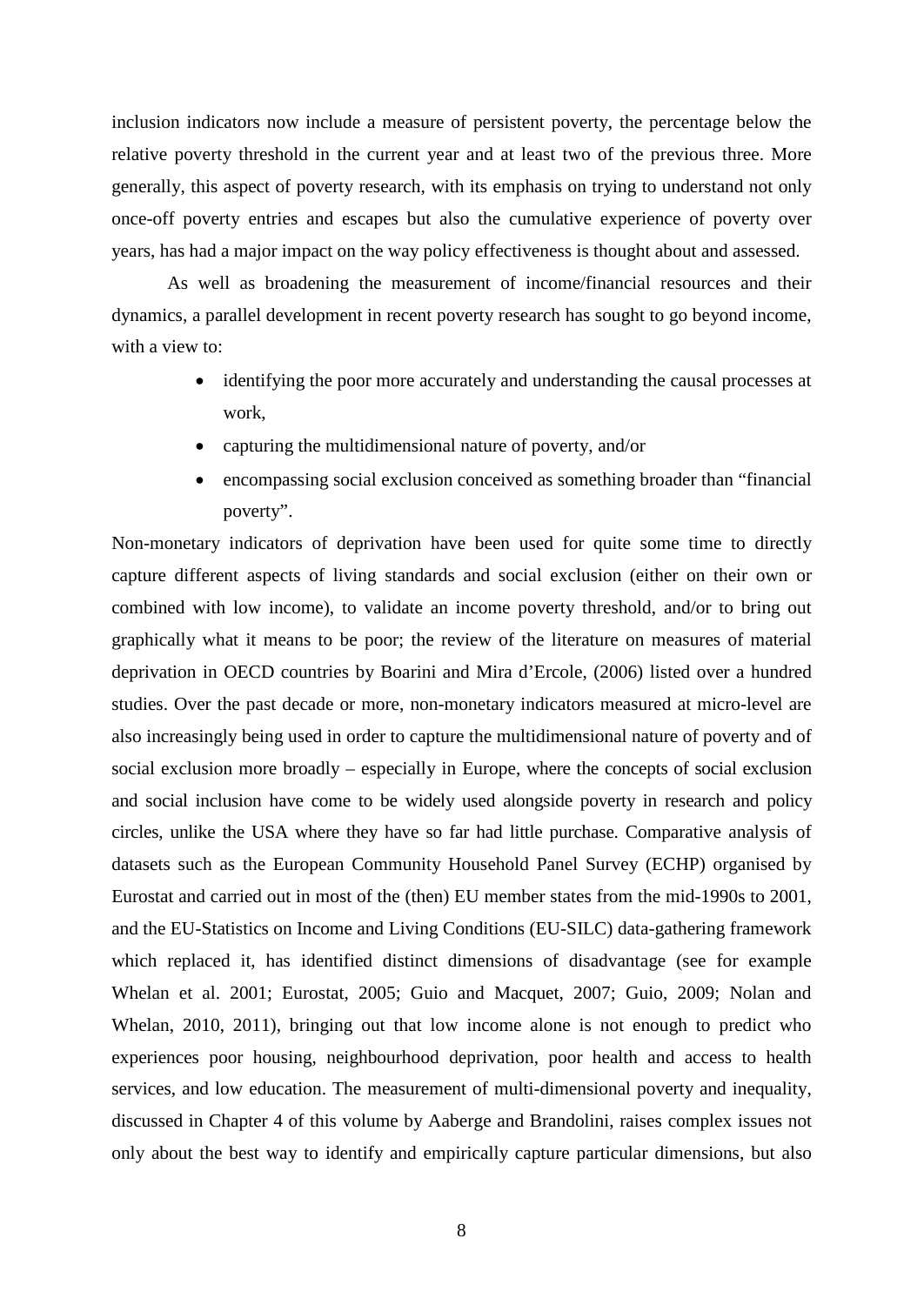how information about different aspects of deprivation or exclusion is best summarised across those dimensions (on which see Tsui, 2002; Bourguignon and Chakravarty, 2002; Atkinson, 2003; Aaberge and Peluso, 2012).

The focus on multidimensionality has gone well beyond a purely academic concern to also influence the way poverty reduction targets have been framed, both nationally and at EU level. The national poverty reduction target adopted in Ireland in the 1990s, for example, was framed in terms of the combination of low income and 'basic' deprivation, and lively debates about how best to frame targets for child poverty in the UK have centred on the role of multidimensionality. Since 2001 the EU's Social Inclusion process has at its core a set of indicators designed to monitor progress and support mutual learning that is explicitly and designedly multidimensional, including but going beyond income-based poverty indicators, including indicators of material deprivation and housing deprivation (see Atkinson et al., 2002; Marlier et al., 2007; Nolan and Whelan, 2011) Chapter 3). Even more strikingly, when in 2010 the EU adopted the *Europe 2020* strategy for jobs and growth, which for the first time included poverty reduction among its high-level targets, the target population for poverty reduction was identified as those:

- below the 60% of national median threshold relative income threshold, and/or;
- above the material deprivation threshold, and/or;
- in a jobless household.

A total of 23% of EU citizens were identified as 'at risk of poverty and social exclusion', as this was labelled, significantly more than the 16% below the 'headline' 60% of median relative income threshold, and EU leaders pledged to bring at least 20 million of these people out of poverty and exclusion by 2020. While once can readily criticise the logic and implications of this precise combination of elements (on which see Nolan and Whelan, 2011, 2012), it represents a powerful illustration of the role which multidimensional measures, and direct measures of material deprivation as a central component, have come to play in framing European anti-poverty policy.

The European poverty target evolved from a process of development and adoption of social inclusion indicators at EU level over the previous decade (see for example Atkinson et al, 2002), which has had a significant influence on data and analyses of poverty and anti-poverty policy in Europe, and indeed on the way poverty is thought about and research framed. This serves as an important example of the broader point that a good deal of research on poverty is carried out or sponsored by bodies – national or international – that have an interest in demonstrating that particular sets of policies or orientations towards anti-poverty strategy are or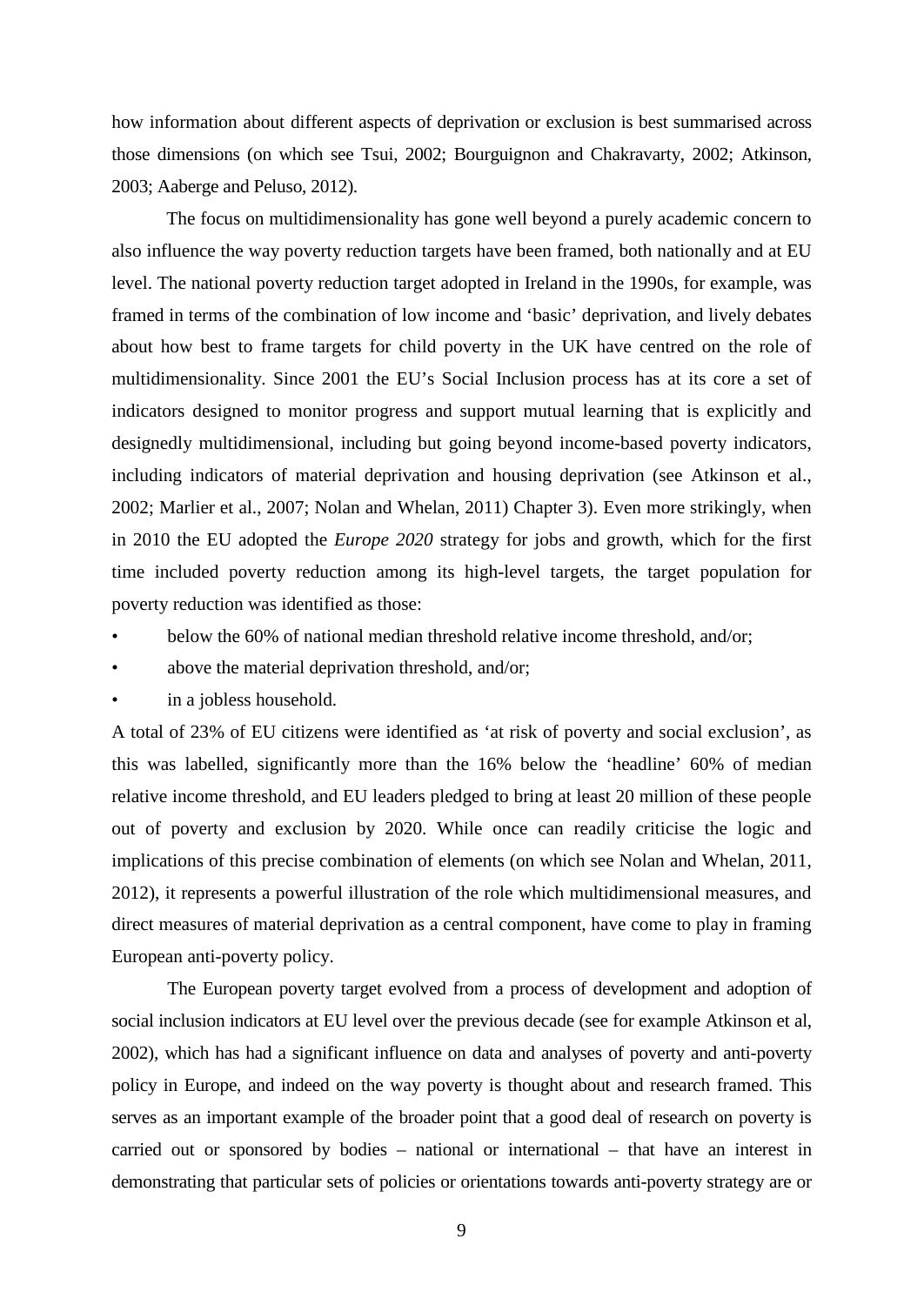are likely to be successful. In a more subtle way, their perspectives will influence the data and indicators available to researchers and thus the analyses that can be readily undertaken. There have been enormous advances in the availability of accessible microdata in recent years, which has fundamentally influenced poverty research and helped to 'democratise' it, but the influence of national governments and international organisations remains substantial.

Finally, in discussing how poverty research is approached differences in disciplinary perspectives are also important. For example, researchers from an economics perspective are generally more comfortable with financial indicators of living standards and exclusion, and highlight the role of economic incentives in understanding and tackling poverty, whereas sociologists have often been more open to employing non-monetary measures, and highlight the role of social stratification and social context. Having said that, there has been significant blurring of disciplinary boundaries and poverty research has become a site for particularly fruitful collaborations between *inter alia* economists, sociologists, social policy analysts, geographers, anthropologists, educationalists, epidemiologists, psychologists, and indeed geneticists and neuroscientists, of which this review chapter can only give a flavour, concentrating for the most part on the economics literature.

#### *1.3 Key Patterns and Trends*

As the previous section has highlighted, the most common practice in comparative research on poverty remains the application of relative income poverty thresholds and comparisons of headcounts of the proportions falling below those thresholds in different countries. On that basis poverty rates for various OECD countries based on the data in the Luxembourg Income Study (LIS) have been compared in for example Atkinson, Rainwater and Smeeding (1995), Fritzell and Ritakallio (2004), the OECD has assembled estimates for many of its member countries at intervals from 1980 which have underpinned its important studies in this area (notably OECD 2008, 2011), and annual estimates are also now produced by Eurostat for all the member states of the EU. This, together with national data, provides a substantially improved evidence base for the study of poverty across countries and over time.

Chapter 9 in this volume by Morelli, Smeeding and Thompson summarises broad trends in relative income poverty over time, with figures from the LIS suggesting that from the mid-1980s to mid-2000s relative income rates generally rose or stayed stable, with very few examples of significant falls. The OECD's analysis of the estimates of relative income poverty it assembled, as examined in Burniaux et al*.* (1998), Forster and Pearson (2002),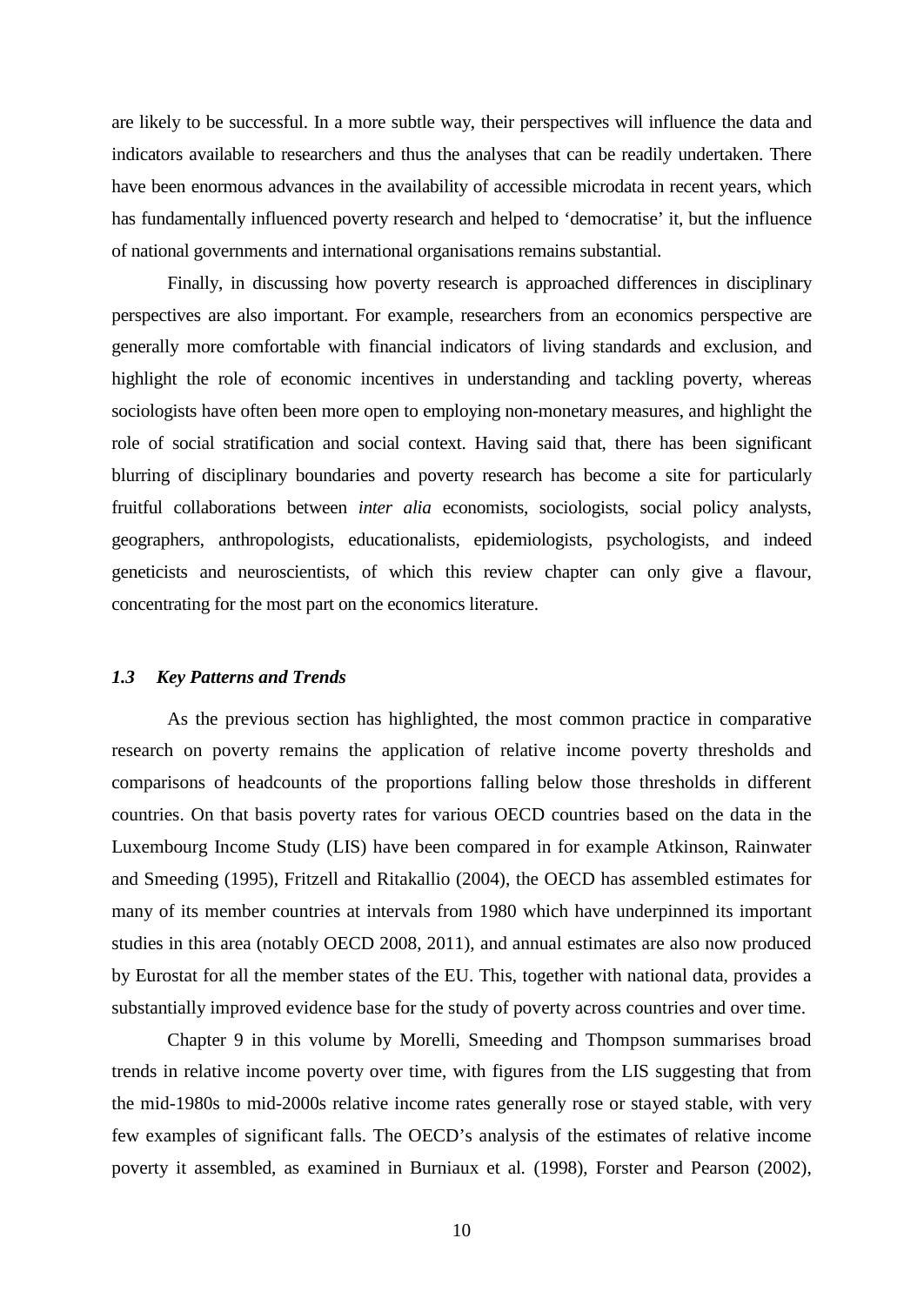Förster and d'Ercole (2005), *Growing Unequal?* (2008) and *Divided We Stand* (2011), highlighted that the most common direction of change in those figures was upwards. The corresponding data produced by Eurostat covers only (most of) the countries in the EU-15 for the period from the mid-1990s to 2001, based on the ECHP, while the expansion of the Union to 27 member states was accompanied by the development of a new statistical apparatus underpinning these estimates, EU-SILC, from about 2004; this means that trends before 2004 can be assessed only for the 'old' member states and, for many of these, with a break in the series in the early 2000s which affects comparability. None the less, the feature displayed by these figures highlighted by a number of studies is the disappointing progress in bringing relative income poverty rates down despite strong growth in employment in some countries over the decade to the mid-2000s (see for example Cantillon, 2011).

It is important to note however that there is considerable variability in country experiences and that the stability in the overall poverty rate can mask major underlying shifts for different groups. The OECD's studies, for example, show that the trend in relative income poverty for working age people in the second half of the 1990s and into the 2000s was generally upwards, often reflecting a decline in the poverty-reducing impact of taxes and transfers, but pensioners saw sizeable declines in many countries. So policies operating with respect to one important target group – such as older persons – could be having substantial success in reducing poverty while that is obscured by the impact of changes for other groups. In a similar vein, child poverty – the focus of particular attention from policy-makers in recent years – may not necessarily move in the same direction as the overall poverty rate, with the UK providing an example where trends in child versus overall poverty have deviated substantially over the past two decades.

The OECD has also usefully documented trends in overall poverty taking a threshold "anchored" at 50% of the median in the mid-1980s and then indexed to price changes. On this measure, all OECD countries achieved significant reductions in 'absolute' poverty up to 2000. In countries like Ireland and Spain, which experienced very rapid income growth, poverty in 1995 measured this way was one-sixth the level of 10 years earlier. The US poverty rate on this basis shows a decline from the mid-1980s up until 2000, though smaller than the average decline of the 15 OECD countries included in the study (Förster and d'Ercole, 2005). In a similar vein, it is striking that some countries where relative income poverty remained quite stable or even rose have seen very marked falls in levels of material deprivation, notably some of the lower-income countries joining the EU from 2004 as the common indicators of material deprivation now also produced by Eurostat serve to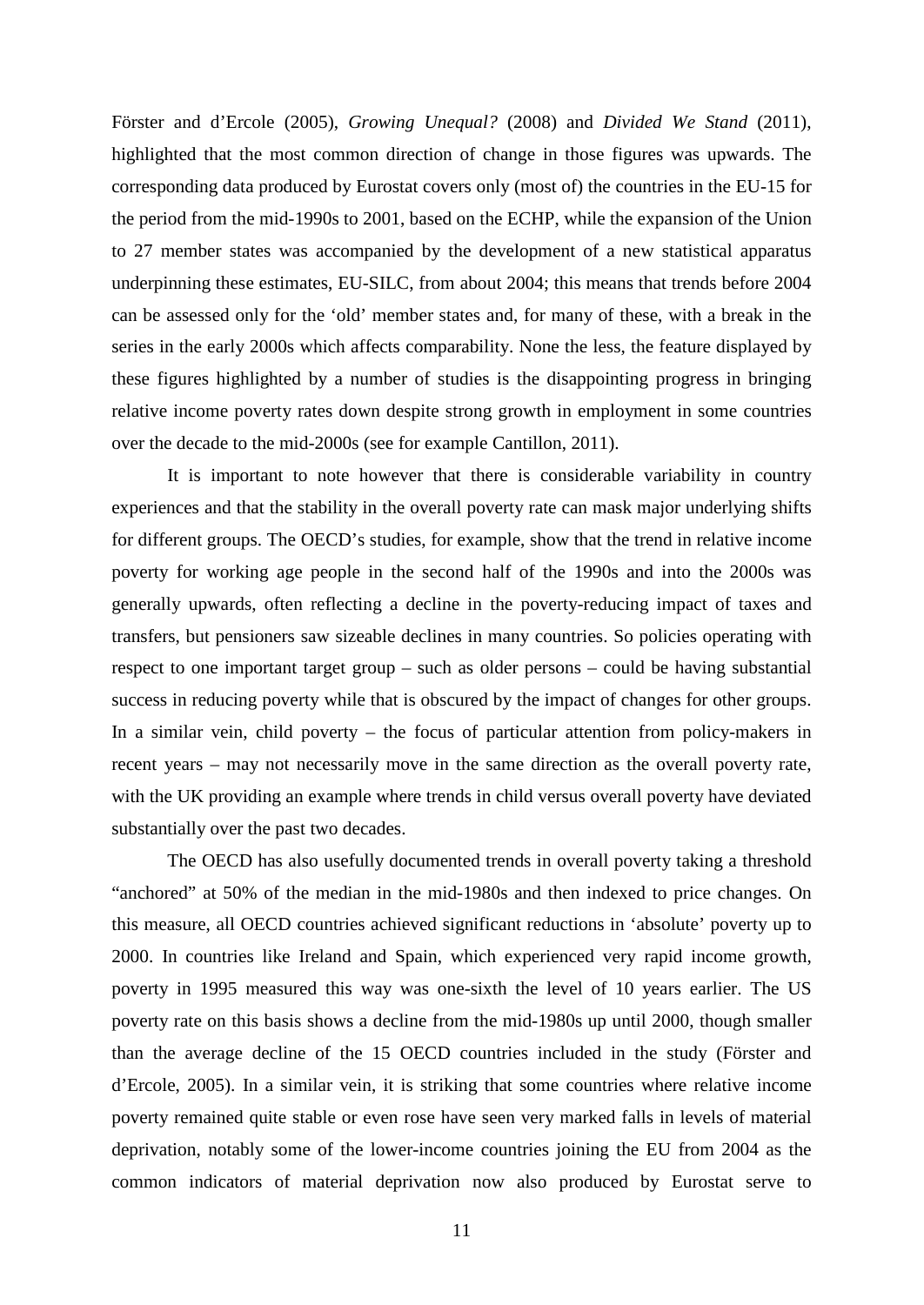demonstrate. The evolution of alternative measures of poverty since the onset of the economic crisis across the OECD from 2007-08 is also of central relevance, as we discuss in detail in the final Section of this chapter.

National studies for various countries also shed light on poverty trends and the factors at work, though given differences in methods and approaches it is more difficult to generalise from them. In the USA, for example, most analyses of long-term poverty trends focus on the official poverty rate, which is not linked to average or median income (see for example Page and Stevens, 2006; Meyer and Wallace, 2009; Smeeding and Thompson, 2013). This (and variants of it) was higher in the 1980s than the 1970s but despite subsequent falls was still as high in the mid-2000s as it had been in the mid-1970s. Stagnant median wage growth, rising inequality and the evolution of unemployment have been highlighted in studies, with the changing wage distribution assigned a central role in explaining poverty trends. Studies of poverty trends in the UK, by contrast, have generally focused on relative income poverty and have highlighted the role of changes in the transfer and direct tax systems in the increase recorded in the 1980s and into the 19990s and then stabilisation from the late 1990s. However, as Dickens and Ellwood (2003) emphasise in a comparative study of Britain and the United States, the factors influencing poverty trends can differ substantially between absolute and relative measures as well as countries and it is hazardous to generalise.

Trends in poverty over time, overall and for specific sub-groups, offer one important window into the causal factors involved and into 'what works' in addressing poverty, especially in terms of the impact of changes made in social protection and tax systems. It is also striking, though, that the ranking of countries in terms of relative income poverty rates tends to be fairly stable over time. Table 1 shows the percentage of persons in households falling below 50% and 60% of median (equivalised) disposable household income in 25 OECD countries around the mid-2000s. The simple fact that there is very considerable crosscountry variation in poverty measured this way – with some countries displaying percentages below 60% of the median as low as 11-12% and at the other extreme countries having figures twice that high – and that the ranking of countries tends to be reasonable stable over time suggests that there are important structural factors at work from which anti-poverty strategies have much to learn.

#### *[Table 1. Income Poverty Rates in OECD Countries, Mid-2000s]*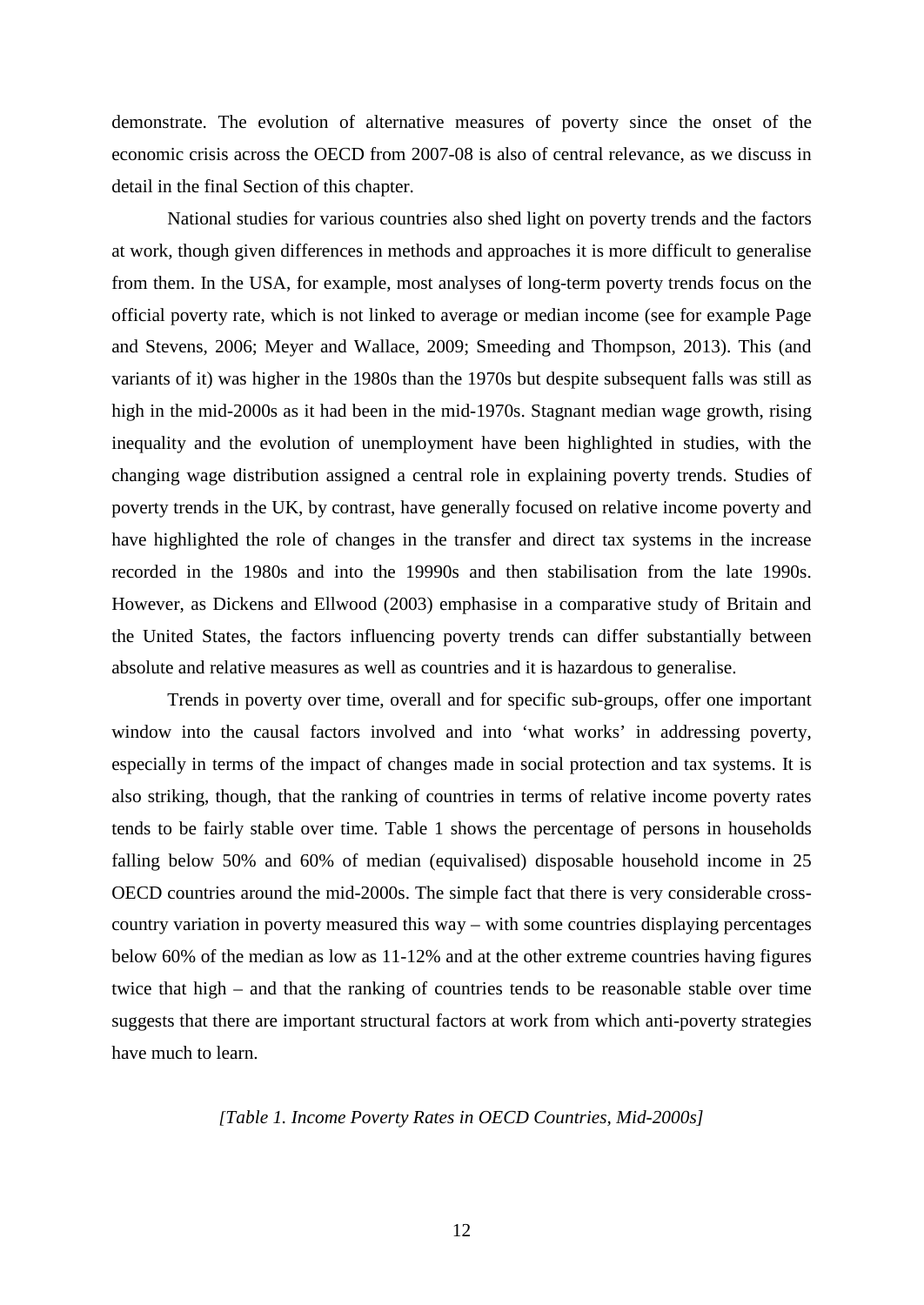A similar point is brought home by reference to the variation across countries in relative income poverty rates for specific population sub-groups. Table 2 illustrates this with the rates for children and older persons falling below 50% of national median income, compared with the population as a whole. Children have above-average rates in about half the countries shown, with the gap being particularly wide in the UK and the USA, but in a substantial minority their rate is below average. The elderly have an above-average rate in most countries, with substantial variation in the size of the gap, and there are some where their rate is well below the average. A similar comparison across the EU 27 using data from EU-SILC shows similar patterns. So this reinforces the notion that there is much to be learned in policy terms from analysis of the situation and treatment of similar groups in different countries.

#### *[Table 2. Income Poverty Rates for Children and Elderly in OECD Countries, Mid-2000s]*

The same is true of other groups which are generally thought of as vulnerable. For example, the unemployed face a significantly heightened risk of relative income poverty virtually everywhere, but the gap between them and the employed varies widely across countries. Similarly, lone parents often face much higher risks of poverty than couples with one or two children, but that gap varies a great deal. As OECD (2005) points out, in many countries it is not living a single-parent households *per se* that increases risk, but rather the likelihood that parent is not in work. As we shall see, this type of comparative analysis plays a central role in research aimed at informing anti-poverty policies and strategies.

It is also worth noting that although relative income poverty measures are sometimes dismissed as really only capturing inequality, in fact a country (or group within it) can have zero poverty despite substantial inequality. To give concrete examples, in both the Netherlands and New Zealand the incidence of relative poverty among the elderly (with the 50 per cent of median threshold) is close to zero, although there is very substantial income inequality among their elderly populations. The redistributive effort required to truncate the distribution at a widely used poverty threshold like 50 per cent of median equivalent income is in fact a fraction of the actual redistributive flows that take place in most countries. In practice, as Figure 1 shows, broadly speaking where inequality in disposable income is high then relative income poverty rates tend to be high as well, but similar inequality levels can be associated with quite different levels of relative income poverty.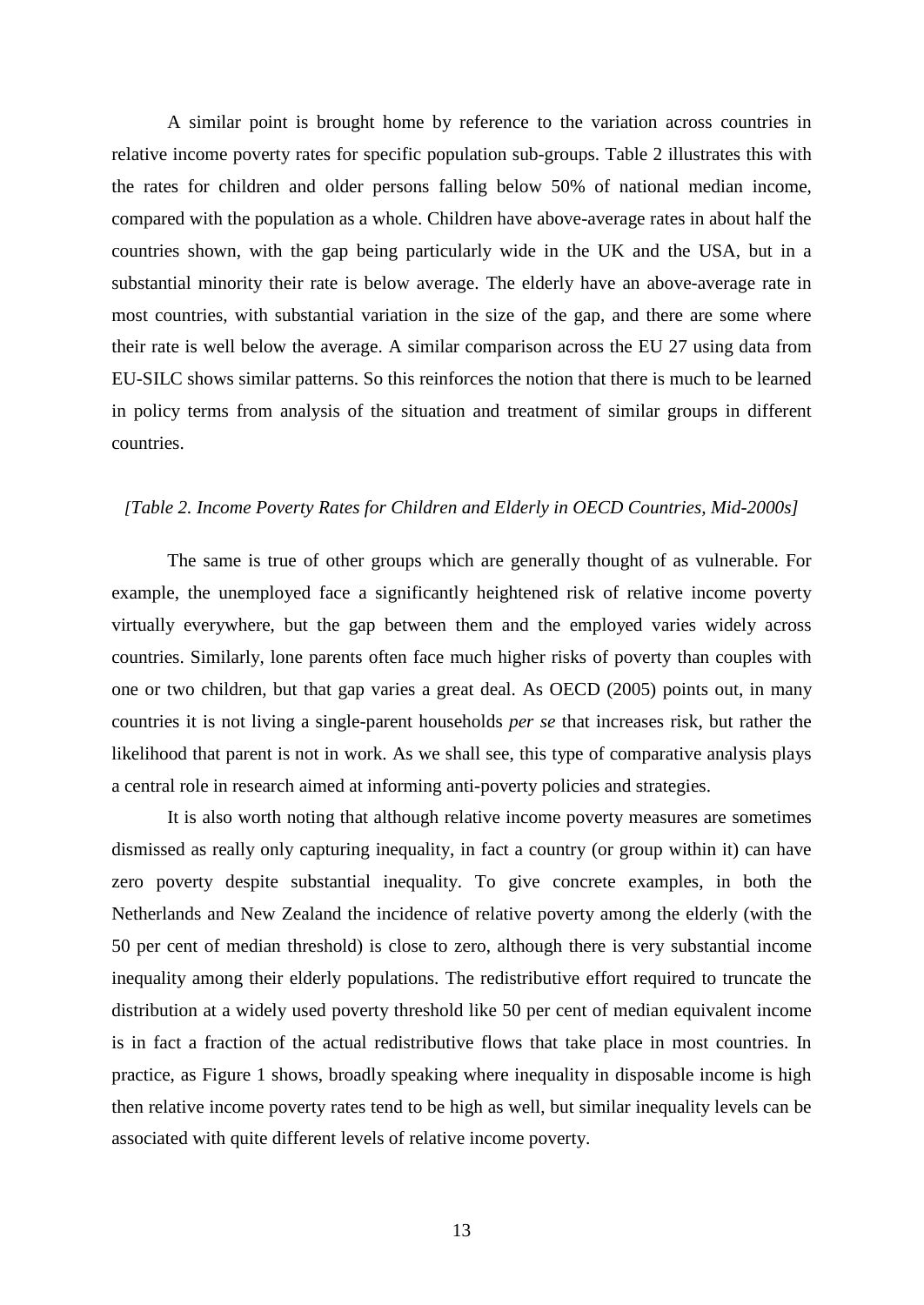#### *1.4 The Welfare State and Poverty*

As Barr (2001) puts it, the welfare state combines the role of piggy bank and Robin Hood, providing collective insurance against social risks while also aiming to ameliorate need and poverty. Redistribution can be horizontal, across the life cycle, or vertical between higher and lower incomes. Poverty reduction is by no means the sole criterion against which the success of Welfare State institutions would or should be judged – whether at a point in time or over the life-cycle – but it would be widely accepted as among the core aims. Research aimed at assessing success or failure in those terms can focus at the aggregate level, at specific population sub-groups, or at particular institutional structures, interventions or innovations, and can be for a particular country or from a comparative perspective.

The nature of that research is also multi-faceted. At one end of the spectrum one can locate studies of the effectiveness of very particular aspects of institutional structures or changes in those structures on the target population to whom they are directed. Such evaluation studies employ a wide variety of analytical and technical approaches, which have been the subject of intensive development in the economics literature in recent years. While the outcome studied is occasionally whether people are lifted out of poverty, there is a much more extensive literature focusing on effectiveness in getting unemployed persons into employment, improving performance in school, keeping people out of jail or improving their health, all of which may be expected to impact on poverty status. While randomized controlled trials are recently in vogue in this context - though the negative income tax experiments conducted in the USA and Canada in the 1970s provide early large-scale examples<sup>[4](#page-7-0)</sup> - more commonly assessments are not based on such an approach. The methods employed include reduced form or limited information models (including least squares, matching methods including propensity score matching, instrumental variable analysis or the closely related regression discontinuity design approach, and difference in difference estimation) versus the estimation of structural models/parameters.<sup>[5](#page-15-0)</sup> Such methods are discussed extensively in other Handbooks in this series (notably those focused on labour economics, since assessing the impact of labour market programmes has been a particularly

<span id="page-15-1"></span>-

 $4$  See for example Levine et al. (2005).

<span id="page-15-0"></span><sup>&</sup>lt;sup>5</sup> For discussion of the advantages and disadvantages of alternative approaches see Chetty (2009), Deaton (2010), Heckman and Urzua (2010), Imbens (2010) and Heckman (2010).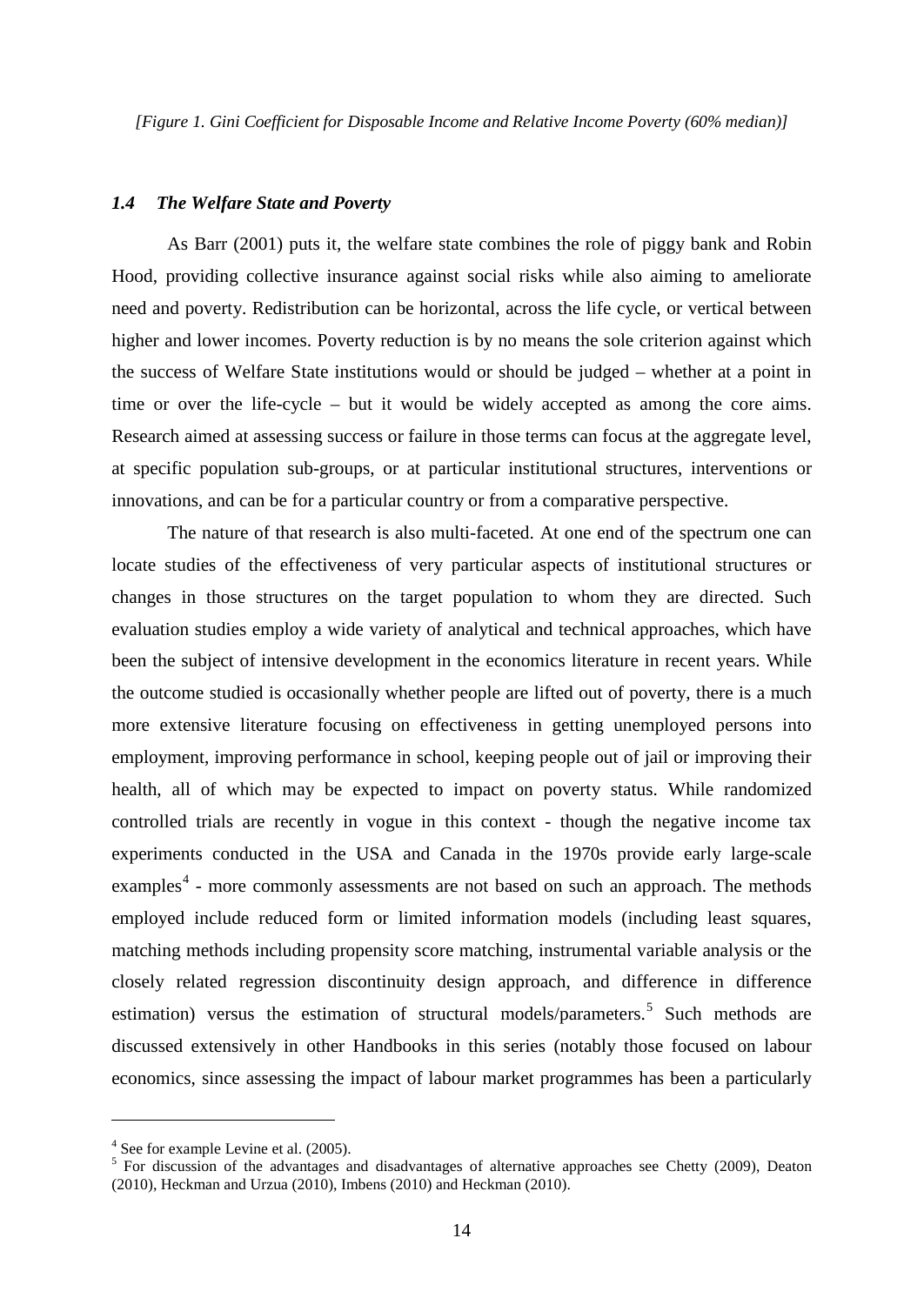fertile field of application); purely from the point of view of research on poverty, though, while influencing specific national reform efforts they have had much less impact on the way anti-poverty policy is thought about more broadly.

In that respect, comparative analysis of poverty outcomes and redistributive effort across countries over time continues to dominate. This is underpinned by the fact that the direct effect of transfers and direct taxes on measured poverty is seen to differ very substantially across countries. OECD analysis concludes that the best-performing countries succeed in lifting about two-thirds of their pre-tax/transfer poor above the threshold, while others only manage to move one-quarter above. Recent EU statistics tell a similar story, as Table 3 illustrates: welfare systems reduce the risk of poverty by 38% on average across the EU, but this impact varies from under 15% to over 60% across the member states. Some countries achieve better 'efficiency' (i.e. reduce poverty more for each euro or dollar spent) through targeting low-income groups, and the role of means-testing is one of the most hotlydebated aspects of anti-poverty policy, to which we return below. However, the prior point to be made here is that the pattern of incomes from the market, taken as the baseline for comparison, will itself be very much influenced by social transfers, and indeed by welfare state institutions more broadly. The existence of social transfers allows substantial numbers of households to have no income from the market, which would not be sustainable otherwise, and the welfare state also affects incentives to work and save in many other ways: the 'no welfare state' counter-factual is not known.

#### *[Table 3. Income Poverty Rates Pre- and Post-Transfers in EU Countries, 2007]*

A favoured mode of analysis in comparative studies is to take a set of countries – at a point in time or pooling cross-sections over time – and assess the relationship between poverty outcomes and a wide set of independent variables reflecting population structures, welfare spending levels and aspects of labour market and welfare state institutions. (These parallel, and sometimes overlap, similar studies employing income inequality as dependent variable reviewed in depth in Chapter 20 of the current volume by Forster and Tóth). Particularly influential studies in this vein include Korpi and Palme (1998), Moller et al (2003), Kenworthy (2011). In such comparative analysis countries may be taken as individual units of observation, or they may be grouped together into different "welfare regimes", designed to capture key commonalities/differences in welfare state institutions. Esping-Andersen's (1990) distinction of three distinct regimes has been highly influential: the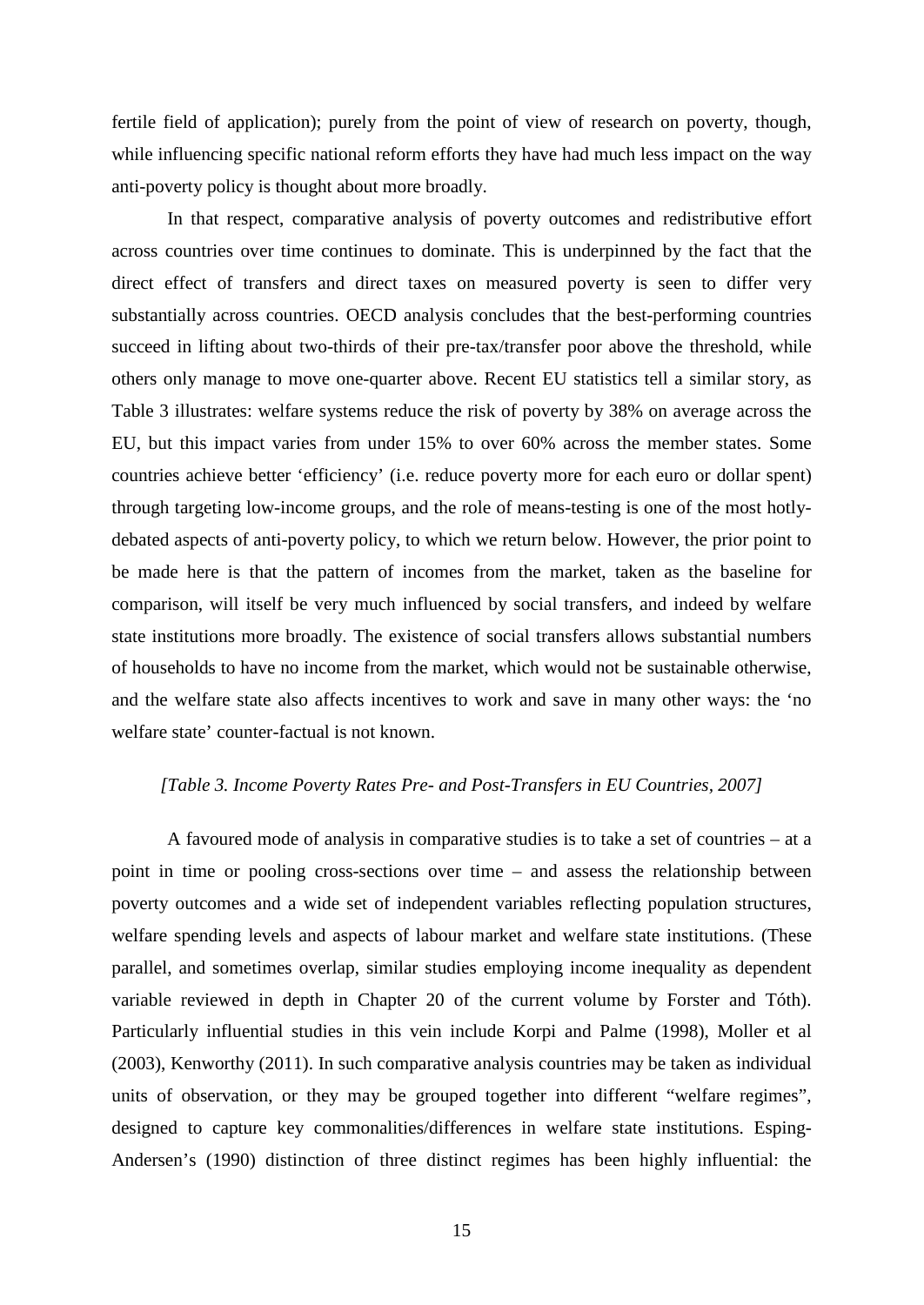liberal/Anglo-Saxon countries with minimal public intervention and a preference for targeting and reliance on the market, the social democratic/Nordic countries with comprehensive social entitlements, and the Continental welfare states with conservative origins built around social insurance but often along narrowly defined occupational distinctions and a significant degree of reliance on the family (see also Esping-Andersen, 1999, 2009). A fourth 'Southern' regime is also generally distinguished (Ferrera, 1996), and the treatment of the formerly communist countries of eastern Europe is also a matter for debate - the relationship between aggregate social spending and poverty levels looks systematically different for the countries which joined the EU in 2004 versus the "old" 15 members (see for example Tsakloglou and Papadopoulos, 2002), but treating them as a single 'regime' may not be satisfactory. Many empirical studies have brought out the extent to which conventional indicators of (relative income) poverty vary systematically across welfare regimes (for a recent example see Whelan and Maitre, 2010), and highlight the consistently low rates found in Nordic countries compared with the generally high (though varying) ones seen in the liberal and southern European countries. Looking in some detail at the make-up of household income by source, Maitre, Nolan and Whelan (2010) show that countries in the anglo-saxon/liberal regime were distinctive in the extent to which low-income households were dependent on social transfers, and also in the extent to which that dependence served as a predictor of material deprivation. The social democratic and corporatist regimes were characterised by a more modest degree of welfare dependence among low-income households, while in the Southern Mediterranean countries welfare was not strongly associated with low income and was a particularly poor predictor of deprivation.

Aggregate-level comparative analysis of this type suggests that while transfer and tax systems are undoubtedly key in underpinning variations in poverty levels, other institutional features also contribute in the best performers, notably high levels of minimum wage protection and strong collective bargaining compressing wages, more extensive public and subsidized employment as well active labour market programmes, higher levels of public spending on education etc (see also Chapter 20 in this Handbook). Disentangling the effect of these various factors is inherently fraught with difficulties, and that is where simulation via tax-benefit models, discussed in detail in Chapter 26 of this volume by Figari, Paulus and Sutherland may be particularly helpful. The Euromod research programme in particular has enabled comparative tax-benefit simulation analysis across the EU (Immervoll et al., 2006, Figari and Sutherland, 2013) with major implications for policy. To take just one example, Cantillon et al. (2003) showed that simply increasing spending on transfers would have a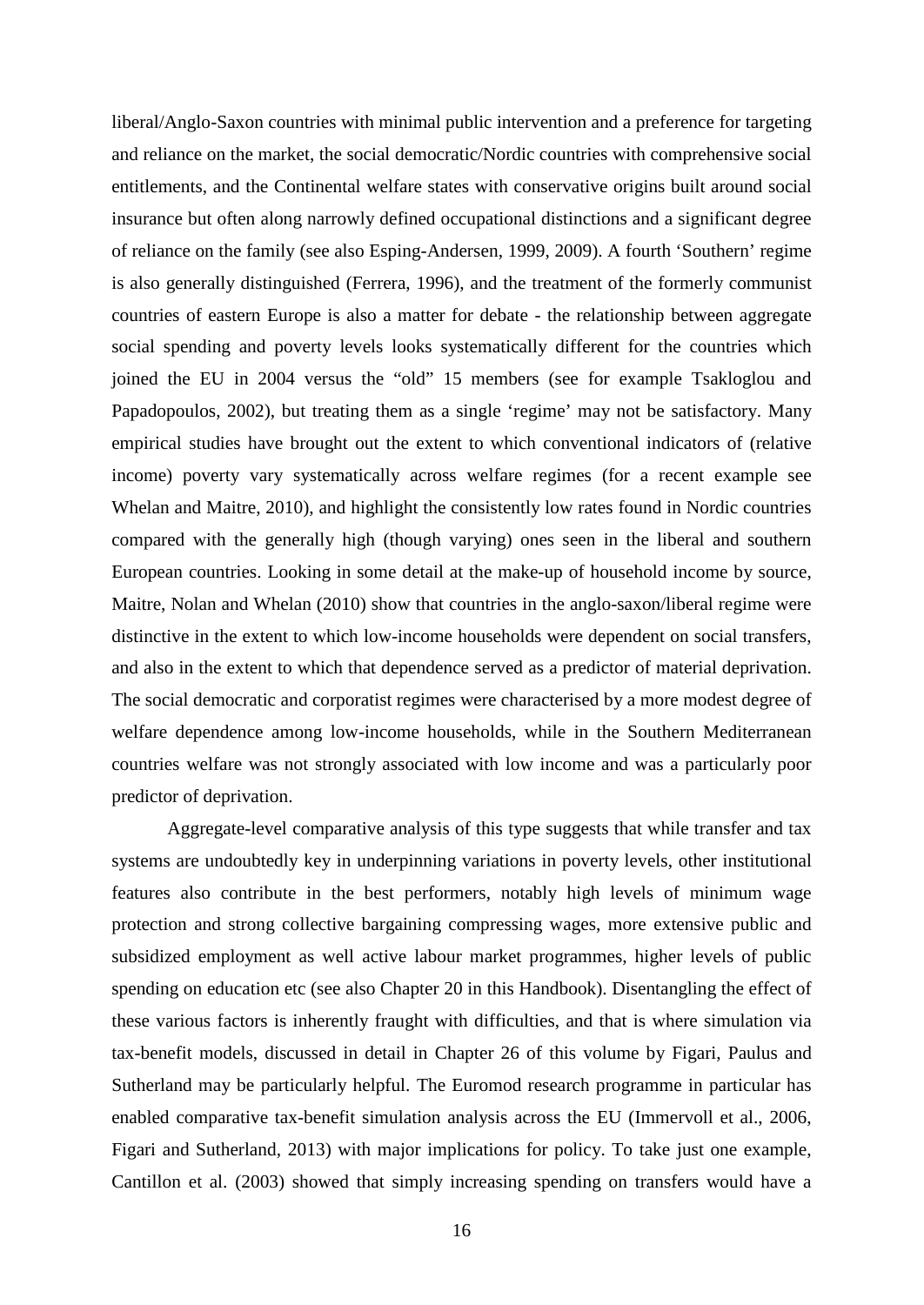limited impact on poverty in some EU countries because much of it would go to those already above the poverty line, particularly in the Southern European welfare states where pensions dominate.

Another central strand of comparative poverty research has focused on analysis of the characteristics associated with being in poverty and the underlying processes involved, employing micro-data. This has been the subject of a very wide variety of studies covering many countries, both descriptive and econometric. Broadly speaking, the types of individual or household seen as at particular risk of poverty include those with low levels of education and skills, the low paid, the unemployed, people with disabilities, lone parents, large families, the elderly, children, ethnic minorities, migrants, and refugees. However, there is substantial variation across countries in the patterning of risk, with major implications for how the underlying processes are understood and for policy. The extent to which individual characteristics, qualifications or experiences manifest themselves in high poverty rates is clearly seen to depend on the household, labour market and institutional settings in which those "disadvantages" are experienced. To take one example, the poverty risk for the unemployed compared with others is seen to depend on whether they have dependants, whether there are others in the household at work, and how the welfare state and its institutions try to cushion the impact of unemployment, most importantly through social protection. Strikingly, a high employment rate is clearly not a sufficient condition for low poverty among the working aged population, which as we discuss below is of central relevance when boosting labour market participation is at the heart of anti-poverty policy in many countries.

Finally, the availability of longitudinal data has also allowed the development of econometric modelling of poverty dynamics, which seeks to link observed movements into or out of poverty over time to changes in the earnings, labour force participation and composition of the household; Duncan et al. (1993) was the first to do so in a comparative setting. A distinction is often made in such dynamic analyses between income "events", such as changes in earnings or benefits, and demographic "events" such as the arrival of a new child, partnership formation, death, marital dissolution, or offspring leaving home. The comparative dynamic analysis by OECD (2005) suggests that changes in household structure may be less important in poverty entries and escapes in European countries than in the USA, with changes in transfers as well as earnings seen to be important in the EU and to a lesser extent in Canada, but much less so in the USA.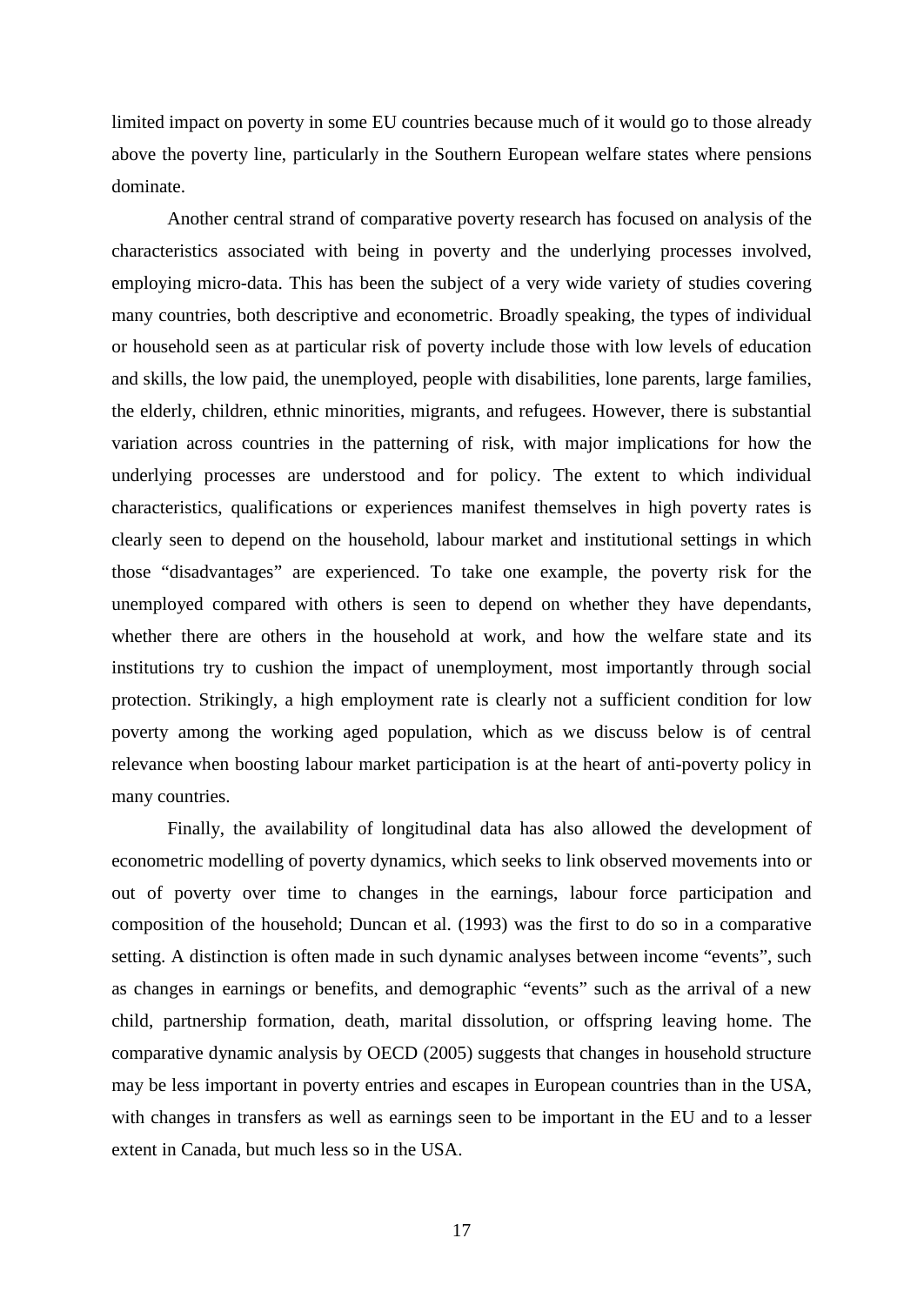#### **Section 2: Social Protection and Redistribution**

#### *2.1 Introduction*

Cash spending as a percentage of GDP is the most widely used measure of how much "effort" is being made to directly redistribute income. Despite its widespread use, this measure has some well documented shortcomings. First, it ignores the need to jointly analyze benefit and tax policies. Conventional measures of (gross) social expenditure tend to overestimate the cost of welfare in Denmark, Finland and Sweden, where a substantial amount of benefit spending is clawed back through taxation. Conversely, in the Czech Republic and Slovenia, a substantial share of social spending takes the form of tax breaks for social purposes rather than cash transfers (Adema et al., 2011). Another widely acknowledged weakness of this measure is that is a very imperfect indicator of policy intent and policy design. A high level of spending may result from very generous benefits flowing to small numbers of people, and not necessarily people occupying the bottom end of the distribution, for example government elites. Yet it may also result from relatively small benefits flowing to a large number of people (De Deken and Kittel, 2007).

And yet several studies have established a strong empirical relationship at country level between the overall level of social spending and various measures of inequality and inequality reduction, including (relative) poverty. This is arguably one of the more robust findings of comparative poverty research over the past decades (Atkinson, Rainwater and Smeeding, 1995; Ferrarini and Nelson, 2003; Gottschalk and Smeeding, 1997; 2000; Nolan and Marx, 2009; Pestieau, 2006; Kenworthy, 2004; 2008; 2011; Kraus, 2004; OECD, 2008; Immervoll and Richardson, 2012). Notable in these analyses was that no advanced economy achieved a low level of inequality and/or relative income poverty with a low level of social spending, regardless of how well that country performed on other dimensions that matter for poverty, notably employment. Vice versa, countries with relatively high social spending tended to have lower inequality and poverty. Here the extent of cross-country variation was always more significant, with some countries achieving more limited inequality/poverty reductions despite high social spending.

There number of countries for which internationally comparative data are available has increased over recent years recently. As Figure 2 shows, there are now a number of countries (the Czech Republic, Slovakia and Slovenia, as well as Korea) that do combine fairly low levels of social expenditure with low relative poverty rates and income inequality. For the Central European countries, part of the explanation may lie in a reliance on tax breaks as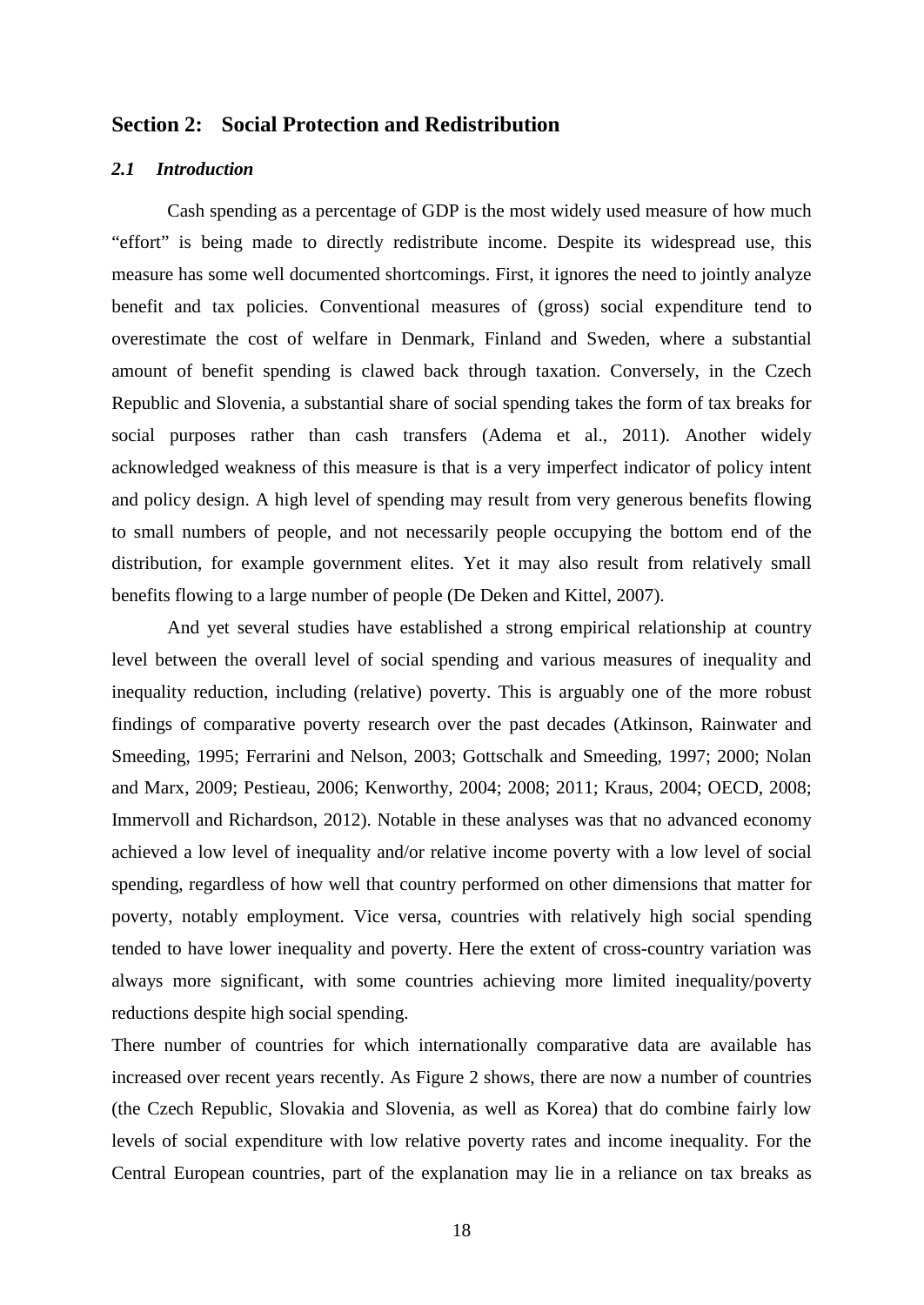social policy tools, which are not captured in gross social spending indicators. More generally, the redistributive impact of taxes is not captured here (Verbist, 2004; Verbist and Figari, 2014).

#### *[Figure 2. Cash public social expenditure and income inequality on working age, late 2000s]*

This relatively strong relationship between social spending and poverty at the country level probably does not simply reflect the direct impact of transfers only: high-spending countries have other institutional features that contribute, notably high levels of minimum wage protection and strong collective bargaining compressing wages (hence limiting overall inequality), more extensive public and subsidized employment as well active labour market programmes, higher levels of public spending on education etc. Disentangling the effect of these various factors is inherently fraught with difficulties. There may in fact be mechanisms of mutual reinforcement between these factors (Beramendi, 2001). Barth and Moene (2009) argue that a more equal wage distribution leads to welfare generosity through a process of political competition. In turn, more income redistribution produces more equality. The authors hypothesize that this 'equality multiplier' operates mainly through the bottom of the income distribution: the amplification occurs where wages near the bottom of the distribution are compressed, not where higher incomes are compressed. They find empirical support in their analyses on 18 OECD countries over the years 197[6](#page-15-1) to 2002.<sup>6</sup>

While in theory low or moderate levels of social spending could produce low poverty rates if resources were well-targeted, the reality remains that almost no advanced economy achieves a low (relative) poverty rate, or a high level of redistribution, with a low level of social spending. Large, universal welfare systems, while on paper being least distributive,

-

<sup>&</sup>lt;sup>6</sup> There is a sizeable political economy literature on this issue. McCarty and Pontusson (2009) review a number of political economy theories with regard to voter behaviour under different conditions of economic inequality. The so-called median voter models assume that changes in the income distribution lead to a shift in the preference of the median voter, or the 'political middle'. Moene and Wallerstein (2001, 2003) argue that under conditions of rising income inequality, the median voter has a preference for reduced expenditure on insurance and social spending. Earlier Meltzer and Richard (1981) formulated an opposing hypothesis, predicting that rising income inequality leads to a shift in preferences of the median voter towards more redistribution. The evidence is quite mixed. Kenworthy and Pontusson (2005) find empirical support for the Meltzer and Richard thesis. Milanovic (2000) finds a consistent association between gross household income inequality and more tax/transfer redistribution in a set of 24 democracies in the period of the mid seventies-mid nineties. More recently Olivera (2012), performing an analysis on a pool of 33 European countries, finds that inequality increases the demand for redistribution and that increases in income inequality stimulate the demand for redistribution. Yet the empirical evidence varies and some studies arrive at opposite conclusions (Iversen and Soskice 2006, 2009; Finseraas 2009; McCarty and Pontusson 2009; Lupu and Pontusson 2011; Toth, Horn and Medgyesi 2013).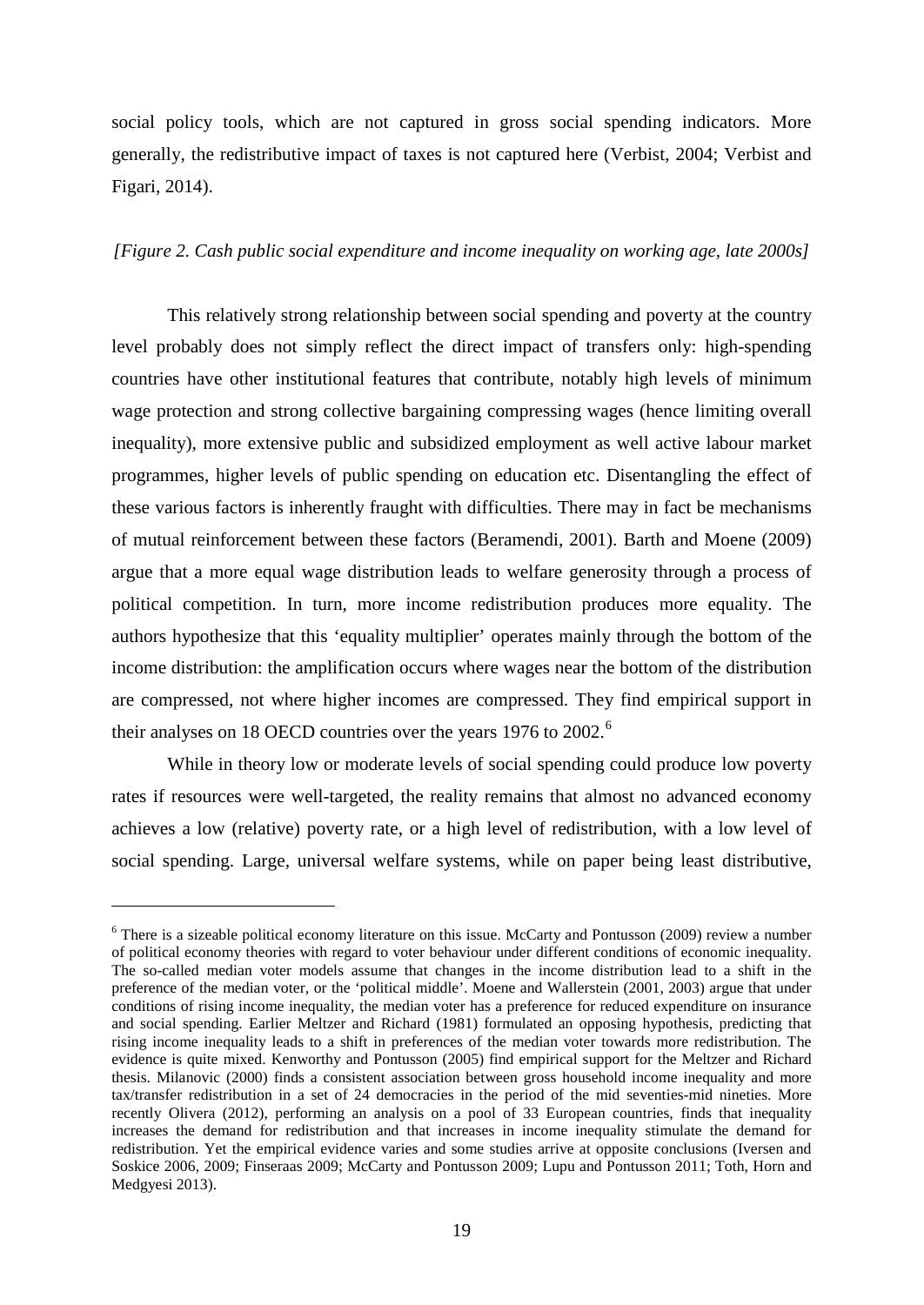distribute in fact the most. Systems that by design strongly target resources to towards the poorest tend to be in fact less redistributive. Korpi and Palme (1998) have called this the 'paradox of redistribution'.

There is a long-standing controversy in welfare state literature over the question of whether targeting benefits towards the bottom part of the income distribution actually enhances the redistributive impact of welfare state policies, especially of social transfer policies. This issue is of far more than academic importance. In its 2011 *Divided We Stand?*, the OECD states that "redistribution strategies based on government transfers and taxes alone would be neither effective nor financially sustainable". In this context the OECD (2011) calls for "well-targeted income support policies". Organisations like the IMF and the World Bank have long advocated targeted benefits. The issue of targeting will probably gain even more poignancy in a post-crisis period marked by continued and in some cases increased budget austerity.

The debate on targeting is still marked by opposed views. On the one side there are those who belief that a welfare state can only fight poverty effectively and efficiently (i.e. cost-effectively) when benefits are mainly targeted to those most in need, i.e. when benefits are selective. The straightforward argument here is that selective benefit systems are cheaper because fewer resources are 'wasted' on people who are not poor. Lower public expenditures imply lower taxes, which in turn are said to be conducive to economic growth. Economic growth, the argument proceeds, benefits the poor directly (although not necessarily proportionally so) and increases at the same time the fiscal base for redistributive policies.

This view of selectivity has never been commonly shared. Two sorts of arguments underpin this more critical stance. First, there are technical considerations. Van Oorschot (2002) sums up the most important dysfunctions of means-testing. First, these include higher administrative costs. Establishing need or other relevant criteria require monitoring, whereas universal benefits allow for less complex eligibility procedures. Furthermore, means tested benefits are subject to higher non-take up, partly because of stigmatization issues. Finally, and perhaps most importantly, targeted benefits can give rise to poverty traps, where benefit recipients have little incentive to take up work because this would entail loss of benefits.

A second line of counter-argument is that proponents of selectivity pursue a 'mechanical' economic argument that makes abstraction of the political processes which determine how much is actually available for redistribution. The reasoning is that, paradoxically, in countries with selective welfare systems fewer resources tend to be available for redistribution because there is less widespread and less robust political support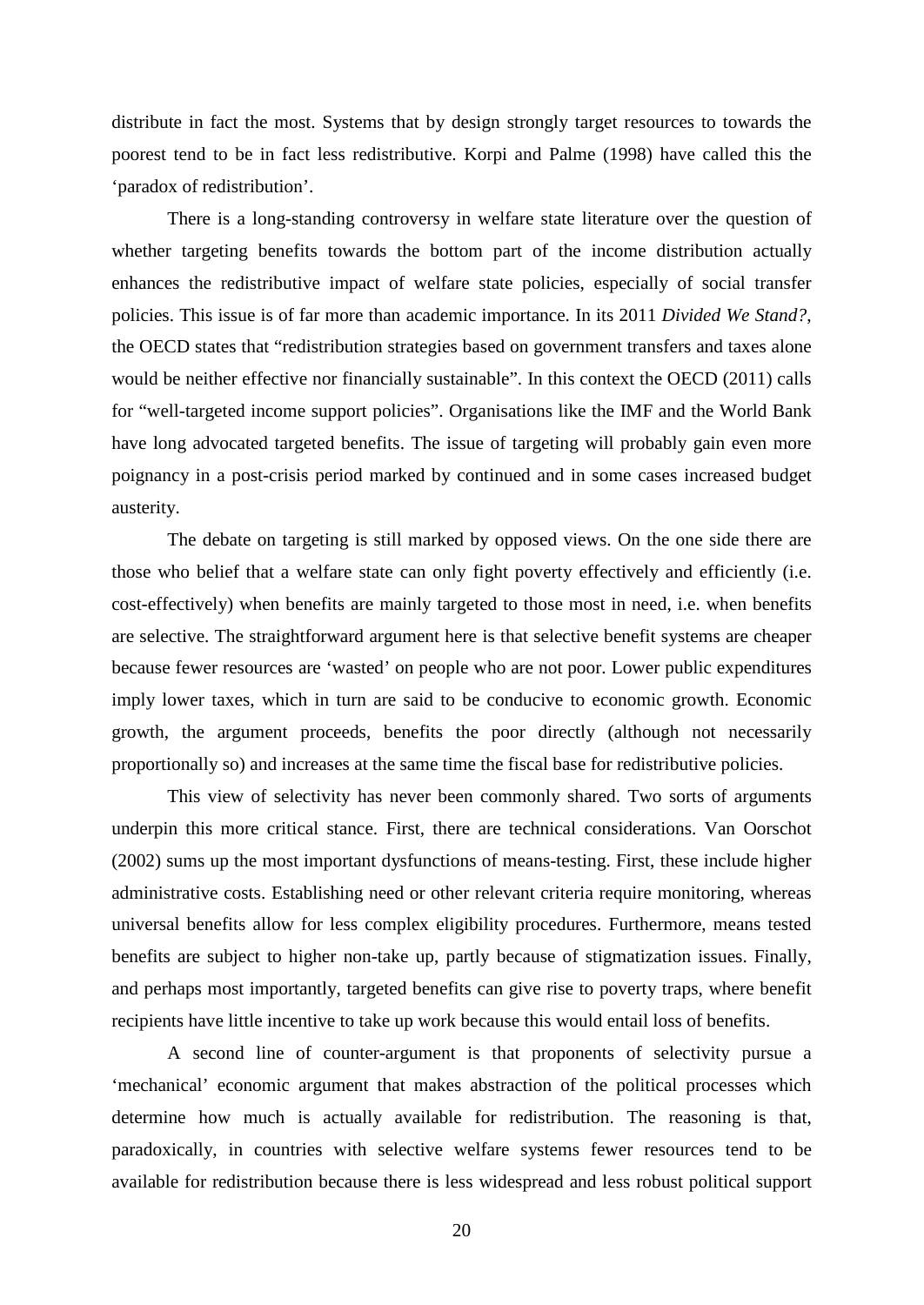for redistribution. As a consequence, the redistributive impact of such systems tends to be smaller. To put it differently: some degree of redistributive "inefficiency" (the Mattheweffect) is said to foster wider and more robust political support for redistribution, including to the most needy. This follows from the fact that a universal welfare state creates a structural coalition of interests between the least well-off and the politically more powerful middle classes (median voter theorem). By contrast, a selective system entails an inherent conflict between the least well-off, by definition the sole recipients of social transfers, and the better off, who fund the system without the prospect of getting much out of it.

The juxtaposition outlined above forms the starting point for Korpi and Palme's highly influential 'Paradox of Redistribution', a paper in which they claim that more selective systems, paradoxically, have a smaller redistributive impact than universal systems offering both minimum income protection as well as income security and cost compensations (for children) in a broader sense. Korpi and Palme (1998) find that, in effect, this relationship is mediated by the relative size of available means for redistribution. Countries with selective redistribution systems, they argue, spend less on redistribution, at least in the public sector. In essence, selective systems are generally smaller systems.

The degree of redistribution is measured here by comparing the actually observed income inequality or at-risk-of-poverty rate with a rather unsophisticated 'counterfactual' distribution (Bergh, 2005). In theory this counterfactual ought to accurately reflect the income distribution that would prevail in the absence of social transfers. However, the construction of this counterfactual is hampered by theoretical and practical problems. In most cases, including in Korpi and Palme's paper, pre-transfer income is simply calculated by deducting observed social transfers and re-adding observed taxes. Full abstraction is thus made of any behavioural effects which a change in tranfer/tax regime would entail. While patently less than perfect, the reality is that no satisfactory method exists to adequately model such behavioural effects. Many studies have pursued similar empirical approaches, for example Nelson (2004; 2007).

Another critique has been formulated by Moene and Wallerstein (2003) who have argued that analyses of redistribution need to be done at a more disaggregated level than 'the welfare system' because the determining redistributive principles may differ substantially for, say, unemployment, health care or pensions. Some schemes may rest heavily on the insurance principle, while others may put more weight to the need-principle. Universality and selectivity can coexist within one system. Yet Moene and Wallerstein (2001) also conclude that universal provisions provoke the largest political support because of the higher chance of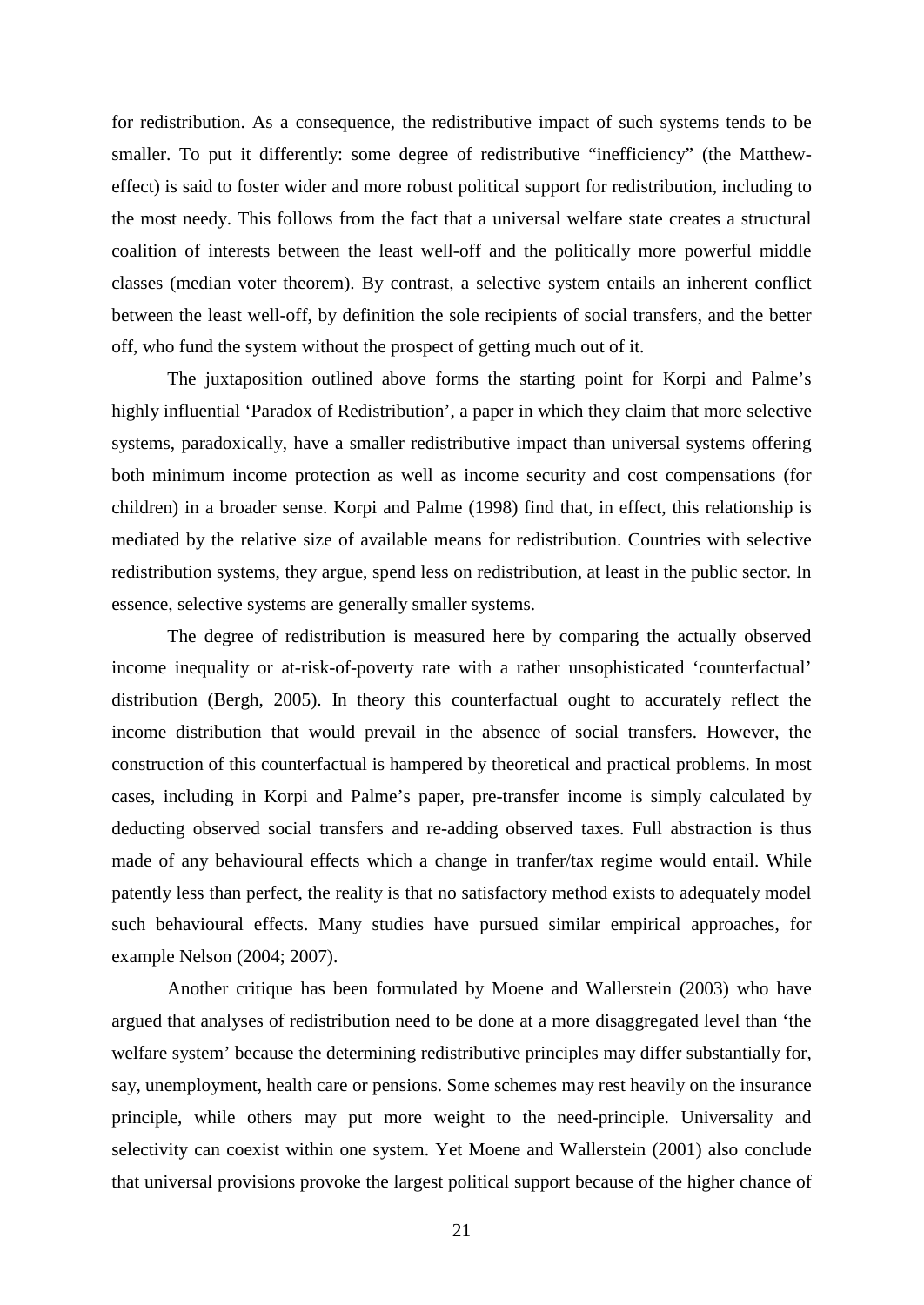middle class citizens to become a beneficiary. Some opinion based studies also confirm that universal welfare schemes enjoy broader support (Kangas, 1995).

Some recent studies, however, claim that the link between redistribution and universal provision has substantially weakened, or even reversed over time. Kenworthy (2011) reproduces and updates Korpi and Palme's analyses, which related to the situation in 11 countries as of 1985. Kenworthy's findings confirm that countries with more universal benefits achieve more redistribution (measured in the size of redistributive policies in the budget) for the period 1980 to 1990. By 1995, the image becomes less clear. Data for 2000 and 2005 seem to indicate that there is no longer any association (either positive or negative) between the two variables. Evidently, the findings are based on a small number of cases, which make them particularly sensitive to outliers. A trend towards more targeting in Denmark, in conjunction with an evolution towards more universal benefits in the US, is largely responsible for the shift in conclusions. Moreover, the new findings may be driven to some extent by the growing share of pensions in social spending. Kenworthy (2011:58) writes about this: "This by no means settles the question, but it does suggest additional reason to rethink the notion that targeting is an impediment to effective redistribution."

Figure 3, taken from Marx et al. (2013), strengthens the finding that the relationship between the extent of targeting and redistributive may have weakened considerably. Here targeting is captured through the concentration index. This is calculated in a similar way as the Gini coefficient. The more negative the concentration coefficient, the more targeted the transfers, whereas the closer the concentration coefficient is to the Gini, the more universal the transfers are distributed. Australia, the United Kingdom and Denmark have most negative concentration coefficients and can be characterized as strongly pro-poor. Negative concentration coefficients are found in the majority of the countries, pointing to a substantial degree of targeting. Note however that the term 'targeting' suggests that outcomes are due to the characteristics of the system, but this need not be the case. Moreover, the outcomes of a system are highly dependent on the characteristics of the underlying population, in terms of socio-demographic characteristics, income inequality, composition of income, etc. If, for instance, a benefit is designed in such a way that all children are eligible, but all children are situated in the bottom quintile, then this policy measure may appear as targeted in its outcomes, even though its design may not include any means-testing or needs-based characteristic. This means that strictly speaking we cannot derive from the concentration coefficient how pro-poorness of a transfer comes about.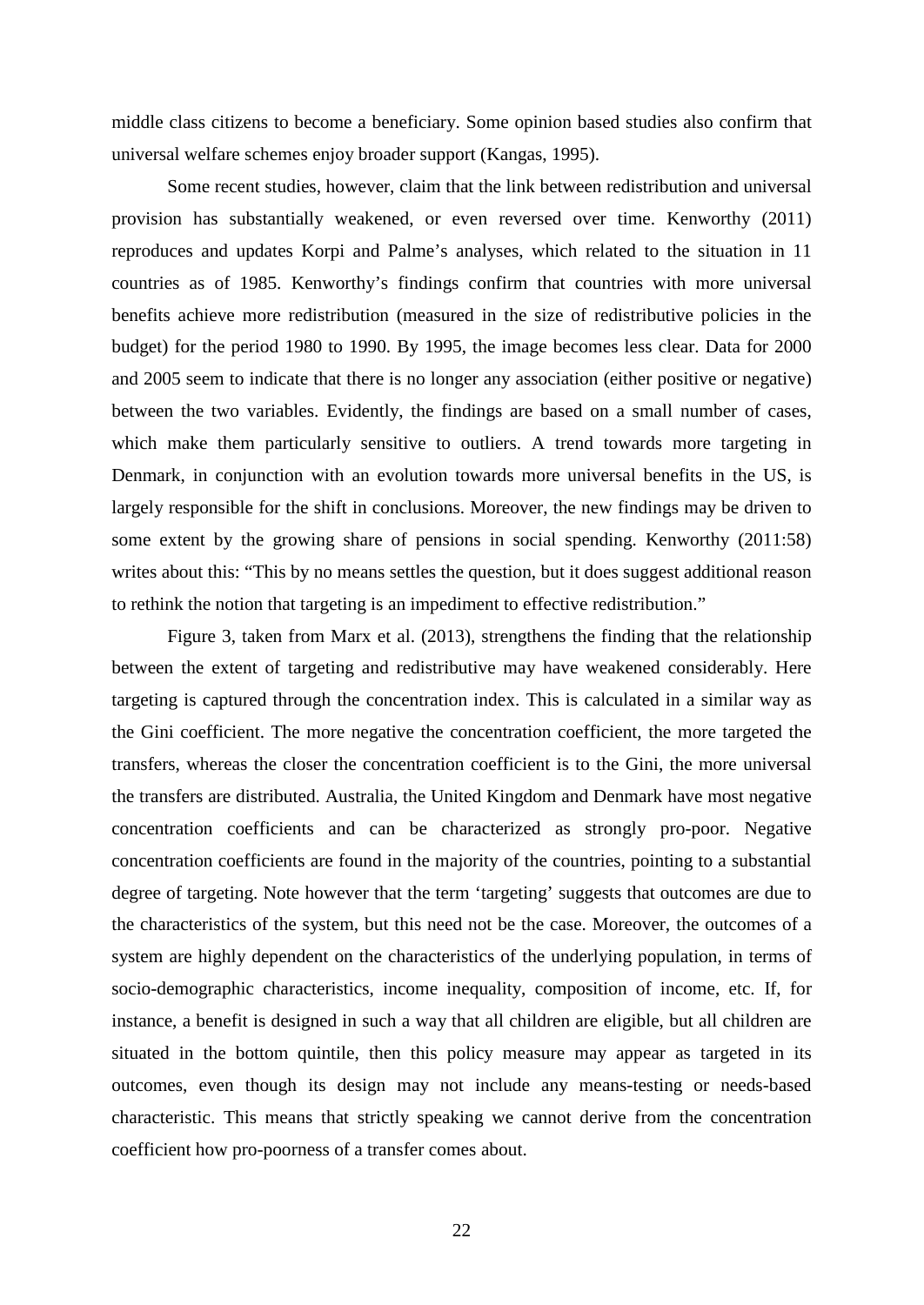### *[Figure 3. Concentration index (ranking by gross income) and redistributive impact, mid 2000s]*

Redistribution refers to the impact of taxes and transfers on income inequality. It is measured by the difference between the Gini coefficients with and without tax-transfers relative to pre-transfer income; this corresponds in this analysis to the difference of the Gini coefficients of market and disposable income relative to that of market income. The impact on inequality is driven by the size of transfers, as well as by their structure, i.e. whether these transfers are going relatively more to lower or higher incomes.

Looking more closely at this graph, at the left hand side are Australia, the United Kingdom and Denmark, all characterized by having benefit systems that are the most strongly pro-poor of all countries. Yet the redistributive impact in Denmark appears to be much stronger. Similarly, looking at the countries with still strong pro-poor spending (concentration indices between -0.2 and 0), the corresponding redistributive impact differs a great deal. Some of the countries with the strongest redistributive tax/transfer systems are to be found here (Sweden and Finland), together with some countries with the weakest (the USA, Canada, Israel and Switzerland). On the right hand side of the graph – the countries with positive targeting coefficients – the relationship does become consistently negative, especially in the countries with the weakest pro-poor spending (Greece, Spain and Italy).

Why does a similar degree of strong targeting, as captured by the concentration index, produce stronger redistributive outcomes in Denmark as compared to the UK and Australia? Similarly, why do similar (quasi)-universal systems yield such different redistributive outcomes across countries? This strongly suggests that design features matter. It is notable that one relationship remains fairly strong: the one between the extent of targeting and the size of the system. But there are exceptions here: a country like Denmark does combine a strong degree of targeting with a high level of social spending.

The strongest redistributive impact is achieved by countries that combine moderate (Sweden and Finland) to strong targeting (Denmark) with comparatively high levels of spending. This suggests that the most redistributive systems are characterized by what is called 'targeting within universalism". That is to say: systems in which many people receive benefits but where the poorest get relatively more.

Yet it is interesting to note that the very strong relationship between the extent of targeting and the size of the spending has weakened, as is documented by Kenworthy (2011). One of the factors that arguably made targeted systems less politically robust and prone to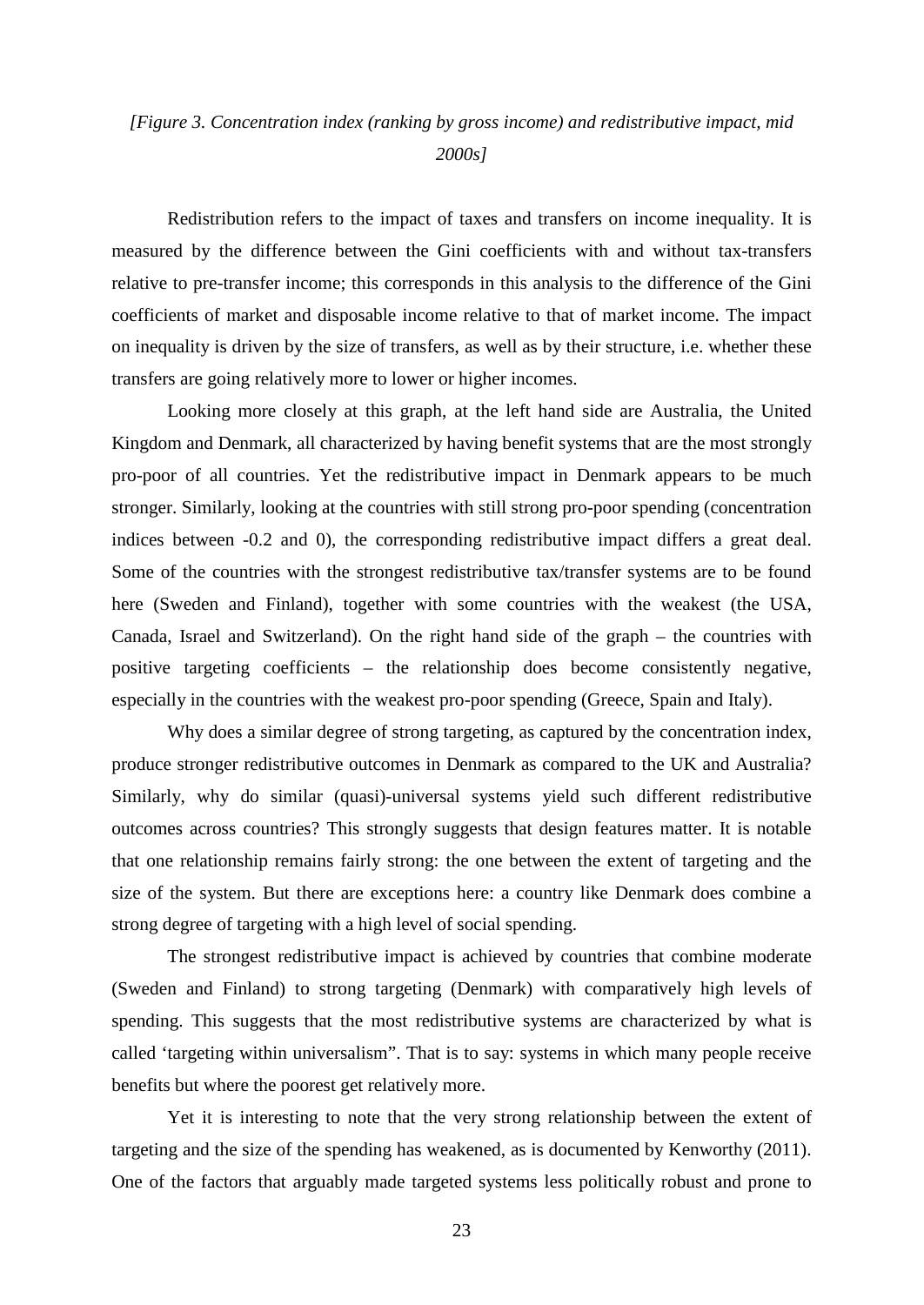spending cuts in the 1980s was the fact that strongly targeted (means-tested) benefits entailed strong work disincentives and also (perceived) family formation incentives. The last decades have seen an intensified attention to this issue. To reduce work disincentives, earnings disregards have been introduced for people who make a (partial) transition from complete benefit dependency to part-time work.

Most importantly, perhaps, means-tested benefits are no longer exclusively aimed at people not in work, but also at those in work in low-paid jobs. The French RSA (Revenu de Solidarité Active) scheme is a good example of a new style means-tested benefit scheme that offers integrated support for the non-employed and (part-time) low paid workers alike. The scheme also has entirely different work incentives. The RSA was introduced in France in 2008 the specific aim of remodelling the incentive structure social assistance beneficiaries, and particularly to make work or returning to education a more lucrative financial prospect. The previous minimum income system (Minimum Integration Income - RMI) was based on a one for one trade-off of benefit for earned income. Under RSA a 62% slope is applied. Efforts have also been made to encourage beneficiaries of RSA into employment, for example with assisted employment contracts and (improved) insertion mechanisms. In addition, the RSA has simplified the provision of social protection by combining several previously separate schemes into a single sum. A household with no earned income is eligible for the "basic RSA" which is defined at the household level and takes into account the composition of the household. The "in-work RSA" acts as a top-up for people paid less than the national minimum wage (SMIC).

The point here is that targeted, means-tested systems look totally different today from the systems in place in the 1980s. Whereas the old systems were the focus of harsh welfare critiques, especially from the right, the new targeted systems are lauded as gateways of welfare to work. They enjoy broad partisan support, as is evident in the UK where the WTC, implemented by the Labour government, building on a scheme implemented under a Conservative one, is again expanded by the current Conservative one. Similarly, in France, the newly elected socialist government has no intentions for a major overhaul of the RSA, introduced by the Fillon/Sarkozy government.

In the United States, the Earned Income Tax Credit  $-$  a transfer program for households on low earnings – has become the country's pre-eminent welfare programme (Kenworthy, 2011). The system appears to enjoys far broader and more robust political support than earlier American anti-poverty programmes. The system also is less strongly targeted than earlier provisions and it caters to larger sections of the electorate, including the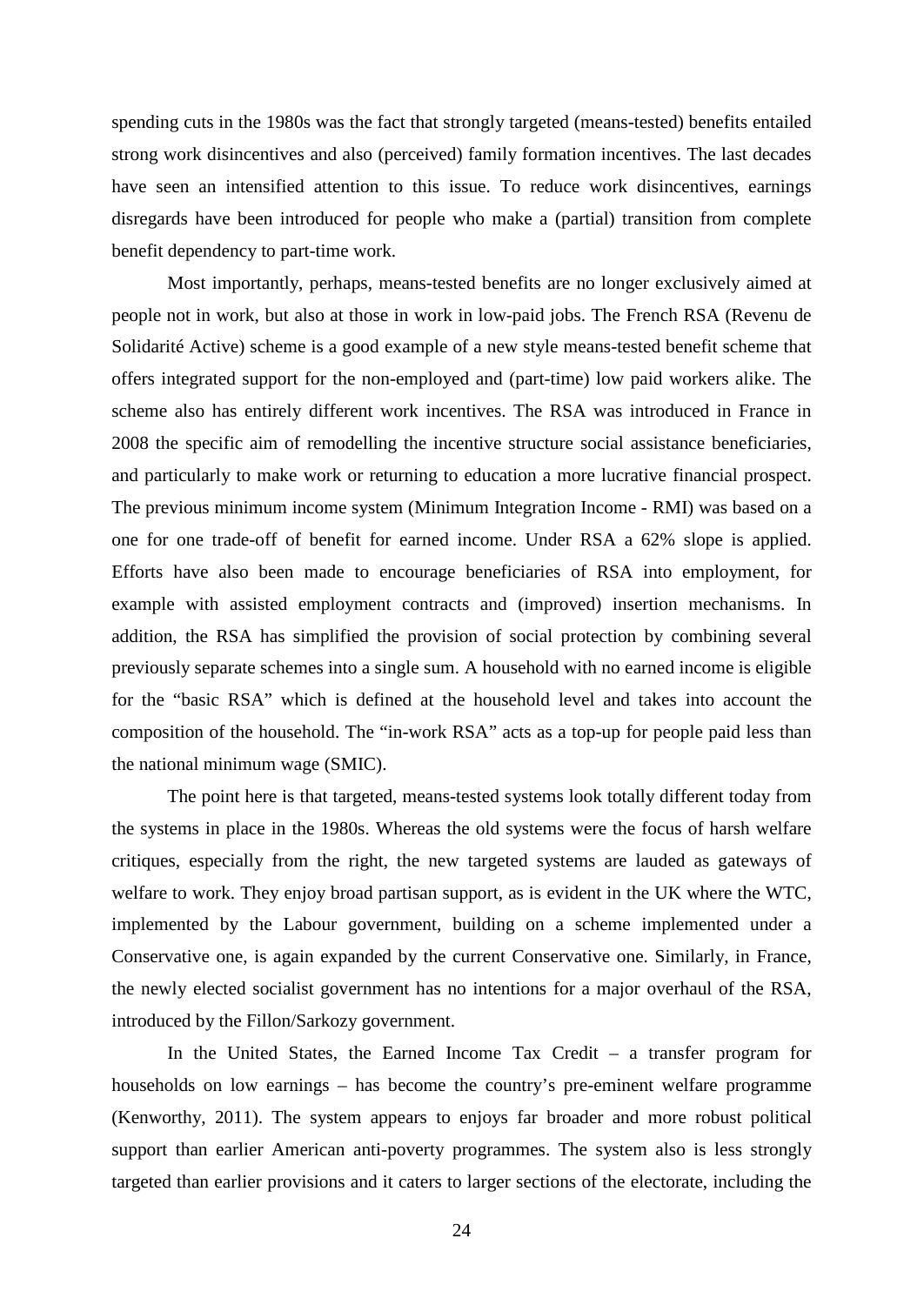(lower) middle class, and this may account for that expansion. But an equally if not more important factor may well be the fact that the system is perceived to encourage and reward work.

#### *2.2 Cash Transfers for the Inactive Working-age Population*

Much comparative poverty research that has sought to link observed variation in income inequality and poverty across countries to policy has relied on government (social) spending statistics as indicators of policy 'effort'. As we have seen, the relationship across countries between the level of social spending as a percentage of GDP, or some related indicator, and observed inequality or poverty levels is in fact by and large a rather strong one. This is in a way surprising because the level of spending is as much reflective of the number of people receiving benefits than it is of the level and thus potential adequacy of those benefits. Likewise, measured outcomes, for example pre versus post transfer differences in inequality or poverty also depend on a host of factors that are independent or only indirectly influenced by policy: contextual and compositional factors, including labour market conditions (unemployment, employment patterns, wages), household composition (patterns of cohabitation, marriage, divorce, childbirth, …), policies which influence these dynamics (e.g. ALMPs, child care,..)

If we want to understand variations in outcomes we need more sophisticated and accurate measures of policy effort and policy design than spending indicators. So-called institutional indicators aim to be directly reflective of policy intent and design. Replacement rates for various branches of social insurance are commonly applied indicators of social protection. They are intended to express the level of benefit generosity within a particular provision, for example unemployment or disability insurance. The OECD has been compiling such time series for a considerable length of time. Academic databases have been compiled by, among others, the Swedish Institute of Social Research (the SCIP database) and the University of Connecticut (Scruggs database).

While such indicators are more directly reflective than spending based measures of what actually happens at policy levels they are not without their drawbacks. One is that replacement rates are generally expressed as a proportion of a reference wage. This is problematic for various reasons. With the growth of part-time and temporary employment, it has, become increasingly difficult to specify a consistent wage denominator on the basis of available data. More importantly, wages have generally not evolved in line with the standard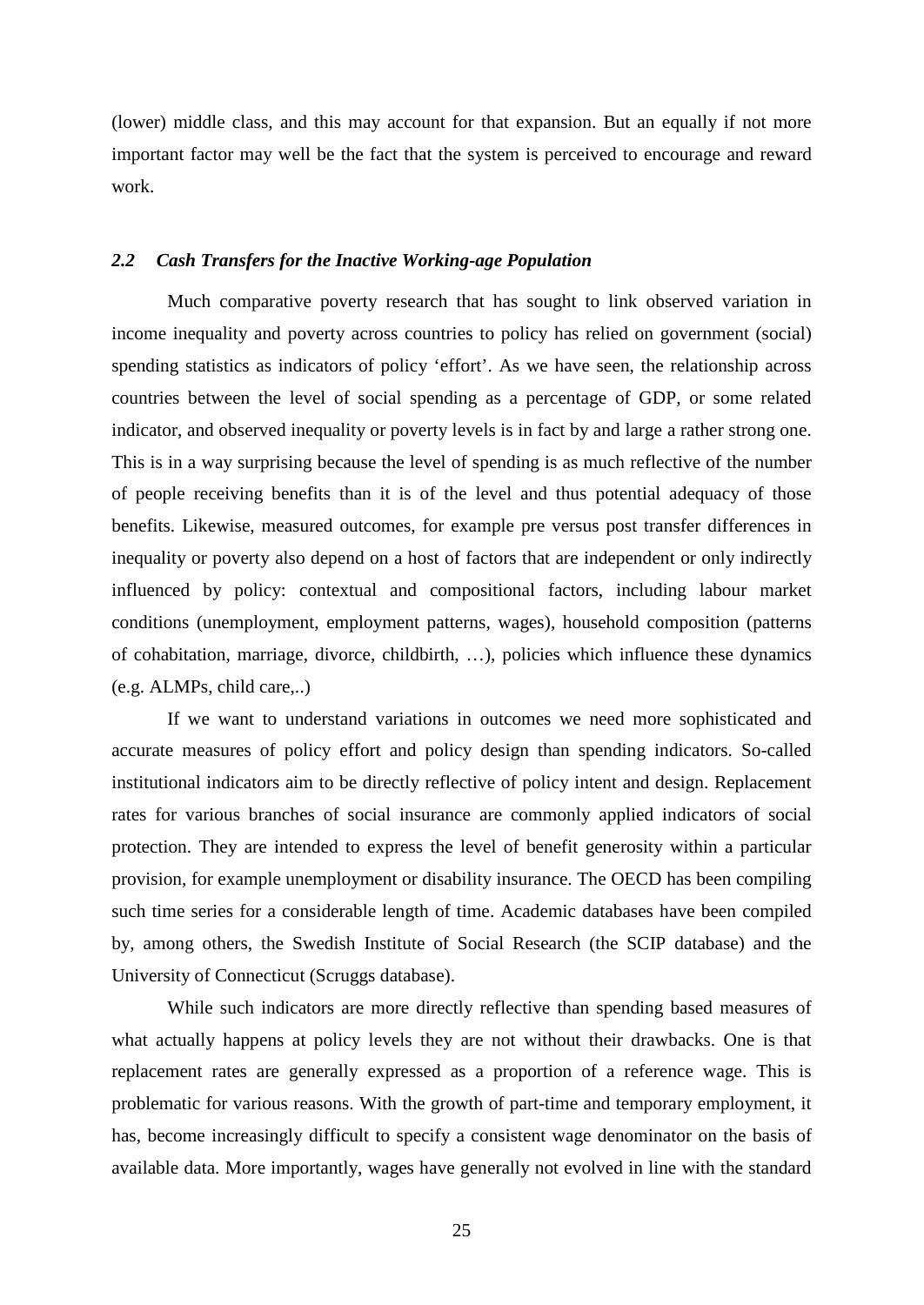of living (and thus the relative poverty threshold). In many countries the standard of living has increased thanks to the proliferation of dual income families rather than through real wage growth. The mere fact that benefits follow wages says little about the potential adequacy of benefits in terms of poverty relief. A second important problem is that replacement rates, e.g. within the systems of unemployment insurance or invalidity, do not capture the entitlement criteria applied, nor do they adequately express the entitlement periods. Nonetheless, there are strong indications that these are precisely the areas where policymakers have intervened the most. Unemployment benefit entitlement, for example, is now linked more strongly with job-search intensity. A third important issue is that replacement rates are based on a narrow rationale and tend to be calculated on a purely individual basis. For example, unemployment benefits may be combined with (increased) child benefit and other allowances. Additionally, of course, there may be the income of other household members, including its impact on benefit entitlement and vice versa. Also relevant in this context is the role of taxation. In most instances, the level of income protection that people actually receive in various situations is determined by a complex interaction between social security, social assistance and taxation.

It is nevertheless interesting and relevant to consider trends. OECD time series on net replacement rates for the unemployed provide strong indications of reduced cash support for the unemployed between 1995 and 2005 (Immervoll and Richardson, 2011). Seven of the 10 countries recorded declining NRRs. Finland and Germany saw the biggest reductions in net replacement rates. Changes for the unemployed in most countries tended to be less damaging (or, sometimes, more beneficial) for families with children. The largest relative income drop was generally faced by long-term unemployed jobseekers who mostly rely on unemployment assistance or social assistance for income support.

In the remainder of this section we will focus in somewhat more detail on institutional indicators of minimum income protection because adequate protection against severe financial poverty is arguably the first duty of the welfare state and also because poverty relief is the prime focus of this chapter. Such a focus is further desirable because the design features of tax and benefits systems, and especially the way various programmes interact in specific situations, tend to be so complex that they are not accurately and validly captured in a limited number of parameters. Minimum income protection provisions also mark the ground floor of other income maintenance provisions; minimum social insurance levels and minimum wages are almost always above the level of the social safety net. In that sense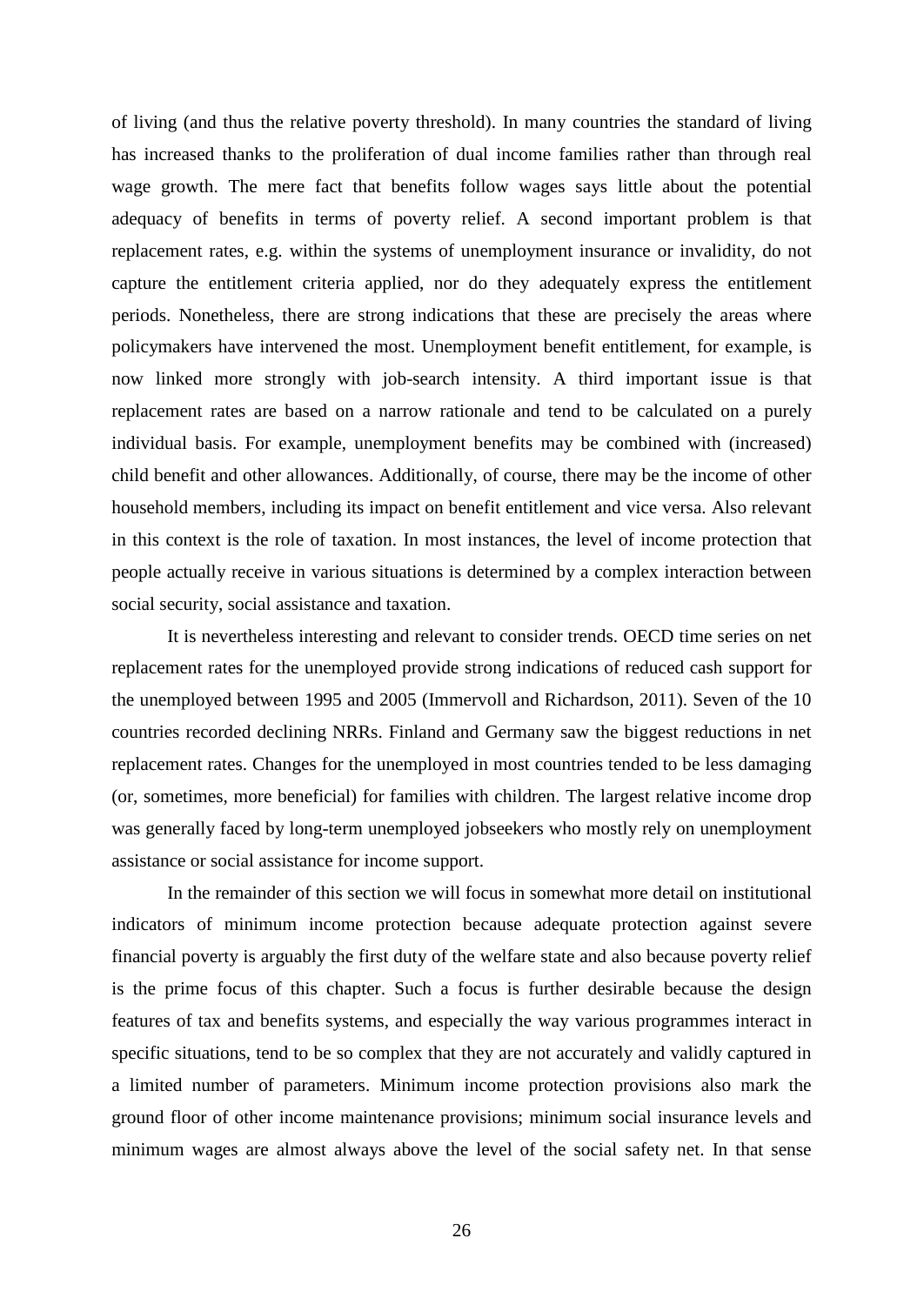indicators of minimum income protection also tell us something about the generosity of other income maintenance provisions.

We draw on the CSB Minimum Income Protection Indicators (MIPI) dataset. In this dataset net income packages are calculated using the so-called model family approach, where the income package of households in various situations (varying by household composition and income levels) in simulated, taking into account all relevant benefits for which such households are eligible and also taking into account taxes. The MIPI database is among the most comprehensive data bases available in terms of geographic and longitudinal scope, as well as in terms of the range of household situations and income components. It is worth pointing out that such institutional indicators have their limits too. They are calculated for a limited number of family types and situations. The assumption is that there is full take up of benefits and that people effectively and immediately receive what they are entitled to. In the case of minimum wages the assumption is these are fully enforced. However, this is not always the case and this is one reason why the observed relationship between generosity levels as reflected in these indicators and outcomes is relatively weak.

Van Mechelen and Marchal (2013) have analyzed patterns and trends in the level of minimum income protection for able bodied citizens in the European countries. The chief focus is on means-tested benefits providing minimum income protection, usually in the form of social assistance. These general means-tested benefits provide cash benefits for all or almost all people below a specified minimum income level. In some countries separate schemes exist for such groups as newly arrived migrants or the disabled. The empirical analyses use data from the CSB-Minimum Income Protection Indicators dataset (CSB-MIPI) and cover social assistance developments in 25 European countries and three US States. The study shows that the minimum income benefit packages for the able bodied in Europe have become increasingly inadequate in providing income levels sufficient to raise households above the EU at-risk-of poverty rate, defined as 60 per cent of median equivalent income in each country (Figure 4). The overall tendency for 1990s was one of almost uniform erosion of benefit levels, relative to the development of wages. This downward trend in the relative income position of families in receipt of social assistance changes somewhat in the 2000s, when the erosion of the level of benefit packages came to a halt in a number of countries. In a few countries there is even evidence of a partial reversal of the declining trend, thus somewhat strengthening the income position of able bodied persons that are in receipt of social assistance benefits. During the crisis period in particular a small number of countries have taken took extra steps to increase protection levels (Marchal, Marx and Van Mechelen,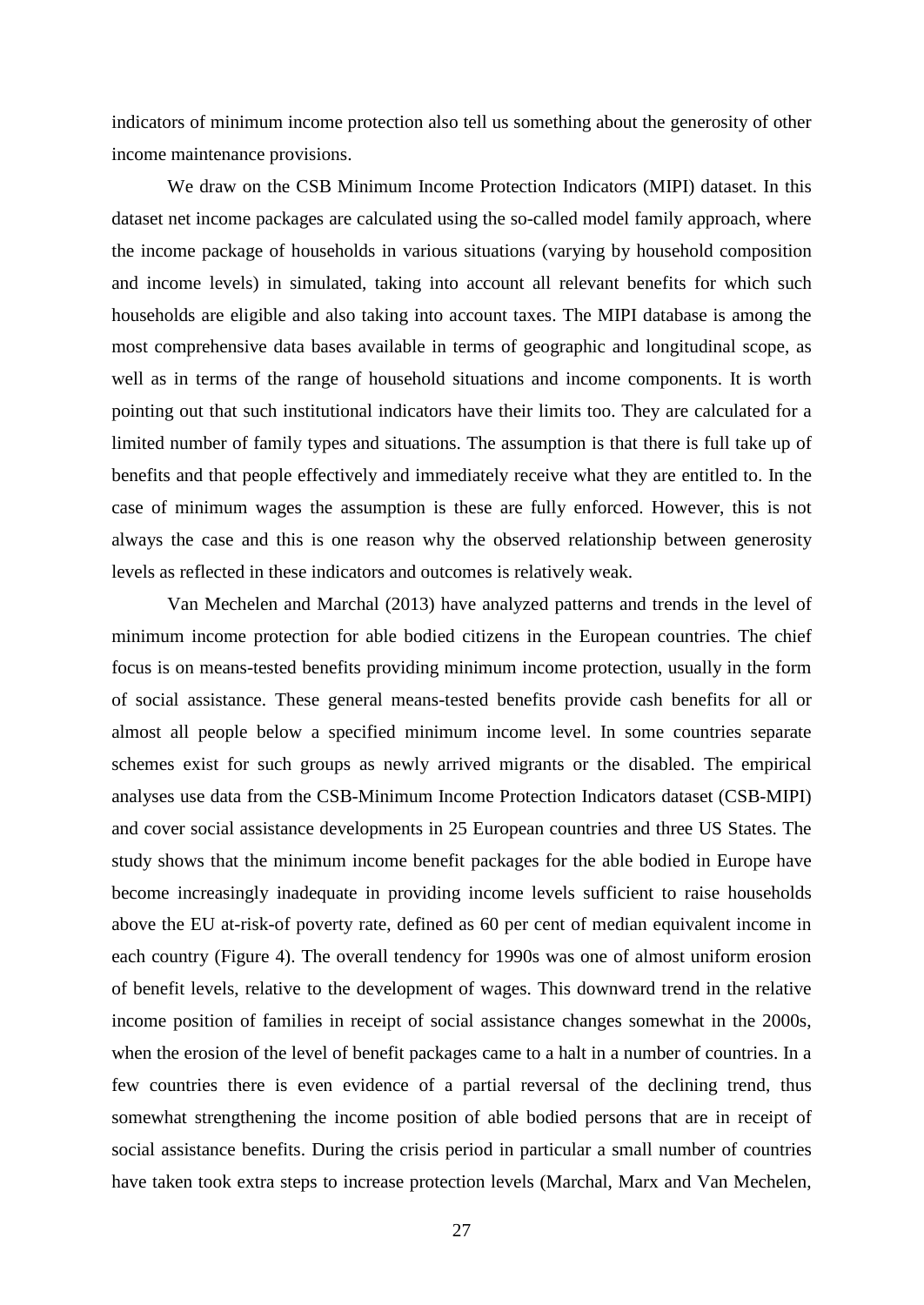2014). Despite a number of positive developments, net incomes of minimum income recipients continue to fall well short of the EU's at risk of poverty threshold in all but a few EU countries. The size of the gap between the level of the social safety net and the poverty threshold varies across countries and family types, but it is generally quite substantial.

#### *[Figure 4. Net minimum income packages, 2009, EU Member States]*

While the erosion of minimum income protection levels seems to have slowed the fact remains that Europe's final safety nets offer inadequate protection in all but a handful of countries. This begs the question: why are social safety nets not more adequate? Let us briefly consider two potential impediments: first, "adequate social safety nets are not affordable" and second, "adequate social safety nets undermine the work ethic and people's willingness to work".

Are adequate social safety nets too costly? Final safety net provisions (social assistance schemes) generally constitute only a fraction of total social transfer spending (typically well below 2.5 percent of GDP in Europe, except in Ireland and the UK), the bulk of outlays going to pensions, unemployment and disability insurance, child benefits and other benefits. Vandenbroucke et al. (2013) have made tentative calculations showing that the redistributive effort required to lift all equivalent household incomes to the 60% level would be below 2.5 per cent of aggregate household income in most European countries and nowhere higher than 3.5 per cent. The countries that would have to make such a relatively great effort are all Southern and Eastern Member States. Vandenbroucke et al. (2013) also show that it is not the case that being poor in GDP per capita always implies a great redistributive effort to close the poverty gap: the Czech Republic and Hungary are relatively poor in terms of GDP per capita, but closing the poverty gap would require relatively little effort. On the other hand, Denmark and the UK have much higher living standards, yet they would have to make a relatively sizeable effort to close the poverty gap. Such a mechanical calculation ignores incentive effects and behavioural change (more poor people may prefer social assistance to low-paid jobs; the non-poor may reduce their work effort). The real cost of such an operation is probably higher than the mechanical effect and the calculation may be seen as indicating a lower boundary for the distributive effort that is required. Still, the calculation also illustrates that the cost of an adequate social safety net is not necessarily outside of the realm of the conceivable.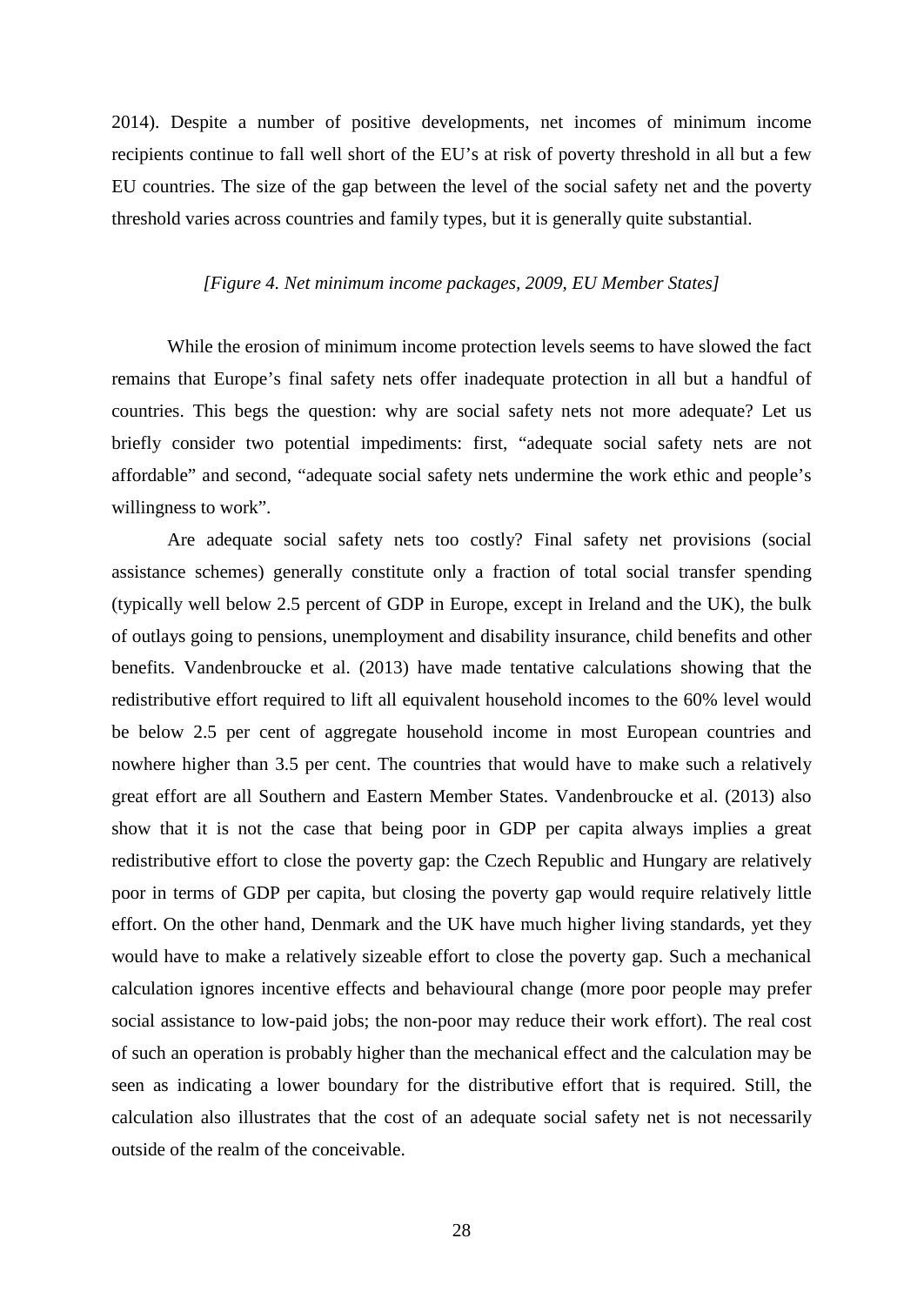Are adequate social safety nets compatible with work incentives? Despite widespread and sometimes strongly worded concerns over the potential work disincentive effects of social safety nets empirical studies tell a more nuanced story (Immervoll, 2012). The income gap between situation of full-time dependence on minimum income benefits and a full-time job at the minimum wage (or the lowest prevailing wage) is in fact quite substantial in most European countries, especially for single persons. In some countries and under certain circumstances particular groups like lone parents with young children gain relatively little from moving into a low-paid job, especially when child care costs are accounted for. Partial transitions into work – moving to a small part-time job – also do not pay in certain circumstances. But generally speaking it is hard to argue that long-term dependence on social assistance benefits is an attractive financial proposition in most of Europe. The hypothetical Europe-wide introduction of social assistance minimums equal to 60% of median income would however create a financial inactivity trap in many countries, as is also brought out by the paper by Vandenbroucke et al. (2013). In countries like Bulgaria, Estonia, Slovenia and Lithuania, the net income of a single benefit recipient would be between 25% and 30% higher than the equivalent income of a single person working at minimum wage; in Spain and the Czech Republic, the relative advantage of the benefit claimant would amount to around 15 per cent. This implies if such countries would wish to move towards better final safety net provisions that then minimum income floors would have to be raised at least in step.

This would require quite substantial increases in minimum wages. In 2013, twenty Member States of the European Union have a national minimum wage, set by government, often in cooperation with or on the advice of the social partners, or by the social partners themselves in a national agreement. As is illustrated in Figure 5, presenting figures for 2010, only for single persons and only in a number of countries do net income packages at minimum wage level (taking into account taxes and individual social security contributions, but also social benefits) reach or exceed the EU's at-risk-of poverty threshold, as in all graphs set at 60 per cent of median equivalent household income in each country. For lone parents and sole breadwinners with a partner and children to support, net income packages at minimum wage are below this threshold almost everywhere, usually by a wide margin. This is the case despite shifts over the past decade towards tax relief and additional income support provisions for low-paid workers (Marx, Marchal and Nolan, 2013).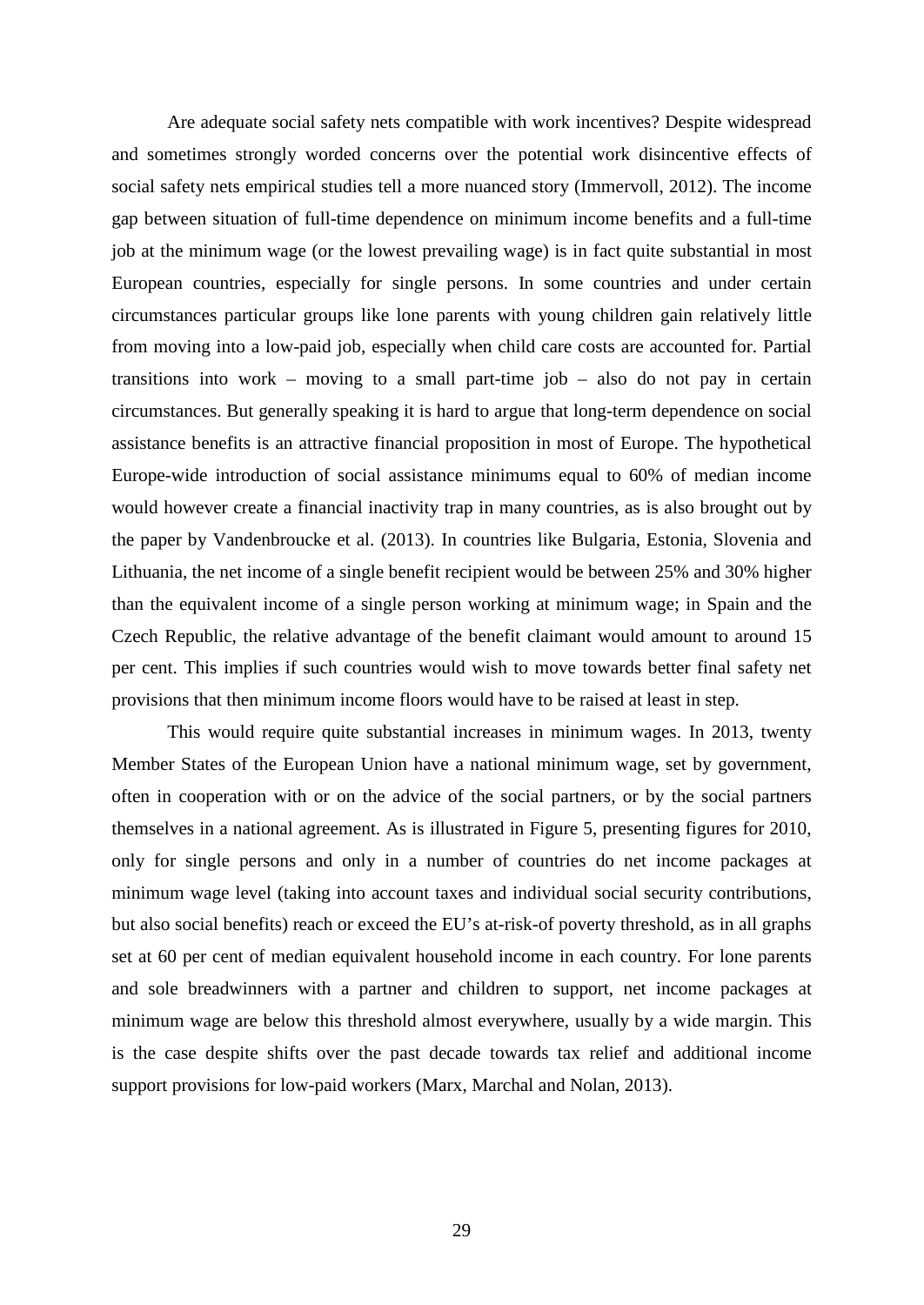## *[Figure 5. Gross minimum wages and net incomes at minimum wage as a percentage of the relative poverty threshold, 2010, selected EU Member States plus United States (New Jersey)]*

When it comes to the question of whether and to what level minimum wages and hence minimum income benefits in general could be increased, opinions clearly diverge. Concerns about work disincentive effects of social safety nets are legitimate, as are concerns over potential negative employment effects of minimum wages, especially if these were to be set at levels high enough to keep households solely reliant on that wage out of poverty. The fact remains, however, that countries like Denmark or the Netherlands combine what are comparatively among the highest levels of minimum protection for workers and non-workers alike with labour market outcomes that on various dimensions are also among the best in the industrialised world. The Netherlands and Denmark enjoy among the highest employment rates in Europe and the lowest (long-term) unemployment rates.

Elaborate active labour market policies, specifically activation efforts directed at social assistance recipients, coupled with intensive monitoring and non-compliance sanctioning, appear to play a key role here. But it appears that the strength of overall labour demand is a key contextual factor for such associated policies and practices to effectively result in low levels of long-term dependence. Moreover, in terms of quality of employment, Denmark and the Netherlands are clearly among the best performers in the Europe with relatively few workers in low quality jobs (European Commission, 2008). Replicating the activation, empowerment and sanctioning aspects associated with comparatively generous systems may well be difficult enough in itself. Replicating a context where job growth is strong and where jobs are sufficiently rewarding and attractive may be even more difficult.

Relatively elevated social safety nets and other income protection systems can be compatible with well-functioning labour markets. In fact, such systems may actually conducive to well-functioning labour markets. Flexicurity proponents identify adequate social security benefits as an essential flexicurity pillar in that adequate benefits stimulate and accommodate labour market transitions and to reduce risk aversion among workers (Bekker and Wilthagen, 2008).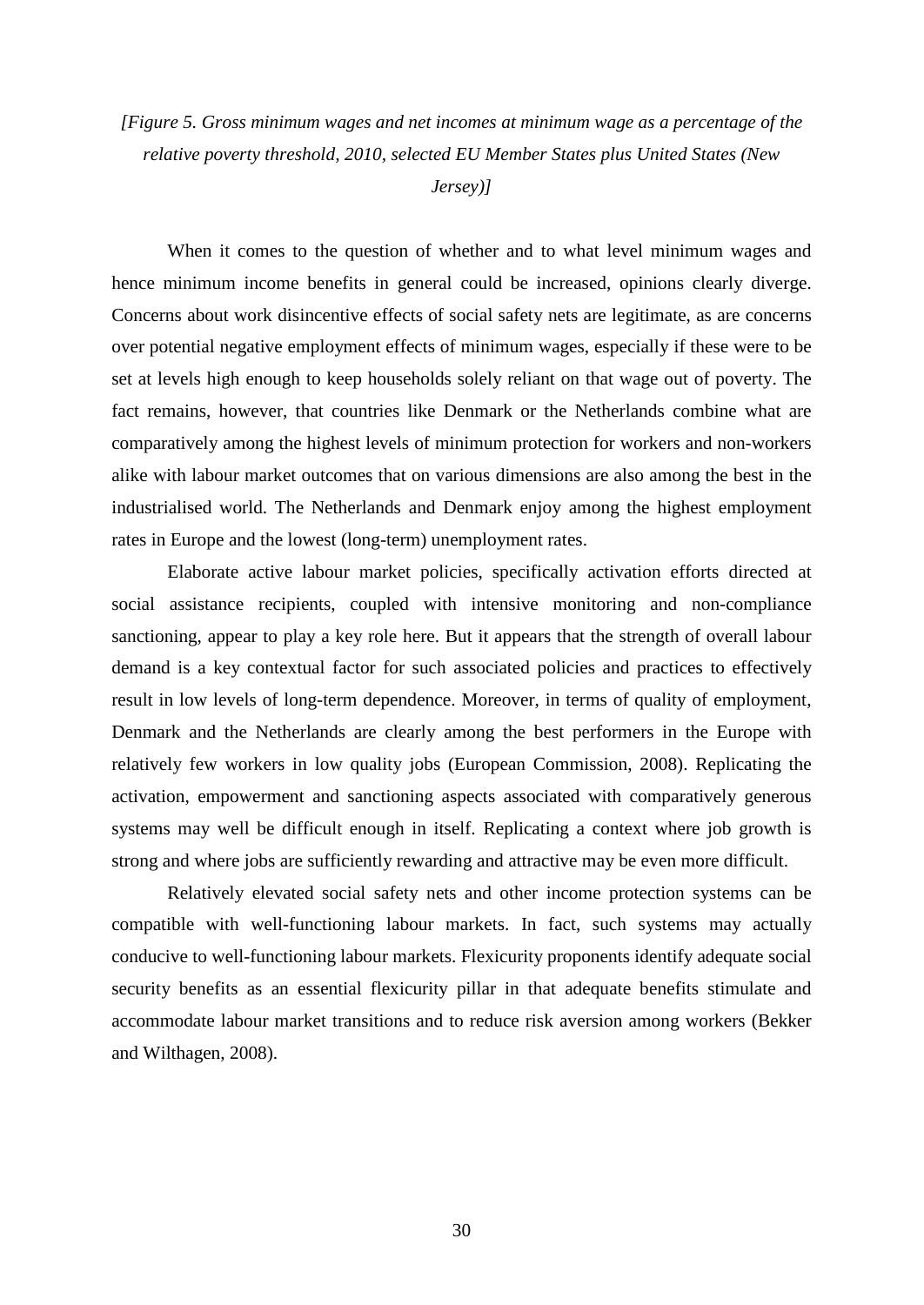#### *2.3 Child Poverty and Child Cash Transfers*

Children are generally at a higher risk of poverty than the population as a whole (Tarki, 2010; Atkinson and Marlier, 2010; Tarki, 2011). In addition, child poverty trends have for the most part not been favorable over the past decade (see also Chapter 9 in this Handbook). The latest 2010 EU SILC data shows that between 2005 and 2010 the at-risk-ofchild poverty rate increased in 17 out of 29 countries (EU27 plus Iceland and Norway). Child poverty rates rose in all the Nordic countries, Germany and France. In most countries where child poverty fell this was in part the result of a fall in the 60% of median income threshold due the recession (Czech Republic, Estonia, Ireland, Lithuania, Poland and Portugal). Poverty gaps (the gap between net income and the poverty threshold) for children have also risen between 2005 and 2010 in 15 out of the 29 countries. This deteriorating situation is of course the result of rising unemployment. However in 2010 the majority of countries in the European Union have more than 20% of poor children living in households with all working age members in employment (work intensity of 1) and all but Belgium, Bulgaria, Czech Republic, Finland, Hungary, Ireland and the UK have more than half of their poor children living in households with a work intensity of 0.5 or over (Van Mechelen and Bradshaw, 2013).

There are a number of reasons why children are living in poverty when their parents are employed. One explanation is that their earnings are too low either because they are working part time and/or full-time but their wage is low. The second explanation is that families may be taxed into poverty – the direct taxes taken in income tax and social insurance contributions reduces their gross incomes so much that they fall below the poverty threshold. The third explanation is that the cash benefits paid by the state to help parents with the costs of raising children are inadequate. Finally the reason why a child with a working parent may be poor is that after having paid for housing and other charges the resources available for consumption are too little.

Countries use different mixes of tax benefits and cash benefits for delivering help to families with children. One can distinguish between income related and universal – i.e. nonincome related – cash benefits. Income related benefits aim to target direct cash transfers to low income families. Governments may decide to target benefits to other specific groups, for example lone parents or disabled children. Tax instruments are also used to redistribute income from childless families to families with dependent children – either in the form of tax allowances or tax credits specifically aimed at families with children. Tax allowances are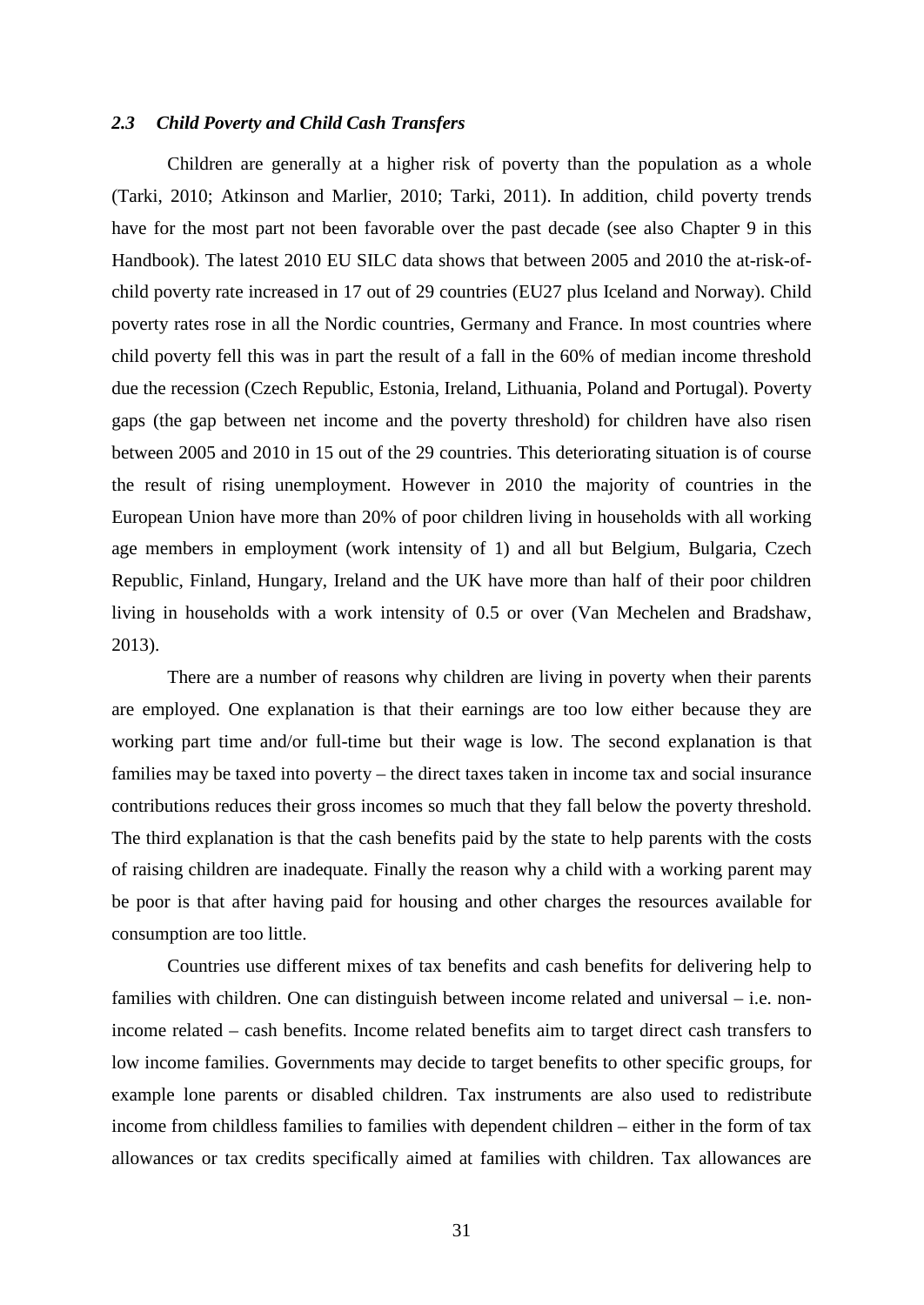deducted from taxable income whereas tax credits are subtracted from the amount of tax due. Tax credits may be wasteable or non-wasteable. Non-wasteable or refundable tax credits are tax benefits that can be paid as cash transfer to the taxpayer whenever the benefit exceeds tax liability. Wasteable tax credits can only be used if tax liability is positive. Both cash and tax benefits tend to vary by the age and the number of children (Bradshaw and Finch, 2002; Van Lancker et al 2012).

Child benefit packages as a whole play an important role in preventing against financial poverty. Nevertheless, in many countries child benefit packages fail to protect low wage earners against poverty. In all countries the incomes of single earner couples on minimum wages is below the poverty line. The child benefit package for a lone parent is more generous in most countries. However, how and whether child care costs are subsidised makes a big difference to the package especially for lone parents. The costs of childcare can undermine the value of the package in some countries. Whereas during the 1990s child benefit package have been able to escape welfare erosion, over the past decade the value of the package relative to median equivalised income has fallen in more countries than it has increased (Van Mechelen and Bradshaw, 2013). This trend of decreasing child benefits has affected both low paid families and the better off.

Various studies have looked in detail at the structure of the child benefit package (e.g. Bradshaw and Finch, 2002; Bradshaw, 2006; 2010, Corak et al. (2005), Matsaganis et al. (2005), Van Lancker et al. (2012) have documented the adequacy of child support arrangements in terms of poverty alleviation using empirical income surveys. Corak, Lietz and Sutherland (2005) find that universal child related benefits that also have some degree of targeting at the poorest protect best against poverty. Their conclusion that targeting within universalism yields the best outcomes is echoed by Van Mechelen and Marchal (2013). They find that cross-country variation in the level of child benefit packages for single earner families on low pay largely overlaps with the degree of low income targeting. Model family type simulations suggest that comparatively generous packages for low paid workers are to be found in countries where financial help for families with children is well-targeted at lowincome households by means of income-related cash benefits, refundable income-related tax credits or social assistance top-ups. However, model family type simulation effectively assume full-take up of benefits and full granting of rights. In reality selective benefit systems may be quite ineffective with regard to poverty alleviation due to take-up problems and labour market disincentives (Atkinson, 1998; Deacon and Bradshaw, 1983; Gassman and Notten, 2008). Van Mechelen and Bradshaw (2013) also show that child benefit packages are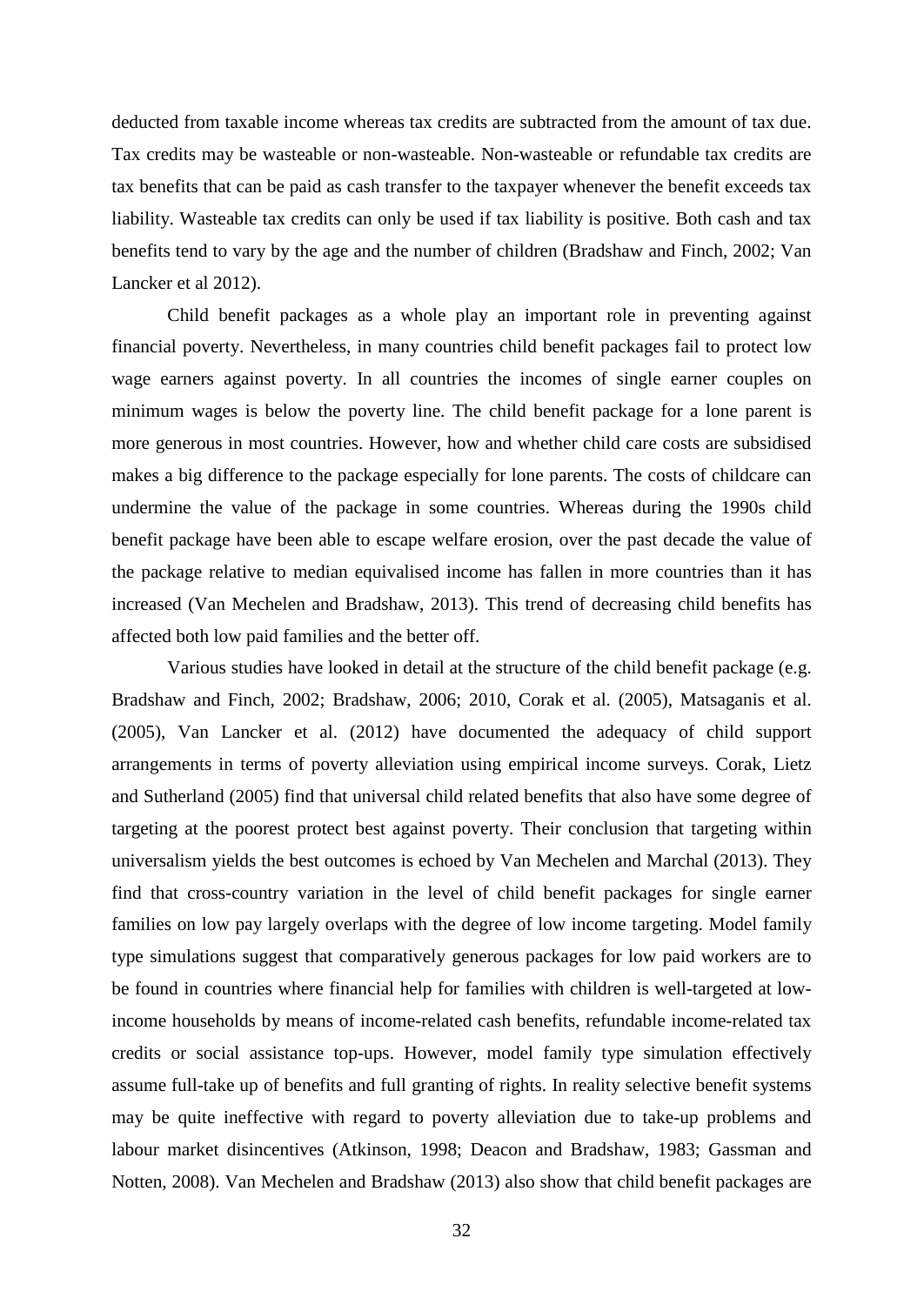often also above average in countries with universal cash benefits, but combined with income-related cash benefits, housing allowances or supplementary benefits from social assistance (Ireland, France, Austria, Finland). This finding may in effect confirm and reinforce the assertion in empirical literature that that targeting may be not so bad, if embedded in a universal social insurance context (Skocpol, 1991; Whiteford, 2008; Kenworthy, 2011; Van Lancker et al., 2012).

#### *2.4 The Working Poor and Combating In-work Poverty*

The issue of in-work poverty has received increased attention recently (Andreβ and Lohmann, 2008; Lohmann, 2009; OECD, 2008; European Foundation, 2010; Fraser et al., 2011; Crettaz, 2011; Maitre et al. 2012; Marx and Nolan, 2013). It is usually linked to the growth of low-paid insecure employment in the service sector. The contrast is often drawn with the golden years of welfare capitalism when manufacturing industry provided stable, well-paid employment even for those with little or no formal education. As Esping-Andersen et al. (2002) put it: "We no longer live in a world in which low-skilled workers can support the entire family. The basic requisite for a good life is increasingly strong cognitive skills and professional qualifications… Employment remains as always the sine qua non for good life chances, but the requirements for access to quality jobs are rising and are likely to continue to do so.' By the same token, Bonoli (2007: 496) states: 'Postindustrial labour markets are characterized by higher wage inequality with the result that for those at the bottom end of the wage distribution, access to employment is not a guarantee of a poverty-free existence.'

At the same time that good jobs for the less skilled are becoming scarcer an increased policy emphasis on activation has become evident in many European countries, certainly at the level of rhetoric, and gauging by some indicators also in terms of actual policy (Barbier and Ludwig-Mayerhofer, 2004; Kenworthy, 2008; Eichhorst and Konle-Seidl, 2008; OECD, 2007). Within the broad set of activation strategies deployed, an important number specifically target the long-term unemployed, including social assistance recipients. And within this set an important number of measures are aimed at stimulating these people, who generally have low levels of educational attainment, into relatively low-paid/minimum wage level jobs.

So has in-work poverty become more prevalent? The literature on the working poor employs a variety of definitions, based on different approaches of what is meant by 'poor' and by 'working' (for an overview see: Nolan and Marx, 2000, Crettaz and Bonoli, 2010).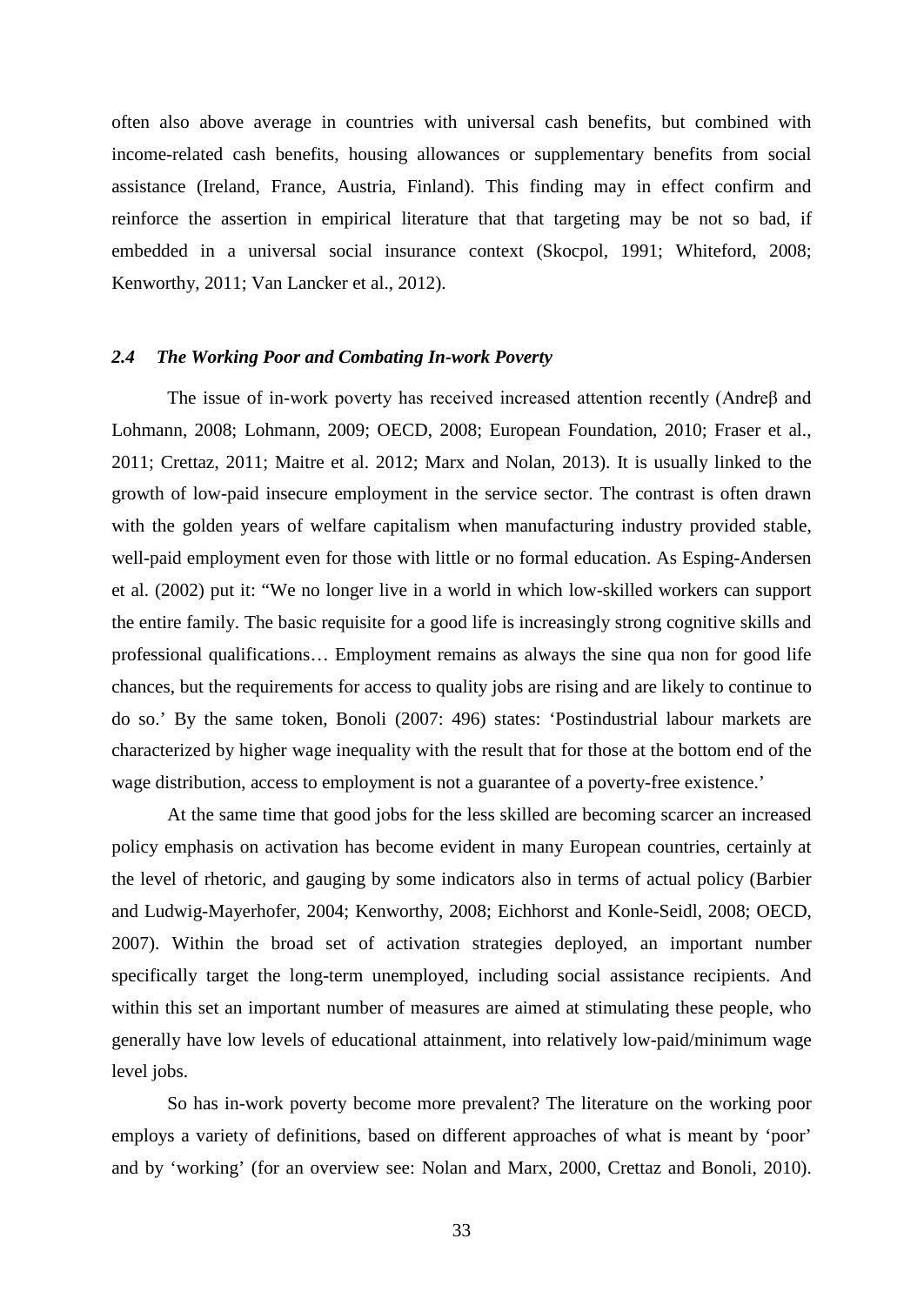The working poor are conventionally defined and measured as those individuals who have been mainly working during the reference year (either in employment or self-employment) and whose household equivalised disposable income is below 60% of the median in the country in question. It is widely recognised that analysis of in-work poverty needs to distinguish between employees and the self-employed, both because their differing nature and because survey information on self-employment income is normally less reliable than wages and salaries, and also between full-time and part-time workers which is another important distinction. In fact, with the growth of part-time work, zero hours contracts, internships etc. 'being employed' has become a very fuzzy heterogeneous concept indeed. Moreover, combining two levels of analysis – the individual's labour market status and the household's income (adjusted for household size) – inherently complicates interpretation, since the labour market status of other persons in the household, rather than that of the individual being considered, may be crucial, as may the number of dependent children if any. Using a year as the reference period for labour market status and income position also complicates interpretation: those working for part but not all of the year may be in poverty on an annual basis for that reason even if they were not poor while working – and how much of the year does one have to work to be counted as "working"? For these and other reasons, this definition/measure makes it difficult to identify the different factors potentially underlying the phenomenon and thus the locus(es) of policy failure, which could include: low (household) work intensity; inadequate out-of-work benefits; inadequate earnings; inadequate earnings supplements, the number of dependent people (children) relative to income…

Data from the EU-SILC database clearly shows that in-work poverty is a Europe-wide phenomenon. The prevalence of in-work poverty varies across EU countries the extent of inwork poverty ranges from a low of 4-5 percent in Austria, Belgium, the Czech Republic, Finland, The Netherlands and Slovenia up to 13-14 per cent in Greece and Spain and 17 per cent in Romania. On the basis of Eurostat figures, which combine data from ECHP and SILC, we can seek no general tendency for in-work poverty to have risen since the start of the century. Taking the time span from 2000 to 2010, in-work poverty is seen to have increased over the decade in countries such as Denmark, Germany, Spain, Luxembourg, Romania and Sweden, but fell in as many countries. Abstracting altogether from the crisis period, comparison of 2000 with 2006 also fails to show a marked rise in in-work poverty in many countries. The common presumption of a rising trend is therefore not supported, by this data and indicator. However, the fact that the sources of data for 2000, unlike the later years, are not EU-SILC means that the trends shown has to be treated with some caution.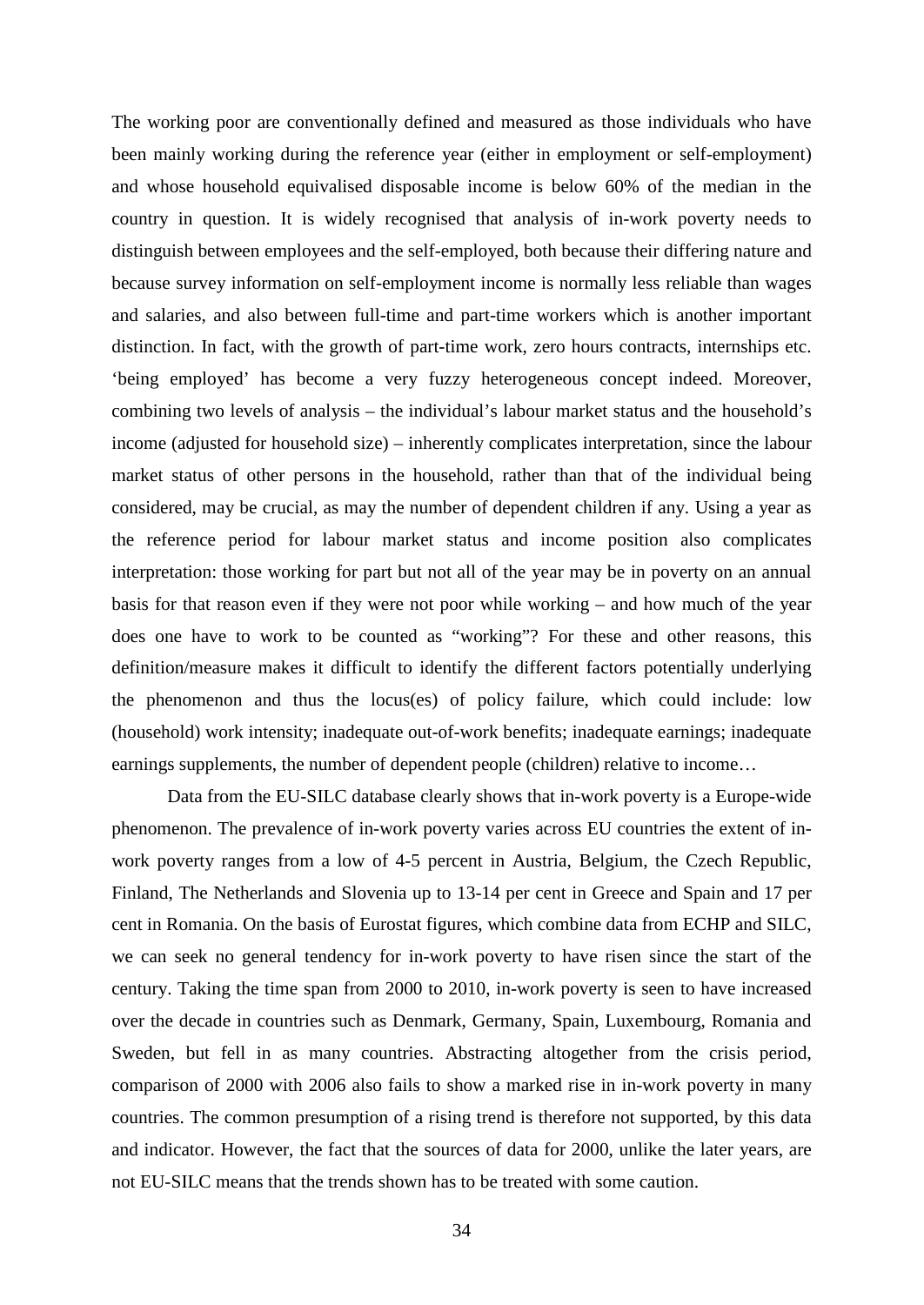It is useful to relate these figures and trends to analysis by the OECD, providing a point of comparison and covers the decade from the mid-1990s to the mid-2000s (see OECD, 2009). Drawing on a variety of sources but seeking to apply a uniform methodology, the OECD found in-work poverty to have increased substantially in EU countries such as Germany, The Netherlands and Luxembourg over this decade, but with some other countries such as Italy seeing substantial declines. The OECD figures also draw on different data sources and employ a different definition – in-work poverty being measured as households below 50 per (rather than 60) cent of median poverty threshold (with a different equivalence scale), and with "working" being captured at household rather than individual level by the presence of at least one person in work in the household. The study by Airio (2008) of the period 1970-2000 covering six OECD countries (and mostly based on data from the Luxembourg Income Study) concludes that it is difficult to find any common trend on inwork poverty. These differences illustrate the care which must be exercised in drawing strong conclusions about levels and trends in in-work poverty across countries, since definitions, data and period covered can all affect the outcome.

Which policy action, or set of policy actions, is most appropriate cannot be seen as entirely independent from normative notions that underlie the various ways the causes of working-age poverty in relation to work can be construed. Take for example a dual adult household with only one working adult and three dependent children. The male breadwinner has a low-paid job, yet is paid well above the minimum wage. Child benefits are limited. Whether their at risk of financial poverty status is construed as a problem of insufficient breadwinner earnings, or as a problem of partner non-participation, or as a problem of insufficient child support makes a fundamental difference as to what type of policy action is to be examined and possibly favoured. In the case of traditional breadwinner type households with insufficient earnings, the preponderance of opinion in Europe appears to be that this is to be seen as a matter of partner non-participation or under-participation. But other cases may be less clear-cut. Even if in-work poverty is construed as largely a problem of low household work intensity, the question arises what can be deemed to be sufficient level of work intensity. It is not self-evident that that this is to equal all working-age, work capable adults in the household to be in full-time work the whole year round. Societal norms may differ across countries. In the Netherlands, for example, a 4/5th job per adult appears to be closer to the norm of full-work intensity. Also, household composition may be deemed to matter. It is not self-evident that a lone parent with young children is expected to work full-year, full-time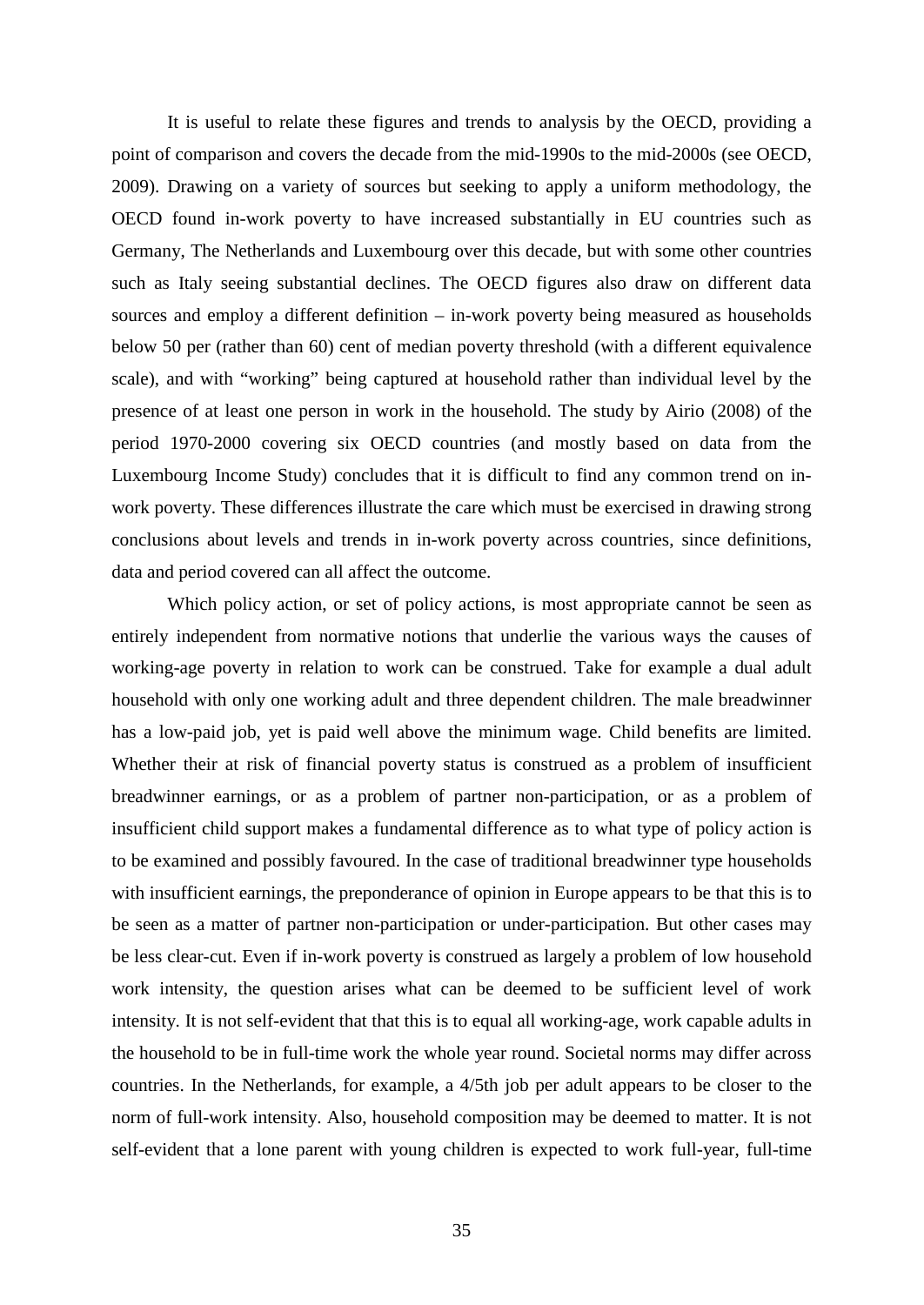before additional income support is to be considered legitimate if his or her earnings fall short of the poverty threshold.

Poverty is to a large extent yet far from exclusively associated with low work intensity at the household level (see De Graaf-Zijl and Nolan, 2011; Vandenbroucke and Corluy, 2013). This brings into view a wide variety of potential policies that can help households to increase if not maximize their work intensity. These include policies aimed at boosting the demand for workers, and particularly the demand for people with low levels of education or weak work experience. Employer subsidies or reductions in employers' social security contributions are an example here. At the supply side, policy can stimulate (e.g. through fiscal reform) or support (e.g. through child care) people to take up work or to increase working hours. What mix of policies will work best in a given context will depend on the composition of the low work intensity population and on the underlying causes of low work intensity.

Yet, and this is crucial, it must be recognised that even if such policies succeeded in getting every single non-employed person into work, or every household to a level of full work intensity for that matter, (and all empirical evidence to date suggests this to be highly unlikely), this would not guarantee the elimination of poverty. What policy can do to help households in these circumstances is again likely to depend on such factors as the institutional and policy context in place, labour market conditions and the profile of the population in need of support.

In some EU countries, and certainly outside of the EU, minimum wages remain nonexistent or low relative to average wages, but in a range of others they do suffice to keep single persons reliant on them out of poverty. Thus it would appear sensible for countries with non-existent or very low minimum wages to contemplate introducing or increasing these. However, the route of introducing or boosting minimum wages to the upper ranges currently prevailing in Europe (relative to average earnings) would, even in the absence of negative employment effects, not be sufficient to eradicate in-work poverty. Even in countries where minimum wages are comparatively high they do not suffice to keep sole breadwinner household out of poverty, especially when there are dependent others or children. Minimum wages have probably become inherently constrained in providing minimum income protection to sole breadwinner households, especially in countries where relative poverty thresholds have become essentially determined by dual earner living standards.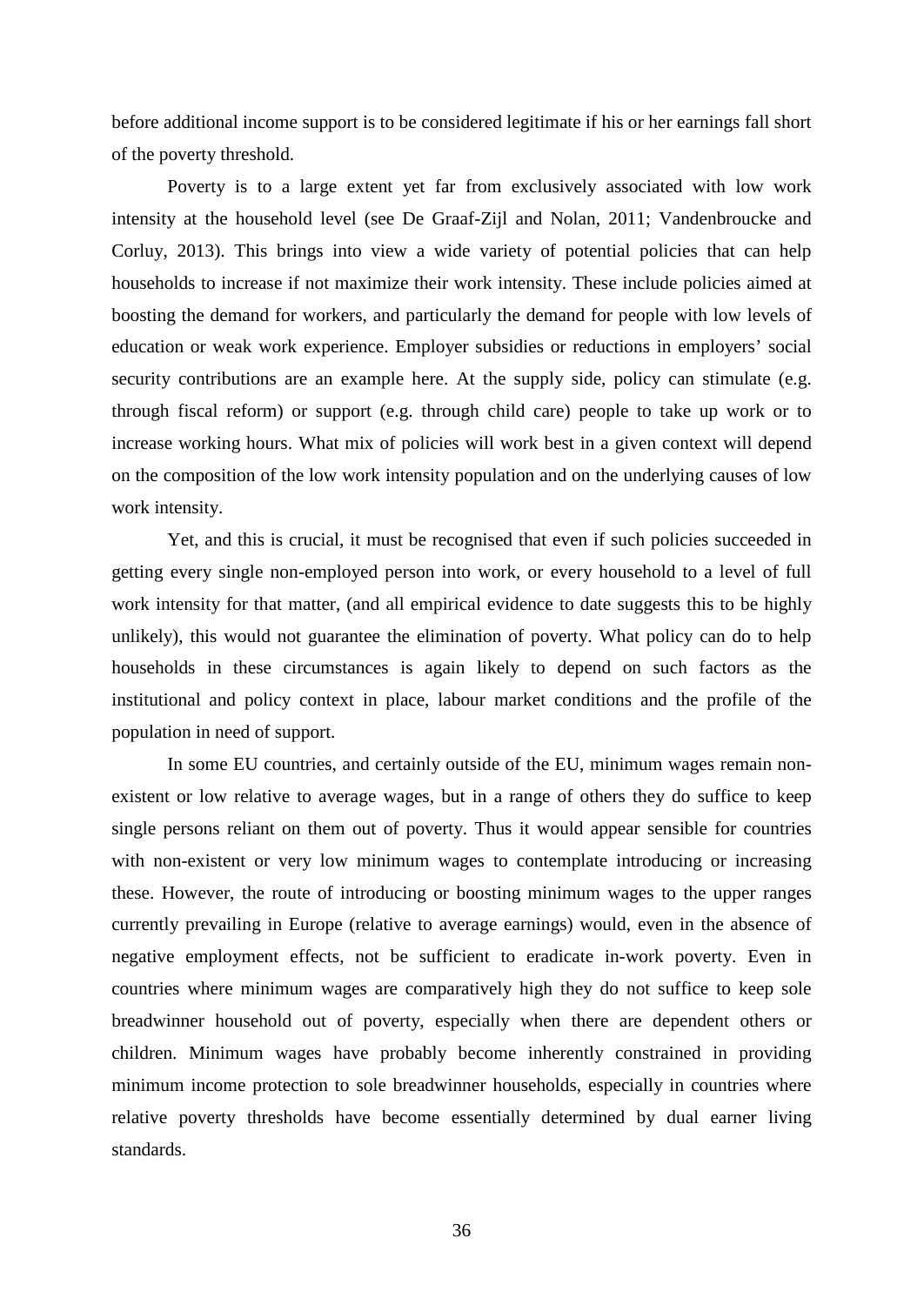For low-earnings households, only direct household income supplements may offer a reasonable prospect to a poverty free existence, especially when there are dependent children. Such 'in-work benefits' are now often associated with Anglo-Saxon-type "tax credits" such as the EITC in the United States and the WTC in the United Kingdom. It is increasingly argued though that more effective redistribution will not come from augmenting/expanding the traditional channels of income support, for example more generous social insurance or social assistance levels, or from higher minimum wages. These are seen as not only as failing to address today's social risks and needs, but as exacerbating underlying problems such as exclusion from the labour market and entrapment in passive benefit dependency. Worse, have are considered as standing in the way of innovative mechanisms of social protection that are pro-active and self-sufficiency enhancing, such as active labour market policies and services such as child care, and improved education and training.

The option to consider, then, are other forms of (targeted) income supplements for households that provide some level of income protection but that are also conducive to labour market participation. As Kenworthy (2011) puts it, 'Given the importance of employment and working hours for the market incomes of low-end households, policy makers must guard against programs that provide attractive benefits without encouraging or requiring employment. An ideal transfer would be one that both boosts the incomes of low-earning households and promotes employment by able working-aged adults. As it happens such a program exists. Referred to variously as "in-work benefit" or "employment-conditional earnings subsidy", it is best exemplified by the Working Tax Credit (WTC) in the United Kingdom and the Earned Income Credit (EITC) in the United States". (p. 44)

Under these schemes households with low earnings do not pay taxes but instead they receive additional money through the tax system. In the United States, the 1993 expansion of the Earned Income Tax Credit (EITC) turned it into the country's pre-eminent anti-poverty program for families of working age. The United Kingdom has also implemented and extended several schemes (and in fact did so earlier than the US), culminating in the Universal Credit. Clearly, Anglo-Saxon style negative income taxes have been garnering increased interest of late. As Immervoll and Pearson (2009) note, "Even in the mid-1990s, twenty years after such schemes were first introduced in the United Kingdom and the United States, such schemes were seen as interesting but unusual [...] it seems reasonable to conclude that IWB schemes are now mainstream policies in many countries."

That is perhaps somewhat of an overstatement. Several European countries have contemplated introducing Anglo-Saxon-style tax credits, or have done so in some form.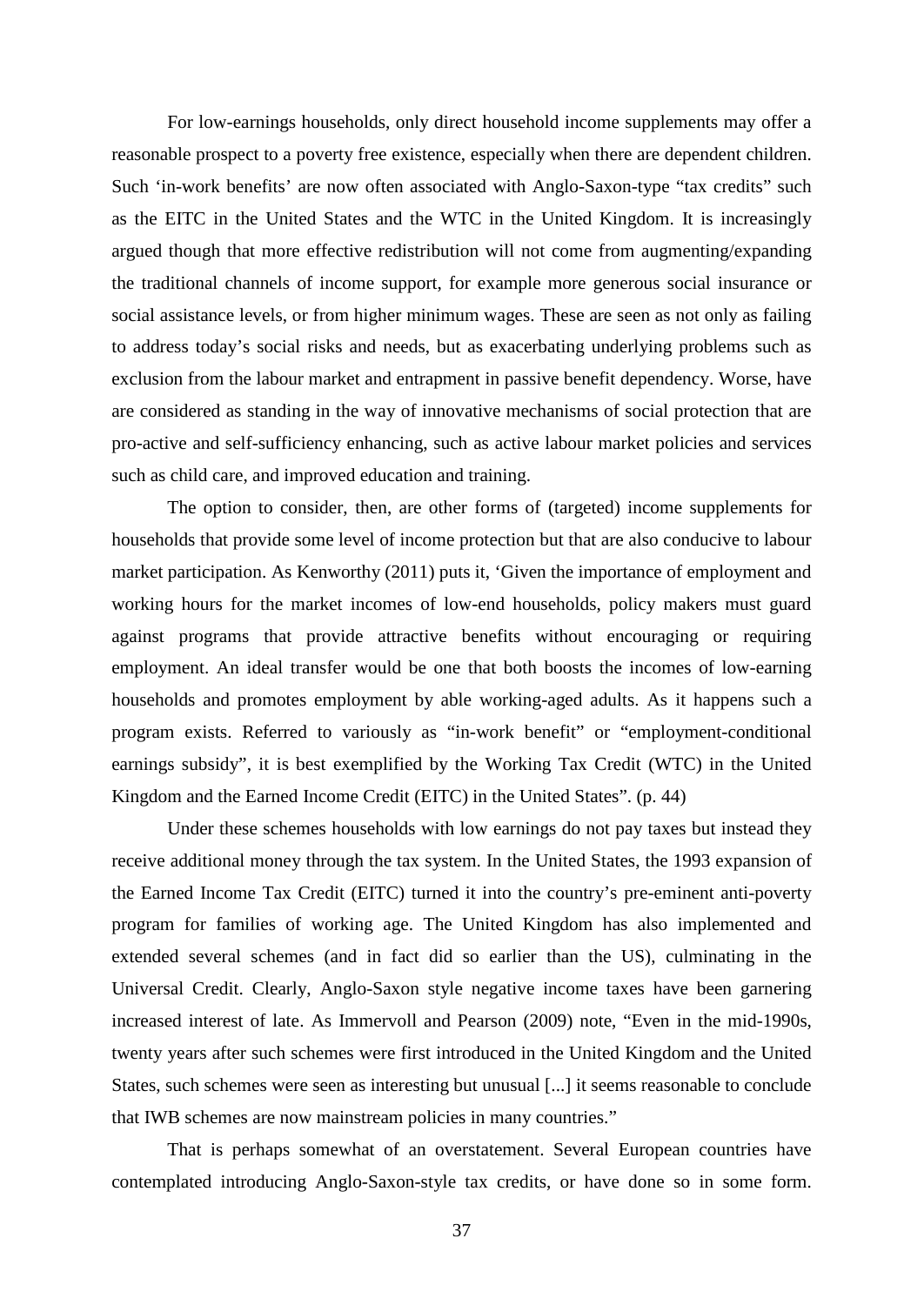Examples here include the 'Prime Pour l'Emploi' (PPE) and the Revenue de Solidarité Active (rSa) in France, the 'Combination Credit' in the Netherlands, and a "Low Wage Tax Credit" in Belgium. Yet the reality is that most of these schemes exhibit only a faint resemblance to the EITC or the WTC. Sweden has a scheme that goes by the same name in English as its American counterpart EITC. It was introduced in 2007, and was reinforced in 2008, 2009 and 2010. The stated motive of the reform was to boost employment; in particular to provide incentives for individuals to go from unemployment to, at least, part-time work. The scheme is different from the American scheme in that it is a non-refundable tax credit. Also, because the tax unit in Sweden is the individual and not the household it works in effect as tax relief on low individual earnings. In that respect it is similar to personal social security contributions relief measures elsewhere.

While tax-channelled in-work benefits targeted at households with low earnings remain of limited significance in most European countries, it is of course the case that many countries have child benefit systems that provide an additional income to workers and their families (Van Mechelen and Bradshaw, 2013). Child benefits have generally lost ground. For a couple with two children, the size of the child benefits package, expressed as a percentage of the gross minimum wage, declined in the majority of countries awarding these benefits. For lone parents with two children the trend was somewhat more favorable in a number of countries. The decline of child cash benefits, both in value as in their importance in net disposable income, is discussed more extensively in Van Mechelen and Bradshaw (2013). Interest in EITC type schemes remains strong however, in the public debate and in the academic literature (Kenworthy, 2011; Figari, 2011, Allègre and Jaerhling, 2011; Crettaz, 2011; Marx et al., 2012; Aaberge and Flood, 2013). That interest seems entirely legitimate. The empirical evidence shows the American EITC, in combination with other policy reforms and several increases in the minimum wage, to have produced some significant results, including marked increases in labour market participation and declines in poverty among some segments of the population, especially single-parent households (Hotz and Scholz, 2003; Eissa and Hoynes, 2004). It needs to be noted, however, that these initial results happened in favourable economic circumstances, including strong labour demand and low unemployment. The relatively strong increases in labour supply of lone mothers in the American setting also resulted from welfare reform, notably the transformation of the social assistance scheme into a temporary support system with time limits on the duration of benefits. This clearly provided a strong push incentive, with the EITC acting as pull incentive. Not all who were forced out of passive dependence found their way to work.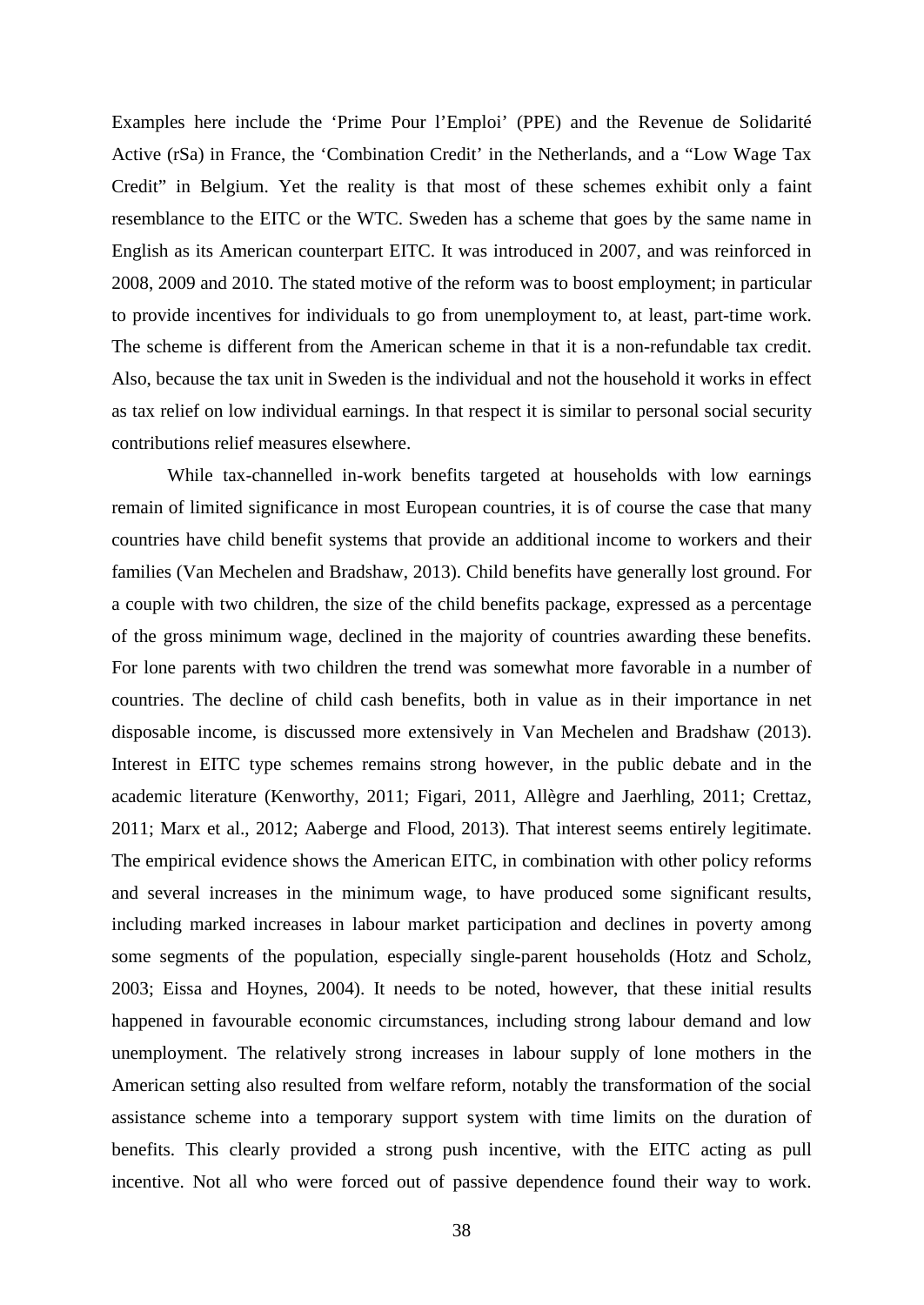(Grogger, 2003; 2004) In addition, as the survey by Holt (2011) brings out, there is considerable evidence of incomplete take-up (around 75 per cent according to some estimates), although exact estimates are hampered by the fact that there is no systematic tracking.

There are potential downsides to subsidizing low paid work. While EITC is intended to encourage work, EITC-induced increases in labour supply may drive wages down, shifting the intended transfer toward employers. Rothstein (2010) simulates the economic incidence of the EITC under a range of supply and demand elasticities and finds that in all scenarios a substantial portion of the intended transfer to low income single mothers is captured by employers through reduced wages. The transfer to employers is borne in part by low skill workers who are not themselves eligible for the EITC. There is some empirical evidence that corroborates the potential wage erosion effect of EITC (Leigh, 2010; Chetty et al., 2013)

Yet whether EITC type schemes can work elsewhere, as Kenworthy (2011) and others suggest, is not self-evident. The socio-demographic make-up of the US differs from that in most European countries; there are more single adult (and parent) households but also more multi-earner households. The dispersion in earnings is also much more compressed in most European countries, where, in addition, benefits are generally higher relative to wages (including minimum wages) and less subject to means-testing if they derive from social insurance. This also implies that benefit entitlements of household members are less interdependent, possibly weakening the potential impact on labour supply. Many countries have individual taxation, and the trend is away from joint taxation of couples.

In order to be effective as an anti-poverty device and at the same time affordable within reasonable limits, such measures need to be strongly targeted. However, strong targeting at households with low earnings is bound to create mobility traps, which can only be avoided if taper-off rates are sufficiently flat. That comes at a very considerable cost if the lower end of the household earnings distribution is densely populated, as is the case in many European countries. This cost can only be avoided by making the amount of the tax credit itself smaller, but in that case the anti-poverty effect is reduced. Simulations by Bargain and Orsini (2007) for Germany, France and Finland, by Figari (2011) for four southern European countries (Italy, Spain, Portugal and Greece) and by Marx et al. (2012) for Belgium shed doubt over the applicability of EITC type systems in other settings. In an earlier study, Bargain and Orsini (2007) investigated the effects on poverty of the hypothetical introduction of the British scheme (as it was in place in 1998) in Germany, France and Finland, using EUROMOD for 2001. They found that the anti-poverty effects of a UK type tax credit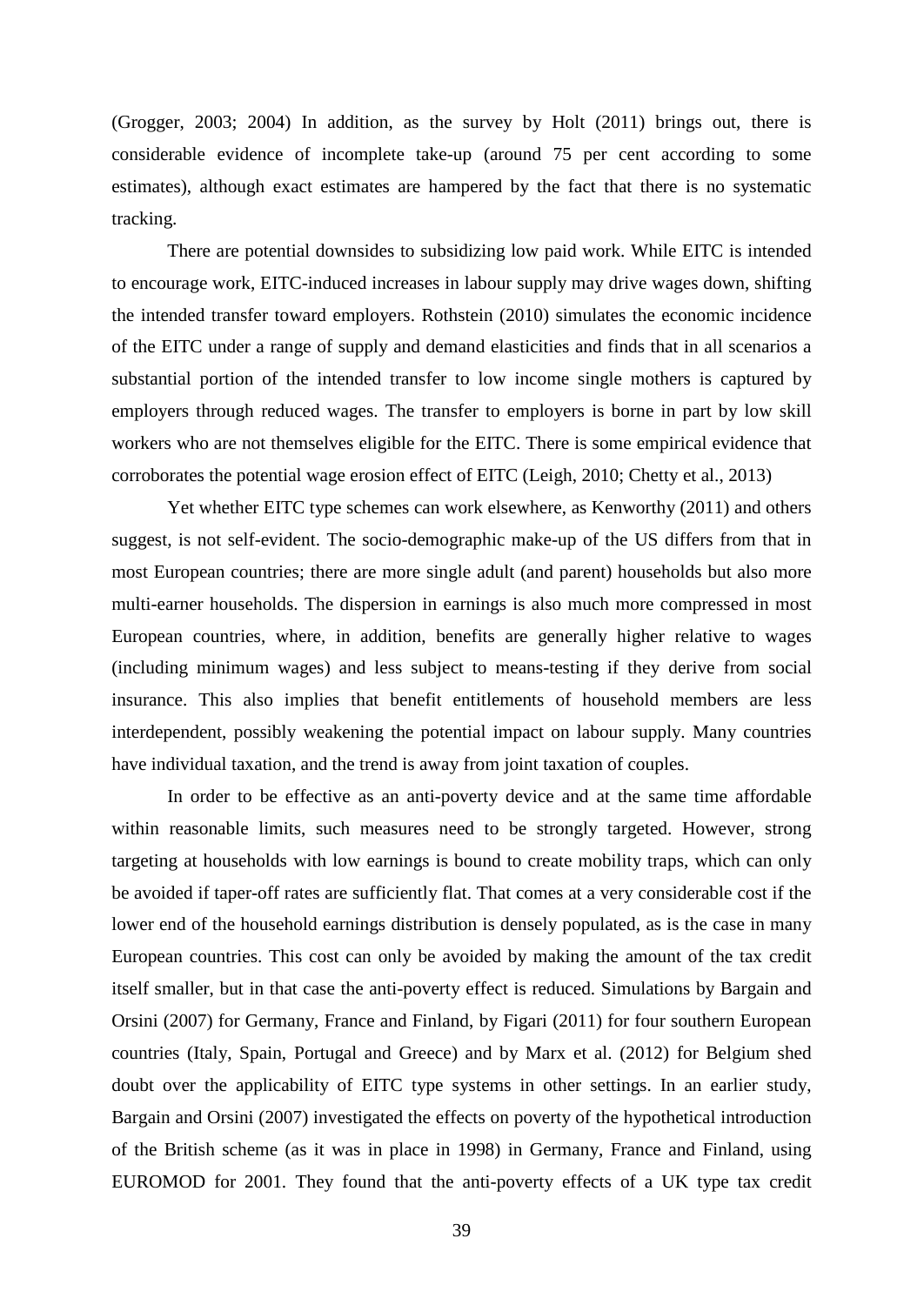(similar in design and relative overall spending) would be very small in these countries, especially relative to the budgetary cost. For Belgium, the hypothetical introduction of the UK's WTC is shown to yield a limited reduction in poverty at the cost of possible weakened work incentives for second earners (Marx et al., 2012). Figari (2011) notes that the presence of extended families in southern Europe does not allow for such policies to be well targeted at the very poorest. Bargain and Orsini (2006) have concluded that "interest in such schemes is destined to fade away". Whether that is true remains uncertain and indeed doubtful, but EITC type negative tax credits are not obviously suitable for wholesale emulation throughout continental Europe. In Germany, for example, the labour market has undergone some profound changes over the past decade. Low paid employment has become far more prevalent and in-work poverty seems to have increased. It is not unlikely that a simulation like the one performed by Bargain and Orsini on 2001 data would yield different results today. A recent study by Giannelli et al. (2013) analyse the quality of the new jobs created in Germany between 1998 and 2010 and find that the reforms of 2000's (Hartz reforms) reinforced an existing trend of increasing wage inequality and lower wages among the least advantaged individuals. Although, as found by Card et al. (2013), a great deal of the increase of wage inequality in Germany for the period 1985-2009 is due to the increasing heterogeneity in job premiums and the raise of assortativeness in the matching between workers and establishments.

Clearly, simulations demonstrate that in-work benefit schemes that work well in certain settings do not necessarily perform equally well in a different context. Family composition, individual earnings distributions and family income structures drive outcomes in a very substantial way. It remains to be explored whether alternative designs are conceivable that have better outcomes in continental European settings and that are realistically affordable.

#### *2.5 Pensions*

The terminology of 'pillars' is widely employed (Holzmann and Hinz, 2005) to capture the different elements of pension systems, as they operate within for example Bismarckian or Beveridgean welfare states. Bovenberg and Van Ewijk (2011) offer a typology of four models of pension systems based on the dimensions of governance (private vs. public) and individual choice (mandatory vs. voluntary), which are related to the classification of welfare states by Esping-Anderson (1990). As pension systems in rich economies have,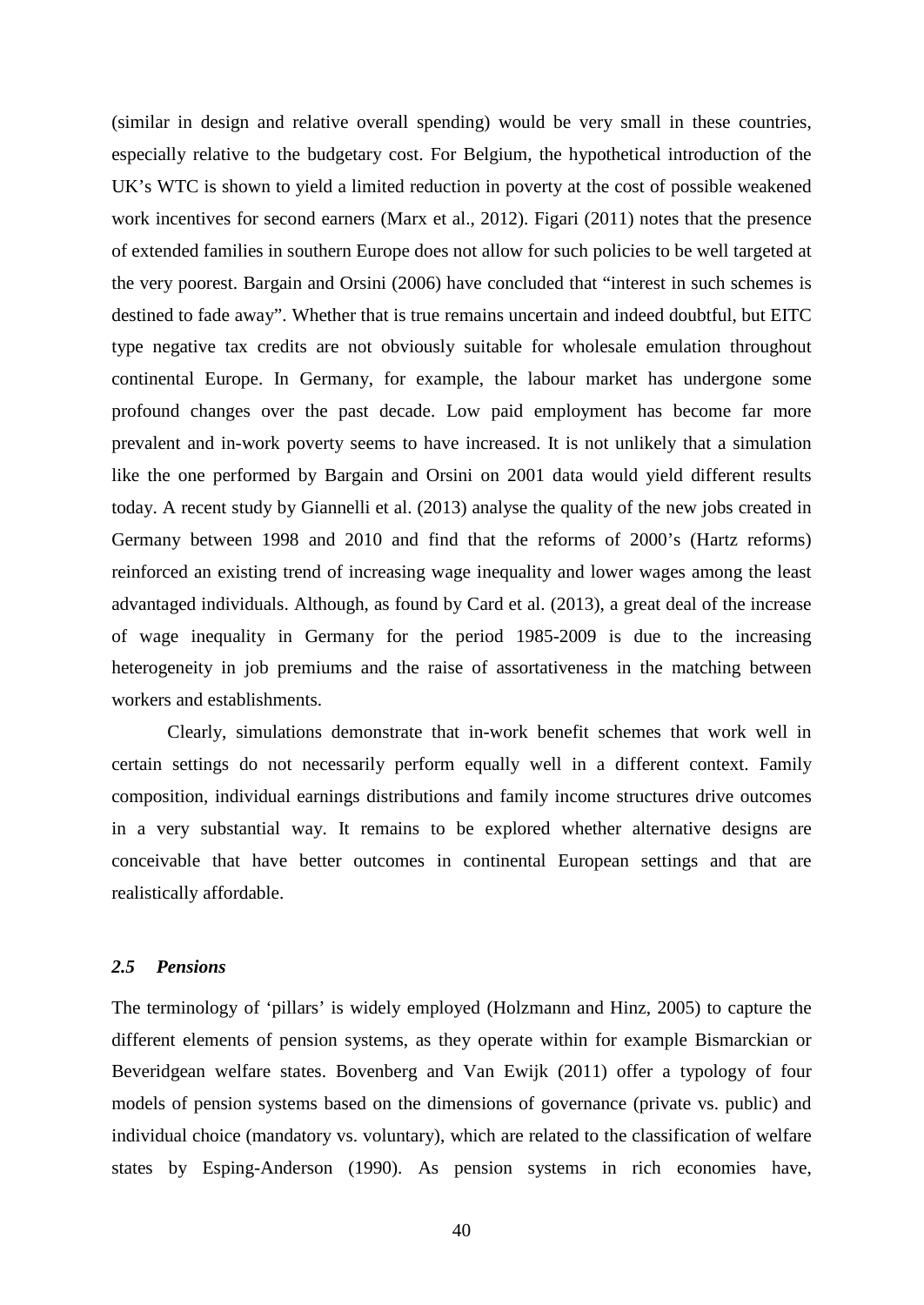simultaneously or not, characteristics of social insurance and poverty prevention, and different forms to finance benefits, a more flexible taxonomy of pension systems is used by the OECD (see Figure 6).

#### *[Figure 6: Taxonomy of different types of retirement-income provision]*

There are three main visible tiers forming the retirement-income system. The first one is intended to prevent old-age poverty and is publicly financed. Within this tier there are basic benefits paid at a flat rate, resources-tested (means and assets) benefits, and minimum pensions. The second tier is composed by mandatory schemes that can be public or private. The public schemes offer defined benefits (DB) where the pension entitled is a function of individual contributed years and income. A system of points earned with each year income and accrued up to retirement age is also possible (e.g. occupational plans in France). A third plan under the public provision of the second tier is the Notional Defined Contributions (NDC), which is used in Italy, Norway, Poland and Sweden. Under this plan, the individual contributions are recorded by the pension institution and offered a return rate. Once the retirement age is reached such contributions are converted into pensions through an actuarial formula. The second tier also includes compulsory private (occupational) managed pensions which can be DB or defined contribution (DC) types. Finally, the third tier is composed by voluntary private plans.

The composition of each plan within and between countries varies to great extent. From 34 OECD countries, 14 have mandatory private schemes, 12 have public resourcestested benefits, 13 have basic flat rate benefits and 18 have minimum pensions. Furthermore, DB pensions are present in 20 countries whilst DC pensions exist in 11 economies. For more details about the composition of pension plans by county, see section II.1 of OECD (2011).

#### *[Figure 7. Net pension replacement rates by pension schemes in OECD countries]*

The adequacy of pension benefits is broadly measured by the replacement rate, i.e. the ratio between pensions and average wages. Figure 7 reports the net pension replacement ratios in OECD countries with data from late 2000's. On average, the replacement rate is 50% in mandatory public plans while it is 43% in mandatory private plans and 28% in voluntary plans. Overall, the mandatory systems show a replacement rate of 68% which rises to 77%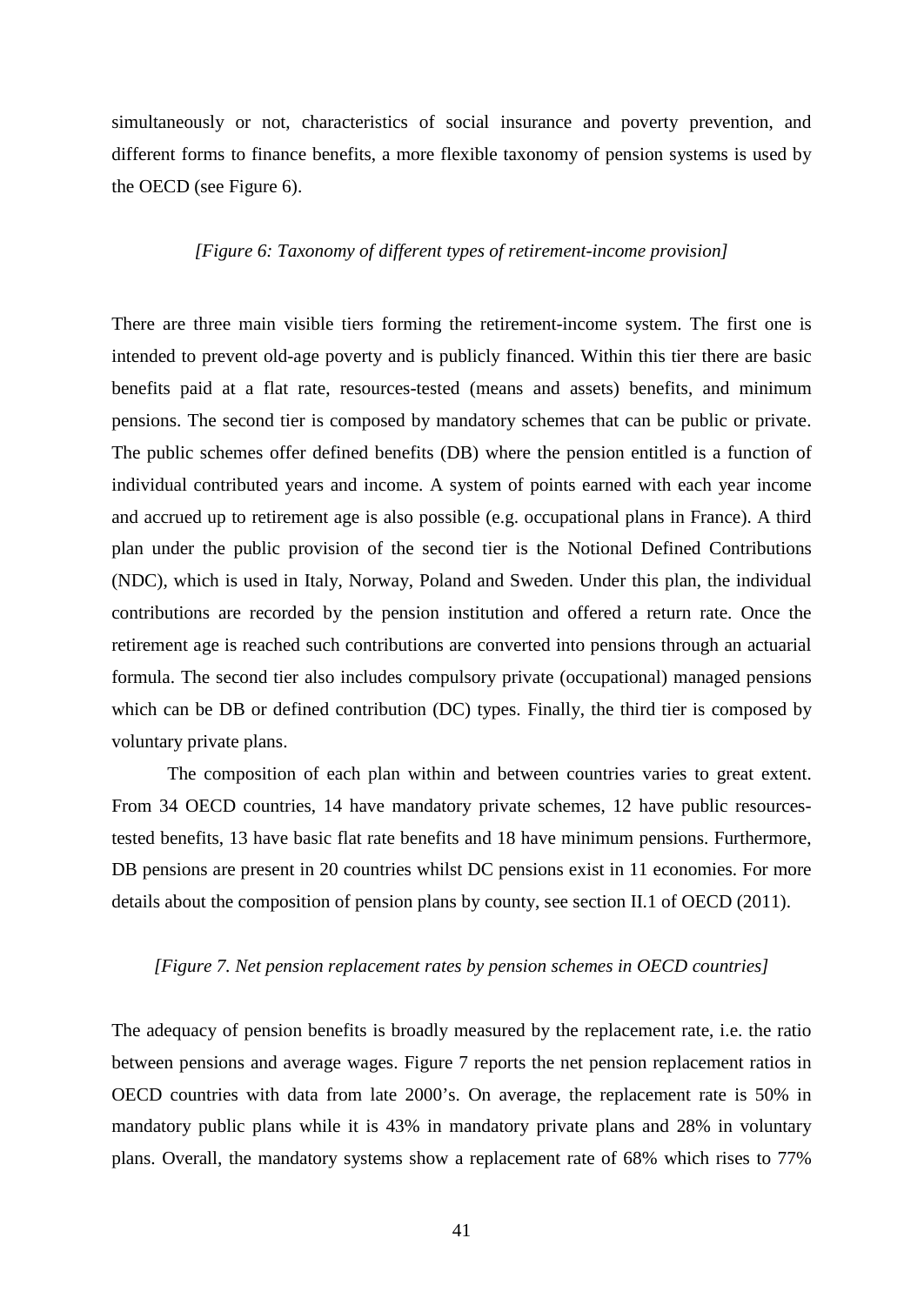when voluntary plans are added. Furthermore, one can observe that adequacy differ significantly among countries and pension schemes. For example, in Japan, Korea and Mexico the overall net replacement rate is lower than 50% while in 13 over 34 countries this figure is above 80%. All the replacement ratio figures are lower when gross income and pensions are considered because income taxation burden for retirees is milder than for the working population. The mandatory systems have a gross replacement ratio of 57% and this reaches 64% when voluntary plans are included.

Typically, individuals at the beginning and the end of the life-cycle face higher poverty rates. This U relationship by age groups has been maintained during the last decades, but the poverty rates have shifted impressively in favour of the elderly and in detriment of the children and young. Figure 8 from the OECD's *Unequal Growing?*, shows clearly the sharp reduction of poverty risk for old-age individuals between 1970's and 2000's in OECD countries. Moreover, women report more poverty rates than for men. The poverty gap by gender significantly increases for older ages. As explained in OECD (2008), Smeeding and Sandstrom (2005) and Vignoli and De Santis (2010), the risk of living in poverty is higher for elderly women because they have gained less pension rights during their working life and they are more likely to live alone after the death of their spouses. In this regard, studies from Burtless (2009) and Vignoli and De Santis (2010) alert on the trends of new living arrangements (shrinking of the household size of the elderly) that jeopardize the living conditions of the elderly and increase the risk of falling into poverty. As a feedback mechanism, the larger participation of the elderly in pensions and transfers will allow them to live alone without the need of other relatives, increasing in this way the risk of poverty. McGarry and Davenport (1998) are also aware about the effects of survivorship benefits for pensions on the poverty rates of American widows given the scarcity of pension wealth of women.

## *[Figure 8. Risk of relative poverty by age of individuals in OECD-7 countries (Poverty rate of the entire population in each year = 100)]*

The role of pensions in reducing poverty is particularly important due to the large share of old-age income coming from social security. On average, public transfers (earnings-related pensions, resource-tested benefits, etc.) to people over 65 during the mid-2000's represent 60% of their incomes, with some countries where this figure reaches 80% or more (France, Hungary, Slovak Republic and Belgium). The rest of the sources are divided in work income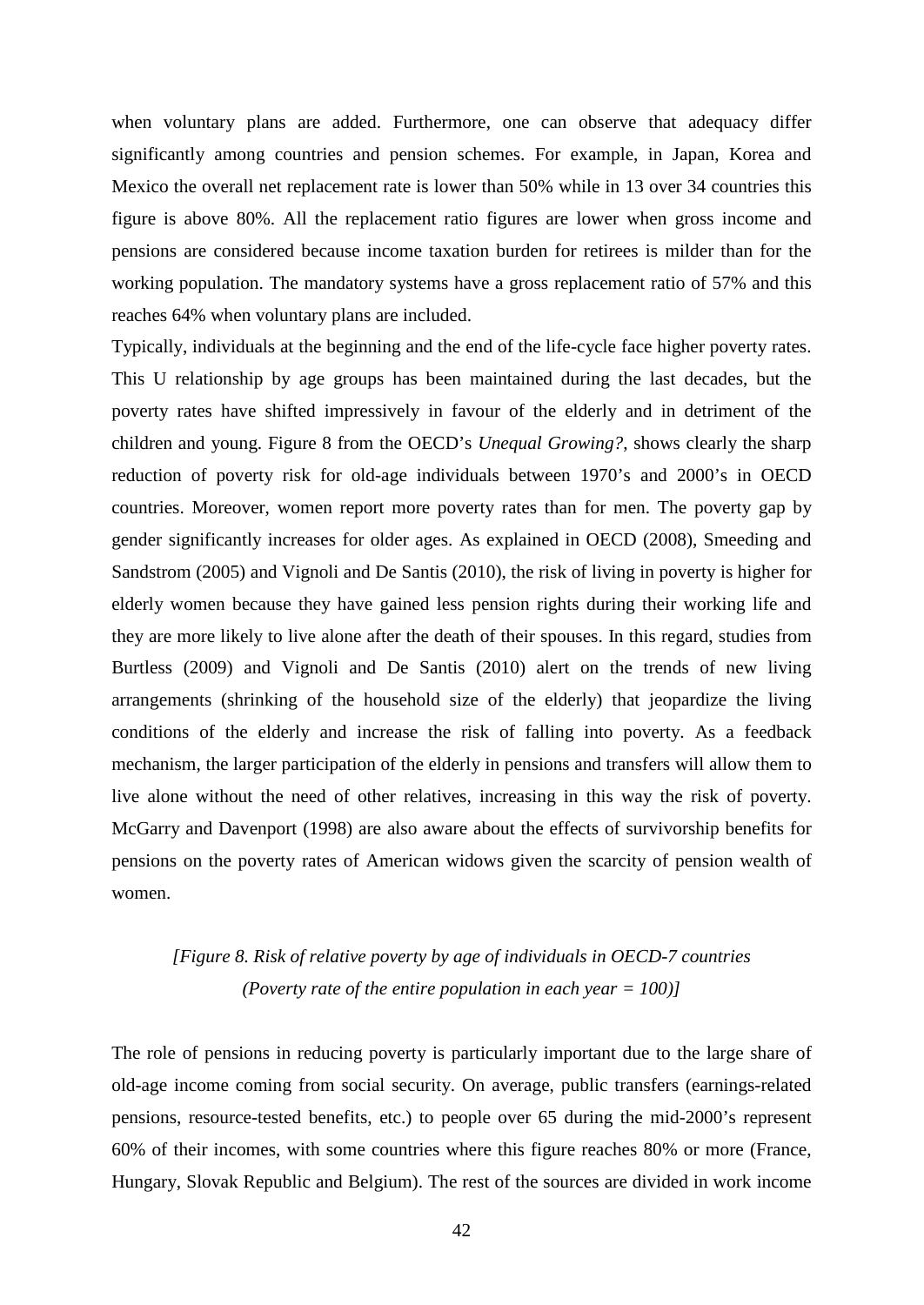(21%) and capital income (19%). The shares of incomes from work are large in Japan, Turkey Mexico and Korea where those represent about 50%. The average share of capital income for the elderly in Netherlands, United Kingdom, Switzerland, Canada, Australia, Denmark and United States, is about 41%. Note that occupational plans are included in capital income sources, so that this component includes pension incomes. All these figures by country can be consulted in OECD (2011). It is also observed that the reduction of market income poverty attained with transfers and taxes is greater for old-age people than working age people (OECD, 2008).

A number of recent studies have sought to measure the contribution of pensions in reducing old-age poverty across countries. Smeeding and Williamson (2001) use LIS data to estimate the effect of public pensions on poverty rates of the elderly in eight developed economies for mid-1990s: Australia, Canada, France, Germany, Netherlands, Sweden, United Kingdom and United States. The poverty rate for old-age people would be 84% in average if only market income is considered. This is reduced to 71.8% when occupational pensions are added and then this falls to 21.2% when universal and social incomes are included. With social safety net transfers, the average poverty rate drops up to 13.2%. Different from the English-speaking countries, the greatest redistributive effects are found in France, Germany, Netherlands and Sweden. Similar trends are found when Smeeding and Sandstrom (2005) analyse data for early 2000s. In both works, it is found that pensions are more effective to reduce poverty of old-age males than that of females. With early 2000's data, pensions, income social transfers and safety net transfers reduce poverty of elderly women up to 24.3% while that figure is reduced up to 13.3% for both sexes. As women participate to less extent in the pension system, the safety net transfers are more important for them to reduce their risk of poverty, and the contrary holds for occupational pensions in the case of men. In a similar exercise by Lefebvre (2007), it is found that poverty alleviation due to pensions is less effective for the very old (75+) than for the old (65-74). This feature combined with gender depicts a very negative picture for the very old women, who in turn, represent the majority of members in the oldest old cohort. Moreover, micro-simulation models like the one implemented in Dang et al (2006) arrive to similar conclusions. Chapter 26 of this Handbook show other relevant micro-simulation models.

There is a concern about the sustainability of public pension expenditures due to the accelerated aging process in developed economies; and in particular, there is a legitimate worry about the effects of the reforms aiming to attenuate it on old-age poverty and inequality (Burtless, 2006; Börsch-Supan, 2012; Arza and Kohli, 2008). Although, as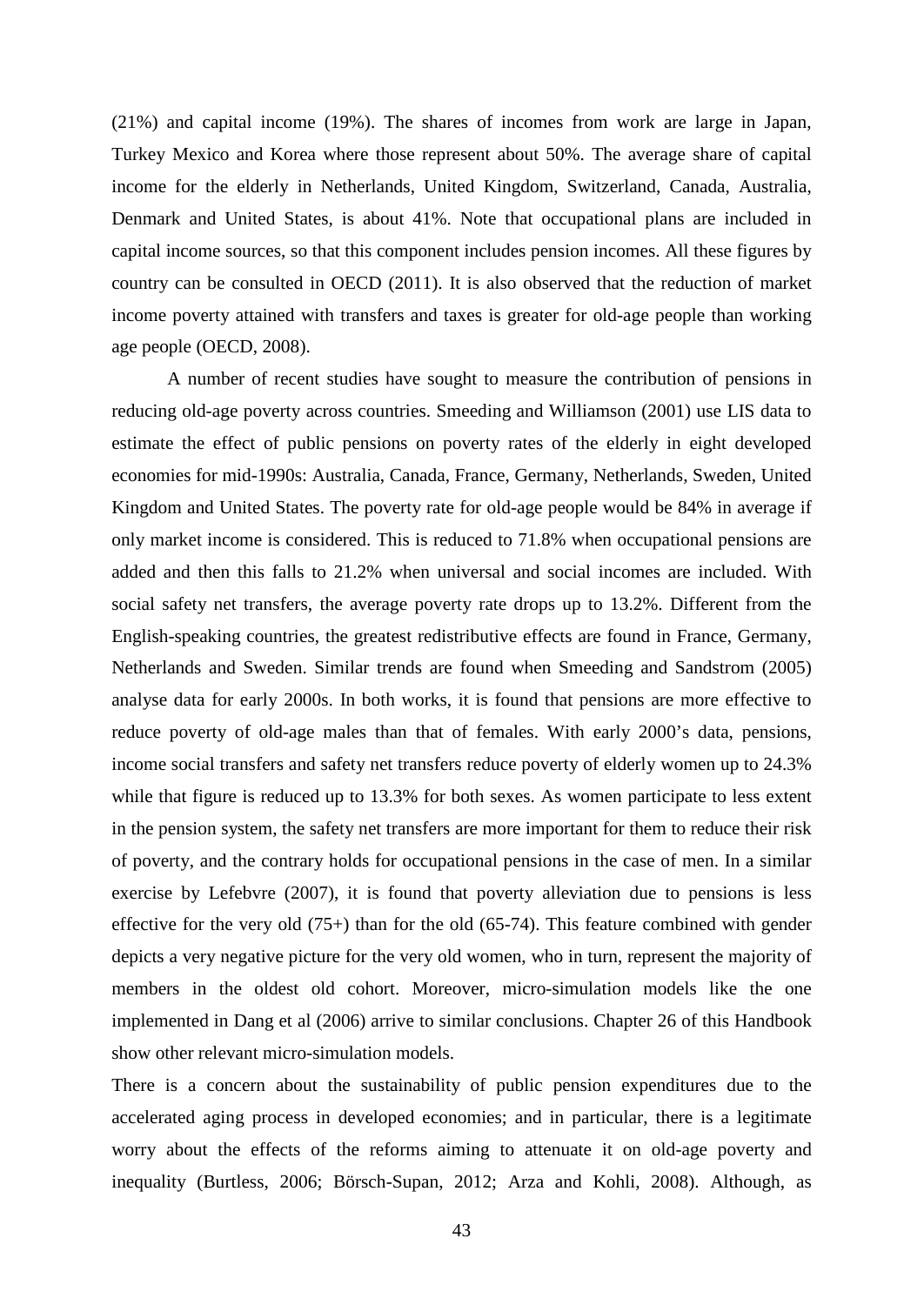indicated in the reports by Zaidi et al. (2006a, 2006b) the pension reforms promoted by the World Bank were mainly driven by financial sustainability issues and little concern was put on the effects on the living standards of the retirees. These reports are an important effort to estimate the long term effects of a variety of pension reforms in EU countries –undertaken between 1990's and 2000's- on the poverty and living standards of the elderly. In Zaidi et al. (2006b), the authors find a strong negative relationship between the generosity of public pensions and the at-risk-of-poverty rates among the 65+, and foresee a decline of the pension generosity (for years 2025 and 2050) on the basis of the analysis of each pension reform. These two combined findings will result in an increase of the poverty rate for the vast majority of countries analysed (Estonia, Malta, Austria, Italy, Belgium, Denmark, Spain, France, Latvia, Lithuania, Portugal, Slovenia, Finland and Sweden). Only Ireland and Cyprus appear to have a reduction of the 65+'s poverty rates. However, as warned by the authors, these results have to be taken with caution as no behavioural responses are considered.

In a more static framework, Van Vliet et al. (2102) estimate the effects of pension reform on poverty and inequality in European countries. They acknowledge that recent shifts from public to private provision in pensions are still limited in Europe but it is important for some countries. They estimate the effects of those changes on old-age inequality and poverty with OLS panel data regressions, but they do not find substantial effects on those variables. Nonetheless, they cast the limitation of their analysis by indicating that the reforms may be affecting only to new and future retirees.

Looking at the effects of public transfers and taxes in a more general way, some authors appeal for a rebalance of the spending from pension programs towards programmes aimed to prime age people and their children at the bottom of the income scale, which could reduce poverty rates to a greater extent (OECD, 2008). As pointed by Dang et al. (2006), social protection systems are very old-age oriented in EU with the elderly receiving much more cash transfers than the working population. They show that even high old-age spending countries can leave significant pockets of elderly in poverty while others with lower expenditures in old-age can be more successful at limiting the risk of poverty. Furthermore, their simulations indicate that there is scope to reorient the expenditures from old-age to working population and rebalance the tax liabilities in favour of the working population. These changes will not jeopardize the living standards of the elderly if the reforms include proper safety net measures.

The role of public pensions in reducing inequality can be very large because these pensions represent a large fraction on income in old-age. During the mid-2000s, public cash benefits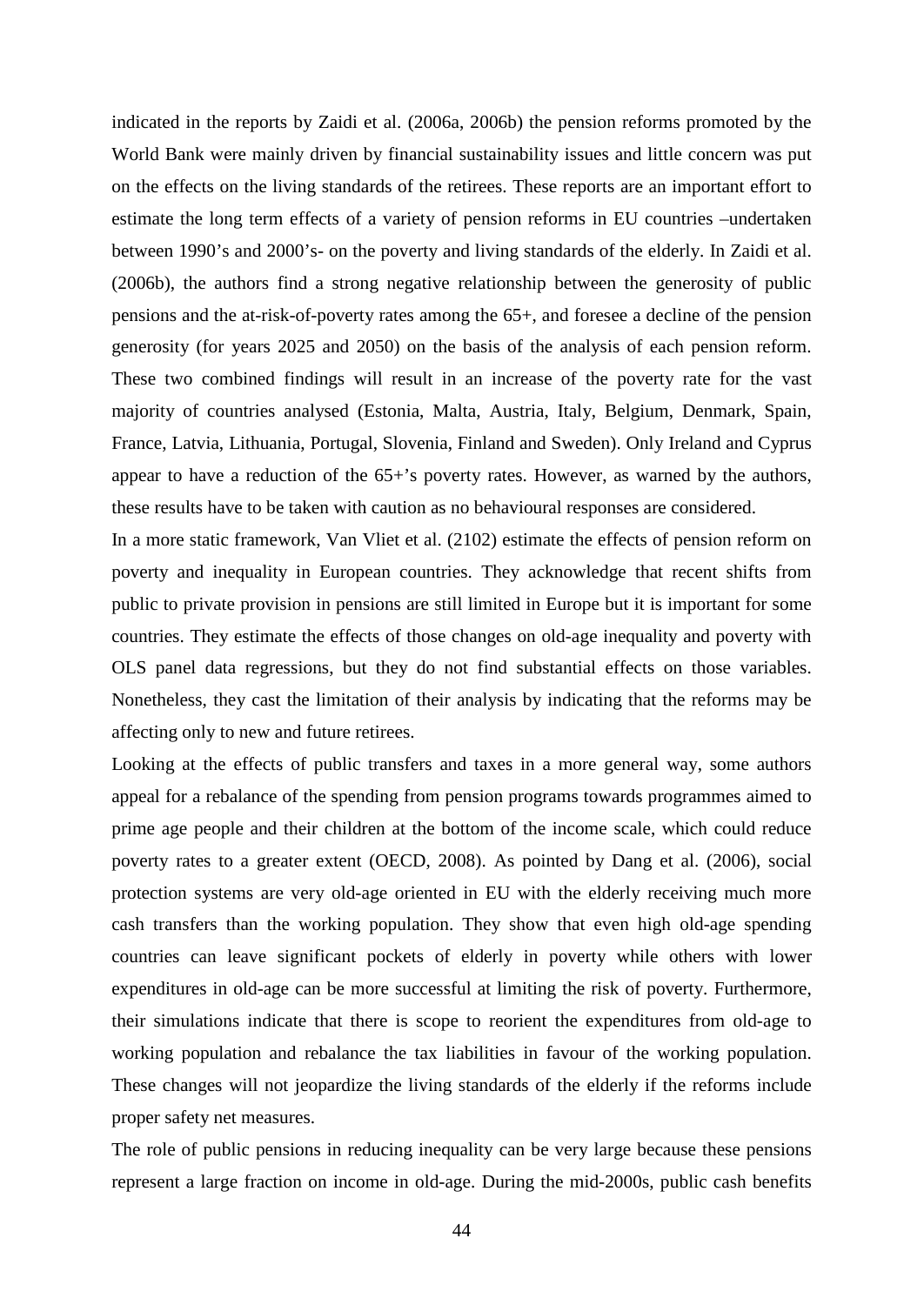accounted for 70% of income of retirement age individuals in 24 OECD countries, and in many of them the figure was above 80% (OECD, 2008). In countries where public pensions are important, the effect of re-ranking when one use the distribution of market or disposable income as the counterfactual can be large. Mahler and Jesuit (2006) find a sizeable effect of pensions (public and private) in reducing the Gini coefficient on 13 rich countries during the period 1980-2000. On average, the Gini is reduced from 0.43 to 0.27 when all taxes and transfers are considered, with a reduction of 0.039 points from taxes and 0.121 from transfers of which 0.068 comes from pensions, 0.013 from unemployment transfers and 0.040 from other transfers. In Belgium, Sweden and France, the reduction in the Gini is about 0.10 points due to pensions, while in US, Canada and Australia is only about 0.04 points. Lefebvre (2007) computes the marginal contribution of earnings, property income, private pensions and public transfers on total inequality in 19 EU countries. It is found that public pensions decrease inequality in all countries and that private pensions increase inequality in all countries but in Ireland and France. Similarly, Caminada et al. (2012) disentangle the changes of contributions of different income components in reducing inequality between mid-1980's and mid 2000's in 12 LIS countries. Around 1985 the primary income gini falls 0.139 points after transfers and taxes, while that around 2005 this drop is about 0.163 points. The authors estimate that this increase in redistribution is mainly due to the state old-age and survivor benefits, which account for 60% of the total change. Different designs of pension systems have diverse effects on inequality. For example, Benedict and Shaw (1995) with data from early 80's, find that private pensions in US increase inequality among unionized workers by 21% with respect to observed wage inequality. On the reforms undertaken in Europe since mid-1990s, Van Vliet et al. (2012) do not find evidence of important effects of those reforms on income inequality.

In general, the assessment of inequality is made in one single year, but studies such as Butler (2006) emphasise that this approach can overestimate the redistributive impact of pensions. This is related to the question of what is the proper counterfactual distribution to use when one analyses the impact of pensions. If pensions are simply absent, it is expected that individuals will look for other forms of savings to afford their old-age. Different living arrangements can also be different if pensions would be non-existent or less generous, which will cause other redistributive effects (Burtless 2006, 2009). In this regard, some authors favour the estimation of the distribution of lifetime income (e.g. Liebman, 2002 and Deaton et al., 2002) although the data requirements are more demanding. This approach shares features with a growing literature studying lifetime income inequality (see for instance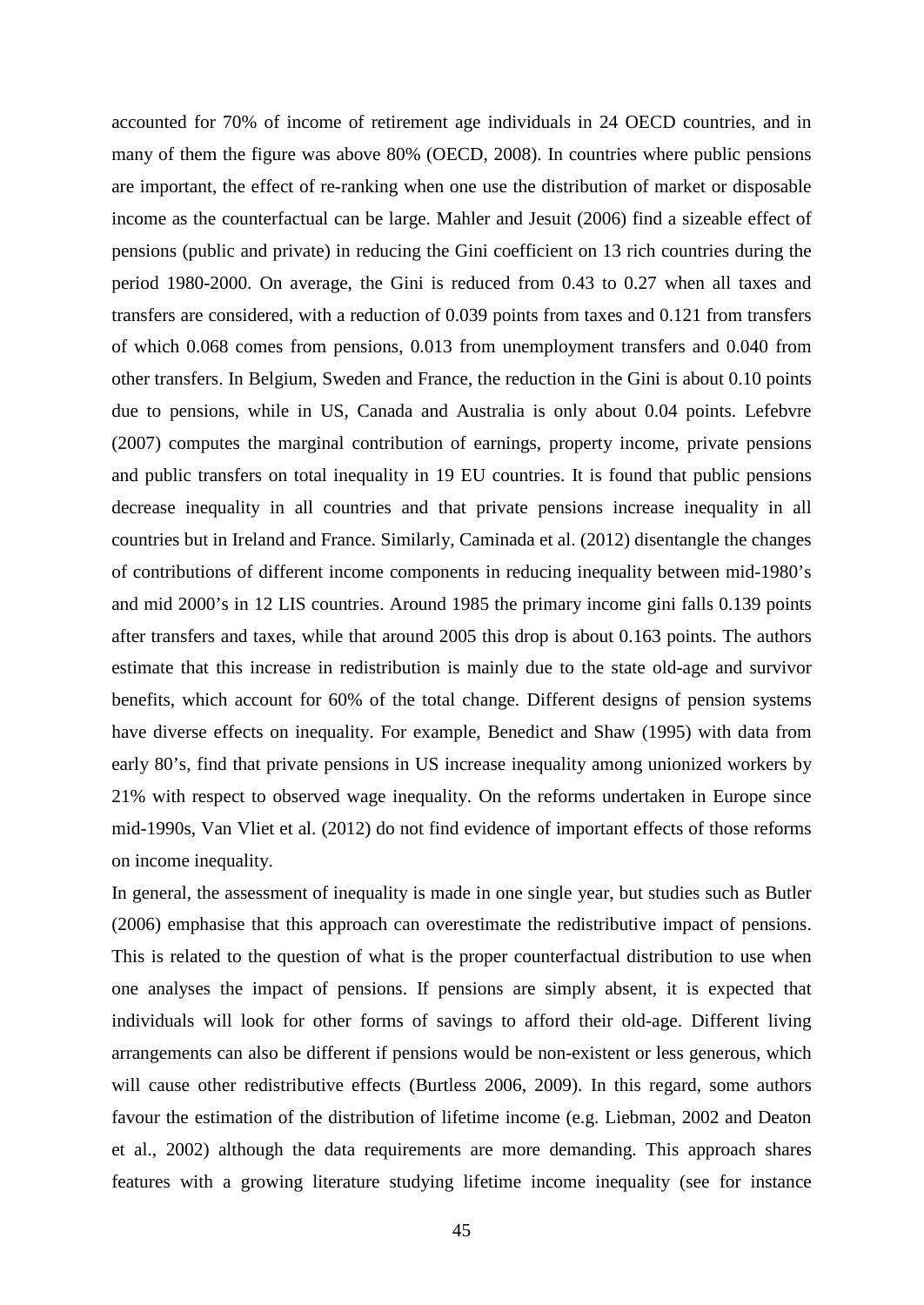Aaberge and Magne Mogstad (2012)) which highlights a life-cycle bias that over-estimates income inequality when only one or few years are analysed.

## **Section 3: Beyond Social Protection**

#### *3.1 Non-Cash Social Spending and Poverty*

While cash transfers form a substantial proportion of overall social expenditure and have a pronounced impact on household incomes and poverty, other forms of social expenditure – such as on health, housing, and perhaps education (which is sometimes included as 'social' spending and sometimes not) – may also have substantial direct and indirect effects. Table 4 shows spending on cash transfers and on other forms of social expenditure - which one can think of as benefits in kind from a household perspective – based on the OECD's social expenditure database, before the onset of the economic crisis in 2007-8 which has boosted expenditure on cash transfers in many countries. This shows that in about half the countries shown, cash transfers significantly outweighed such benefits in kind – notably in the 'Continental/corporatist' countries like France, Germany, Belgium and Luxembourg, in the Southern countries Italy, Spain and Greece, and in Poland. However, in many of the other OECD countries overall social spending was fairly evenly balanced between cash transfers and other spending. This is using a definition of social expenditure that does not include education, so if one adds on education spending the relative importance of non-cash spending is even more obvious, as brought out in Marical, Mira d'Ercole, Vaalavuo and Verbist (2008). They conclude that public spending on health, education and 'other services' in the OECD social expenditure database represent an amount comparable to public cash transfers, exceeding those transfers in 11 OECD countries.

## *[Table 4. Social Expenditure Distinguishing Cash and Non-Cash Benefits as Percentage of GDP in OECD Countries, Mid-2000s]*

The impact of such non-cash spending on poverty is difficult to assess, for various reasons (see for example Currie and Gahvari, 2008; Garfinkel, Tainwater and Smeeding, 2006). One approach, employed in comparative studies such as Smeeding et al. (1993), Marical et al. (2008), Callan, Smeeding and Tsakloglou (2008), and Paulus, Sutherland and Tsakloglou (2010), and in national studies such as Aaberge and Langorgen (2006), Callan and Keane (2009), Nolan and Russell (2001), Harding, Warren and Lloyd (2006) and Wolff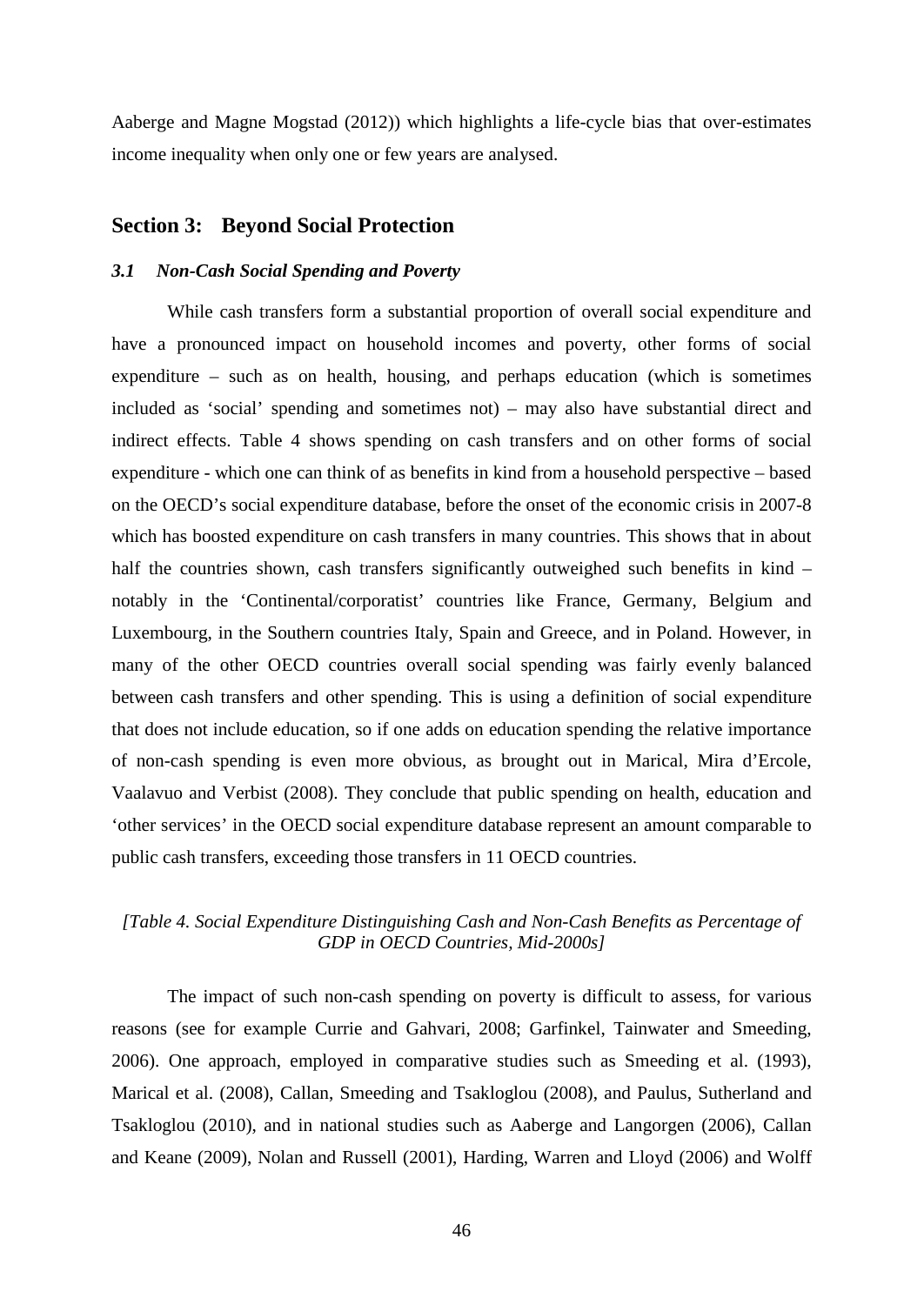and Zacharias (2007) is to use micro-data to assess who is benefitting from such expenditure and to what extent, and to compare overall inequality and (sometimes) poverty levels when this non-cash income is included – with some studies also allocating indirect taxes to households and deducting them to arrive at a 'final' income concept. Major decisions have to be made about how to value the benefits to users of services, as has been debated in the literature for three decades, and the empirical studies have shown that these can have a marked impact on the measured outcomes, notably in the case of health spending where particularly challenging conceptual issues have to be addressed.

One complication is that services which in principle are provided free or in subsidised fashion to everyone may actually be readily available only in certain areas or to certain groups, or even if available may be taken up to a varying degree by those with higher versus lower levels of income or education. Information on actual use patterns may not always be available, and attributing a common value across for example a particular age group may then be misleading. Empirical studies thus make use, where possible, of information – generally from household surveys – of actual usage patterns for the range of services involved, but this may not cover all the areas of expenditure one wants to include.

Difficulties then arise, though, first of all because one does not know whether households would have bought the same amount of the goods or services in question if those were not provided free or at a subsidised rate. Recipients may place a value on non-cash benefits that is less than what they would have to pay for the good or service in the market, because the recipient has no choice in its allocation. However, a US study of food stamps suggested that where the item is a basic necessity and the in-kind transfer is smaller than the amount the household would normally spend on that good, the value to the recipient may be very close to the market price (Moffitt, 1989). Unlike food, what is meant by market price for many of the services provided by the state may itself be unclear since they are not available in the market – the most obvious examples being defense or law enforcement. If one takes the supply price (i.e. the cost to government) as the point of reference, the optimal level of provision will equate the marginal benefit with this price times the marginal cost of public funds. In any case, the widely-used approach in empirical studies is simply to assume that the value of a particular (unit of a) service is equal to the average cost of producing it. Use of such an average may mask variations in quality of the service provided to different socioeconomic groups – for example in the quality of the healthcare provided to the rich versus the poor – and that is another important aspect that is very difficult to capture empirically.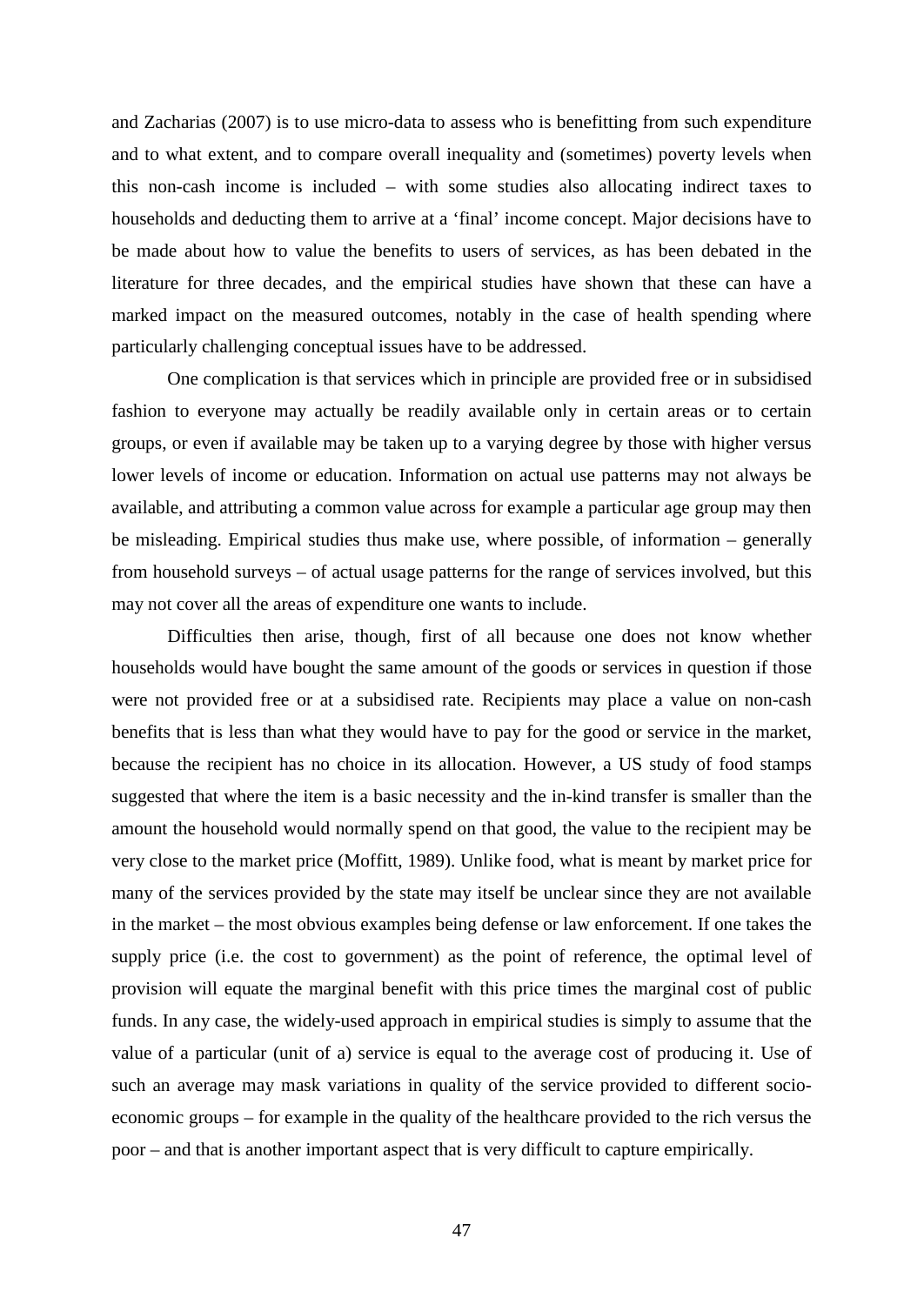The second general issue arises where the non-cash benefit covers something like health care, which is required to meet a specific contingency affecting only some households in a given year. In those circumstances, if we simply add the cost of the free or subsidised services supplied to the households consuming them, sick people will be richer than the healthy at any cash income level. One can in those circumstances attempt to also take the additional 'needs' of such persons into account by elaboration of the equivalence scales employed – drawing on for example recent studies focused on the costs associated with disability such as Jones and O'Donnell (1995), Zaidi and Burchardt (2005) – but this remains underdeveloped. A more widely-employed approach is that instead of basing values on the household's own consumption, one attributes to all those eligible for State provision an extra income equal to the insurance premium they would have to pay to obtain the same level of cover in the market. Even assuming the cost of this cover can be established satisfactorily, a serious problem remains however. Even the insurance value could be worth enough by itself to bring a household above the poverty threshold, when they might still have insufficient cash income to buy enough food, clothing or shelter, reinforcing the point that the in-kind transfer does not represent command over resources in the same way that cash income does. Furthermore, even with the insurance approach the fact that different households have different underlying needs should be taken into account in arriving at conclusions about the welfare implications of in-kind benefits (on which see Aaberge et al., 2010).

The final, and fundamental, issue to be noted relates to the time-period employed. In measuring poverty and income inequality annual income is most often the focus, but in thinking about the consumption of education or health care and the value of the in-kind benefit they represent it would be natural to take a life-cycle approach, since the benefits are often long-term rather than confined to the point of use. Such an approach is both very demanding in data terms and involves a wide range of assumptions for which it is difficult to find a robust empirical basis.

The results of recent empirical studies on this topic are of significant interest in the broader context of welfare state institutions and policies and their impact on poverty. Marical, Mira d'Ercole, Vaalavuo and Verbist (2006 – and also Chapter 9 in OECD, 2008) look at the impact of public spending on health, education and social housing on income inequality in OECD countries, concluding that they generally contribute to narrowing inequality, though not usually by as much as cash transfers and direct taxes combined; they do not look at corresponding results for poverty. Paulus, Sutherland and Tsakloglou (2010) on the other hand assess the impact of valuing non-cash or in-kind benefits from public housing subsidies,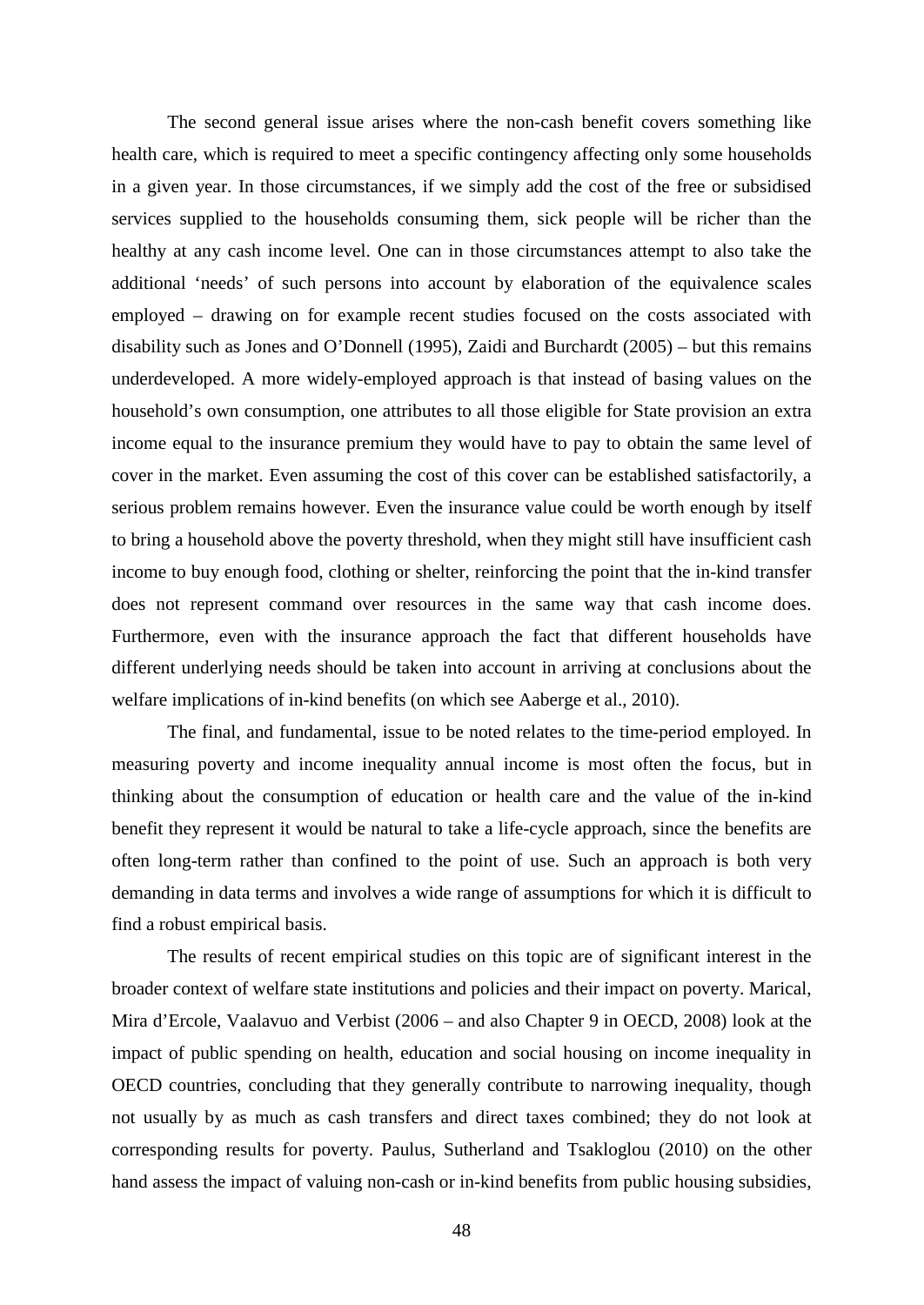education and healthcare in five European countries, recalculating both inequality and relative poverty measures when this value is added to cash income. In such an exercise, importantly, the relative income poverty threshold – in this case 60% of median equivalised income - is itself recalculated, rising by between about one-fifth and one-third in value when in-kind benefits are included. The proportion of persons falling below that threshold is found to be much lower than the corresponding figure based on cash income in all five countries, that reduction being greatest in the UK where the poverty rate falls by half and least in Greece where it still falls by a third. There are also major impacts on the composition of those falling below the threshold, with the reduction in poverty ate greatest for children and older people (since the incidence of spending on education and health care is particularly concentrated on them). This pattern is familiar, having featured strongly in Smeeding et al.'s (1993) early comparative study covering seven countries based on data in LIS.

Sutherland et al. caution that 'it is doubtful whether these results should be interpreted as having any bearing on the assessment of poverty or inequality from a welfare perspective' (p. 259), being mainly of interest in showing the scale of noncash incomes relative to cash incomes, but without taking into account the needs of individuals for health care or education. The study goes on to attempt to take the variation in those needs into account via modifying the equivalence scales employed, and finds that the distributional effects of noncash transfers on several summary income inequality measures are then far more modest; corresponding results for poverty rates are not reported, but it seems likely that the same would be true in that case. It is also worth highlighting the argument by Bourguignon and Halsey (2007) that once the inter-temporal or intergenerational nature of the effects of many social expenditures are recognized, it is no longer possible to assume that they are equivalent to cash transfers, food subsidies, and other programs of direct redistribution. Education spending is an investment in future generations and may have redistributive effects for these generations, but may worsen distribution initially. Moral hazard makes it infeasible to borrow against the human capital of one's descendants, so an increase in public education expenditures financed by an increase in a neutral tax may actually be regressive for the generations with school-age children. Poor households in this generation pay the tax and receive no benefit, whereas rich households pay the tax but may recover it through intergenerational reallocation of consumption (that is, smaller bequests to their children). Intergenerational accounting may then be necessary to more fully capture the redistributive and poverty-related effects.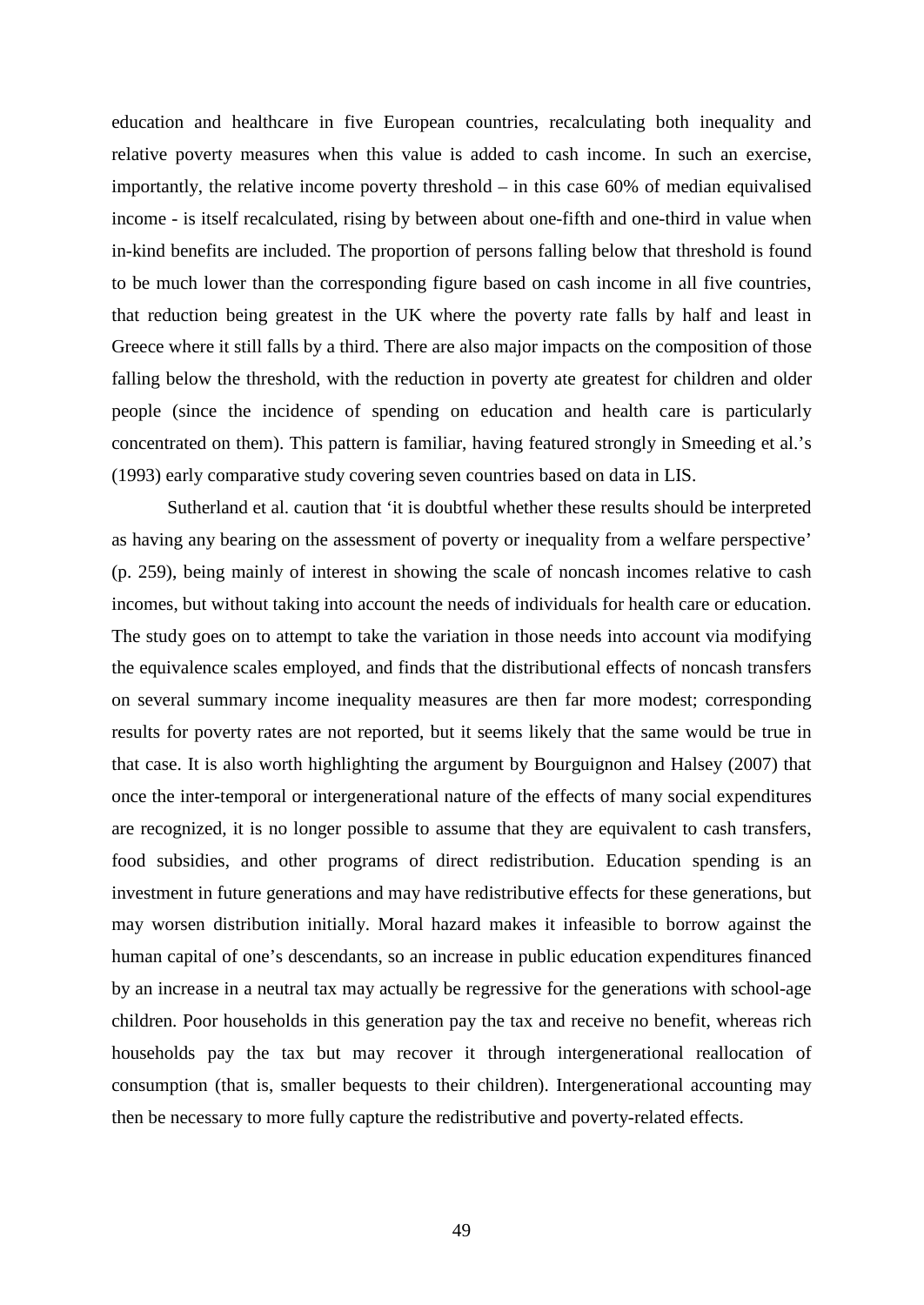#### *3.2 The Labour Market, Education, and Active Labour Market Policy*

Income derived from the labour market is central to the overall distribution of income, and to poverty and disadvantage at household level (see for example OECD, 2008). Even for those not currently earning (via employment or self-employment), previous labour market experience may determine current entitlement to social protection or to occupational pensions. A very wide variety of studies of poverty in individual countries, both descriptive and econometric, find that those in work are much less likely to be poor than the unemployed or working-age inactive. Cross-country differences in labour market performance and structure then seem a natural starting point in seeking to understand cross-country variation in poverty rates (Burniaux et al., 1998; Förster and D'Ercole, 2005). The poverty rate among the working-age population varies greatly across OECD countries and is indeed the main contributor to overall poverty headcounts (see for example OECD, 2009). However, at the country level working-age poverty – overall or for specific groups – is not in fact strongly linked to employment rates. Burniaux et al. (2006) report some relationship between female participation rates and poverty rates across OECD countries, but it is not particularly strong. Poverty rates are generally lower in low unemployment countries and vice versa, but there are notable exceptions, and a high employment rate is not a sufficient condition for low poverty among the working aged population. At the aggregate level, then, employment performances are not the main driver of cross-country differences in the overall poverty risk among the working-age population (OECD, 2009).

There is thus a contrast between micro-studies on poverty and the labour market in individual countries, which tend to focus on the labour market situation and experience of individuals and their households and the characteristics associated with good rather than bad labour market outcomes for them, and comparative studies at the aggregate level which focus on labour market institutions and performance. The relationship between individual characteristics and labour market outcomes is of course a core concern of labour market research, as is the structure of earnings in terms of overall dispersion and differentials. (For reviews see for example the Handbook of Labour Economics (Ashenfelter and Layard, 1987, Ashenfelter and Card, 1999, 2011), Blau and Kahn 2008, and Chapter 19 of the present volume by Checchi and Salverda). The extent to which individual disadvantage and relatively bad labour market outcomes manifest themselves in high poverty rates then depends on the household, labour market and institutional settings in which those disadvantages are experienced. Comparative studies of the relationship between poverty and the labour market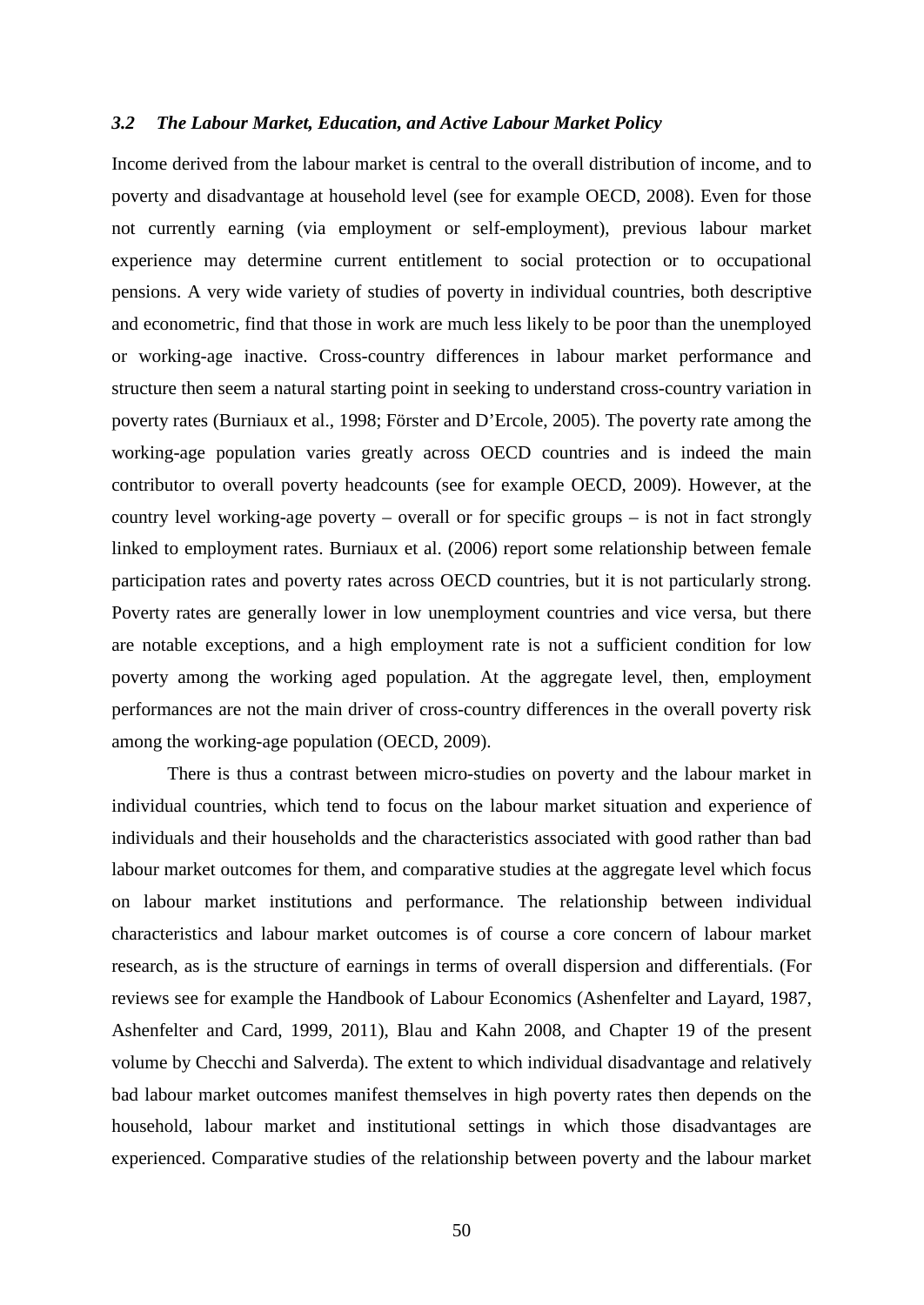at the aggregate level include collective bargaining structures, the role of unions, minimum wages etc. in the explanatory variables employed as key aspects of labour market institutions (see for example Burniaux et al., 2006). These may often be embedded in wider sets of variables covering for example welfare spending and structures, intended not only to serve as controls but also to capture broader concepts of the welfare state 'regime', as discussed in Section 1.4 above. This reflects a recognition that labour market institutions, while central, are inextricably bound up with the broader welfare state, and that the impact on poverty of for example a minimum wage will vary depending on that broader context – as brought out in our discussion of in-work poverty and social protection transfers in Section 2.4.

A core element of that broader welfare state, strongly linked to the labour market, is the education system and educational spending. Once again a contrast may be drawn between micro-studies on the relationship between educational attainment, earnings and poverty at individual or household level, and studies at the aggregate level which focus on the education system and spending and their impact on economic performance and poverty. The relationship between educational attainment and earnings/labour market outcomes for individuals has been a major preoccupation of labour market research since the earnings equation first derived by Mincer (1958) became a basic tool of analysis, but the broader role of education as a facilitator or engine of economic growth is also a major focus of research. The concept of 'human capital' has become embedded since the 'Chicago School' of economics (see especially Mincer, 1958; and Becker, 1964), with human capital seen as similar to physical means of production in that investment in enhancing capacities and skills, notably through education and training, also increases future productive capacity. Microeconomic investigation of this relationship via estimation of the returns accruing to the individual in terms of earnings is the topic of a vast array of empirical economic research, including investigation of the extent to which the positive earnings differentials for the more educated may be interpreted as a causal impact of education itself rather than selection (on which see for example Card, 1999, Machin, 2008). The impact of educational attainment on the likelihood of being in poverty is also a consistent finding from micro-econometric analysis of individual OECD countries or comparatively, and holds whether poverty is measured in terms of low annual income, persistent low income, or levels of deprivation (see for example Layte and Whelan (2002); Fouarge and Layte, 2005), though the relative and absolute 'penalty' paid for low educational attainment in terms of enhanced poverty risk varies substantially across countries.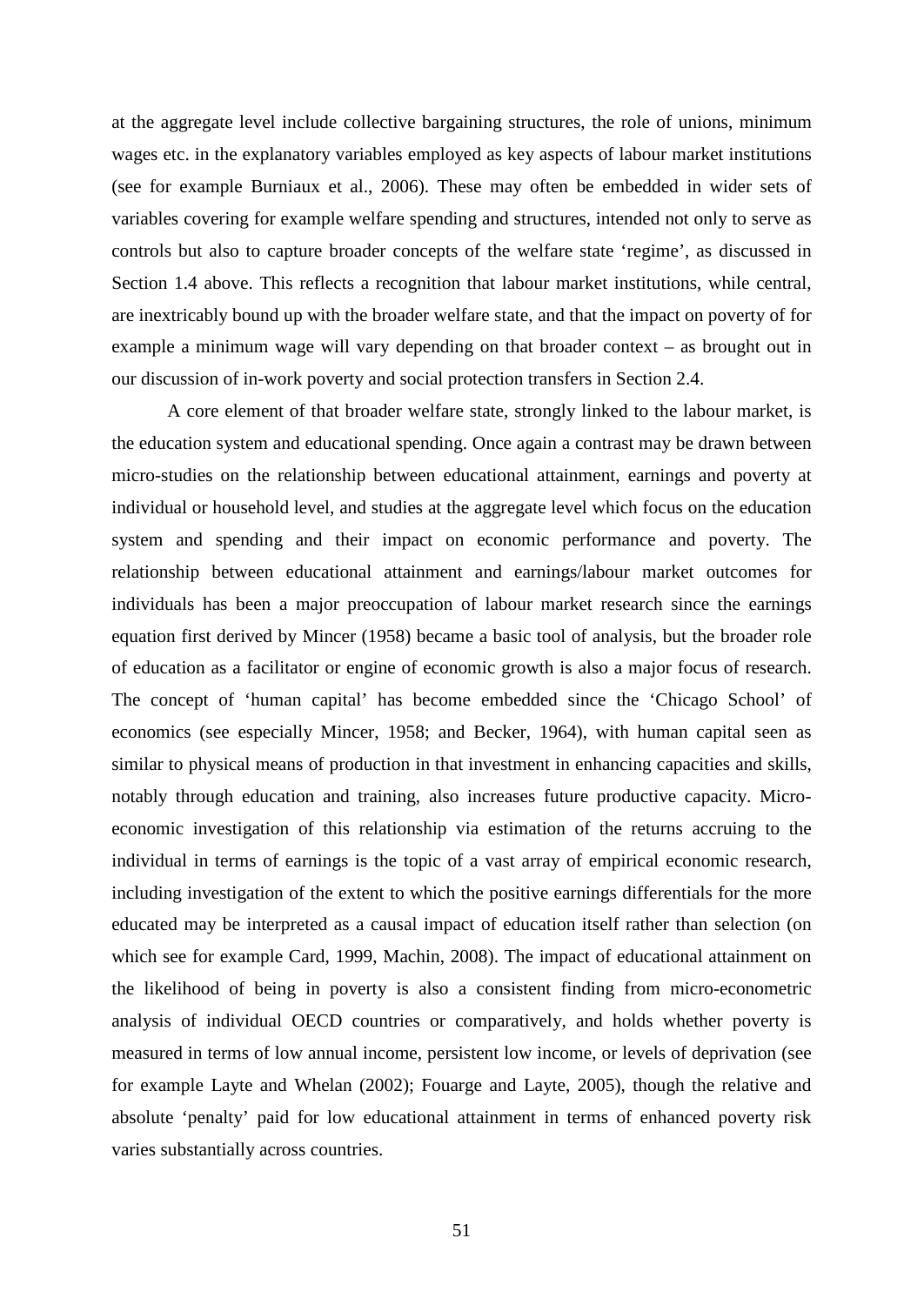The implications of this individual-level link between educational attainment and poverty risk for aggregate performance and for policy is not as straightforward as it is often taken to be, and requires further research. Improving the education and skills of the workforce has assumed a central role in strategies to promote economic growth and tackle poverty and exclusion. This is illustrated for example by the European Union's 2013 *Social Investment Package,* focused on policies designed to strengthen people's skills and capacities, including education and childcare as well as active labour market policies (see European Commission, 2013), or in a US context by the Obama administration highlighting that "To prepare Americans for the jobs of the future and help restore middle-class security, we have to out-educate the world and that starts with a strong school system."<sup>[7](#page-20-0)</sup> This reflects in particular the concern that the low-skilled in advanced economies are being left behind by rapid technological change in a globalized world economy, as discussed in depth in for example Freeman (2008) and Chapter 21 by Kanbur in this volume. On the role of education in this context, OECD (2011) concludes for example that between the mid-1980s and mid-2000s the sizeable disequalising effect on earnings of factors such as technological change, more flexible labour market regulation and less generous unemployment insurance was largely offset by growth in average educational attainment, up-skilling serving to reduce wage dispersion among workers and increase employment rates.

However, the corollary is not that continued expansion in education *per se* will be effective as an equalising or anti-poverty policy. As Checchi et al. (2014) emphasise, increasing average levels of educational attainment was associated with reducing dispersion in attainment in many OECD countries over the  $20<sup>th</sup>$ . century, but with completion rates at second level approaching saturation in many rich countries, the main issue facing educational policies in most OECD countries now is whether they should pursue further expansion at tertiary level. Such expansion, depending on how it is brought about and underpinned, may not benefit those from poorer backgrounds, as we discuss in the context of intergenerational transmission of disadvantage in the next section. Research on how best to enhance skills in the middle and bottom parts of the distribution in secondary school, including performance in mathematics and languages, as well as issues of school system structures, tracking, and early childhood education, discussed in the next section are thus also central to the research agenda from a poverty perspective.

<u>.</u>

<sup>7</sup> [http://www.whitehouse.gov/issues/education,](http://www.whitehouse.gov/issues/education) downloaded 25 July 2013.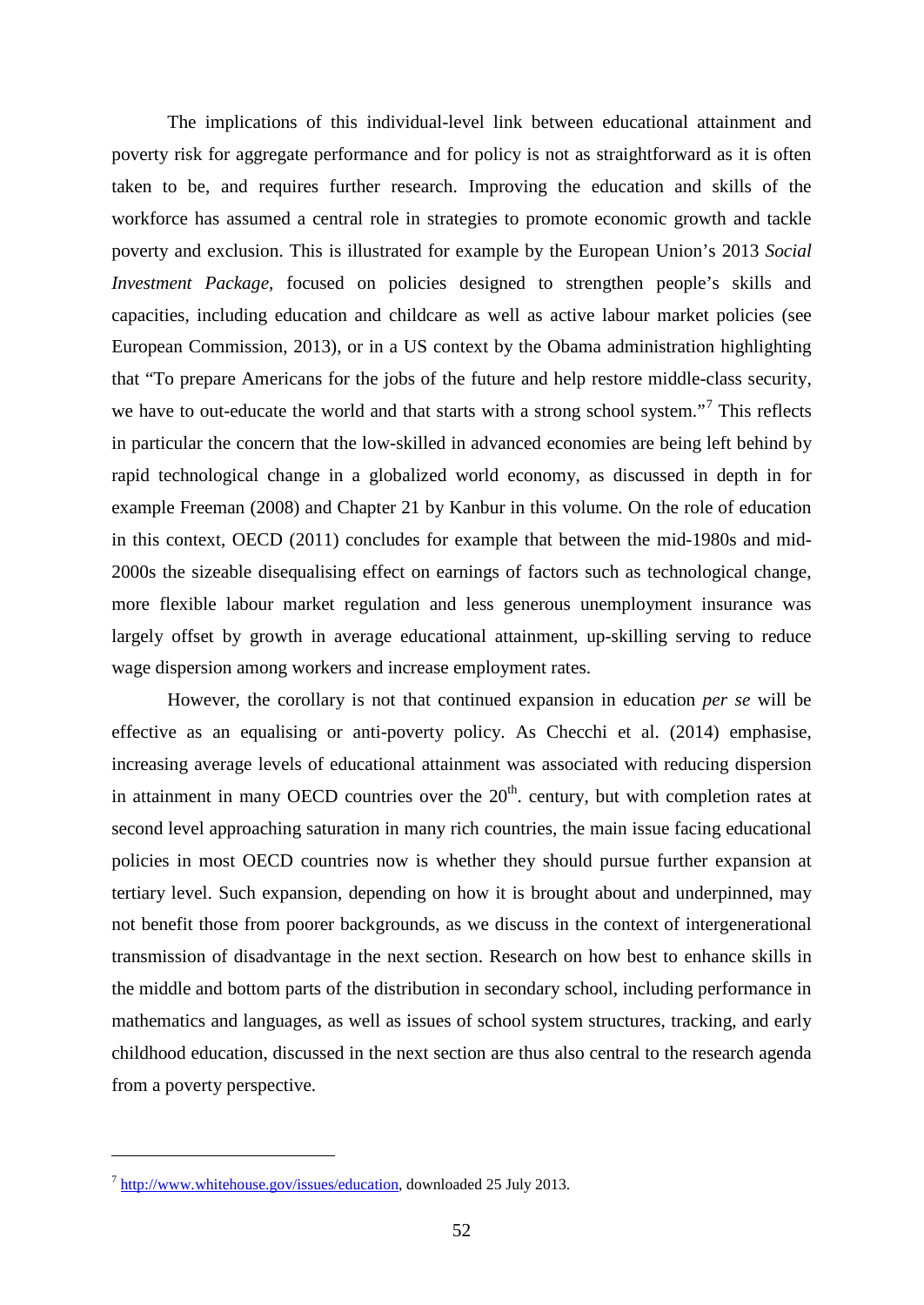Training and skill enhancement, as well as matching, are important components of the active labour market programmes and activation strategies that are now widely seen as at the core of anti-poverty policies (see for example OECD 2009, European Commission 2013). These have been the subject of a very substantial research literature, covering the evaluation of the impact of specific interventions and of active labour market policies more broadly – for reviews see for example Heckman, Lalonde and Smith, (1999), OECD (2005, 2007b), Card, Kluve and Weber (2010), Kluve (2010). The general thrust of these evaluations, when carried out rigorously, was not particularly positive for a time – as reflected in for example Richard Freeman's summary that "Random assignment social experiments analysed with care .... have shown us that one favourite solution to labour market problems—training and other active labour market measures—have at best only modest effects on outcomes" (Freeman, 1998: 16). More recent evaluations have been more positive in tone, with OECD (2009) for example concluding that activation programmes can have a significant impact on unemployment. Card, Kluve and Weber's (2010) meta-analysis of microeconometric evaluations yields particularly interesting findings from both a substantive and methodological point of view. They find subsidized public sector employment programs to have the least favourable impact estimates, whereas job search assistance programs have relatively favourable short-run impacts, and classroom and on-the-job training programs tend to show better outcomes in the medium-run than the short-run, and programs for youths are less likely to yield positive impacts than untargeted programs. Methodologically, they find that – controlling for the outcome measure and the type of program and participants – experimental and non-experimental studies have similar impact estimates, suggesting that the research designs used in recent non-experimental evaluations are unbiased. They also note that the outcome variable used to measure program effectiveness matters, with evaluations based on registered unemployment durations are more likely to show favourable short-term impacts. The outcome variable is also clearly very important from a poverty perspective: it cannot be taken for granted that success in terms of a transition from unemployment into employment, even if sustained, leads to an escape from poverty – since not all those benefitting may have been in poverty when unemployed, and for those who were the increase in income involved after taxes and withdrawal of benefits may not suffice to lift the household above a poverty threshold, as discussed at some length in Section 3 above. The rigorous evaluation of active labour market programmes in terms of their impact on poverty remains a major gap to be filled.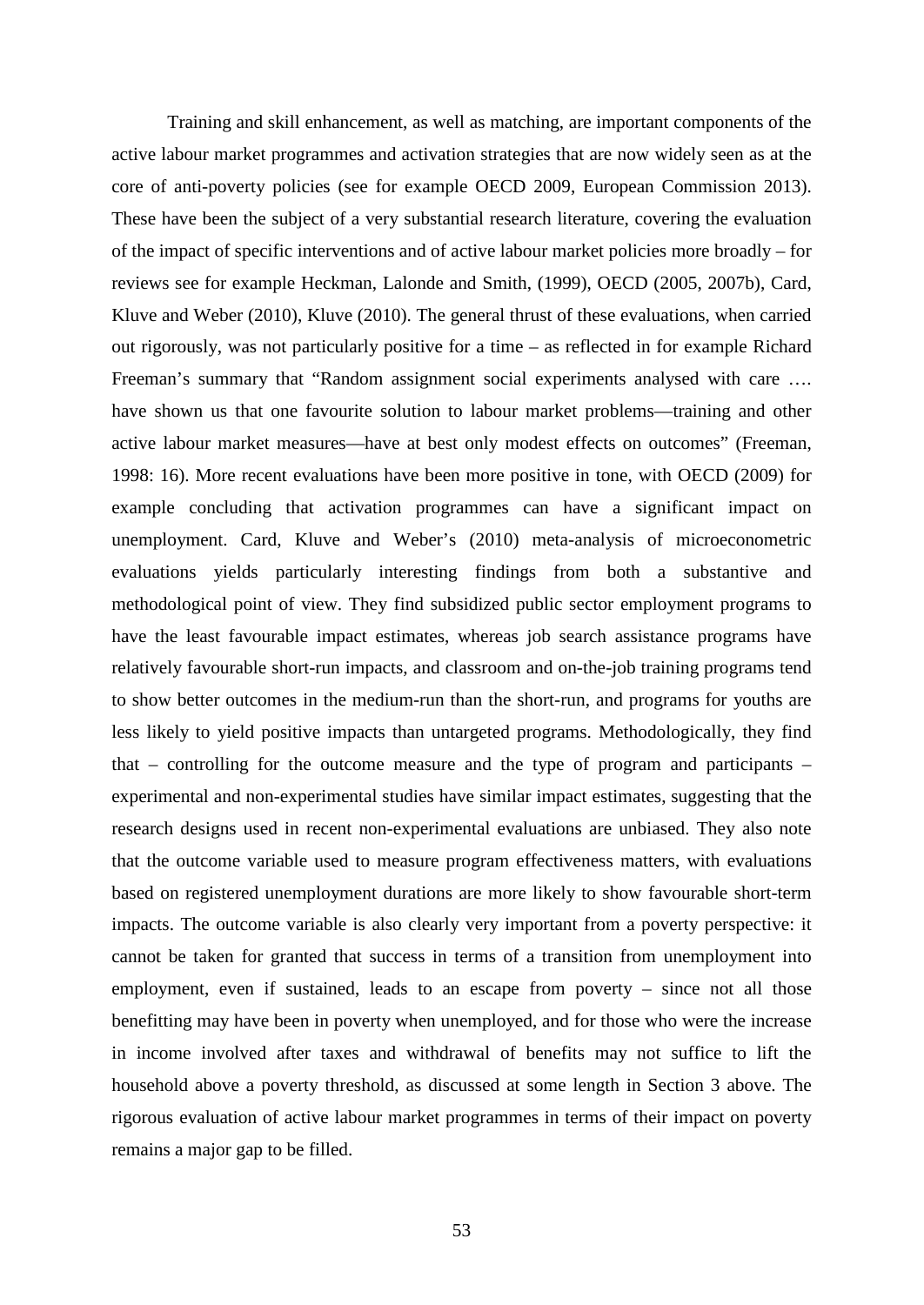As is noted in Card, Kluve and Weber's (2010), active labour market programmes are widely diverse. An effort to categorize these policies in relation to their political determinants is made by Bonoli (2012) on the basis of national variation across OECD economies, but he found little regularity over time in these determinants, with a mix of leftist and centrist political parties in each period advocating active labour market policies. Moreover, Bruno and Rovelli (2010) compare and document differences in labour market policies in EU countries in 2000's and find that in general higher rates of employment are associated with more expenditure on active labour market programs for countries with a larger share of the population embracing pro-work attitudes. Recently, an OECD (2013) study analysing activation programs in OECD countries and with more detail in Ireland, UK, Japan, Norway, Finland, Switzerland and Australia brings out the different responses of expenditures on activation programs after the economic crisis, finding it difficult to establish a common pattern.

#### *3.3 Intergenerational Transmission, Childhood and Neighbourhoods*

The intergenerational transmission of poverty and disadvantage continues to be a core concern both for research and policy. Research on income mobility across the distribution is the topic of Chapter 11 by Jäntti and Jenkins, but here it is important to reiterate that there is substantial evidence from country-specific studies that mobility is particularly limited towards the bottom of the socioeconomic hierarchy, so that poverty is to a significant degree inherited across generations. Examples from research in the United States include Wilson (1987), Gottschalk et al. (1994), Duncan, Brooks-Gunn and Klebanov (1994), Duncan and Brooks-Gunn (1997), Duncan et al. (1998), and Corcoran (2001); for Canada, see Corak (2001); recent U.K. studies include Sigle-Rushton (2004) and Blanden and Gibbons (2006), and similar studies that trace current poverty or disadvantage to conditions in childhood exist for other rich countries. The likelihood of welfare recipiency is also seen to be associated across generations – see for example Corak (2004) for Sweden and Canada and Page (2004) for the United States.

OECD (2009) concludes that variation in the strength of transmission of poverty across countries cannot reliably be assessed with the available evidence. However, the findings of Jäntti et al. (2006) showing considerably greater upward mobility in individual earnings from the bottom quintile in the Scandinavian countries than in the United Kingdom and especially the United States, and those of Raum et al. (2007) that the intergenerational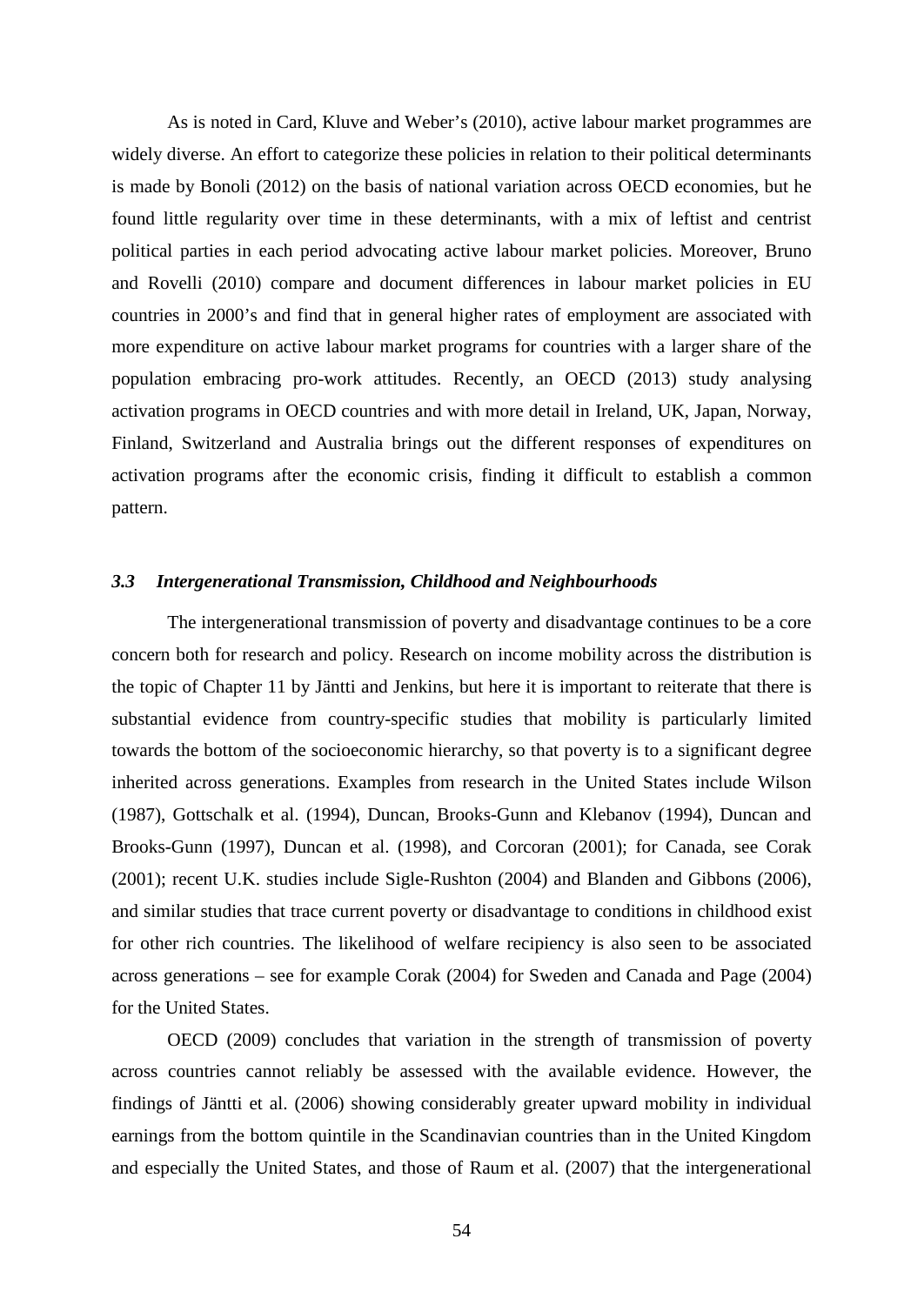transmission of family earnings is also significantly stronger in the UK and even more so the USA than in the Scandinavian countries, are suggestive (see also Aaberge et al., 2002). Furthermore, recent studies by Esping-Andersen and Wagner (2010) and Whelan, Nolan and Maitre (2013) have been able to exploit the availability of harmonised data from a special module on intergenerational transmission attached to EU-SILC in 2005. Esping-Andersen and Wagner estimate the impact of economic hardship during childhood on both educational attainment and adult income (controlling *inter alia* for lone motherhood and parents' education) in Denmark, Norway, France, Italy, Spain, and the United Kingdom. They conclude that economic hardship in childhood has no direct effects on adult income in any of the countries, but does have powerful indirect effects via children's educational attainment; this effect disappears among the youngest cohorts in both Denmark and Norway but not in the other countries, leading the authors to conclude that the Scandinavian countries are more recently succeeding in minimising the adverse consequences of economic want in childhood. This is consistent with Whelan, Nolan and Maitre's study, which included a broader range of EU countries and found that factors such as parental class, parental education, and childhood economic circumstances/hardship had less influence on both income poverty and a broader, multidimensional measure of vulnerability in social democratic countries than in countries in the liberal and southern European welfare regimes.

Understanding the mechanisms at work is clearly vital in designing strategies aimed at reducing the extent to which poverty is handed down from one generation to the next, and both causal channels and policy responses have been the subject of substantial bodies of literature (for reviews see Esping-Andersen, 2004a, 2004b; D'Addio, 2007; Nolan et al., 2011). Studies focused on the United States show that the inheritance of poverty is connected with substantially less schooling (on average, poor children will have two years less schooling than non-poor children), poor health, and crime (Mayer, 1997; Duncan and Brooks-Gunn, 1997), and similar if less dramatic effects have been documented for the United Kingdom (Gregg et al., 1999) and France (Maurin, 2002; CERC, 2004). Gregg et al.'s (1999) study controls for the child's abilities (via cognitive test scores at age seven), and still finds strong poverty effects. US and British studies demonstrate strong negative effects of lone motherhood on child outcomes, but also suggest that the main reason has to do with poor economic conditions (McLanahan and Sandefur, 1994; Biblarz and Raftery, 1999, Gregg et al., 1999), while selection into lone parenthood may also be a factor (Piketty, 2003). Interestingly, Esping-Andersen and Wagner's (2010) multi-country study found no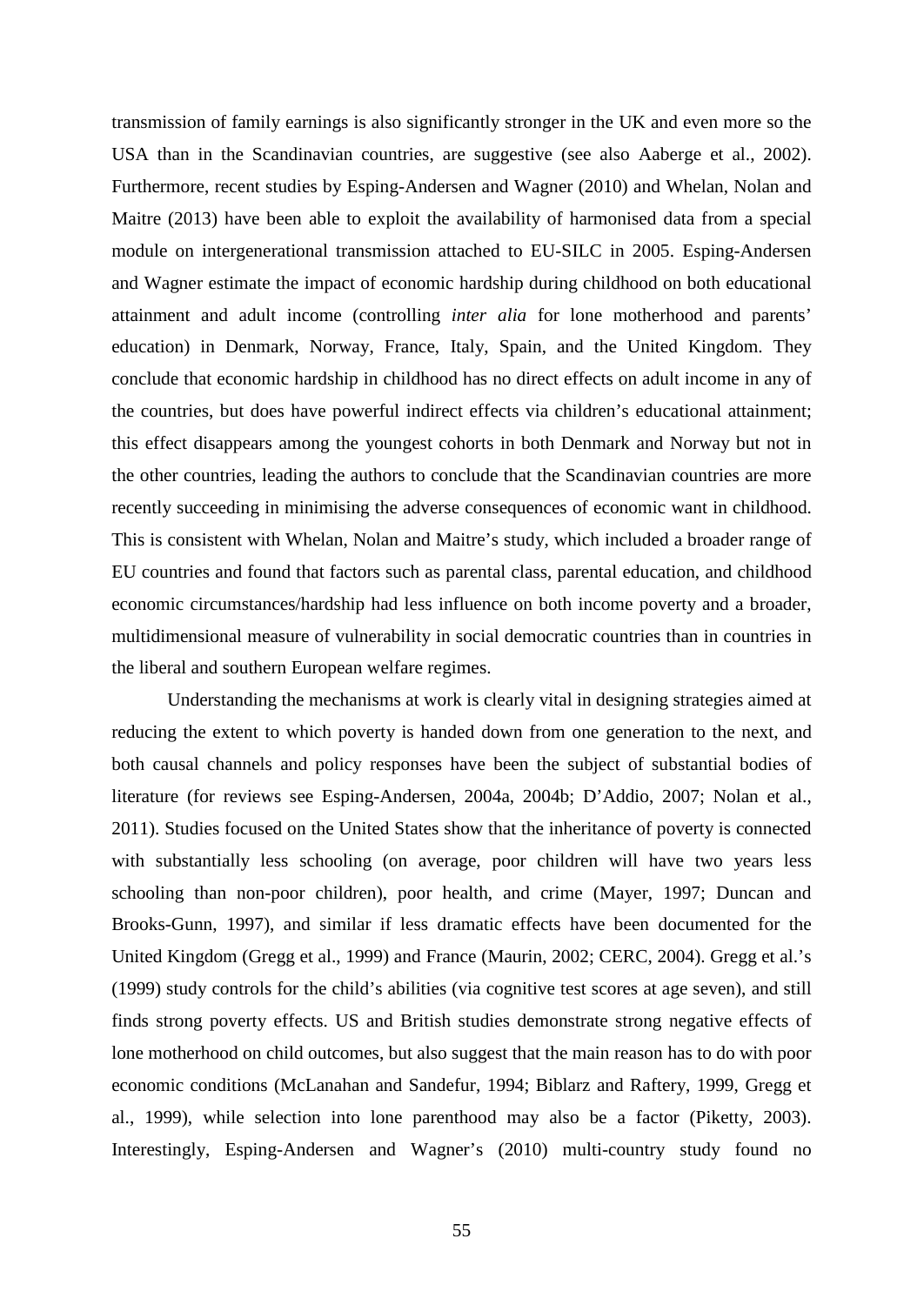significant effects of lone motherhood on educational attainment or adult income having controlled for mother's education and childhood financial hardship.

The impact of genes/nature versus nurture and the interactions between them have been the topic of much debate in the broader intergenerational mobility literature, as discussed in Jäntti and Jenkins' chapter. (See also Chapter 18 by Deaton for a detailed discussion on health and inequality). From the point of view of transmission of poverty and disadvantage, the key thrust of recent findings is that cognitive skills and family finances matter, but so do non-cognitive abilities, social skills, cultural resources, motivation and, more generally, the familial 'learning milieu': cognitive and non-cognitive skills are influenced by family endowments that are neither strictly financial or genetic. Heckman and Lochner (2000), Carneiro and Heckman (2003) have been influential studies, with their 'learning-begets-learning' model stressing the fundamental causal importance of conditions in the pre-school years, especially those related to behavioural and cognitive development. There is a growing consensus in the literature that conditions when children are under age 6, or even 3, are decisive for their cognitive skills, sense of security, and ability and motivation to learn (Danziger and Waldfogel, 2000; Duncan and Brooks-Gunn, 1997). Substantial differences in children's cognitive abilities by parents' socio-economic status emerge at early ages and carry through to subsequent achievements in education and earnings (e.g. Cunha and Heckman, 2007); poverty in early childhood has strong adverse effects on these later outcomes, partly because of parental traits such as poor cognitive and non-cognitive skills and the effects of family 'culture', in particular in terms of how it influences parenting behavior and child stimulation (de Graaf et al., 2000; Esping-Andersen, 2007).

This has significantly influenced thinking about the role of education in seeking to reduce intergenerational transmission of poverty. Mounting evidence suggests that differences in the design and financing of education systems per se seem to matter rather less than had been thought. There appears to be a broad consensus that early tracking according to ability reduces educational mobility across generations (see for example Hanushek and Woessmann, 2006), with the abolition of early tracking and the introduction of comprehensive school systems seen to have boosted educational attainment among the least privileged social strata in Sweden, Finland and Norway. Since these are also countries in which welfare state redistribution increased substantially over the same period, it is difficult to identify how much it was education reform or income equalization that produced higher mobility. However, Blanden et al.'s (2005) UK analyses suggest that education reform which delayed tracking produced a substantial increase in inter-generational mobility there,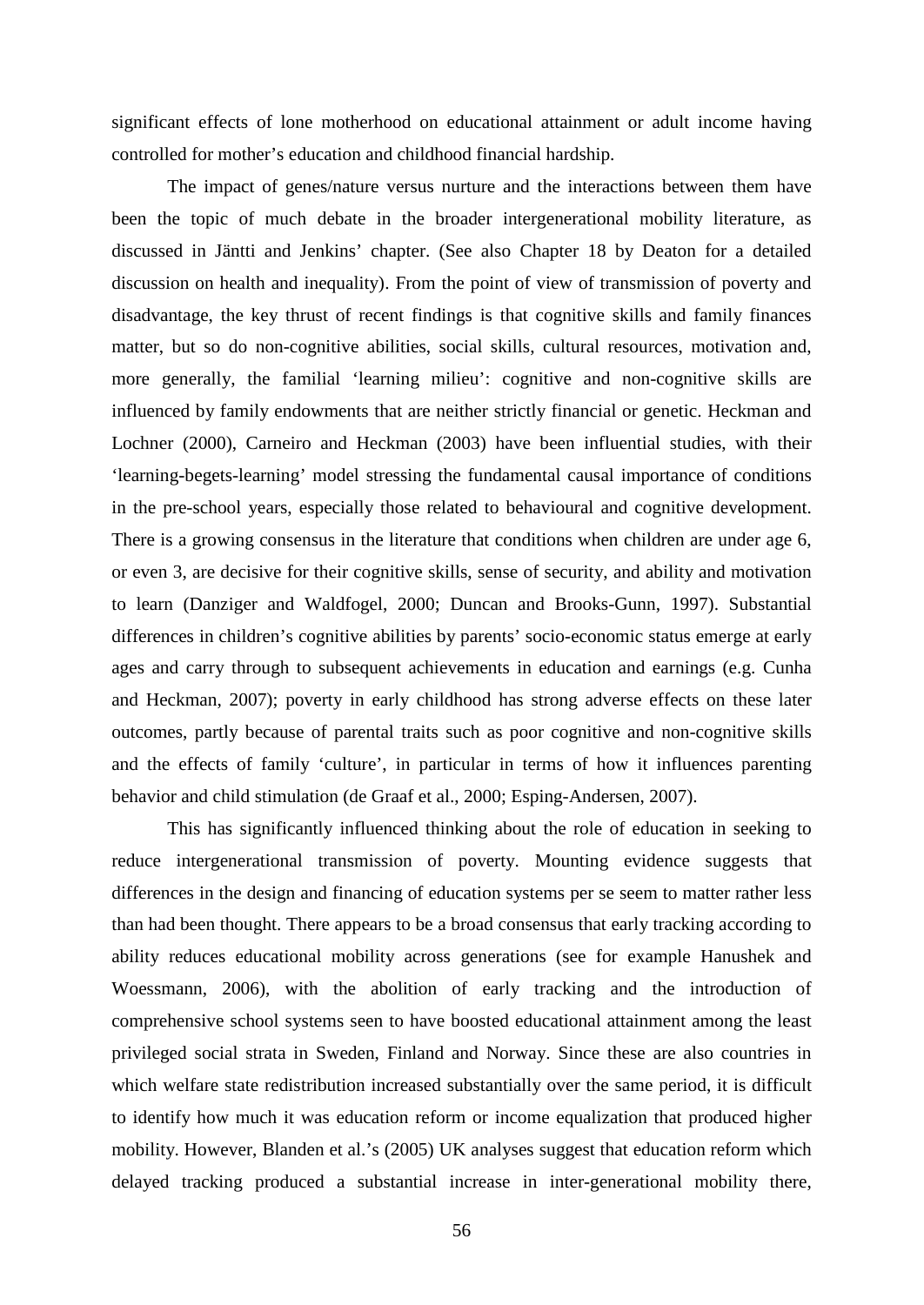primarily to the benefit of children from low income families, which cannot be ascribed to an increase in welfare state redistribution since over the period in question income inequality actually grew. More broadly, though, it has become increasingly clear that generalised policies promoting the attainment of higher levels of education by increasing the proportion going on to third level – assigned a central role in strategies aimed at improving equality of opportunity in many countries – may not be adequate if the aim is to address the disadvantages that children from poorer backgrounds face from the outset.

This has served to reinforce the emphasis in recent literature arguing for an early childhood focus, and that high quality early childhood programmes can significantly improve both cognitive and non-cognitive outcomes for disadvantaged children (Currie, 2001; Carneiro and Heckman, 2003; Karoly et al., 2005; Waldfogel, 2006). Heckman's work has been particularly influential in demonstrating that investing in early childhood is a costeffective policy (though the broader implications in terms of later interventions have been hotly debated). The core evidence that underpins Heckman's work comes from early intervention programs in the US, but Esping-Andersen (2004) relates the significant decline in social inheritance effects for the Nordic countries to the introduction of universal, highquality child care. Schutz et al (2005) in their cross-sectional comparison across countries report an inverted U-shaped relationship between family background effect and pre-school enrolment, which suggests that early education may reduce the extent to which family background shapes life-chances. OECD (2009) concludes that good quality care in early childhood, pre-school and also school years, are essential tools for promoting intergenerational mobility.

Going beyond education, the extent and nature of the welfare state itself can clearly affect the intergenerational transmission of poverty, indeed this is often articulated as a core aim in terms of equalizing children's life chances and avoiding wasted potential. One might expect that social policies that reduce child poverty (such as effective income support and promoting maternal employment, as discussed earlier - see for example UNICEF, 2007, Whiteford and Adema, 2007) would also promote more inter-generational inequality, but directly demonstrating that link is less straightforward. Mayer (1997), for example, argued that low income in itself is less important than parental characteristics such as low skills, poor health, or deviance which affect the likelihood of being poor. In a comparison across US states, though, Mayer and Lopoo (2008) find that in high-spending states the difference in mobility between advantaged and disadvantaged children is smaller than in low-spending ones. It has been calculated that the risk of child poverty falls by a factor of four when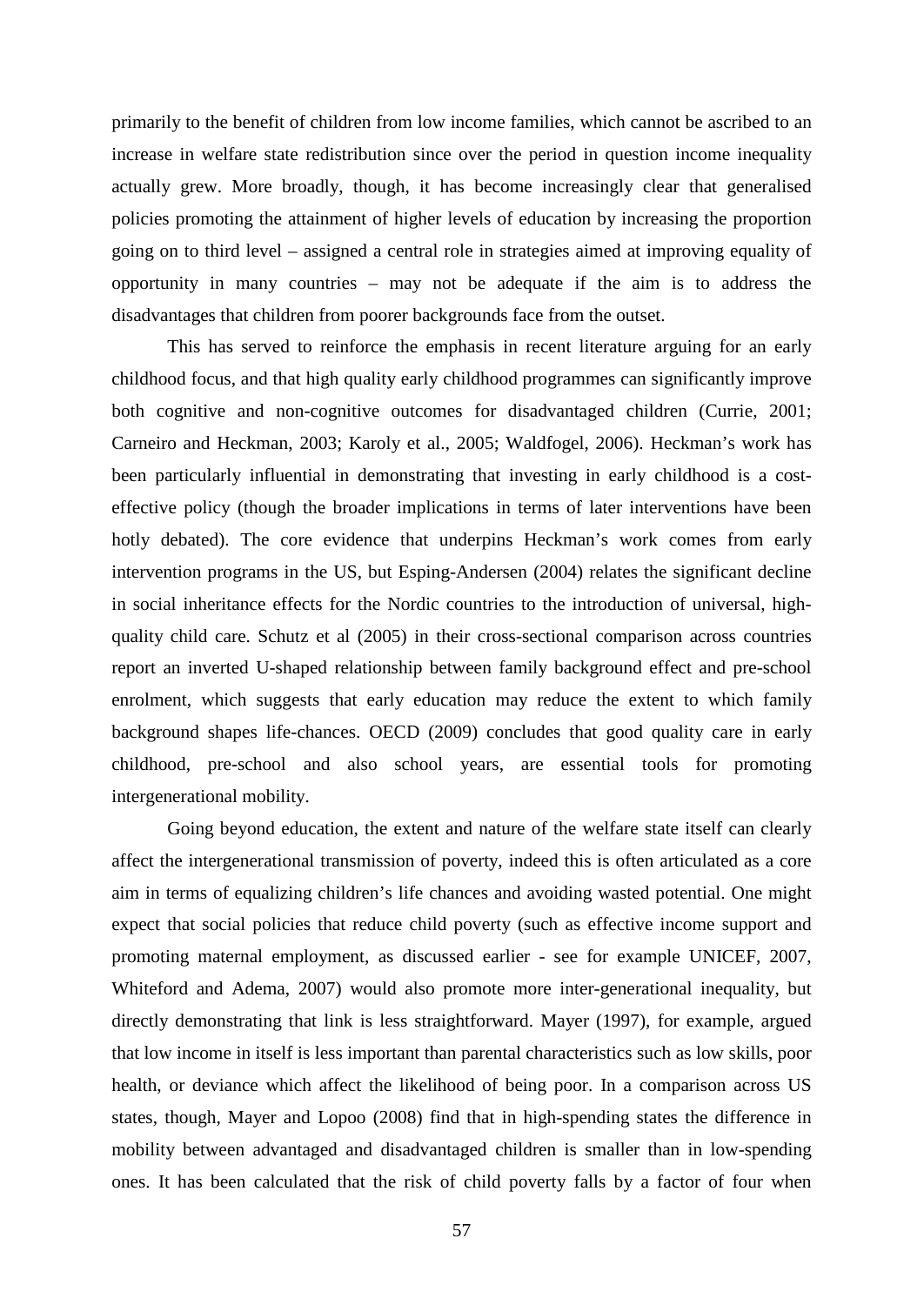mothers are employed (Esping-Andersen, 2009). There is also some evidence that intergenerational transmission of welfare dependency may be related to programme design, with Corak et al.'s (2004) comparison of cash support schemes in the USA and Sweden suggesting that passive programmes are more likely to promote the transmission of welfare dependency than active ones. More generally, benefit systems that rely heavily on means-testing are more likely to create the poverty and unemployment traps that make it more likely that poverty and welfare dependency persist into subsequent generations.

Finally, still focusing on children and the transmission of poverty, an issue that has received considerable attention in the research literature is the potential effect of living in a "bad" neighbourhood. Some studies suggest that local conditions can help explain the intergenerational transmission of income (OECD 2008), though their impact may be relatively weak even in the USA. The range of US-focused studies reported in for example Brooks-Gunn, Aber and Duncan (1997) suggested that neighbourhood does matter for child and youth development, having greatest impact in early childhood and late adolescence and less in between, but the size of these effects was usually much smaller than those of familylevel conditions. Solon, Page and Duncan (2000) used the cluster sampling design of the Panel Study of Income Dynamics to estimate both sibling and neighbourhood correlations of years of schooling, and found sibling correlations of around 0.5, whereas their neighbourhood estimates were as low as 0.1. Raaum, Salvanes, and Sorensen (2003) used Norwegian census data and concluded likewise that neighbourhood correlations were small compared to sibling correlations, both for educational attainment and long-run earnings. This is consistent with the findings of US experiments where families living in public housing were assigned housing vouchers by lottery encouraging them to move to neighbourhoods with lower poverty rates; the results reported in Sanbonmatsu et al. (2006) show no significant effects on test scores. Looking beyond educational attainment to a broader set of poverty-related outcomes, the difficulties in adequately characterising neighbourhoods in terms of all their potentially relevant characteristics, and of distinguishing their effects on poverty and related outcomes from those of individual/family characteristics – taking into account that there may be interactions between them – have also been emphasised in research outside the USA (see for example Lupton, 2003).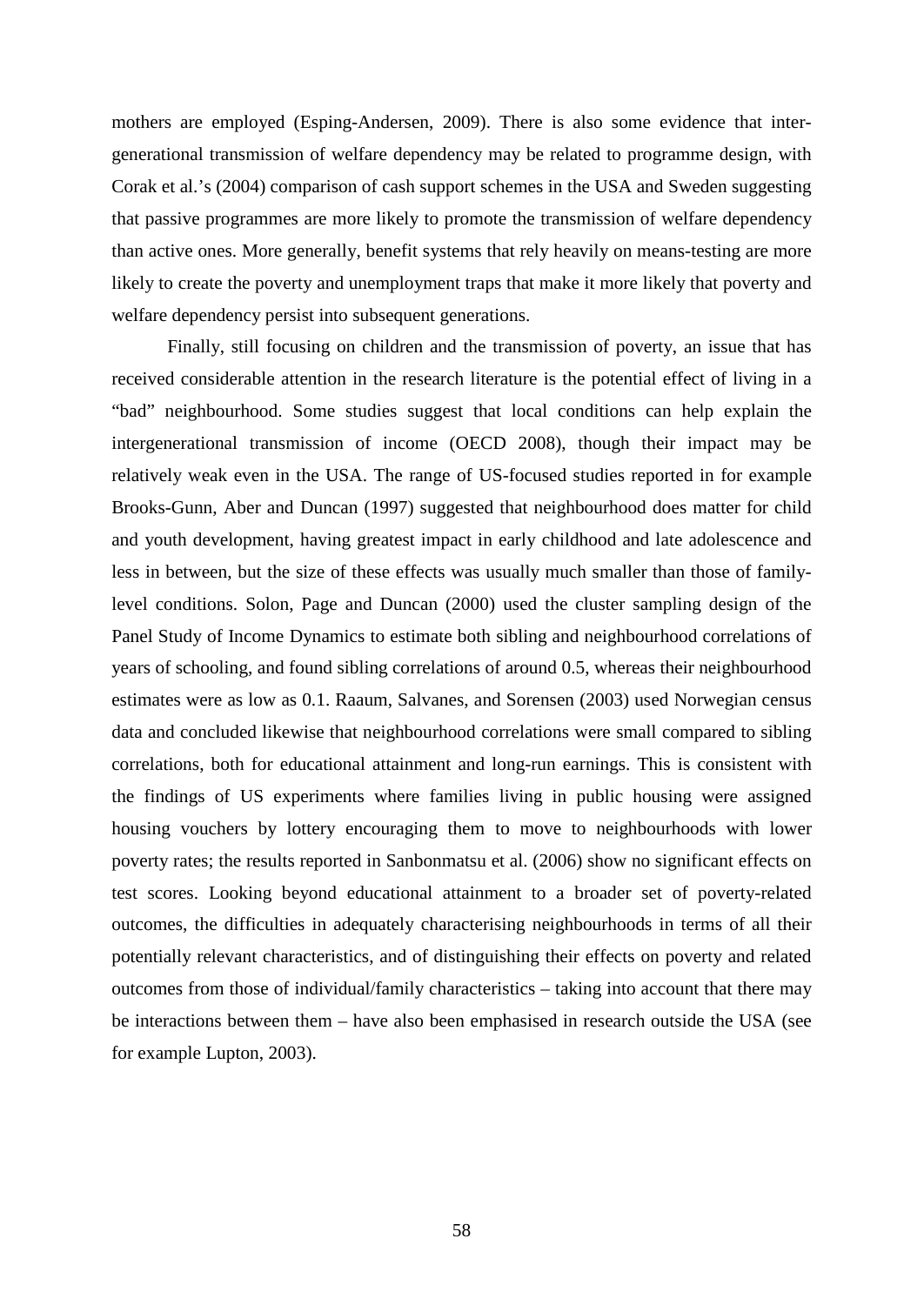# **Section 4: The Welfare State, Anti-Poverty Policy and the Economic Crisis of the Late 2000s**

#### *4.1 Poverty, Income Inequality and the Economic Crisis*

The economic crisis experienced by the OECD countries since 2007-2008 has been the most serious since the Great Depression of the 1930s in terms of its impact on output and growth, and is central to the ways in which poverty and anti-poverty policies are now being thought about, studied and debated. The crisis has impacted on poverty directly, as we will discuss, but also has altered the context in which welfare states are currently operating and perspectives on how they are and should be evolving in the medium-term. Here we look first at the evidence on the immediate impact of the crisis, and then at the medium-term context for anti-poverty policy.

The immediate impact of the crisis on income inequality and poverty has been the subject of a number of national and comparative studies, including Matsaganis and Leventi (2013), Callan, Nolan and Walsh (2011), Immervoll, Peichl and Tatsiramos (2011), Figari, Salvatore and Sutherland (2011) and Jenkins, Brandolini, Micklewright and Nolan (2013). Jenkins et al. adopt a comparative perspective, looking at aggregate indicators across the OECD and at six case-study countries in depth. Their central conclusion is that the immediate impact of the crisis on income inequality and income poverty in most countries was much more modest than the dramatic experience of the Great Depression, although not so different from some more recent recessions such as the Nordic crisis of the early 1990s. They stress that a striking feature of the crisis from 2007-8 has been the extent to which its macroeconomic impact varied across countries: in some there were major declines in economic activity and sharply rising unemployment, but in others much more modest changes in growth and employment (on which see also Lane and Milesi-Ferretti, 2012). The peak-to-trough fall in quarterly GDP was substantially larger than the average fall during recessions over the previous 50 years almost everywhere, but ranged nonetheless from zero in Australia to nearly 13 per cent in Ireland. Another feature highlighted is that GDP declines were not fully transmitted into falls in the real disposable income of households, which were protected by both automatic stabilisers and additional support of governments through the tax and benefit system. The immediate response of employment to the fall in GDP was also frequently smaller than in previous recessions, though this was not the case in countries such as Ireland, Spain, and the USA where a boom-bust pattern in the housing market played an important role in the recession. Large falls in individual employment were also accompanied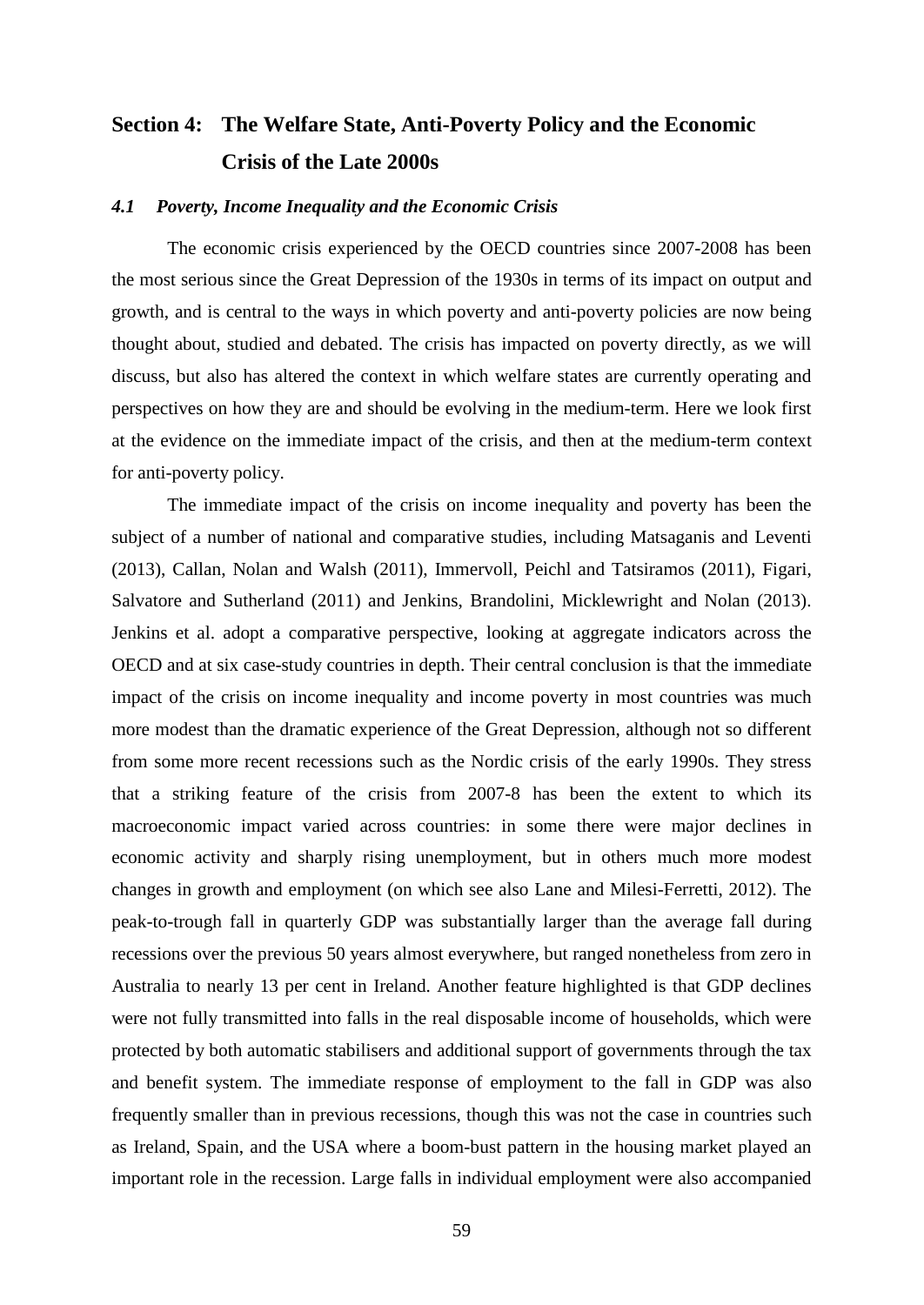by significant rises in household worklessness in countries such as Ireland, Spain and the USA, but not in some others – notably Denmark and Finland – where the workless household rate fell despite relatively large increases in the individual non-employment rate, cushioning the impact on poverty. Another feature of the immediate onset of the crisis was the decline in income from capital, concentrated among richer households.

Looking at available poverty indicators up to 2009 compared with pre-crisis, Jenkins et al found that relative income poverty rates typically fell in European countries, whereas absolute poverty rates (i.e. using 'anchored' income thresholds indexed to prices) tended to fall slightly in Europe while rising modestly in the USA (as measured with the US official poverty line), but in both cases these rates fell for the elderly. The six countries they studied in detail – Germany, Ireland, Italy, Sweden, the UK, and the USA – experienced differing macroeconomic shocks, with Germany recovering very rapidly, Sweden seeing a large decline in GDP but relatively rapid recovery, the USA experiencing marked contraction followed by some recovery, Italy and the UK seeing major downturns and Ireland experiencing the largest GDP decline among OECD countries. Germany saw little change in employment, whereas in Ireland and the USA at the other extreme unemployment rose rapidly. The short-run impact on household income inequality and poverty was relatively modest. In Germany, the proportion of persons with a household income less than 60 per cent of the contemporary median income declined marginally, and the proportion in households below such an income threshold held fixed in purchasing power at its 2007 level also fell. Chapter 3 shows that median income, inequality and relative poverty all rose slightly in 2010. In the UK, the number falling below 60 per cent of median income fell by more than one percentage point and a fixed real threshold showed a larger decline in poverty. In Sweden, the proportion falling below 60 per cent of median income increased, although when a threshold fixed in purchasing power terms is employed the increase was a good deal smaller. In Ireland, relative income poverty declined between 2007 and 2009 while the proportion below a fixed real income threshold remained stable. In Italy the buffering role of social transfers was relatively limited, although the consequent increase in poverty might be considered modest given the scale of the initial macroeconomic shock. Finally, in the USA the relative poverty rate declined modestly, reflecting a decline in real median income, whereas the official poverty rate (calculated using a low-income cut-off held fixed in real terms) increased. In all six case study countries, elderly people were relatively well protected, compared with children and individuals of working age.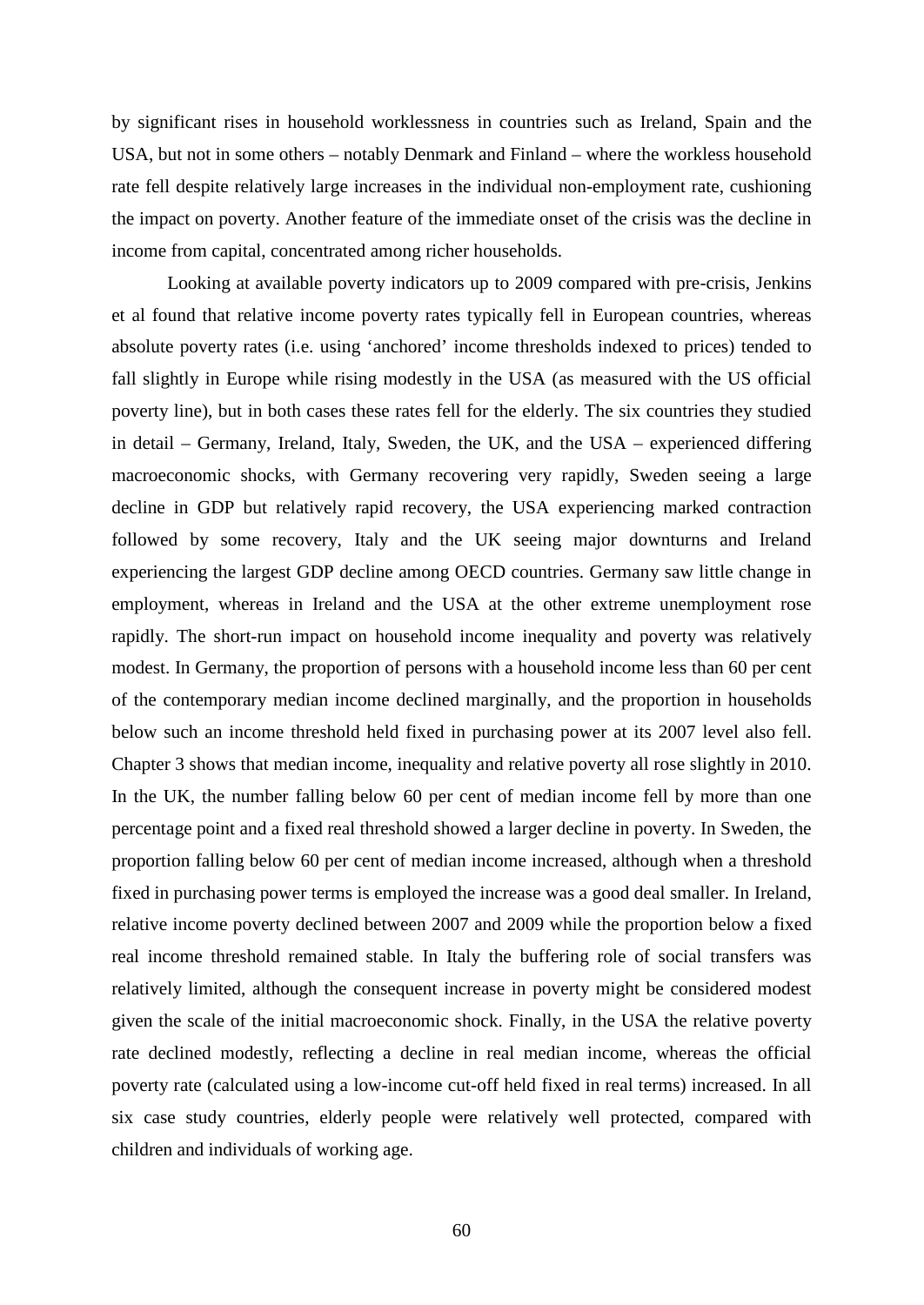The variation in the distributional impact of the crisis to date across countries reflects not only differences in the nature of the macroeconomic downturn but also differences in how cash transfers and direct taxes cushioned household net incomes from the full effects of what was happening to market incomes. To some extent, these are differences in automatic stabilisation and so vary with the generosity and comprehensiveness of social safety-nets and the structure and levels of direct taxes and social insurance contributions. But policy responses and choices as the recession impacted have also been important.

More recent poverty indicators for European countries produced by Eurostat, up to 2011, also show that experiences have been quite varied. As shown in Table 5, between 2007 and 2011 the proportion falling below 60% of median income rose by 1 percentage point or more in 8 countries, fell by that amount in 7, and was stable in the rest. The average relative income poverty rate across the EU 27 was 16.5% in 2007 and 16.9 in 2011. Income poverty rates 'anchored' at the 2008 60% of median threshold and then indexed to prices showed a good deal more variability over time across EU countries, as Table 6 shows. This rose in 13 countries, sometimes by a remarkably large amount – by 11 percentage points in Latvia and Lithuania and almost 14 percentage points in Iceland; however, it fell in another 10 countries, so that the overall average across the EU rose only from 16.4% to 17.5 %. It is interesting to compare this with the trend in material deprivation over the same period, as measured by the EU's severe material deprivation indicator: Table 7 shows that this rose between 2008 and 2011 in 13 countries while falling in 6; the average across the EU rose marginally. Among countries particularly hard-hit by the crisis deprivation rose sharply in Ireland, Spain, Greece and Italy, as well as Latvia and Lithuania, but fell in Portugal.

#### *4.2 The Crisis and Anti-Poverty Policy in the Medium Term*

The immediate impact of the onset of the crisis from 2007-8 on living standards and poverty was cushioned, at least to some extent, by welfare state institutions and in particular by social protection and tax systems. The medium-term impact of the crisis on poverty depends not only on developments in the macroeconomy and in employment, but also on the policies adopted with respect to the welfare state broadly conceived and to transfers most particularly, and the effects of the crisis on the public finances are dominant in framing the context in which these choices are being made. The need – or perception of such a need - to consolidate public finances plays a central role in debates about responding to the crisis, with tackling poverty often relegated to a more modest role, and this could lead to changes to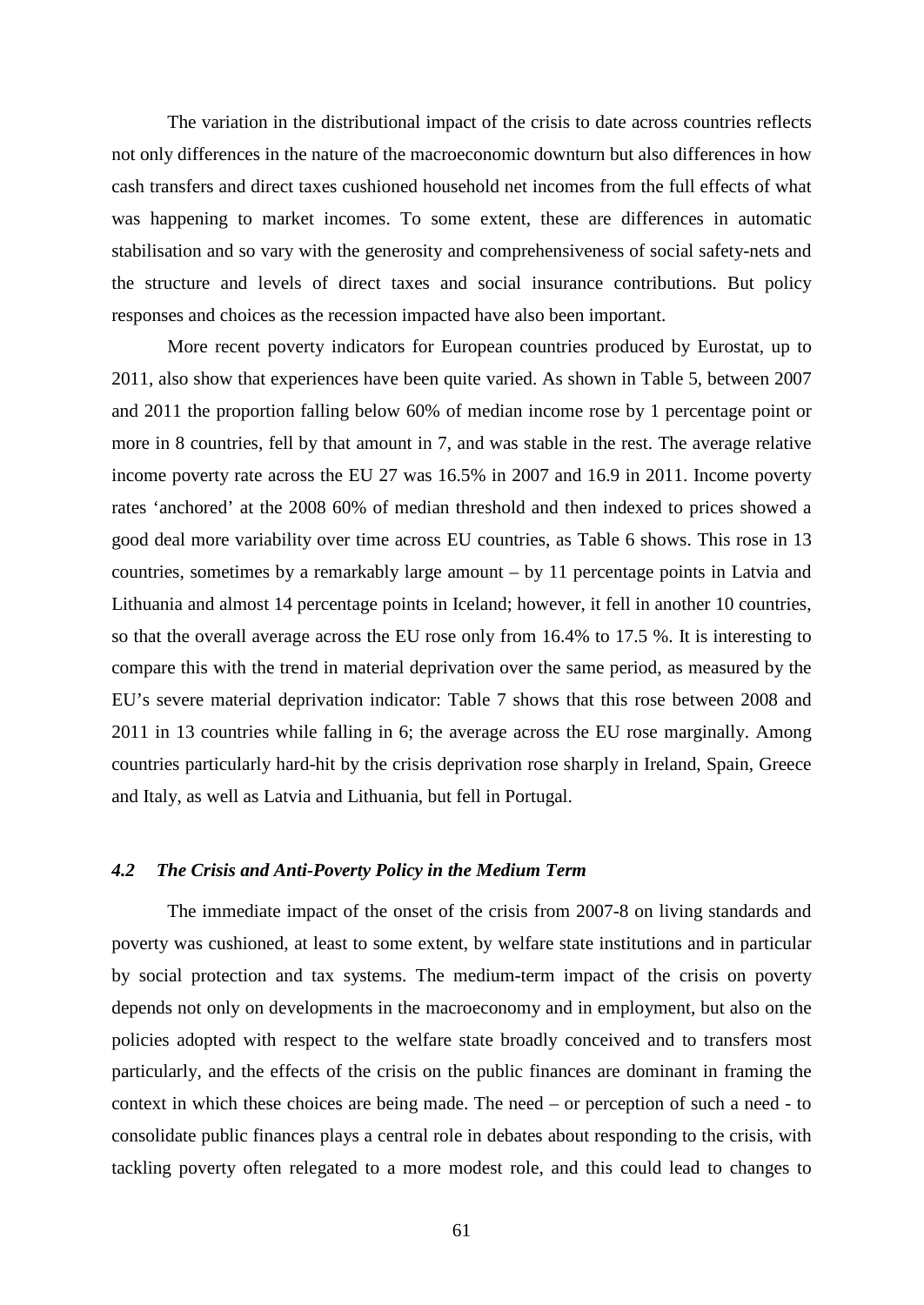welfare state systems and parameters that will take many years to work their way through, continuing to impact on poverty long after economic growth has resumed and the recession is considered to have ended from a purely macroeconomic perspective. (The fairness of fiscal consolidation programmes may itself affect the likelihood of them being successful, as analysed by Kaplanoglou, Raponos and Bardakas (2013) for 29 OECD countries over the period 1971-2009; their results suggest that programmes improving the targeting of social transfers and their effectiveness in poverty alleviation, increasing spending on training and active labour market policies, and even reducing value-added taxes on necessities, enhance the probability of successful adjustment while promoting social cohesion.)

The variation across countries in the impact of the economic crisis on poverty reflects not only differences in the nature of the macroeconomic downturn but also differences in how cash transfers and direct taxes cushioned household net incomes from the full effects of what was happening to market incomes. To some extent, these are differences in automatic stabilisation and so vary with the generosity and comprehensiveness of social safety-nets and the structure and levels of direct taxes and social insurance contributions, as brought out in Dolls, Fuest, and Peichl's (2011, 2012) cross-country comparisons based on simulating taxbenefit models. However, policy choices as the recession impacted have also been important (for more discussion of EU governments' initial responses, see Marchal, Marx, and Van Mechelen 2014). It is also worth emphasising that conventional income-based poverty measures may well miss some of the most important effects of 'austerity', since 'non-cash' income from government services and the impact of increases in indirect taxation are not captured.

In such a context, the pressure to increase the targeting of cash transfers is likely to intensify, although that can run the risk of worsening poverty and unemployment 'traps' and undermining the bases for social solidarity and political support for relatively generous provision. The notion of 'social investment' has come to play a major part in debates about the role of social spending and the future of welfare states in the rich countries, particularly in Europe where the language of social investment has become embedded in European Union discourse since the adoption of the Lisbon Agenda in 2000. A number of important recent contributions have highlighted its potential as a new perspective on or paradigm for social policy in the context of the economic crisis and to the demand of the knowledge-based economy more broadly, as an alternative to neoliberal responses focusing on retrenchment in social spending, and as a key ingredient in responding to the macroeconomic/Euro crisis (see for example the contributions to Morel, Palier and Palme, 2011, Vandenbroucke, Hemerijck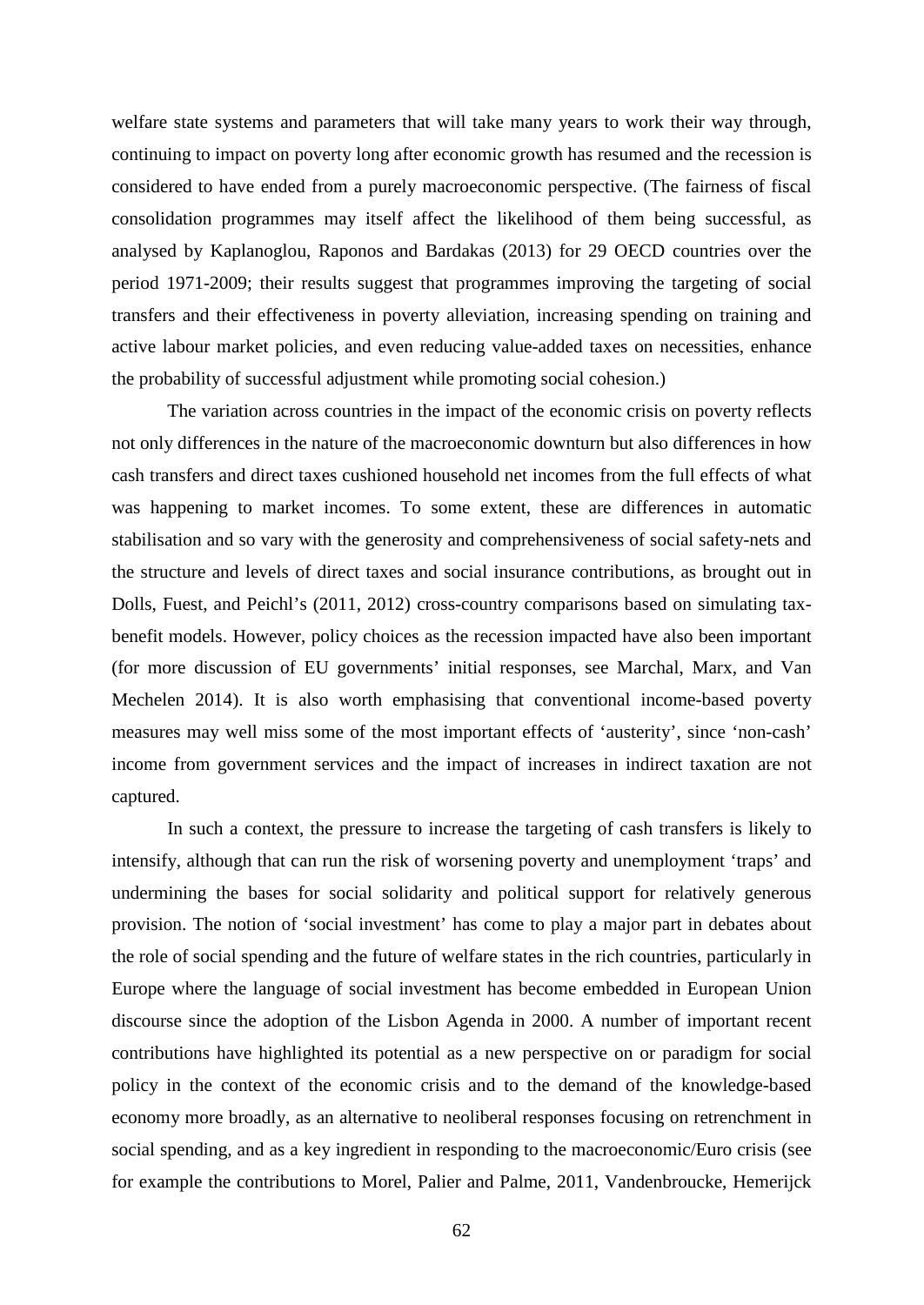and Palier, 2011, and Hemerijck and Vandenbroucke, 2012) Others have sought to assess the extent to which recent directions in social policies and spending patterns could be characterised as moving towards a social investment strategy, and whether disappointing outcomes in terms of poverty can be seen as a failure of such a strategy (Cantillon, 2011; Vandenbroucke and Vleminckx, 2011; Van Kersbergen and Hemerijck, 2012). The EU is paying serious attention to this debate, as evidenced by the establishment by DG Employment, Social Affairs and Equal Opportunities of an expert group on Social Investment for Growth and Cohesion in autumn 2012 as input to a major initiative envisaged in the area of social policies.

'Social investment' may be viewed in a number of distinct ways, as Nolan (2013) discusses: as a paradigm and strategy for social policies and spending, as a conceptual base and analytical framework, and/or as a platform for political engagement in both a narrow and broad sense. Whether social investment can credibly be presented as the paradigm most likely to underpin economic growth or employment is open to debate and merits further research, even if – as Nolan (2013) argues – the distinction between social 'investment' and other social spending is not particularly robust, conceptually and empirically. Highlighting that distinction may not in any case be the most useful and productive way to frame the debate about the future of social spending, where concentration on a narrow economic argument runs the risk of obscuring normative choices and the broader case for social spending.

Finally, it is important to note that an economic crisis of the depth and nature of the one which began in 2007-8 may also have major implications for intergenerational equity, especially if it continues to be the case that the elderly are relatively well-cushioned from its effects compared to younger people; sustained high unemployment in particular may well result in long-term 'scarring' of those affected, with the risk that their disadvantage is transmitted to the next generation.

## **Section 5: Future Research Directions**

We conclude with a brief discussion of priorities for research on poverty and antipoverty policy. The key challenges lie in deepening understanding of the processes at work in creating and perpetuating poverty at individual, household, national and cross-national level. While much has been learned about the characteristics associated with poverty in different countries, the fact that this differs so widely across countries provides a window into the nature of the underlying processes that has not been fully exploited. In the same vein,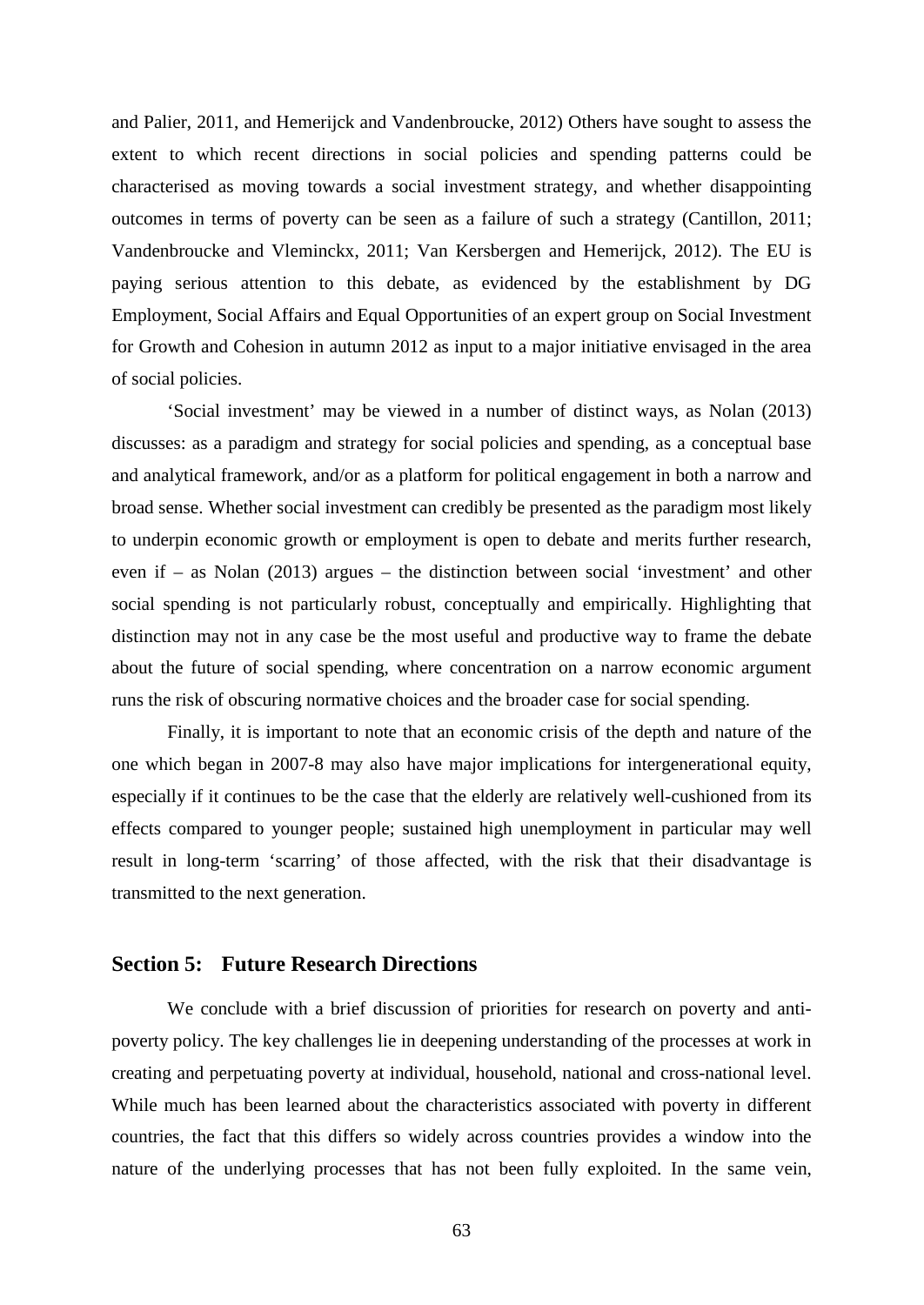studying the factors associated with change over time in a specific country is valuable but putting these changes in a comparative perspective adds another dimension. So a panel of countries approach has increasing potential as the statistical underpinning in terms of comparable data continues to be built. This can be complemented by continued development of the potential to carry out micro-simulation analysis in a comparative perspective; the challenge of incorporating behavioural responses into such analysis remains substantial (Immervoll et al., 2007). Exploiting the potential of panel data will continue to be a priority, for example to reliably distinguish those genuinely and persistently on low income, and understanding the barriers to income smoothing facing those on low income more transiently. Increasing recognition of the multi-dimensional nature of poverty and social exclusion points to the need to deepen understanding of the linkages between different forms of deprivation and exclusion, moving beyond descriptive analysis of the extent to which they go together to study the processes that underpin the underlying relationships between them – where once again a comparative perspective is invaluable – while also addressing the difficult conceptual issues involved.

There also remains a substantial research agenda in the field of anti-poverty policy. Not many countries have made very substantial progress in reducing relative poverty as conventionally measured in recent years, though material deprivation and absolute poverty have generally declined up to the crisis from 2008. While some progress has been made in understanding the factors at work, many of the deeper causal questions remain largely unsettled. Changes in the distribution of income from the market may have made reducing relative poverty more difficult, and the redistributive impact of tax and benefit systems may have declined, and each needs to be much better understood. A key question is whether the apparent failure of many governments to maintain or to improve the anti-poverty impact of their tax and benefit systems is a consequence of lack of effective political will (voter preferences) or reflects instead (or as well) systemic limits and/or external constraints. Important items on the policy research agenda include:

- Can more be done with less? There is a continuing controversy over targeting and cost-effectiveness of public social expenditure. With ageing populations and rising needs due to socio-demographic and economic trends, this question is bound to remain at the forefront of the research agenda.
- Why are anti-poverty provisions in many countries so manifestly inadequate? Are there systemic limits to incrementalism in redistributive policy? That is to say: are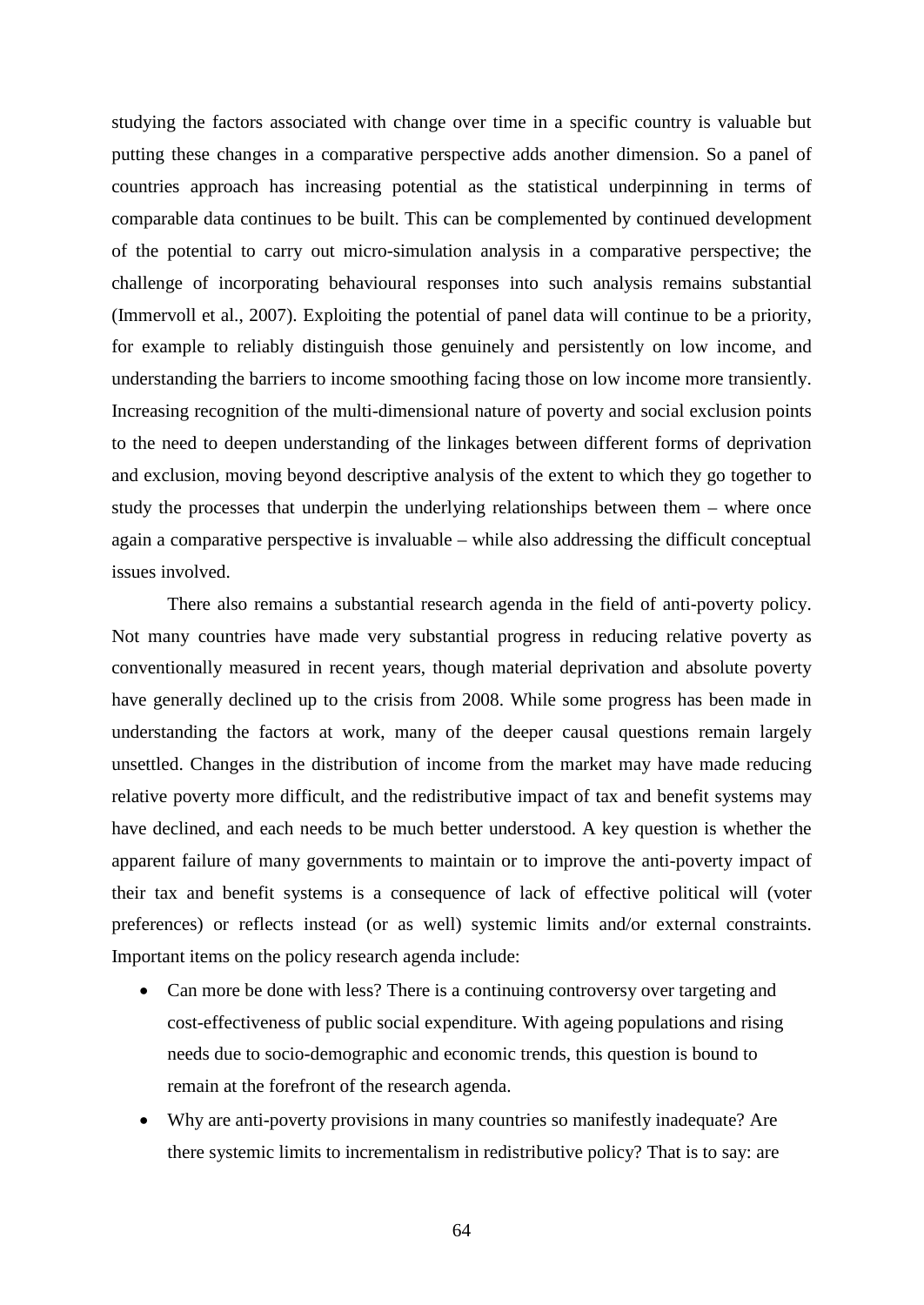there really limits to what improvement can be achieved by strengthening the existing main pillars of redistribution: wage and broader market force regulation, social insurance, social assistance and taxes? What promise do new redistributive mechanisms and programs offer? Negative income taxes and associated systems are seen as the way forward by some but short-term issues such as take-up and longerterm effects on wages and human capital formation, earnings mobility etc. are not well-understood.

- What is the optimal balance between direct redistribution and 'social investment', i.e. expenditures that seek to generate lasting effects through improvements in skills and capabilities? To what extent can social investment act as a substitute for direct 'compensatory' redistribution, or is there complementarity? If so, what is the optimal balance?
- Making cash benefits and services conditional on certain behavioural requirements and conditions is a policy strategy that is gaining increased attention, part of a broader current towards more micro-intervention in social policy, informed by social experiments. Is such a shift from the macro to the micro-level really the way forward, and what, if any, are the limits there?

Finally, we should note that while this survey has focused on the 'rich world' (as it is conventionally understood), some of the most innovative anti-poverty policy is being conceived, implemented and analysed outside of that area, with a number of South American and Asian countries standing out in this respect. An important task for future research is to integrate these rich but largely parallel streams of poverty research.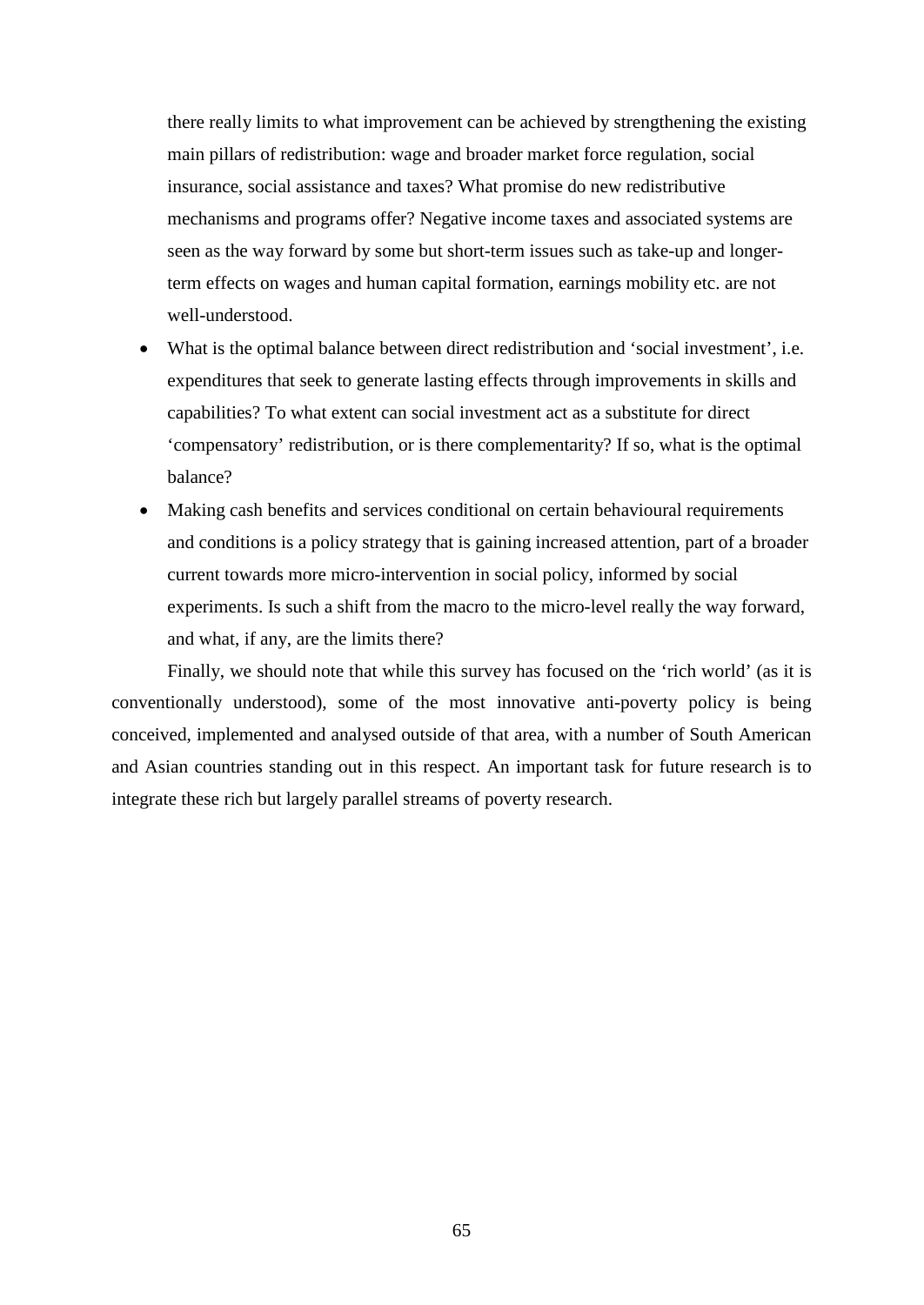## **References**

- Aaberge, R., Björklund, A., Jäntti, M., Palme, M. Pedersen, P., Smith, N. and Wennemo, T. (2002). "Income Inequality and Income Mobility in the Scandinavian Countries Compared to the United States", *Review of Income and Wealth,* 48(4), 443-69.
- Aaberge, R. and Langørgen, A. (2006). "Measuring The Benefits From Public Services: The Effects Of Local Government Spending On The Distribution Of Income In Norway", *Review of Income and Wealth,* 52(1), 61-83.
- Aaberge, R., Bhuller, M., Langørgen, A. and Mogstad, M. (2010). "The distributional impact of public services when needs differ", *Journal of Public Economics,* 94(9-10), 549-562.
- Aaberge, R. and Peluso, E. (2012). *A Counting Approach for Measuring Multidimensional Deprivation*. IZA Discussion Papers 6589. Bonn: Institute for the Study of Labor  $(IZA).$
- Aaberge, R. and Mogstad, M. (2012). *Inequality in current and lifetime income*. Discussion Papers 726, Research Department of Statistics Norway.
- Aaberge, R. and Flood, L. (2013). *U.S. versus Sweden: The Effect of Alternative In-Work Tax Credit Policies on Labour Supply of Single Mothers*. IZA Discussion Papers 7706. Bonn: Institute for the Study of Labor (IZA).
- Adema, W., Fron, P. and Ladaique, M. (2011). *Is the European Welfare State Really More Expensive? Indicators on Social Spending, 1980-2012; and a Manual to the OECD Social Expenditure Database (Socx).* OECD Publishing.
- Airio, I. (2008). *Change of Norm? In-Work Poverty in a Comparative Perspective*, Studies in Social Security and Health, 92, Kela Research Department, Helsinki: Kela.
- Allègre, G. and Jaehrling, K. (2011). 'Making work pay for whom? : tax and benefits impacts on in-work poverty', in *Working poverty in Europe: a comparative approach*, edited by N. Fraser, R. Gutiérrez, R. Peña-Casas, pp. 278-303. Basingstoke: Palgrave Macmillan.
- Andreß, H.-J. and Lohmann, H. (2008). *The Working Poor in Europe: Employment, Poverty and Globalization*. Cheltenham: Edward Elgar.
- Arza, C. and Kohli, M. (2008). *Changing European welfare: The new distributional principles of pension policy*. New York: Routledge.
- Ashenfelter O. and Layard, R. (1987). *Handbook of Labor Economics*, edition 1, volume 2. Amsterdam: Elsevier-North Holland.
- Ashenfelter, O. and Card, D. (1999). *Handbook of Labor Economics*, edition 1, volume 3. Amsterdam: Elsevier-North Holland.
- Ashenfelter. O. and Card, D. (2011). *Handbook of Labor Economics*. edition 1, volume 4. Amsterdam: Elsevier-North Holland.
- Atkinson, A B. (1987). "On the Measurement of Poverty", *Econometrica*, 55(4), 749-64.
- Atkinson, A.B. (2003). "Multidimensional Deprivation: Contrasting Social Welfare and Counting Approaches", *Journal of Economic Inequality*, 1(1), 51-65.
- Atkinson, T., Cantillon, B., Marlier, E. and Nolan, B. (2002). *Social indicators: the EU and social inclusion*. Oxford: Oxford University Press.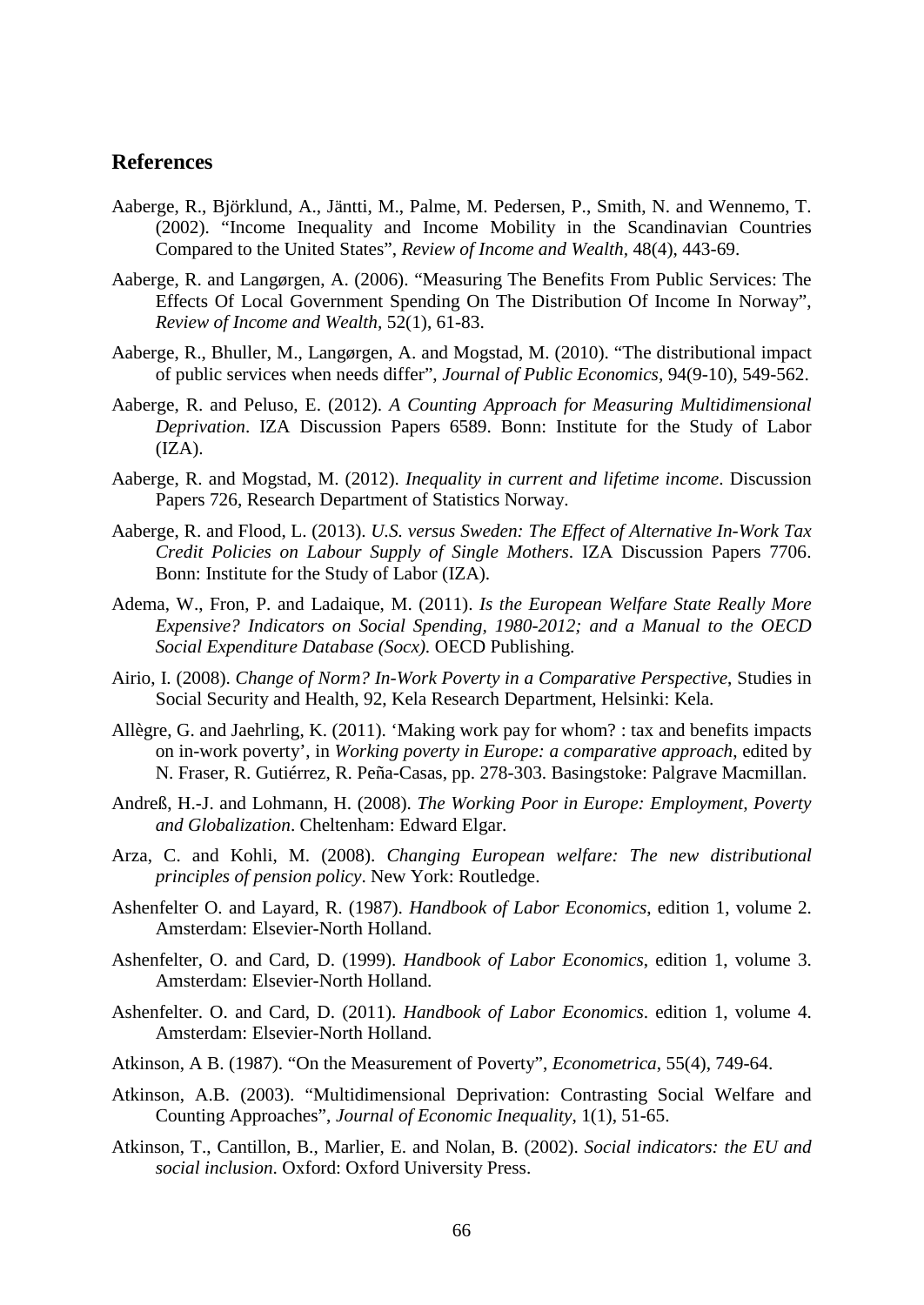- Atkinson, A.B. and Marlier, E. (2010). *Income and Living Conditions in Europe*. Luxembourg: Eurostat.
- Atkinson, A., Rainwater, L. and Smeeding, T. (1995). *Income Distribution in OECD Countries.* Paris: OECD.
- Bane M. J. and Ellwood, D. (1986). "Slipping in and Out of Poverty: the Dynamics of Poverty Spells", *The Journal of Human Resources,* 12, 1-23.
- Barbier, J.-C. and Ludwig-Mayerhofer, W. (2004). "Introduction: the many worlds of activation", *European Societies,* 6(4), 423-36.
- Bargain, O. and Orsini, K. (2006). "In-work policies in Europe: Killing two birds with one stone?", *Labour Economics,* 13(6), 667-697.
- Barth, E. and Moene, K. (2009). *The Equality Multiplier*. NBER Working Paper 15076. Cambridge Massachusetts: National Bureau of Economic Research.
- Bastagli, F. (2011). "Conditional Cash Transfers as a Tool of Social Policy", *Economic & Political Weekly*, XLVI, 61-66.
- Becker, G. (1964). *Human Capital: A Theoretical and Empirical Analysis, with Special Reference to Education*. Chicago: University of Chicago Press.
- Bekker, S. and Wilthagen, A.C.J.M. (2008). "Flexicurity: A European approach to labour market policy", *Intereconomics: Review of European Economic Policy,* 43(2), 68-73.
- Benedict, M.E. and Shaw, K. (1995). "The Impact of Pension Benefits on the Distribution of Earned Income", *Industrial and Labor Relations Review,* 48(4): 740-757.
- Beramendi Alvarez, P. (2001). *The Politics of Income Inequality in the OECD. The Role of Second Order Effects*. Luxembourg Income Study Working Paper No. 284.
- Bergh, A. (2005). 'On the Counterfactual Problem of Welfare State Research: How Can We Measure Redistribution?', *European Sociological Review*, 21(4), 345-357.
- Biblarz, T. and Raftery, A. (1999). "Family Structure, Educational Attainment, and Socioeconomic Success: Rethinking the 'Pathology of Matriarchy", *American Journal of Sociology* 105: 321-365.
- Blanden, J., Gregg, P. and Machin, S. (2005). "Educational Inequality and Intergenerational Mobility", in *What's the Good of Education?,* edited by S. Machin and A. Vignoles. Princeton: NJ: Princeton University Press.
- Blanden, J. and Gibbons, S. (2006). *The Persistence of Poverty across Generations: A View from Two Cohorts*. Bristol: Policy Press.
- Blau, F. and Kahn, L. (2008). 'Inequality and Earnings Distribution', in *The Oxford Handbook of Economic Inequality,* edited by W. Salverda, B. Nolan and T. Smeeding. Oxford: Oxford University Press.
- Boarini, R. and Mira d'Ercole, M. (2006). *Measures of Material Deprivation in OECD Countries*. OECD Social, Employment and Migration Working Papers 2006(6). Paris: OECD.
- Bonoli, G. (2007). "Time matters. Postindustrialisation, new social risks and welfare state adaptation in advanced industrial democracies", *Comparative Political Studies*, 40, 495-520.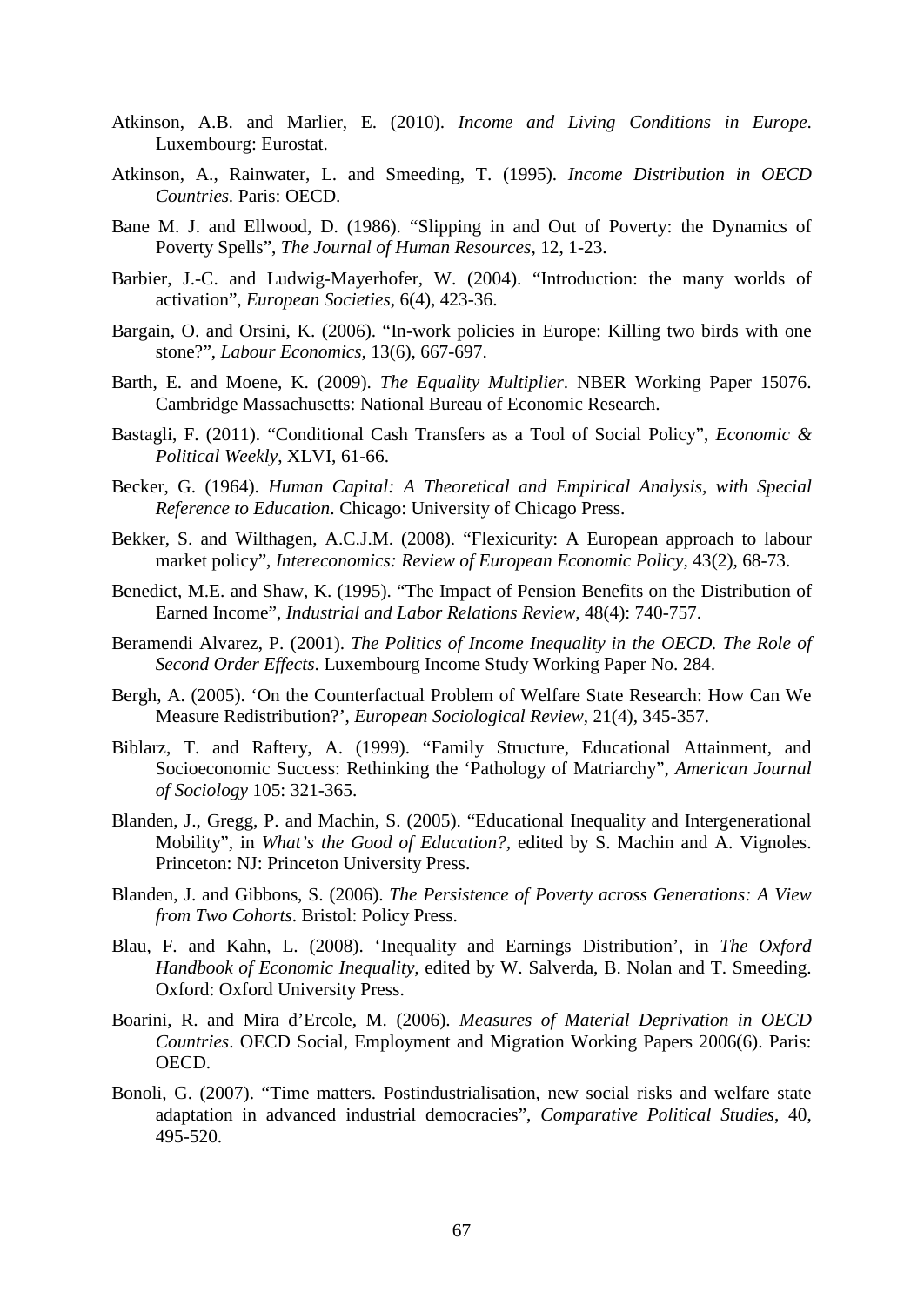- Bonoli, G. (2010). "The political economy of active labour market policies", *Politics & Society*, 38.
- Börsch-Supan, Axel H. (2012). *Entitlement Reforms in Europe: Policy Mixes in the Current Pension Reform Process*. NBER Working Paper No. 18009.
- Bourguignon, F. and Chakravarty, S. (2003). "The Measurement of Multidimensional Poverty", *Journal of Economic Inequality*, 1(1), 25-49.
- Bourguignon, F. and Rogers, F. Halsey (2007). "Distributional effects of educational improvements: Are we using the wrong model?", *Economics of Education Review,* 26(6), 735-746.
- Bovenberg, L. and van Ewijk, C. (2011). *The Future of Multi-Pillar Pension Systems*. Netspar Discussion Papers DP 09/2011-079.
- Bradshaw, J. (2010). An international perspective on child benefit packages, in *From Child Welfare to Child Well-being: An international perspective on knowledge in the service of policy making,* edited by *S*. Kamerman, S. Phipps and A. Ben-Arieh, pp. 293-307. Springer.
- Bradshaw, J. and Finch, N. (2002). *A comparison of Child Benefit packages in 22 countries*, Research Report 174. Norwich: Department for Work and Pensions.
- Bradshaw, J., et al. (2008). *A minimum income standard for Britain. What people think*. York: Joseph Rowntree Foundation.
- Brooks-Gunn, J., Duncan, G.J. and Aber, J. L. (1997). *Neighborhood Poverty, Vol. 1: Context and Consequences for Children*. New York: Russell Sage Foundation.
- Bruno, R. and Rovelli, R. (2010). "Labour Market Policies and Outcomes in the Enlarged EU", *Journal of Common Market Studies*, 48, 661-685.
- Burtless, G. (2006). "Poverty and Inequality", in *The Oxford Handbook of Pensions and Retirement Income*, edited by G.L. Clark, A.H. Munell and J.M. Orszag. Oxford: Oxford University Press.
- Burtless, G. (2009). "Demographic transformation and economic inequality" in *The Oxford Handbook of Economic Inequality*, edited by W. Salverda, B. Nolan and T.M. Smeeding. Oxford: Oxford University Press.
- Burniaux, J-M., Dan, T-T., Fore, D., Förster, M., Mira d'Ercole, M. and Oxley, H. (1998). *Income distribution and poverty in selected OECD countries.* OECD Economics Department Working Paper 189. Paris: OECD.
- Burniaux, J-M. and Mira d'Ercole, M. (2006). *Labour Market Performance, Income Inequality and Poverty in OECD Countries*. OECD Economics Department Working Paper 500. Paris: OECD.
- Buhmann, B., Rainwater, L., Schmaus G. and Smeeding, T. (1987). "Equivalence Scales, well-Being, Inequality and Poverty: Sensitivity estimates Across Ten Countries Using the Luxembourg Income Study (LIS) Database", *Review of Income and Wealth,* 34, 115-42.
- Callan, T. and Keane, C., (2009). "Non-cash Benefits and the Distribution of Economic Welfare", *The Economic and Social Review, Economic and Social Studies*, 40(1), 49- 71.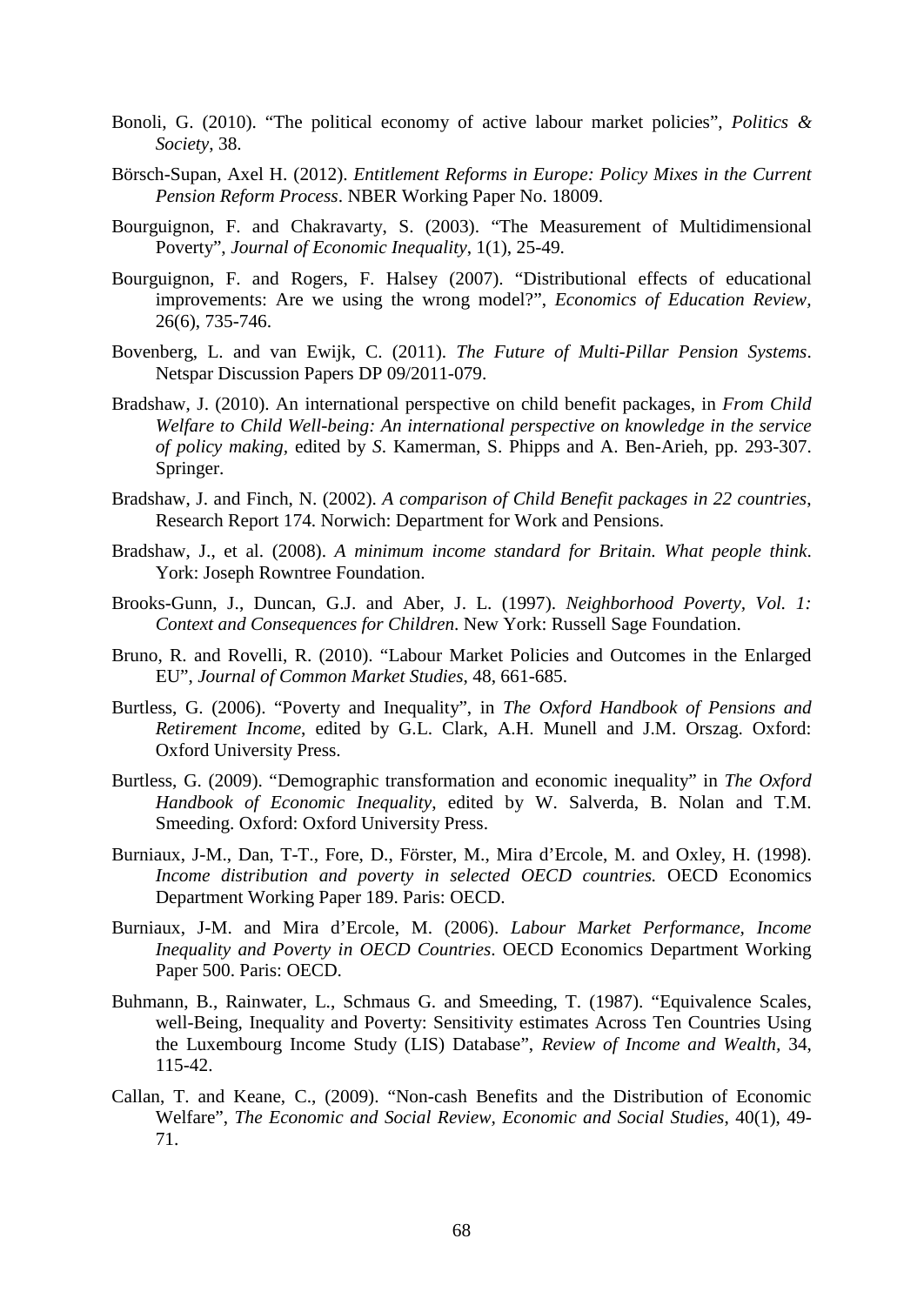- Callan, T., Nolan, B. and Walsh, J. (2011). "The Economic Crisis, Public Sector Pay, and the Income Distribution", in *Research on Labor Economics*, v. 32, edited by H. Immervoll, A. Peichl, K. Tatsiramos, pp. 207-225. Bingley: Emerald.
- Callan, T., Smeeding, T. and Tsakloglou, P. (2008). "Short-run distributional effects of public education transfers to tertiary education students in seven European countries", *Education Economics*, 16(3), 275-288.
- Caminada, K., Goudswaard, K. and Wang, C. (2012). *Disentangling Income Inequality and the Redistributive Effect of Taxes and Transfers in 20 LIS Countries Over Time*. LIS Working Paper Series Luxembourg Income Study (LIS) No. 581.
- Caminada, K., Goudswaard, K. and Van Vliet, O. (2010). "Patterns of Welfare State Indicators in the EU: Is There Convergence?", *Journal of Common Market Studies*, 48, 529–556.
- Cantillon, B. (2011). "The Paradox of the Social Investment State: Growth, Employment and Poverty in the Lisbon Era", *Journal of European Social Policy,* 21(5), 432-449.
- Cantillon, B., Marx, I. and Van den Bosch, K., (2003). "The puzzle of egalitarianism: the relationship between employment, wage inequality, social expenditure and poverty", *European Journal of Social Security*, 5(2), 108-127.
- Cantillon, B., Van Mechelen, N., Pintelon, O. and van den Heede, A. (2014). "Social redistribution, poverty and the adequacy of social protection in the EU", in *Reconciling work and poverty reduction: how successful are European welfare states?*, edited by B. Cantillon and F. Vandenbroucke, pp. 157-184. Oxford: Oxford University Press.
- Card, D. (1999). "The Causal Effect of Education on Earnings", in *Handbook of Labor Economics*, vol. 3, edited by O. Ashenfelter and D. Card. Amsterdam: Elsevier-North Holland.
- Card, D., Kluve, J. and Weber, A. (2010). "Active Labor Market Policy Evaluations: A Meta-Analysis", *The Economic Journal*, 120, F452-F477.
- Card, D.; Heining, J. and Kline, P. (2013). "Workplace heterogeneity and the rise of West German wage inequality", *The Quarterly Journal of Economics*, 128(3), 967-1015.
- Carneiro, P., and Heckman, J. (2003). "Human Capital Policy", in *Inequality in America*, edited by J. Heckman and A. Krueger. Cambridge, MA: MIT Press.
- CERC (2004). *Child Poverty in France.* Paris: Conseil de L'Emploi, des Revenues et de la Cohesion Sociale.
- Checchi, D., van de Werfhorst, H., Braga, M. and Meschi, E. (2014). "The Policy Response: Education", in *Changing Inequalities and Societal Impacts in Rich Countries: Analytical and Comparative Perspectives*, edited by W. Salverda, B. Nolan, D. Checchi, I. Marx, A. McKnight, I. Tóth and H. van de Werfhorst. Oxford: Oxford University Press.
- Chetty, R. (2009). "Sufficient Statistics for Welfare Analysis: A Bridge Between Structural and Reduced-Form Methods", *Annual Review of Economics, Annual Reviews*, 1(1), 451-488.
- Chetty, R., Friedman, J.N. and Saez, E. (2013). *Using differences in knowledge across neighborhoods to uncover the impacts of the EITC on earnings*. NBER Working Paper 18232.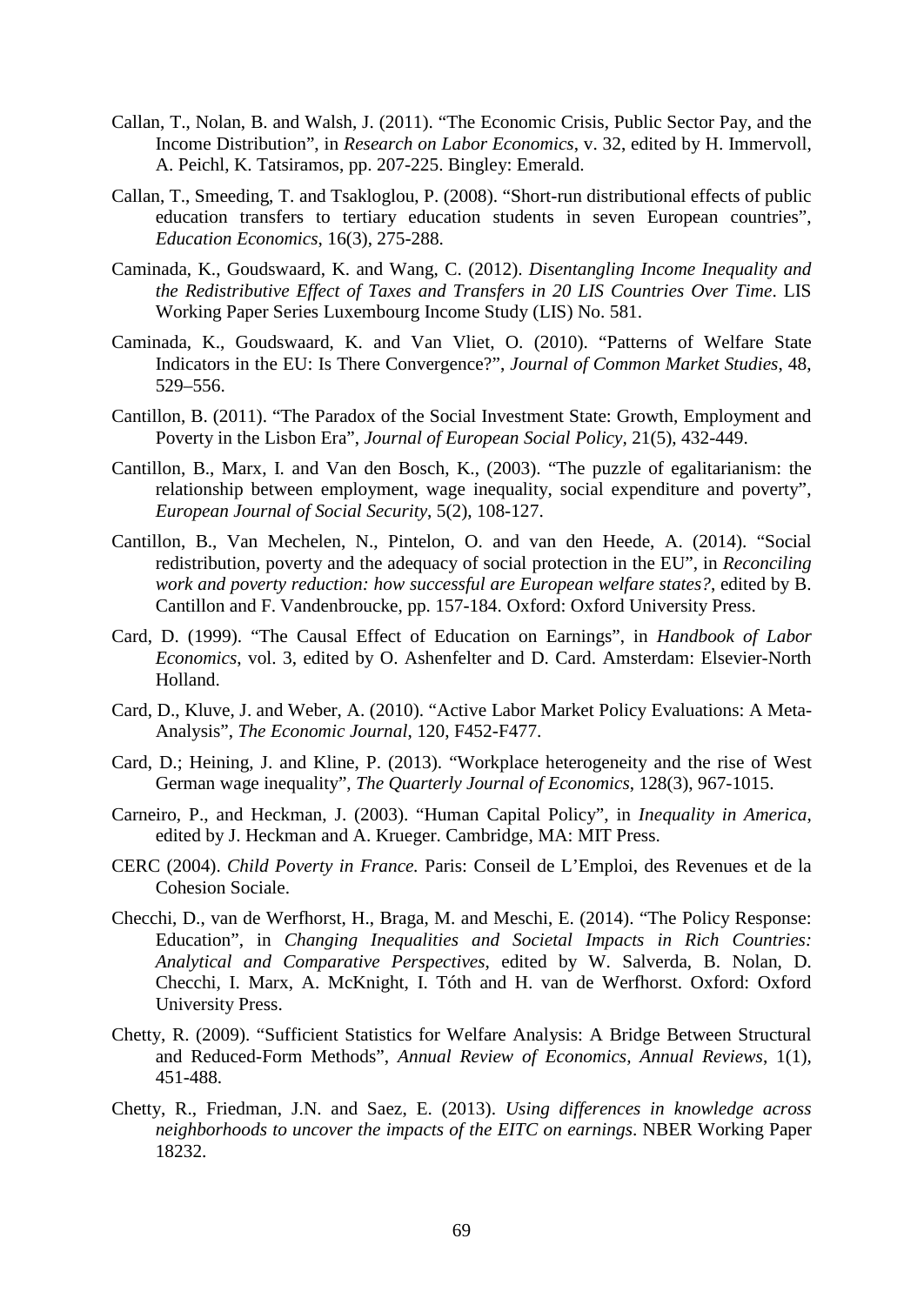- Citro, C. and Michael, R. (1995). *Measuring Poverty: A New Approach.* National Research Council, National Academy Press: Washington DC.
- Corak, M. (2001). *Are the Kids All Right? Intergenerational Mobility and Child Well-being in Canada*. Analytical Studies Branch Research Paper Series 2001171e. Ottawa: Statistics Canada.
- Corak, M., (2004). "Generational Income Mobility in North America and Europe: an introduction", in *Generational Income Mobility in North America and Europe*, edited by M. Corak. Cambridge: Cambridge University Press.
- Corak, M., Lietz, C. and Sutherland, H. (2005). *The Impact of Tax and Transfer Systems on Children in the European Union*. IZA Discussion Paper 1589. Bonn: Institute for the Study of Labor.
- Corcoran, M. (2001). "Mobility, Persistence, and the Consequences of Poverty for Children: Child and Adult Outcomes", in *Understanding Poverty*, edited by S. Danziger and R. Haveman. Russell Sage Foundation and Harvard University Press.
- Corluy, V. and Vandenbroucke, F. (2013). "Household joblessness", in *Reconciling Work and Poverty Reduction. How successful are European welfare states?*, edited by B. Cantillon and F. Vandenbroucke. Oxford: Oxford University Press*.*
- Coulter, F., Cowell, F. and Jenkins, S. (1992). "Equivalence Scale Relativities and the Extent of Inequality and Poverty", *Economic Journal*, 102, 1067-82.
- Crettaz, E. (2011). *Fighting Working Poverty in Post-industrial Economies. Causes, Tradeoffs and Policy Solutions*. Cheltenham, UK and Northampton, MA, USA: Edward Elgar.
- Cunha, F. and Heckman, J. (2007). "The Technology of Skill Formation", *American Economic Review,* 97(2): 31-47.
- Currie, J. (2001). "Early Childhood Intervention Programs", *Journal of Economic*  Perspectives 15(2), 213-38.
- Currie, J. and Gahvari, F. (2008). "Transfers in cash and in-kind: theory meets the data", *Journal of Economic Literature*, 46(2), 333-383.
- D'Addio, Anna Christina (2007). *Intergenerational Transmission of Disadvantage: Mobility or Immobility across Generations? A Review of the Evidence for OECD Countries*. Social, Employment and Migration Working Papers No. 52. Paris: OECD.
- Dang, T.-T., Immervoll, H., Mantovani, D., Orsini, K. and Sutherland, H. (2006). *An Age Perspective on Economic Well-Being and Social Protection in Nine OECD Countries*. IZA Discussion Papers 2173. Bonn: Institute for the Study of Labor (IZA).
- Danziger, S., and Waldfogel, J. (2000). *Securing the Future: Investing in Children from Birth to College.* New York: Russell Sage Foundation.
- Deacon, A. and Bradshaw, J. (1983). *Reserved for the Poor: the Means Test in British Social Policy*. Oxford: Robertson.
- Deaton, A. (2010). "Instruments, Randomization, and Learning about Development", *Journal of Economic Literature* 48, 424-455.
- De Graaf, N.D., de Graaf, P. and Kraaykamp, G. (2000). "Parental Cultural Capital and Educational Attainment in the Netherlands: A Refinement of the Cultural Capital Perspective", *Sociology of Education*, 73(2), 92-111.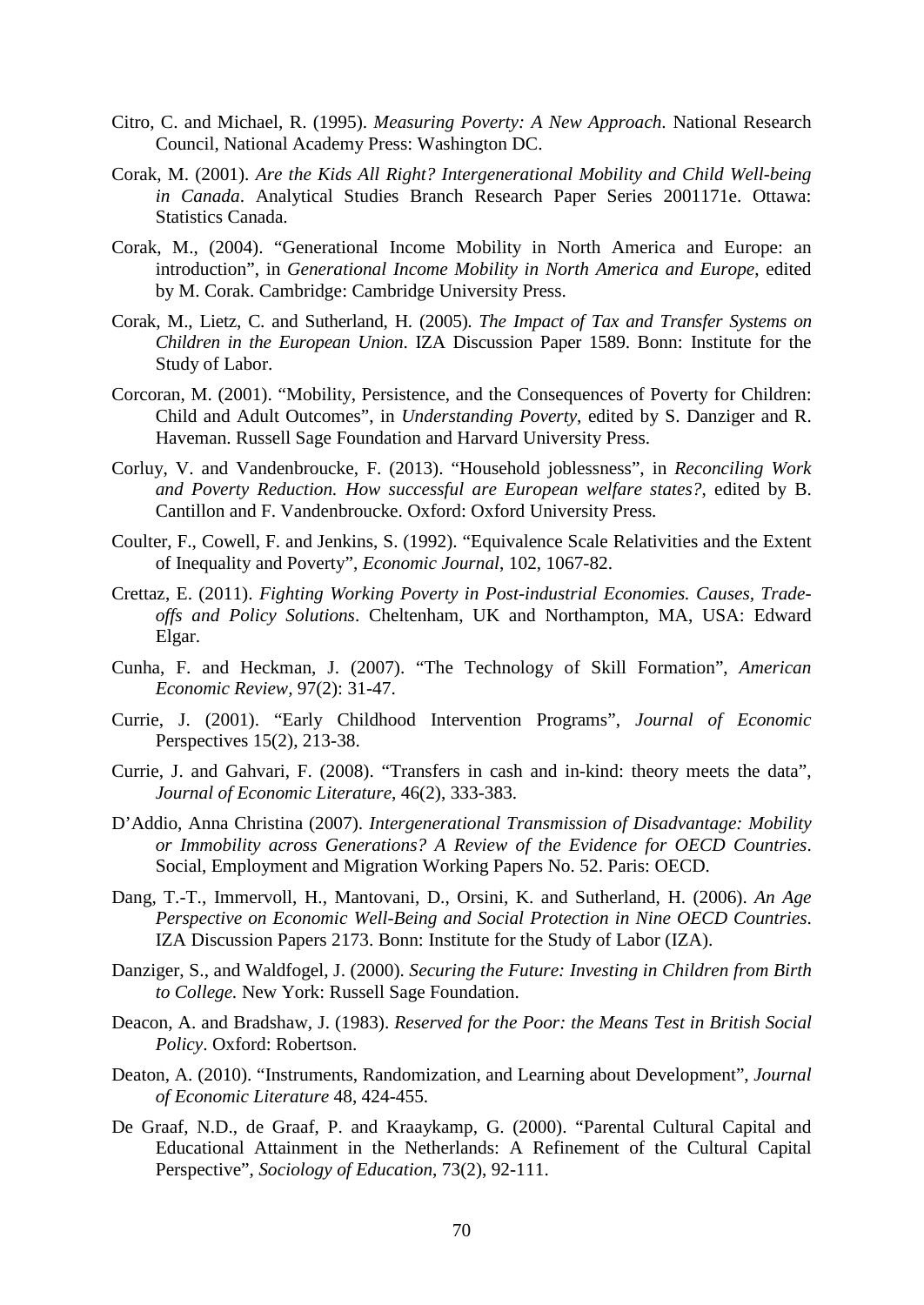- De Graaf-Zijl, M. and Nolan, B. (2011). "Household joblessness and its impact on poverty and deprivation in Europe", *Journal of European Social Policy* 21(5), 413-431.
- Dickens, R. and Ellwood, D.T. (2003). "Child Poverty In Britain And The United States", *Economic Journal*, 2003, v113(488,Jun), F219-239.
- Digeldey, I. (2007). "Between workfare and enablement The different paths to transformation of the welfare state: A comparative analysis of activating labour market policies", *European Journal of Political Research*, 46 (6), 823-851.
- Dolls, M., Fuest, C. and Peichl, A. (2011). "Automatic Stabilizers, Economic Crisis and Income Distribution in Europe", in *Who Loses in the Downturn? Economic Crisis, Employment and Income Distribution,* edited by H. Immervoll, A. Peichl, and K. Tatsiramo, pp. 227-55 (Research in Labor Economics, Volume 32). Bingley: Emerald Group Publishing Limited.
- Dolls, M., Fuest, C. and Peichl, A. (2012). "Automatic Stabilizers and Economic Crisis: US vs. Europe", *Journal of Public Economics*n 96, 279-94.
- Duclos, J.-Y. and Makdissi, P. (2005). Sequential Stochastic Dominance and the Robustness of Poverty Orderings", *Review of Income and Wealth*, 51(1), 63-87.
- Duncan, G.J. and Brooks-Gunn, J. (1997). *Consequences of Growing Up Poor*. New York: Russell Sage Foundation.
- Duncan, G.J., Brooks-Gunn, J. and Klebanov, P.K. (1994). "Economic Deprivation and Early Childhood Development", *Child Development*, 65(2), 296-318.
- Duncan, G., Gustafsson, B., Hauser, R., Schmaus, G., Messinger, H., Muffels, R., Nolan, B. and Ray, J.-C. (1993). "Poverty Dynamics in Eight Countries", J*ournal of Population Economics,* 6(3), 215-234.
- Duncan, G. J., Yeung, W. J., Brooks-Gunn, J. and Smith, J. R. (1998). "How much does childhood poverty affect the life chances of children?", *American Sociological Review*, 63, 4-6-423.
- Eichhorst, W., Gienberger-Zingerle, M. and Konle-Seidl, R. (2008). "Activation policies in Germany: From Status Protection to Basic Income Support", in *Bringing the Jobless into Work? Experiences with Activation Schemes in Europe and the US*, edited by O. Eichhors, O. Kaufmann, and R. Konle-Seidl. Berlin: Springer.
- Eissa, N. and Hoynes, H. (2004). "Taxes and the labor market participation of married couples: the earned income tax credit", *Journal of Public Economics*, 88(9-10), 1931- 1958.
- Erikson, R. (1993). 'Descriptions in inequality: the Swedish approach to welfare research', in *The Quality of Life,* edited by M.C. Nussbaum and A. Sen. Oxford: Clarendon Press.
- Esping-Andersen, G. (1990). *The Three Worlds of Welfare Capitalism*, Cambridge (UK): Polity Press.
- Esping-Andersen, G. (1999). *Social Foundations of Postindustrial Economies*. Oxford: Oxford University Press.
- Esping-Andersen, G., Gallie, D., Hemerijck, A. and Myles J. (2002). *Why We Need a New Welfare State*. Oxford: Oxford University Press.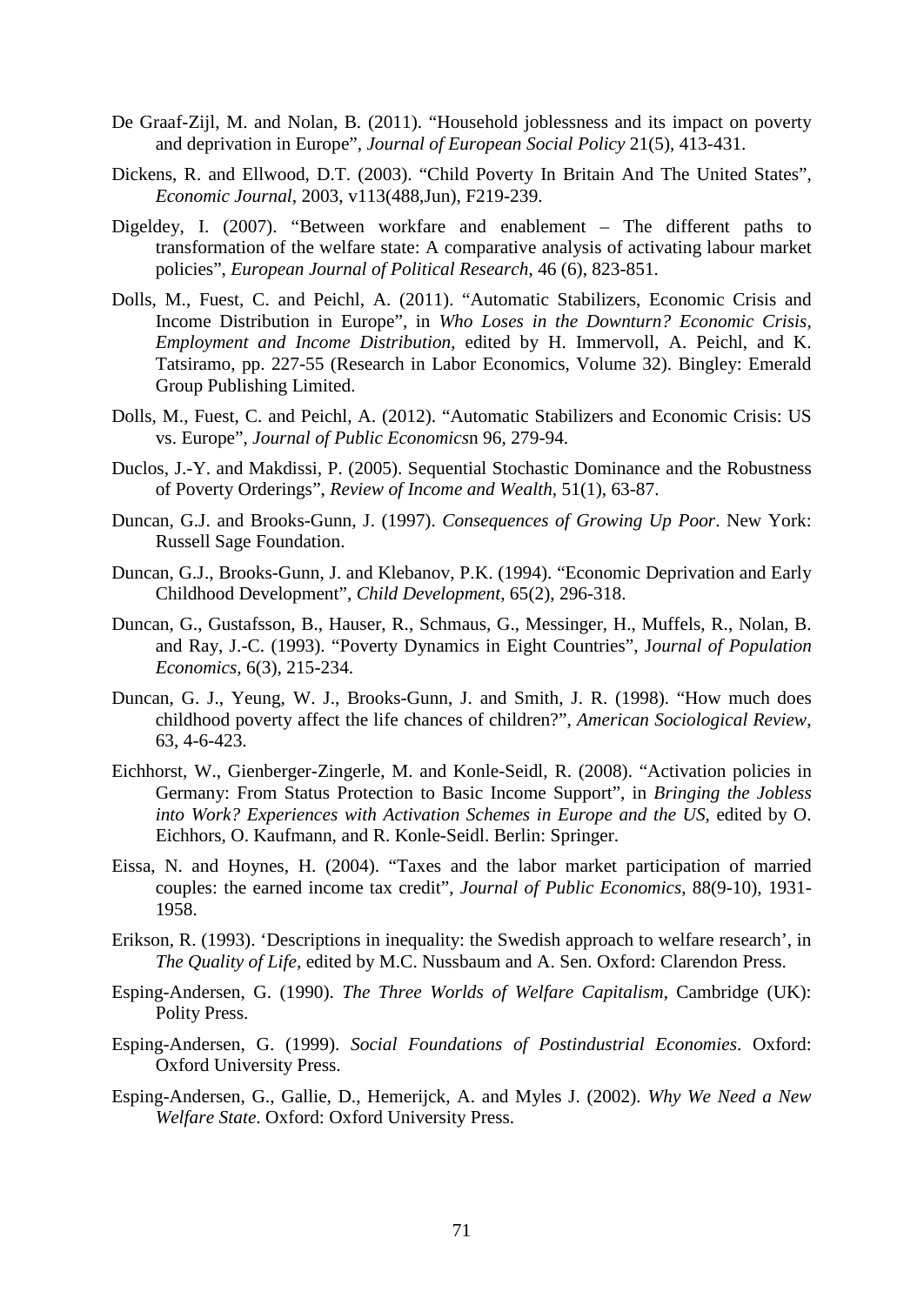- Esping-Andersen, G. (2004a). "Unequal Opportunities and the Mechanisms of Social Inheritance", in *Generational Income Mobility in North America and Europe*, edited by Miles Corak. Cambridge: Cambridge University Press*.*
- Esping-Andersen, G. (2004b). "Untying the Gordian Knot of Social Inheritance", *Research in Social Stratification and Mobility,* 21: 115-39.
- Esping-Andersen, G. (2007). "Sociological Explanations of Changing Income Distributions", *American Behavioural Scientist,* 50(5): 639-58.
- Esping-Andersen, G. and Wagner, S. (2010). *Asymmetries in the Opportunity Structure: Intergenerational Mobility Trends in Scandinavia and Continental Europe*. Department of Sociology Working Paper, Barcelona: UPF.
- European Commission (2008). *Employment in Europe*. Luxembourg: Publications Office of the European Communities.
- European Union (2013). *Social Investment Package*. Brussels.
- Eurostat, (2005). *Material deprivation in the EU, Statistics in Focus, Population and Social Conditions*, 21/2005, Luxembourg: Statistical Office of the European Communities.
- Ferrarini, T., and Nelson, K. (2003). "Taxation of Social Insurance and Redistribution: A Comparative Analysis of Ten Welfare States", *Journal of European Social Policy,* 13(1), 21-33.
- Ferrera, M. (1996). "The 'Southern Model' of Welfare in Social Europe", *Journal of European Social Policy*, 6(1), 17-37.
- Figari, F., Salvatori, A. and Sutherland, H. (2011). "Economic downturn and stress testing European welfare systems", in *Who Loses in the Downturn? Economic Crisis, Employment and Income Distribution*, edited by H. Immervoll, A. Peichl, and K. Tatsiramos, pp. 257-86. (Research in Labor Economics, Volume 32). Bingley: Emerald Group Publishing Limited.
- Figari, F. and Sutherland, H (2013). "EUROMOD: The European Union Tax-Benefit Microsimulation Model", *Journal of Microsimulation*, 6(1), 4-26.
- Förster, M. and Pearson, M. (2002). "Income distribution and poverty in the OECD area: trends and driving forces", *OECD Economic Studies,* (34), 7-39. Paris.
- Förster, M and Mira d'Ercole, M. (2005). *Income Distribution and Poverty in OECD Countries in the Second Half of the 1990s*. OECD Social Employment and Migration Working Papers No. 22, Paris: OECD.
- Foster, J., Greer, W.J. and Thorbecke, E. (1984). "A Class of Decomposable Poverty Indices", *Econometrica*, 52, 761-6.
- Fouarge, D. and Layte, R. (2005). "Welfare Regimes and Poverty Dynamics: The Duration and Recurrence of Poverty Spells in Europe", *Journal of Social Policy*, 34, 1-20.
- Fritzell, J. and Ritakallio, V.-M. (2004). *Societal Shifts and Changed Patterns of Poverty.*  Luxembourg Income Study Working Paper No. 393. LIS: Luxembourg.
- Fraser, N., R. Gutiérrez, and R. Peña-Casas (2011). *Working Poverty in Europe: A Comparative Approach*. Bakingstoke: Palgrave Macmillan.
- Freeman, R. (1998). "War of the models: Which labour market institutions for the 21st century?", *Labour Economics* 5, 1-24.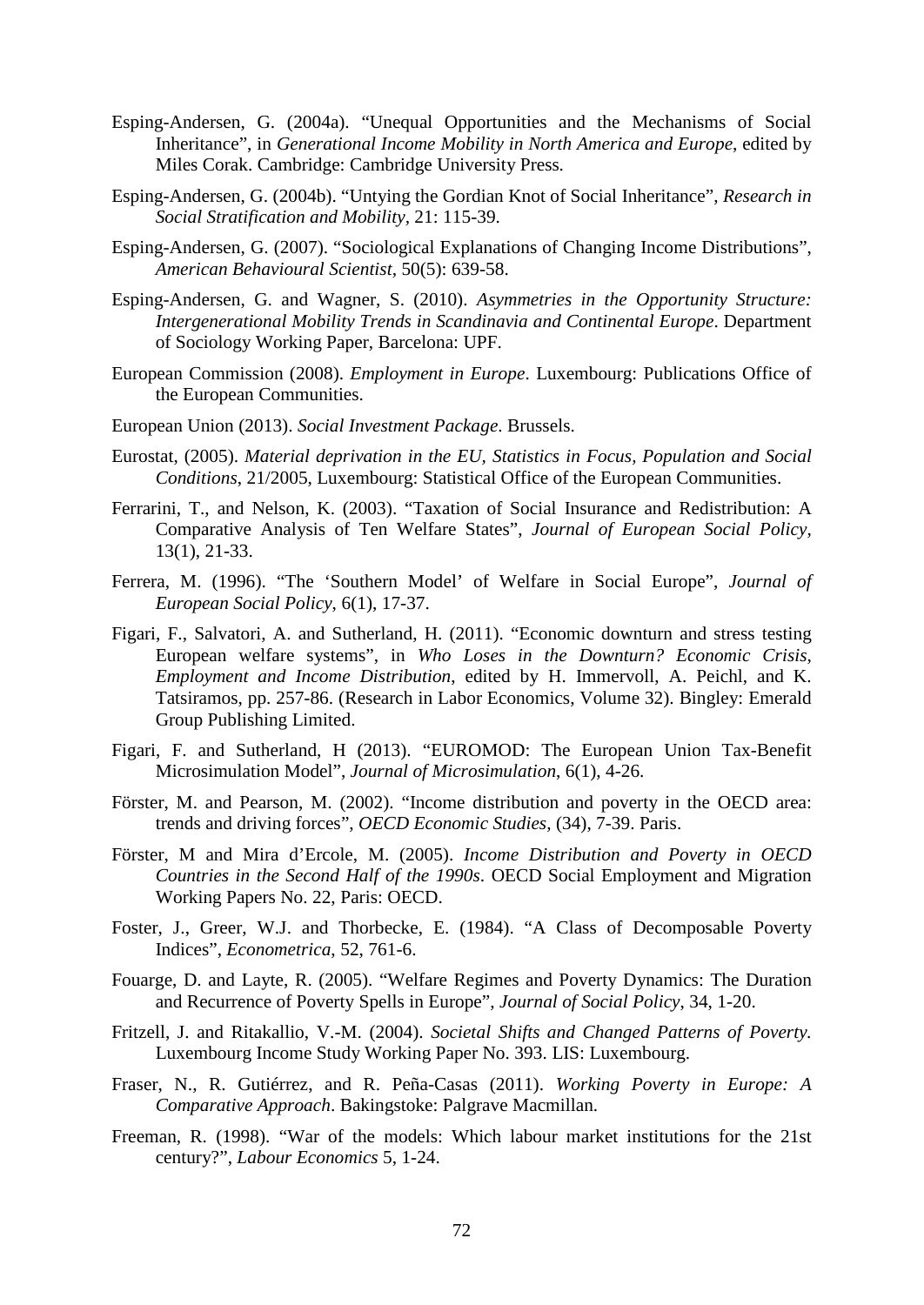- Freeman, R. (2008). 'Globalization and Inequality', in *The Oxford Handbook of Economic Inequality,* edited by W. Salverda, B. Nolan and T. Smeeding. Oxford: Oxford University Press.
- Garfinkel, I., Rainwater, L. and Smeeding, T. (2006). *Wealth and Welfare States: Is America aLaggard or Leader?* Oxford: Oxford University Press.
- Giannelli, G.C., Jaenichen, U. and Rothe, T. (2013). *Doing Well in Reforming the Labour Market? Recent Trends in Job Stability and Wages in Germany*, IZA Discussion Paper No. 7580, Bonn: Institute for the Study of Labor.
- Goedemé, T. (2013). "How much confidence can we have in EU-SILC? Complex sample designs and the standard error of the Europe 2020 poverty indicators", *Social indicators research: an international and interdisciplinary journal for quality-of-life measurement,* 110(1), 89-110.
- Gottschalk, P., McLanahan, S.S. and Sandefur, G.D. (1994). "The Dynamics and Intergenerational Transmission of Poverty and Welfare Participation" in *Confronting Poverty: Prescription for Change*, edited by S.D. Danziger, G.D. Sandefur and D.H.Weinberg. Cambridge: Harvard University Press.
- Gottschalk, P., and Smeeding, T. (1997). "Cross-National Comparisons of Earnings and Income Inequality", *Journal of Economic Literature* XXXV: 633-687.
- Gregg, P., Harkness, S. and Machin, S. (1999). *Child Development and Family Income.*  York: Joseph Rowntree Foundation.
- Gregg, P. Scutella, R. and Wadsworth, J. (2010). "Reconciling workless measures at the individual and household level. Theory and evidence from the United States, Britain, Germany, Spain and Australia", *Journal of Population Economics* 23: 139-167.
- Grogger, J. (2003). "The Effects Of Time Limits, The EITC, And Other Policy Changes On Welfare Use, Work, And Income Among Female-headed Families", *Review of Economics and Statistics*, 85(2), 394-408.
- Grogger, J. (2004). "Welfare transitions in the 1990s: The economy, welfare policy, and the EITC", *Journal of Policy Analysis and Management*, 23(4), 671-695.
- Guio, A.-C. (2009). *What can be learned from deprivation indicators in Europe?* Eurostat methodologies and working paper, Luxembourg: Eurostat.
- Guio, A.-C. and Maquet, E. (2007). "Material Deprivation and Poor Housing", *Comparative EU Statistics on Income and Living Conditions: Issues and Challenge*, Eurostat, Luxembourg: Office for Official Publications of the European Communities.
- Hanushek, E. and Woessmann, L. (2006). "Does Educational Tracking Affect Performance and Inequality? Differences-in-Differences Evidence across Countries", *The Economic Journal*, 116, 510 (03), C63-C76.
- Harding, A., Warren, N. and Lloyd, R. (2006). *Moving Beyond Traditional Cash Measures of Economic Well-Being: Including Indirect Benefits and Indirect Taxes*, NATSEM Discussion Papers, Issue 61/2006, Canberra: NATSEM.
- Heckman, J.J. (2010). "Building Bridges between Structural and Program Evaluation Approaches to Evaluating Policy", *Journal of Economic Literature*, 48(2), 356-98.
- Heckman, J., Lalonde, R. and Smith, J. (1999). "The economics and econometrics of active labor market programs", in *Handbook of Labour Economics* Vol. 3, edited by O. Ashenfelter and D. Car. Elsevier North Holland.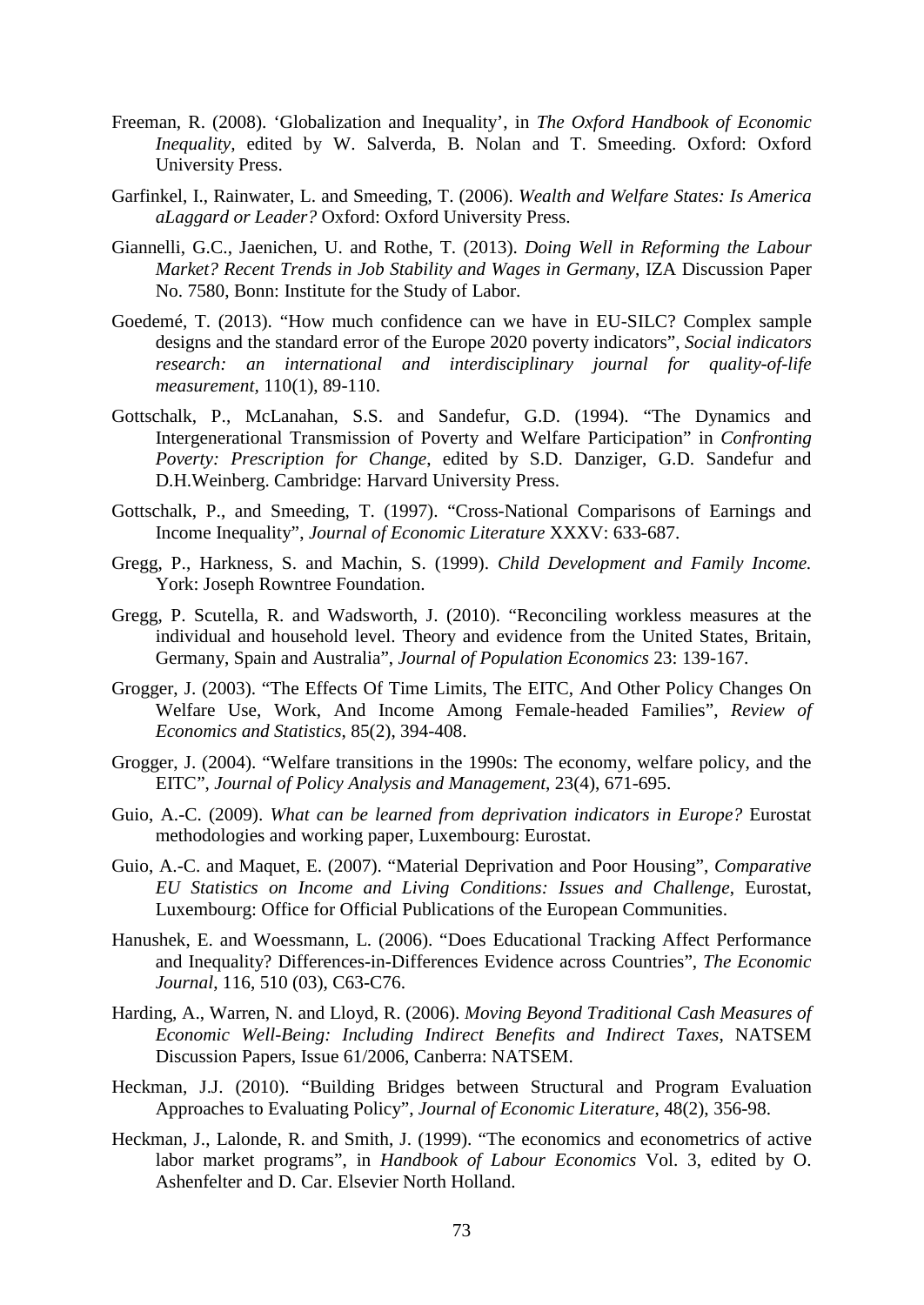- Heckman, J. and Lochner, L. (2000). "Rethinking Education and Training Policy", in *Securing the Future*, edited by S. Danziger and J. Waldfogel*.* New York: Russell Sage Foundation.
- Heckman, J.J. and Urzúa, S. (2010). "Comparing IV with structural models: What simple IV can and cannot identify", *Journal of Econometrics*, 156(1), 27-37.
- Hemerijck, A. and F. Vandenbroucke (2012). "Social Investment and the Euro Crisis: The Necessity of a Unifying Social Policy Concept", *Intereconomics*, 47(4), 200-206.
- Hills, J. (2002). "Comprehensibility and Balance: the Case for Putting Indicators in Baskets", *Politica Economica*, 1, 95-8.
- Holt, S. (2011). *Ten Years of the EITC Movement: Making Work Pay Then and Now*. Brookings Metropolitan Policy Program.
- Holzmann, R. and Hinz, R. (2005). *Old-Age Income Support in the 21st Century: The World Bank's Perspective on Pension Systems and Reform*. Washington, DC: The World Bank.
- Hotz, V.J. and Scholz, J. K. (2003). "The Earned Income Tax Credit', in *Means-tested Transfer Programs in the U.S.*, edited by R. Moffit. University of Chicago Press.
- Hoynes, H., Page, M. and Stevens, A. (2006). "Poverty in America: Trends and Explanations", *Journal of Economic Perspectives*, 20: 47-68.
- Imbens, G. (2010). "Better LATE Than Nothing: Some Comments on Deaton (2009) and Heckman and Urzua (2009)", *Journal of Economic Literature*, 48(2), 399-423.
- Immervoll, H., Levy, H., Lietz, D., Mantovani, D. and Sutherland, H. (2006). "The sensitivity of poverty rates in the European Union to macro-level changes", *Cambridge Journal of Economics*, 30, 181-199.
- Immervoll, H. and Pearson, M. (2009). *A good time for making work pay? Taking stock of inwork benefits and related measures across the OECD*. OECD Social, Employment and Migration working Papers No. 81, Paris: OECD.
- Immervoll, H. (2012). "Minimum-Income Benefits in OECD Countries: Policy Design, Effectiveness and Challenges", in *Measuring Poverty, Income Inequality, and Social Exclusion. Lessons from Europe*, edited by D. Besharov, and K. Couch. Oxford University Press.
- Immervoll, H. and Richardson, L. (2011). *Redistribution Policy and Inequality Reduction in OECD Countries: What Has Changed in Two Decades?*, IZA DP No. 6030. Bonn: Institute for the Study of Labor.
- Jäntti, M. and Danziger, S. (2000). "Income Poverty in Advanced Countries", in *Handbook of income distribution,* edited by A.B. Atkinson and F. Bourguignon. Amsterdam: Elsevier.
- Jäntti, M., Bratsberg, B., Roed, K., Raaum, O., Naylor, R., Österbacka, E., Björklund A. and Eriksson, T. (2006). *American exceptionalism in a new light: a comparison of intergenerational earnings mobility in the Nordic countries, the United Kingdom and the United States*. IZA Discussion Paper No. 1938. Bonn: Institute for the Study of Labor.
- Jenkins, S. P., Brandolini, A., Micklewright, J. and Nolan, B. (2013). *The Great Recession and the Distribution of Household Income*. Oxford: Oxford University Press.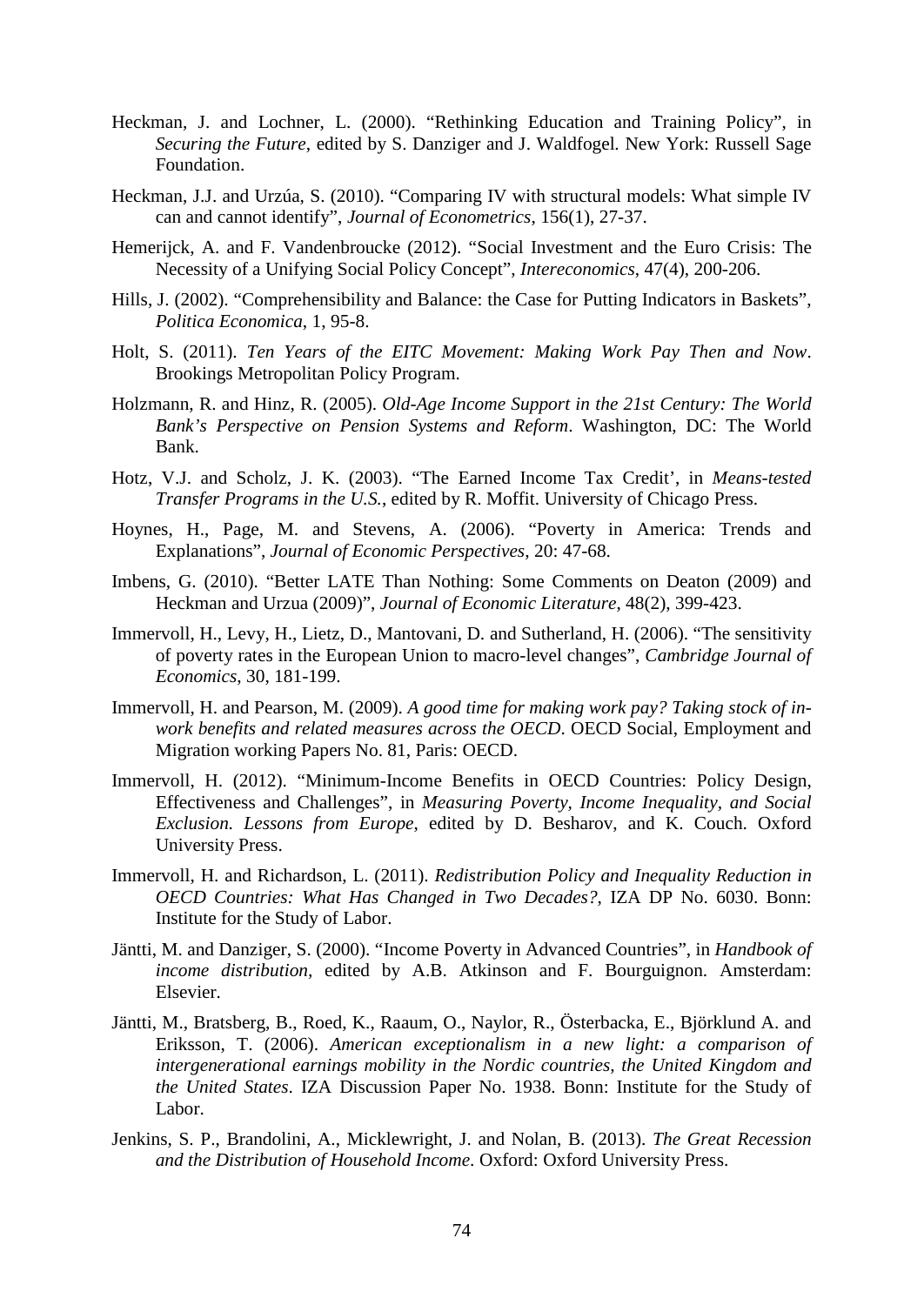- Jones, A. and O'Donnell, O. (1995). "Equivalence scales and the costs of disability", *Journal of Public Economics*, 56(2), 273-289.
- Kangas, O. (1995). "Attitudes to Means-tested Social Benefits in Finland", *Acta Sociologica* 38: 299-310.
- Kaplanoglou, G., Rapanos, V. and Bardakas, I. (2013). *Does Fairness Matter for the Success of Fiscal Consolidation?* Working Paper Available at SSRN: http://ssrn.com/abstract=2267831 or http://dx.doi.org/10.2139/ssrn.2267831.
- Karoly, L., Kilburn, R. and Cannon, J. (2005). *Early Childhood Interventions.* Santa Monica, CA: Rand Corporation.
- Kenworthy, L. (2004). *Egalitarian Capitalism? Jobs, Incomes and Inequality in Affluent Countries*. New York: Russell Sage Foundation.
- Kenworthy, L. (2008). *Jobs with Equality*. Oxford: Oxford University Press.
- Kenworthy, L. (2011). *Progress for the Poor*. Oxford: Oxford University Press.
- Kluve, J. (2010). "The effectiveness of European active labor market programs", *Labour Economics*, 17(6), 904–918.
- Korpi, W. and J. Palme (1998). "The Paradox of Redistribution and Strategies of Equality: Welfare State Institutions, Inequality, and Poverty in the Western Countries", *American Sociological Review,* 63(5), 661-687.
- Kraus, M. (2004). "Social Security Strategies and Redistributive Effects in European Social Transfer Systems", *Review of Income and Wealth*, 50(3), 431-57.
- Kronauer, M. (1998). "'Social Exclusion' and 'Underclass' New Concepts for the analysis of Poverty", in *Empirical Poverty Research in Comparative Perspective,* edited by H-J Andreß. Aldershot: Ashgate.
- Lampman, R. (1971). *Ends and Means of Reducing Income Poverty*. Chicago: Markham.
- Lane, P.R. and Milesi-Ferretti, G.M. (2012). "External adjustment and the global crisis", *Journal of International Economics*, Elsevier, 88(2), 252-265.
- Layte, R. and Whelan, C.T. (2002). 'Cumulative Disadvantage or Individualization: A Comparative analysis of Poverty Risk and Incidence', *European Societies*, 4(2), 209- 223.
- Lefebvre, M. (2007). *The Redistributive Effects of Pension Systems in Europe: A Survey of Evidence*. LIS Working Paper Series. Luxembourg Income Study (LIS) No. 457.
- Leigh, A. (2010). "Who Benefits from the Earned Income Tax Credit? Incidence among Recipients, Coworkers and Firms", *The B.E. Journal of Economic Analysis & Policy*, Berkeley Electronic Press, 10(1).
- Levine, R.A., Watts, H., Hollister, R., Williams, W., O'Connor, A. and Widerquist, K. (2005). "A Retrospective on the Negative Income Tax Experiments: Looking Back at the Most Innovative Field Studies in Social Policy', in *The Ethics and Economics of the Basic Income Guarantee,* edited by K. Widerquist. Aldershot: Ashgate.
- Liebman, J. B. (2002). "Redistribution in the current U.S. social security system", in *The Distributional Aspects of Social Security and Social Security Reform*, edited by M. Feldstein and J. B. Liebman. Chicago: University of Chicago Press.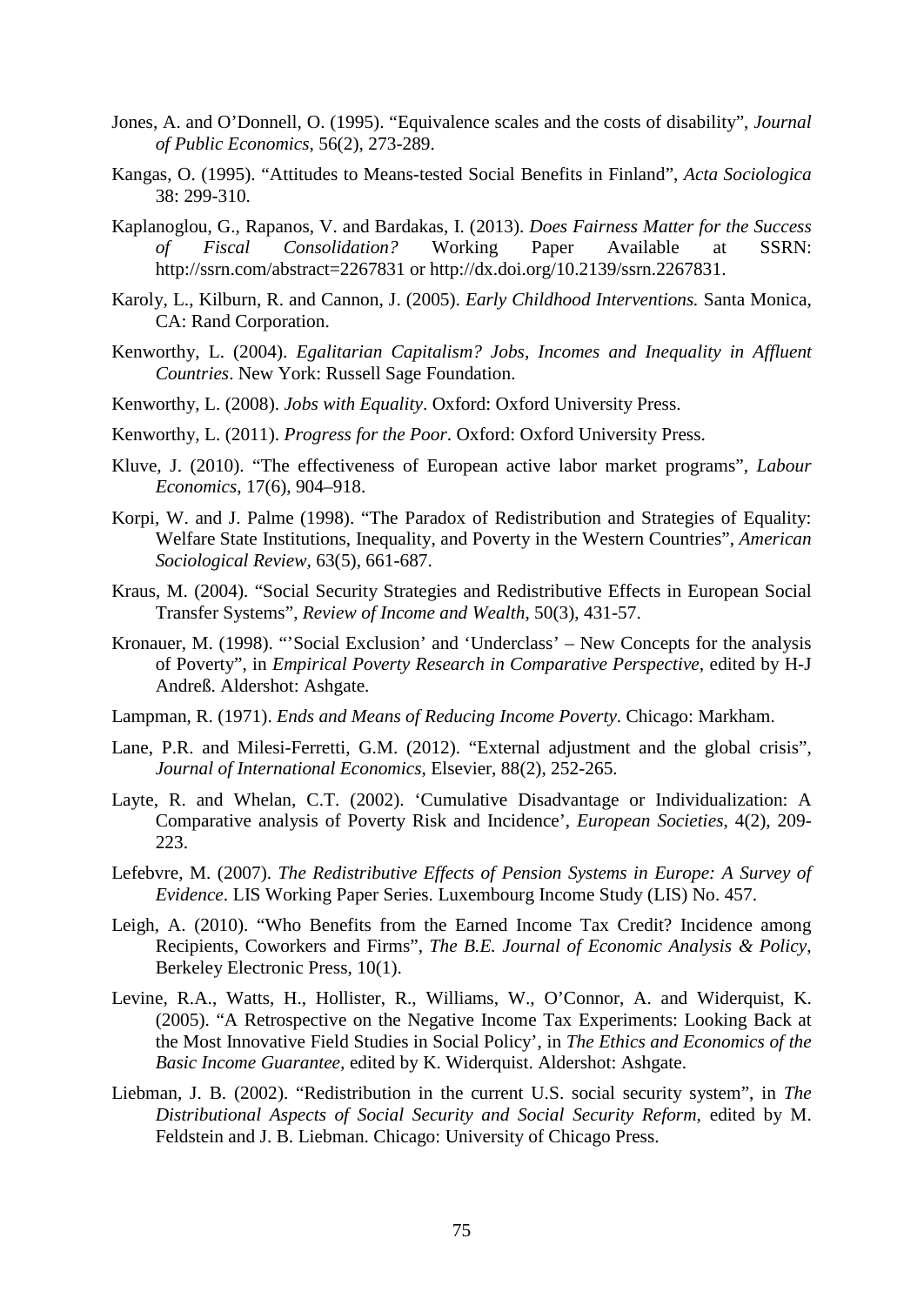- Lohmann, H. (2009). "Welfare States, Labour Market Institutions and the Working Poor: A Comparative Analysis of 20 European Countries", *European Sociological Review, 25*(4), 26.
- Lupton, R. (2003). *Neighbourhood Effects: Can we measure them and does it matter?,* CASEpaper 73, Centre for the Analysis of Social Exclusion, London: London School of Economics.
- Maitre, B., Nolan, B. and Whelan, C. (2012). *Low Pay, In-Work Poverty and Economic Vulnerability: an analysis using EU SILC.* The Manchester School.
- Machin, S. (2008). "Education and Inequality", in *The Oxford Handbook of Economic Inequality, edited by W. Salverda, B. Nolan and T. Smeeding. Oxford: Oxford* University Press.
- Marchal, S., Marx, I. and Van Mechelen, N. (2014). "The Great-Wake Up Call? Social Citizenship and minimum income provisions in times of crisis", *Journal of Social Policy,* 43(2), 247-267
- Marical, F., Mira d'Ercole, M., Vaalavuo, M., and Verbist, G. (2008). *Publicly-provided Services and the Distribution of Households' Economics Resources*. OECD Economic Studies, 44(1), 9-47.
- Marlier, E., Atkinson, A.B., Cantillon, B and Nolan, B. (2007). *The EU and social inclusion: Facing the Challenges*. Bristol Policy Press.
- Marx, I., Vanhille, J. and Verbist, G. (2012). "Combating in-work poverty in Continental Europe: an investigation using the Belgian case", *Journal of Social Policy*, 41(1), 19- 41.
- Marx, I., Vandenbroucke, P. and Verbist, G. (2012b). "Will rising employment levels bring lower poverty : Regression based simulations of the Europe 2020 target", *Journal of European Social Policy,* 22(5), 472-486.
- Marx, I. and B. Nolan (2013). "In-work poverty", in *Reconciling work and poverty reduction: how successful are European welfare states?*, edited by B. Cantillon and F. Vandenbroucke. Oxford: Oxford University Press.
- Marx, I., and K. Nelson (2013). *Minimum Income Protection in Flux*. Basingstoke: Palgrave Macmillan.
- Marx, I., Marchal, S. and Nolan B. (2013). "Mind the Gap: Net Incomes of Minimum Wage Workers in the EU and the US", in *Minimum income protection in the Flux,* edited by I. Marx, and K. Nelson. Basingstoke: Palgrave MacMillan.
- Marx, I., Salanauskaite, L. and G. Verbist (2013). *The paradox of redistribution revisited, and that it may rest in peace?* IZA Discussion paper series, No. 7414, Bonn: Institute for the Study of Labor.
- Matsaganis, M. et al. (2005). *Child Poverty and Family Transfers in Southern Europe*, IZA Discussion paper series, No. 1509, Bonn: Institute for the Study of Labor.
- Matsaganis M., Leventi C. (2013). "The distributional impact of the Greek crisis in 2010". *Fiscal Studies* 34(1) 83-108.
- Mayer, S. (1997). *What Money Can't Buy.* Cambridge, MA: Harvard University Press.
- Mayer, S. and Lopoo, L., (2008). "Government spending and intergenerational mobility", *Journal of Public Economics*, 92(1-2), 139-158.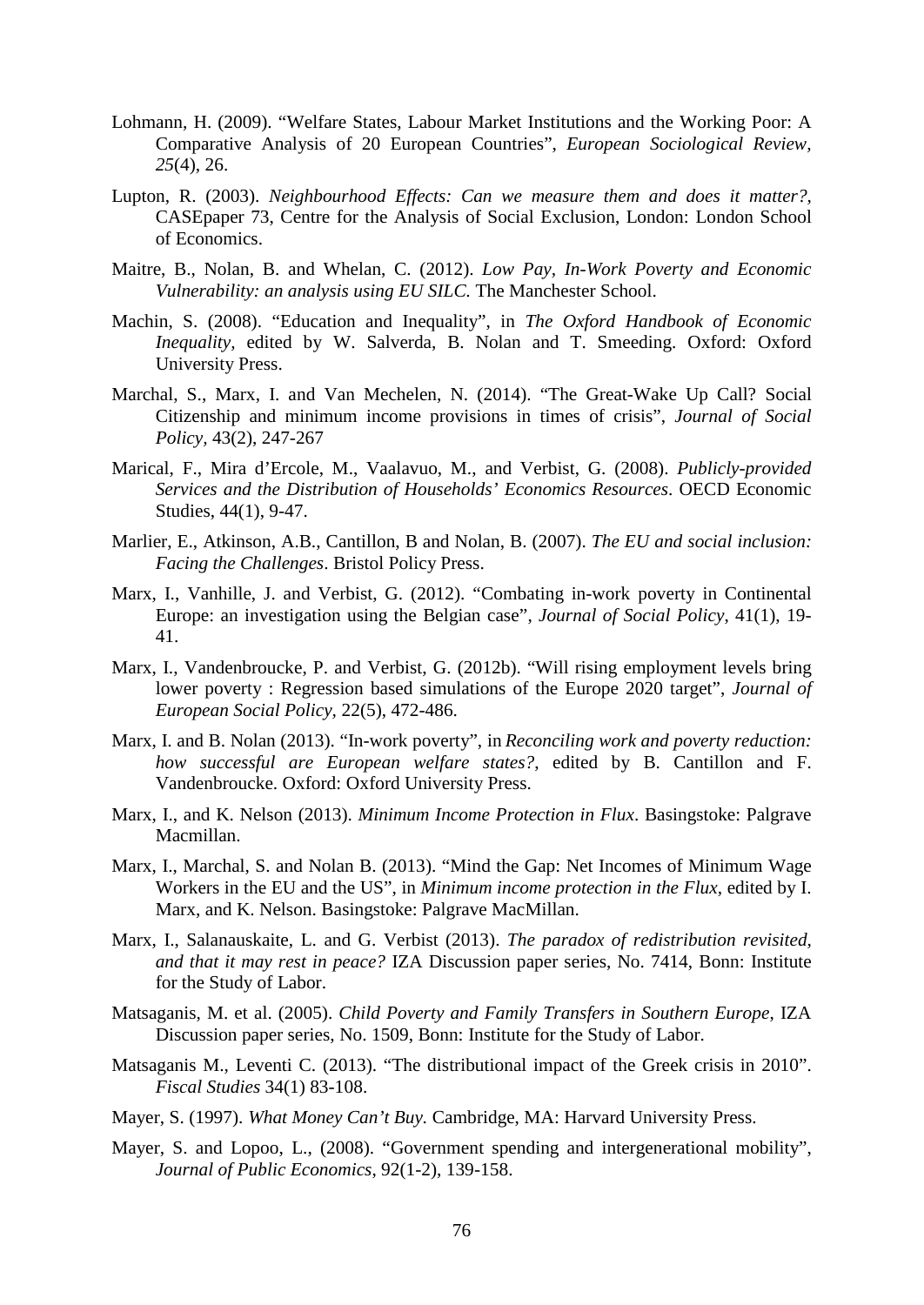- Maurin, E. (2002). "The Impact of Parental Income on Early School Transitions." *Journal of Public Economics,* 85(3): 301-32.
- McLanahan, S. and Sandefur, G. (1994). *Growing Up with a Single Parent*. Cambridge: Harvard University Press.
- Medgyesi, M. (forthcoming), *Conditional cash transfers in OECD countries and their effects on human capital accumulation*. AIAS, GINI Discussion Paper.
- Meyer, D. and Wallace, G. (2009). "Poverty levels and trends in comparative perspective", *Focus*, 26(2), 7-13, Madison: Institute for Research on Poverty.
- Mincer, J. (1958). "Investment in Human Capital and Personal Income Distribution", *Journal of Political Economy*, 66(4), 281-302.
- Moene, K. and Wallerstein, M. (2001). "Inequality, Social Insurance and Redistribution", *American Political Science Review*, 95(4), 859-874.
- Moene K. and Wallerstein M. (2003). "Earnings Inequality and Welfare Spending: A Disaggregated Analysis", *World Politics*, 55(4), 485-516.
- Moffit, R. (1989). "Estimating the Value of an In-Kind Transfer: The Case of Food Stamps", *Econometrica*, 57(2), 385-409.
- Moller, S., Huber, E., Stephens, J. Bradley, D. and Nielsen, F. (2003). "Determinants of Relative Poverty in Advanced Capitalist Democracies", *American Sociological Review*, 68(1), 22-51.
- Morel, N., Palier, B. and Palme, J. (2011). *Towards a social investment welfare state? Ideas, policies and challenges*. Bristol: Policy Press.
- Myles, J. (2000). "Poverty Indices and Poverty Analysis", *Review of Income and Wealth,* 46, 161-79.
- Nelson, K. (2004). "Mechanisms of poverty alleviation: anti-poverty effects of non-means tested and means-tested benefits in five welfare states", *Journal of European Social Policy*, 14(1), 371-390.
- Nelson, K. (2007). "Universalism versus Targeting: The Vulnerability of Social Insurance and Means-Tested Minimum Income Protection in 18 Countries, 1990-2002", *International Social Security Review* 60: 33-58.
- Nolan, B., Esping-Andersen, G., Whelan, C.T., Maitre, B., Wagner, S. (2011). "The Role of Social Institutions in Intergenerational Mobility" in *Persistence, Privilege, Policy and Parenting, The Comparative Study of Intergenerational Mobility, edited by R. Erikson,* M. Jantti and T. Smeeding. New York: Russell Sage Foundation.
- Nolan, B. and Russell, H. (2001). *Non-Cash Benefits and Poverty in Ireland*. Policy Research Series Paper No. 39, Dublin: The Economic and Social Research Institute.
- Nolan, B., and I. Marx (2009). "Inequality, Poverty and Social Exclusion", in *Oxford Handbook of Economic Inequality,* edited by W. Salverda, B. Nolan, and T. Smeeding. Oxford: Oxford University Press.
- Nolan, B. and Marx, I. (2000). "Low Pay and Household Poverty", in *Labour market inequalities: problems and policies of low-wage employment in international perspective,* edited by M. Gregory, W. Salverda and S. Bazen*,* pp. 100-119. Oxford: Oxford University Press.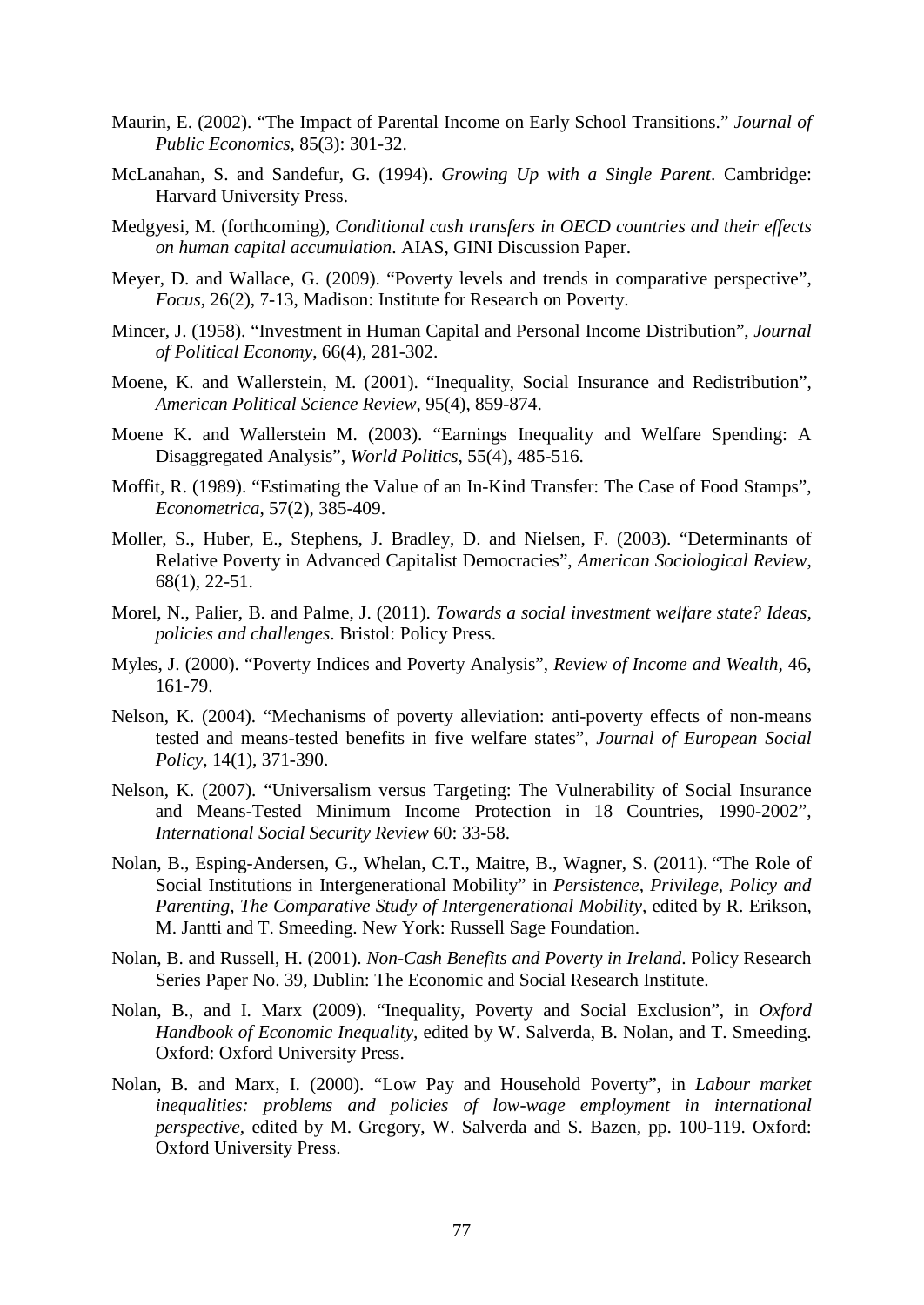- Nolan, B. and Whelan, C.T. (1996). *Resources, Deprivation and Poverty.* Oxford: Clarendon Press.
- Nolan, B and Whelan, C. T. (2010). "Using Non-Monetary Deprivation Indicators to Analyze Poverty and Social Exclusion: Lessons from Europe?", *Journal of Policy Analysis and Management*, 29(2), 305-325.
- Nolan, B. and Whelan, C.T. (2011). *Poverty and Deprivation in Europe*. Oxford: Oxford University Press.
- Nolan, B. (2013). "What use is social investment?", *Journal of European Social Policy* 23(5), 459-468.
- Gassmann, F. and Notten, G. (2008). "Size Matters: Poverty reduction effects of meanstested and universal child benefits in Russia", *European Journal of Social Policy*, 18(3), 260-274.
- OECD (2005). *Labour Market Programmes and Activation Strategies: Evaluating the Impacts*. Chapter 4 in OECD Employment Outlook 2005. Paris: OECD.
- OECD (2007). *Benefits and Wages*. Paris: OECD.
- OECD (2007b). *Activating the Unemployed: What Countries Do*. Chapter 5 in OECD Employment Outlook 2007. Paris: OECD.
- OECD (2008). *Growing Unequal: Income Distribution and Poverty in OECD Countries*. Paris: OECD.
- OECD (2009). *Employment Outlook: Tackling the Jobs Crisis, Chapter 3, Is Work the Best Antidote to Poverty?* pp. 165-210, Paris: OECD.
- OECD (2011). *Divided We Stand. Why Inequality Is Rising*. Paris: OECD.
- OECD (2011b). *Pensions at a Glance 2011. Retirement Income Systems in OECD and G20 Countries*. Paris: OECD.
- OECD (2013). "Activating jobseekers: Lessons from seven OECD countries", *OECD Employment Outlook 2013*. Paris: OECD.
- Olivera, J. (2012). *Preferences for redistribution in Europe*. Working Papers 2012/25, Geary Institute, University College Dublin.
- Page, M.E. (2004). "New Evidence on the intergenerational correlation in welfare participation", in *Generational Income Mobility in North America and Europe*, edited by M. Corak, pp. 226-244. Cambridge University Press.
- Paulus, A., Sutherland, H. and Tsakloglou P. (2010). "The Distributional Impact of In-Kind Public Benefits in European Countries", *Journal of Policy Analysis and Management*, 29(2), 243-266.
- Pestieau, P. (2006). *The Welfare State in the European Union*. Oxford: Oxford University Press.
- Piketty, T. (2003). *The Impact of Divorce on School Performance. Evidence from France, 1968–2002*. CEPR Discussion Paper 4146. London: CEPR.
- Raaum, O., Salvanes, K. and Sørensen, E. (2003). "The Impact of a Primary School Reform on Educational Stratification: A Norwegian Study of Neighbour and School Mate Correlations." *Swedish Economic Policy Review,* 10(2), 143-69.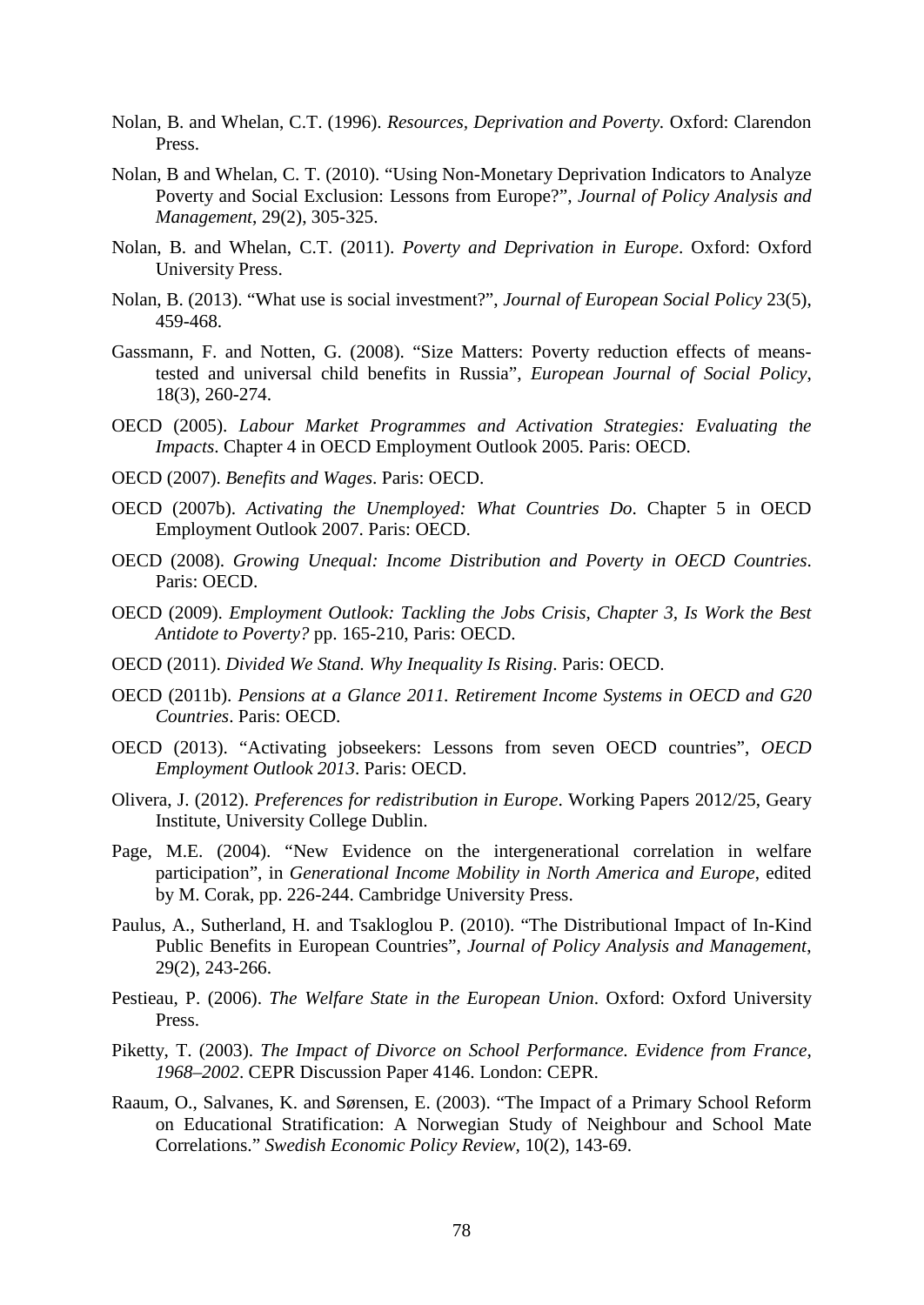- Raaum, O., Bratsberg, B., Røed, K., Österbacka, E., Eriksson, T., Jäntti, M. and Naylor, R. (2007). ["Marital Sorting, Household Labor Supply, and Intergenerational Earnings](http://www.bepress.com/bejeap/vol7/iss2/art7)  [Mobility across Countries"](http://www.bepress.com/bejeap/vol7/iss2/art7), *B.E. Journal of Economic Analysis and Policy,* 7(2), Article 7.
- Rothstein, J. (2010). "Is the EITC as Good as an NIT? Conditional Cash Transfers and Tax Incidence", *American Economic Journal: Economic Policy*, 2(1), 177–208.
- Sanbonmatsu, L., Kling, J., Duncan, G. and Brooks-Gunne, J. (2006). "Neighborhoods and academic achievement: Results from the Moving to Opportunity experiment", *Journal of Human Resources*, 41 (4), 649-91.
- Schütz, G., Ursprung, H., and Woessmann, L. (2005). *Education Policy and Equality of Opportunity*. IZA Discussion Paper, n. 1906. Bonn: Institute for the Study of Labor.
- Sen, A. (1976). "Poverty: An Ordinal Approach to Measurement", *Econometrica*, 44, 219-31.
- Sen, A. (1980). "Equality of What", in *Tanner Lectures in Human Values I*, edited by S.M. McMurrin. Cambridge: Cambridge University Press.
- Sen, A. (1993). "Capability and Well-Being", in *The Quality of Life,* edited by M. Nussbaum and A. Sen. Oxford: Oxford University Press.
- Sigle-Rushton, W. (2004). *Intergenerational and Life-Course Transmission of Social Exclusion in the 1970 British Cohort Study*. Centre for Analysis of Social Exclusion Discussion Paper no. 78. London: London School of Economics and Political Science.
- Skocpol T. (1991). "Targeting Within Universalism: Politically Viable Policies to Combat Poverty in the United States", in *The Urban Underclass,* edited by C. Jencks, P.E. Peterson, pp. 411-36. Washington, D.C.: The Brookings Institution.
- Smeeding, T. M., Saunders, P., Coder, J., Jenkins, S.P., Fritzell, J., Hagenaars, A.J.M., Hauser, R. and Wolfson, M. (1993). "Poverty, Inequality, and Family Living Standards Impacts Across Seven Nations: The Effect of Noncash Subsidies for Health, Education, and Housing". Review of Income and Wealth 39, 229-256.
- Smeeding, T. and Sandstrom, S. (2005). "Poverty And Income Maintenance In Old Age: A Cross-National View Of Low Income Older Women", *Feminist Economics* 11(2), 163- 174.
- Smeeding, T. and Williamson, J. (2001). *Income maintenance in old age: what can be learned from cross-national comparisons*. LIS Working Paper No. 263. Luxembourg: Luxembourg Income Study.
- Solon, G., Page, M. and Duncan, G. (2000). "Correlations between Neighboring Children in Their Subsequent Educational Attainment", *Review of Economics and Statistics,* 82(3), 383-92.
- Townsend, P. (1979). *Poverty in the United Kingdom*. Harmondsworth: Penguin.
- Tsakloglou, P. and Papadopoulos, F. (2002). "Aggregate Level and Determining Factors of Social Exclusion in Twelve European Countries", *Journal of European Social Policy,* 12(3), 2-9-23.
- Tóth, I. (2014). "Revisiting Grand Narratives of Growing Inequalities: Lessons From 30 Country Studies", in *Changing inequalities and societal impacts in rich countries: thirty countries' experiences*, edited by B. Nolan W. Salverda, D. Checchi, I. Marx, A. McKnight, I. Gy. Tóth and H. van de Werfhorst. Oxford. Oxford University Press.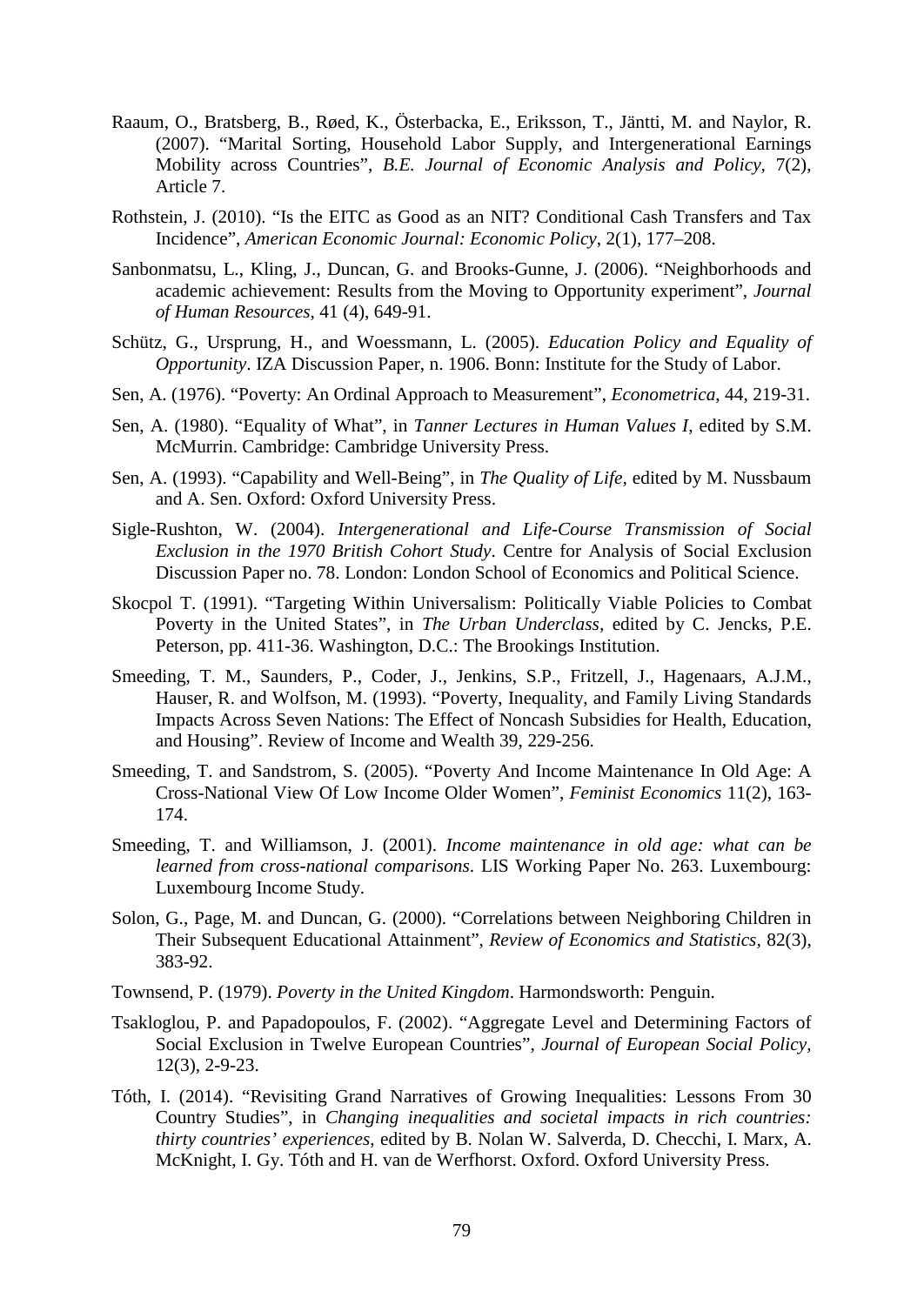Tsui, K. (2002). "Multidimensional Poverty Indices", *Social Choice and Welfare,* 19, 69-93.

- US Census Bureau (2003). *Dynamics of Economic Well-Being: Poverty 1996-1999*. Washington DC: US Census Bureau.
- UNICEF (2007). "Child Poverty in Perspective: An Overview of Child Well-Being in Rich Countries", *Innocenti Report Card 7*, Florence, Italy: UNICEF.
- Valletta, R. (2006). "The Ins and Outs of Poverty in Advanced Economies: Government Policy and Poverty Dynamics in Canada, Germany, Great Britain, and the United States", *Review of Income and Wealth* 52, 261-284.
- Vandenbroucke, F., Hemerijck, A. and Palier, B. (2011). *The EU Needs a Social Investment Pact*, OSE Paper Series, Opinion paper No. 5, Observatoire Social Europeene, Brussels.
- Vandenbroucke, F. and Vleminckx, K. (2011). "Disappointing poverty trends: Is the social investment state to blame?", *Journal of European Social Policy*, 21: 432-449.
- Vandenbroucke, F., Cantillon, B., Van Mechelen, N., Goedemé, T. and Van Lancker, A. (2013). "The EU and Minimum Income Protection: Clarifying the Policy Conundrum", in *Minimum Income Protection in Flux,* edited by I. Marx and K. Nelson. Basingstoke: Palgrave MacMillan.
- Van Kersbergen, and Hemerijck, A. (2012). "Two Decades of Change in Europe: The Emergence of the Social Investment State", *Journal of Social Policy,* 41, 475-492; doi:10.1017/S0047279412000050
- Van Lancker, W. and Ghysels J. (2012). "Who benefits? The social distribution of subsidized childcare in Sweden and Flanders", *Acta Sociologica*, 55, 125-142.
- Van Mechelen, N., and Marchal, S. (2013). "Struggle for Life: Social Assistance Benefits, 1992-2009", in *Minimum Income Protection in Flux*, edited by I. Marx and K. Nelson. Basingstoke: Palgrave Macmillan.
- Van Mechelen, N. and Bradshaw, J. (2013). "Child Poverty as a Government Priority: Child Benefit Packages for Working Families, 1992-2009", in *Minimum Income Protection in Flux,* edited by I. Marx and K. Nelson. Basingstoke: Palgrave Macmillan.
- Van Oorschot, W. (2002). "Targeting Welfare: on the Functions and Dysfunctions of Meanstesting in Social Policy", in *World Poverty: New Policies to Defeat an Old Enemy,*  edited by P. Townsend and D. Gordo. Bristol: The Policy Press.
- Van Vliet, O., Been, J., Caminada, K. and Goudswaard, K. (2012). "Pension reform and income inequality among older people in 15 European countries", *International Journal of Social Welfare*, 21: S8-S29.
- Verbist, G. (2004). *Redistributive Effect and Progressivity of Income Taxes: An International Comparison across the EU using EUROMOD*. EUROMOD Working Paper EM5/04, The Microsimulation Unit, Cambridge University.
- Verbist. G and Figari, F. (2014). *The redistributive effect and progressivity of taxes revisited: an international comparison across the European Union*. EUROMOD Working Paper Series: EM6/14.
- Vignoli, D. and De Santis, G. (2010). "Individual and Contextual Correlates of Economic Difficulties in Old Age in Europe", *Population Research and Policy Review* 29: 481- 501.
- Waldfogel, J. (2006). *What Children Need.* Cambridge, MA: Harvard University Press.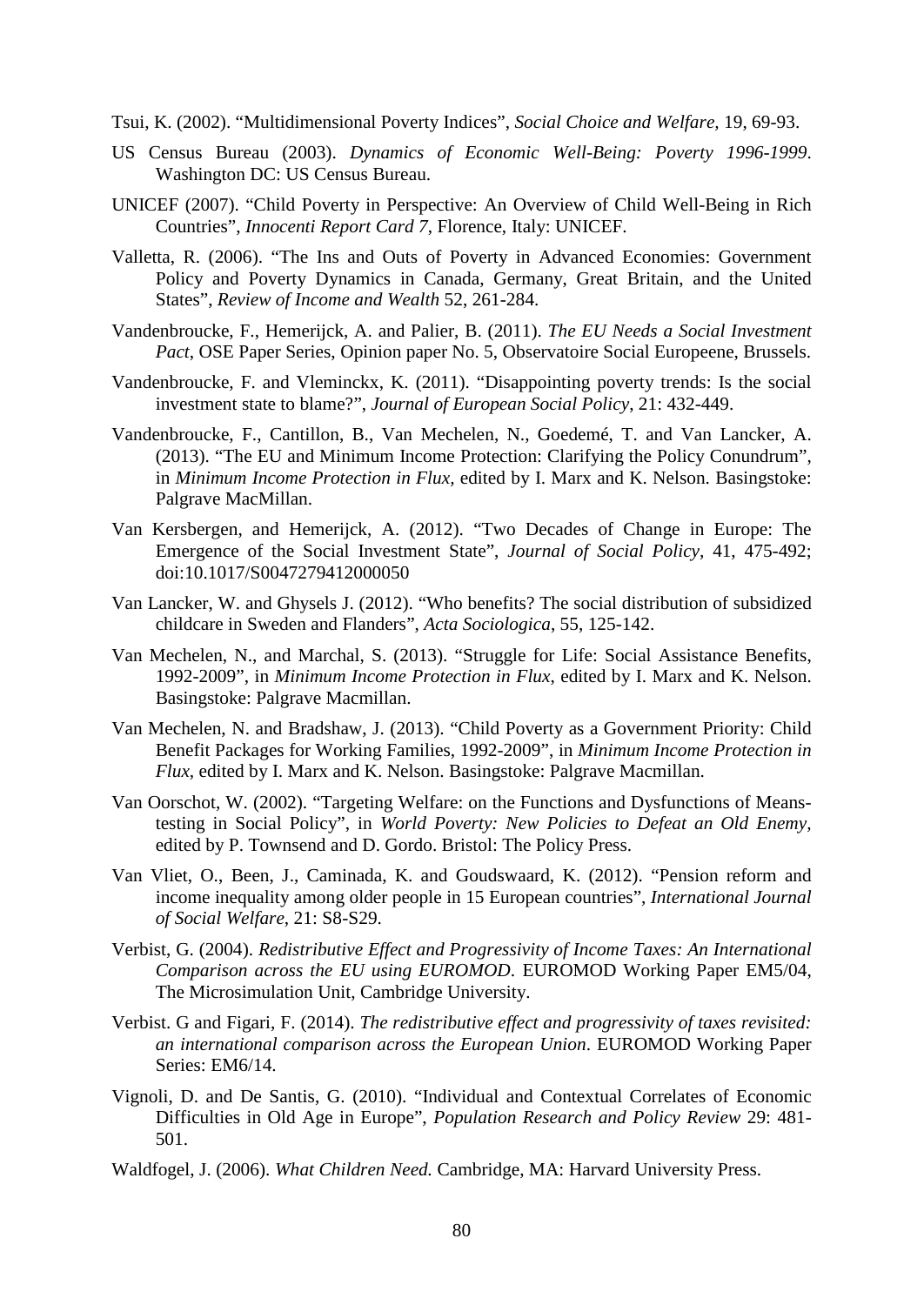- Whelan, C.T., Layte, R. and Maître, B. (2003). "Persistent Income Poverty and Deprivation in the European Union", *Journal of Social Policy*, 32(1), 1-18.
- Whelan, C. T, Layte, R., Maître, B. and Nolan, B. (2001). "Income, Deprivation and Economic Strain: An Analysis of the European Community Household Panel", *European Sociological Review,* 17(4), 357-372.
- Whelan, C. T. and Maitre, B.; (2010). "Welfare Regime and social class variation in poverty and economic vulnerability in Europe: an Analysis of EU-SILC", *Journal of European Social Policy*, 20(4), 316-332.
- Whelan, C.T., Nolan, B. and Maître, B. (2013). "Analysing Intergenerational Influences on Income Poverty and Economic Vulnerability with EU-SILC", *European Societies*, 15 (1), 82-105.
- Whiteford, P. (2008). "How Much Redistribution Do Governments Achieve? The Role of Cash Transfers and Household Taxes', in *Growing Unequal?*, edited by OECD. Paris: OECD.
- Whiteford, P. (2009). *Transfer Issues and Directions for Reform: Australian Transfer Policy in Comparative Perspective*. Unpublished. Social Policy Research Center, University of New South Wales.
- Whiteford, P. and Adema, W. (2007). *What works best in reducing child poverty: a benefit or work strategy?*, OECD Social Employment and Migration Working Papers, No. 51, Paris: OECD.
- Wilson, W. J. (1987). *The truly disadvantaged: The inner city, the underclass and public policy*. Chicago: University of Chicago Press.
- Wolff, E. and Zacharias, A. (2007). "The Distributional Consequences Of Government Spending And Taxation In The U.S., 1989 And 2000", *Review of Income and Wealth*, 53(4), 692-715.
- Zaidi, A., Makovec, M., Fuchs, M., Lipszyc, B, Lelkes, O., Grech, A., Marin, B. and de Vos, K. (2006a). *Poverty of Elderly People in EU25*. Report submitted to the European Commission, Vienna: European Centre for Social Welfare Policy and Research.
- Zaidi, A., Marin, B. and Fuchs, M. (2006b). *Pension Policy in EU25 and its possible Impact on Elderly Poverty and Appendices*. Report submitted to the European Commission, Vienna: European Centre for Social Welfare Policy and Research.
- Zaidi, A. and Burchardt, T. (2005). "Comparing Incomes When Needs Differ: Equivalization For The Extra Costs Of Disability In The U.K", *Review of Income and Wealth*, 51(1), 89-114.
- Zheng, B. (2000). "Poverty Orderings", *Journal of Economic Surveys*, 14, 427-66.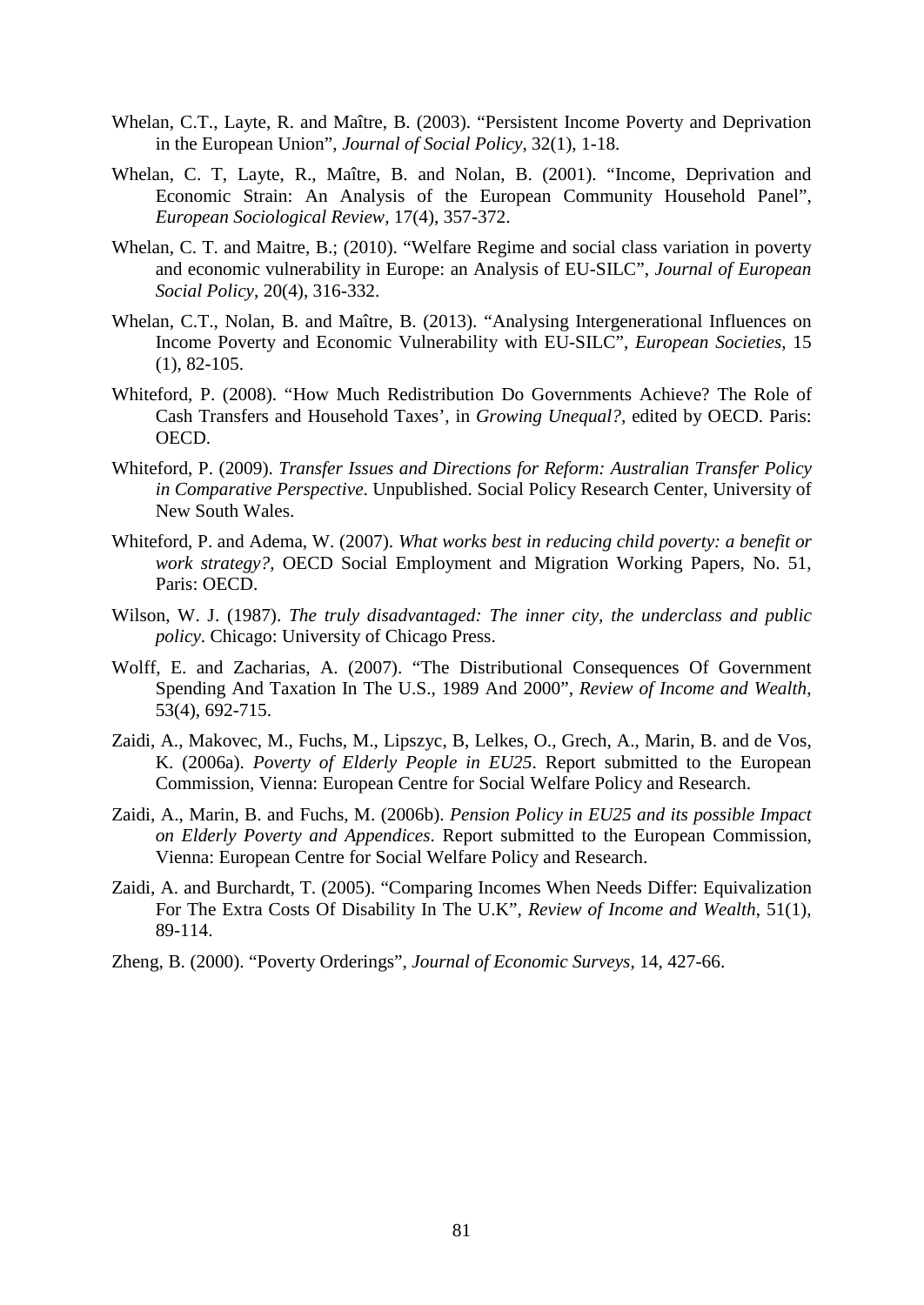*Figure 1. Gini Coefficient for Disposable Income and Relative Income Poverty (60% median), 2009, OECD*



Source: OECD income distribution database.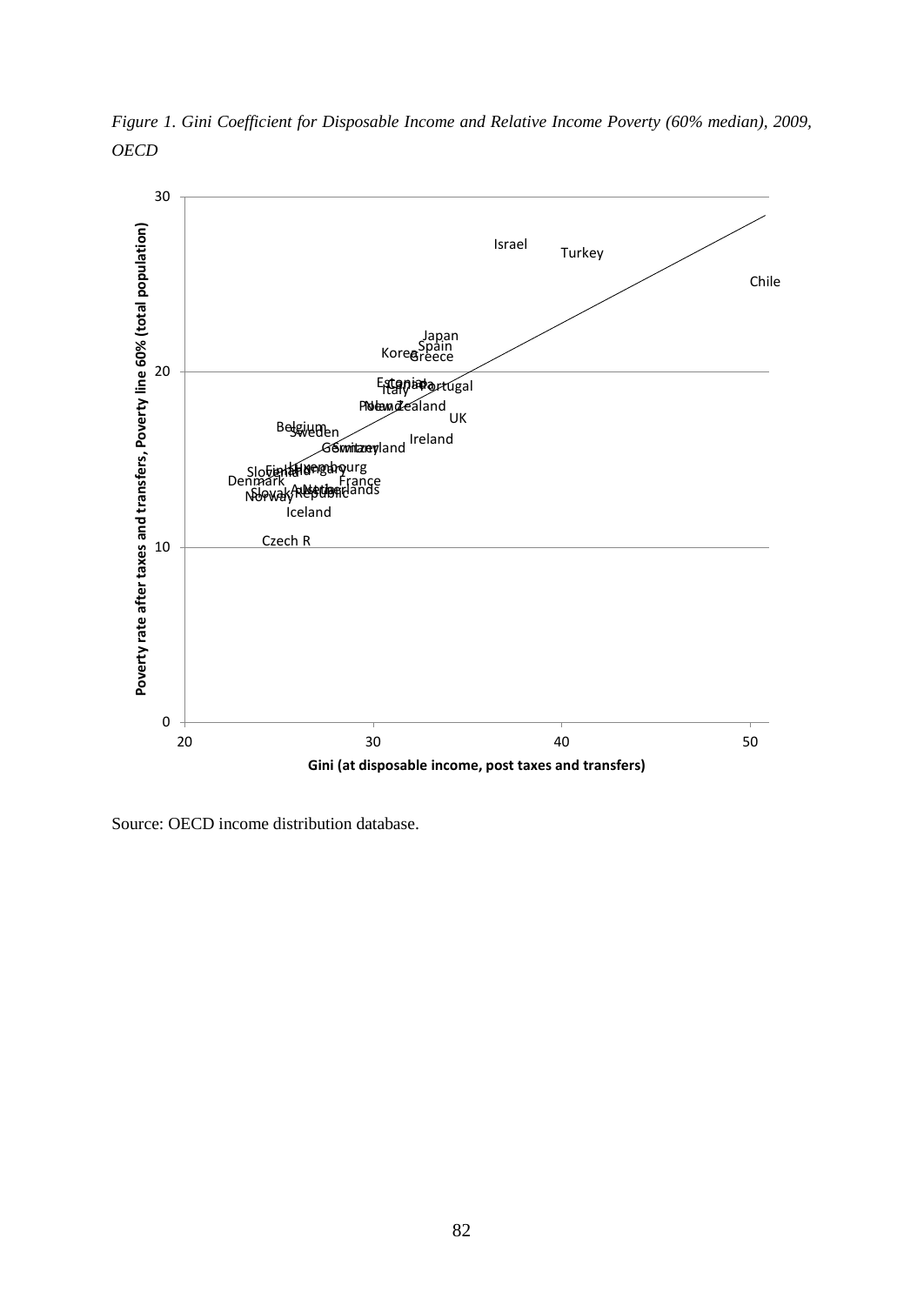*Figure 2. Cash public social expenditure and income inequality on working age in OECD countries, 2009*



Note: Gini coefficient of equivalised disposable household income among the population aged 18-65. Source: OECD Divided We Stand (gini); OECD SOCX (social expenditure)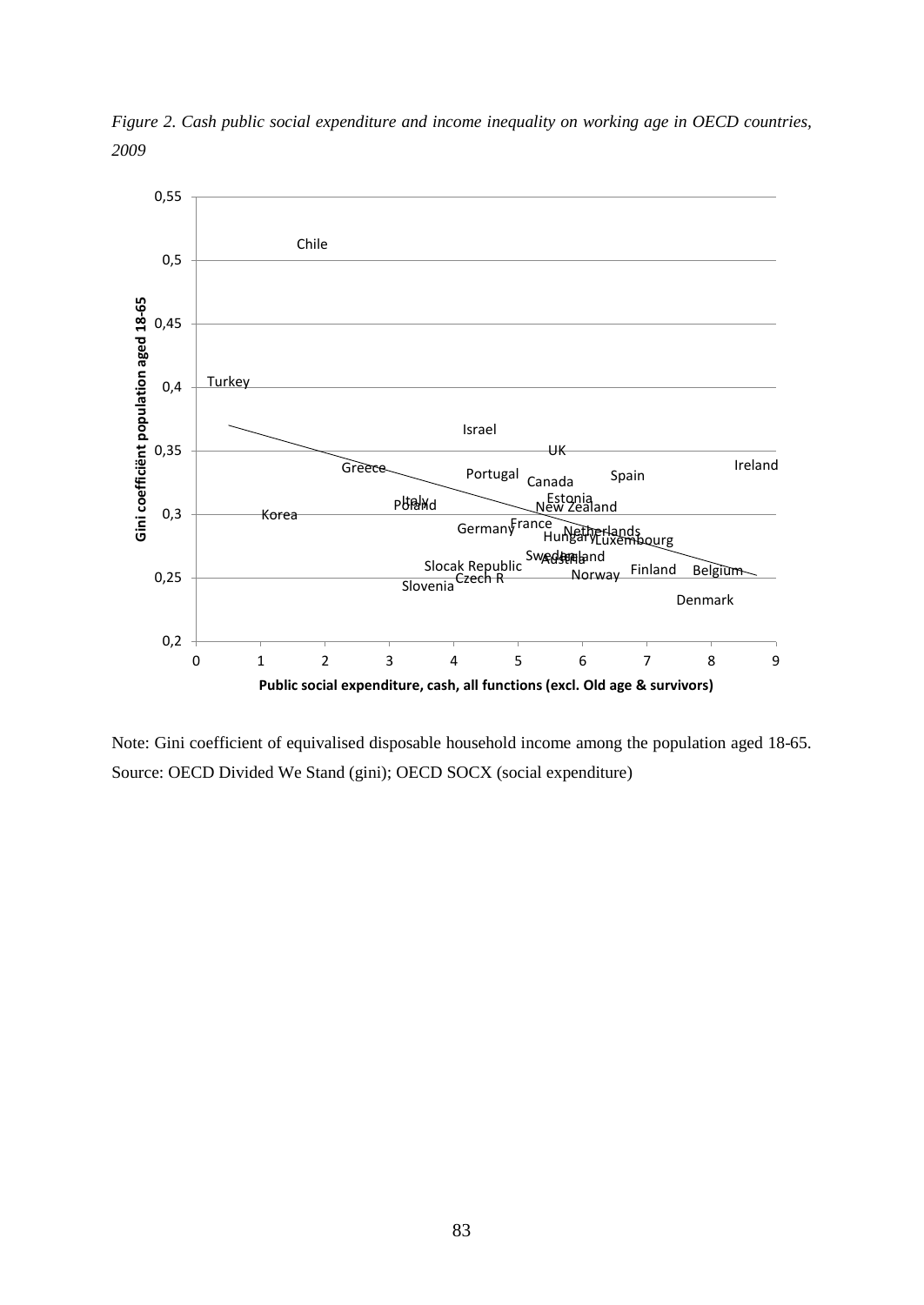

*Figure 3. Concentration index (ranking by gross income) and redistributive impact, mid 2000s.* 

Note: 1) for Belgium, France, Greece, Hungary, Slovenia and Spain calculations are based on disposable incomes instead of gross incomes due to data availability. 2) The countries included in Korpi and Palme (1998) are in bold.

Source: Marx, Salanauskaite and Verbist (2013) on the basis of the Luxembourg Income Study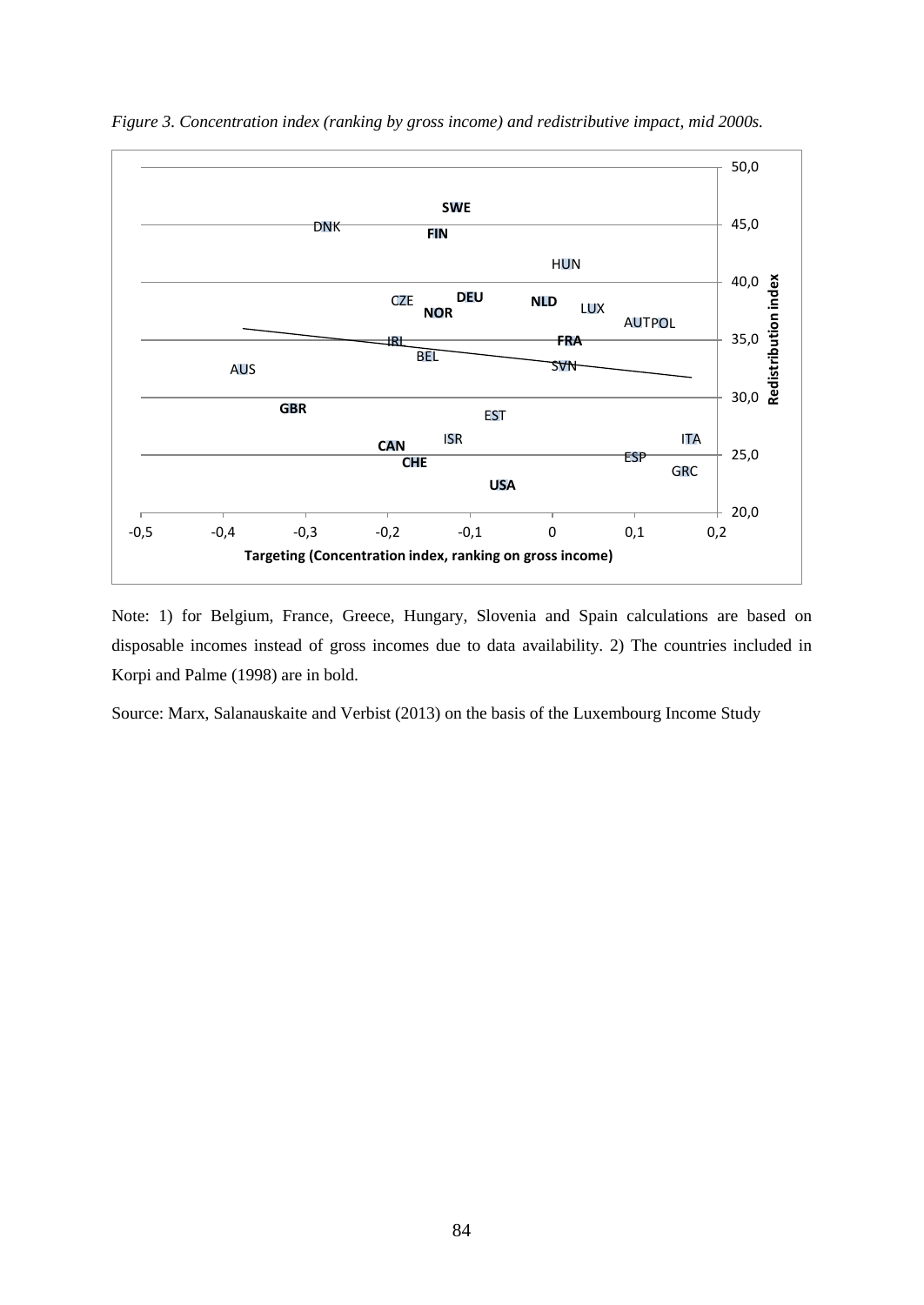

*Figure 4. The level of the social safety net in the EU and three US States, 2012*

Note: In some countries, such as the US, Italy and Bulgaria, time limits apply, either formal or discretionary. In order to avoid additional assumptions, the levels displayed do not take these time limits into account.

Source: Source: CSB-MIPI (Van Mechelen, et al., 2011), (Eurostat, 2011; U.S. Bureau of the Census and Bureau of Labour Statistics, 2011)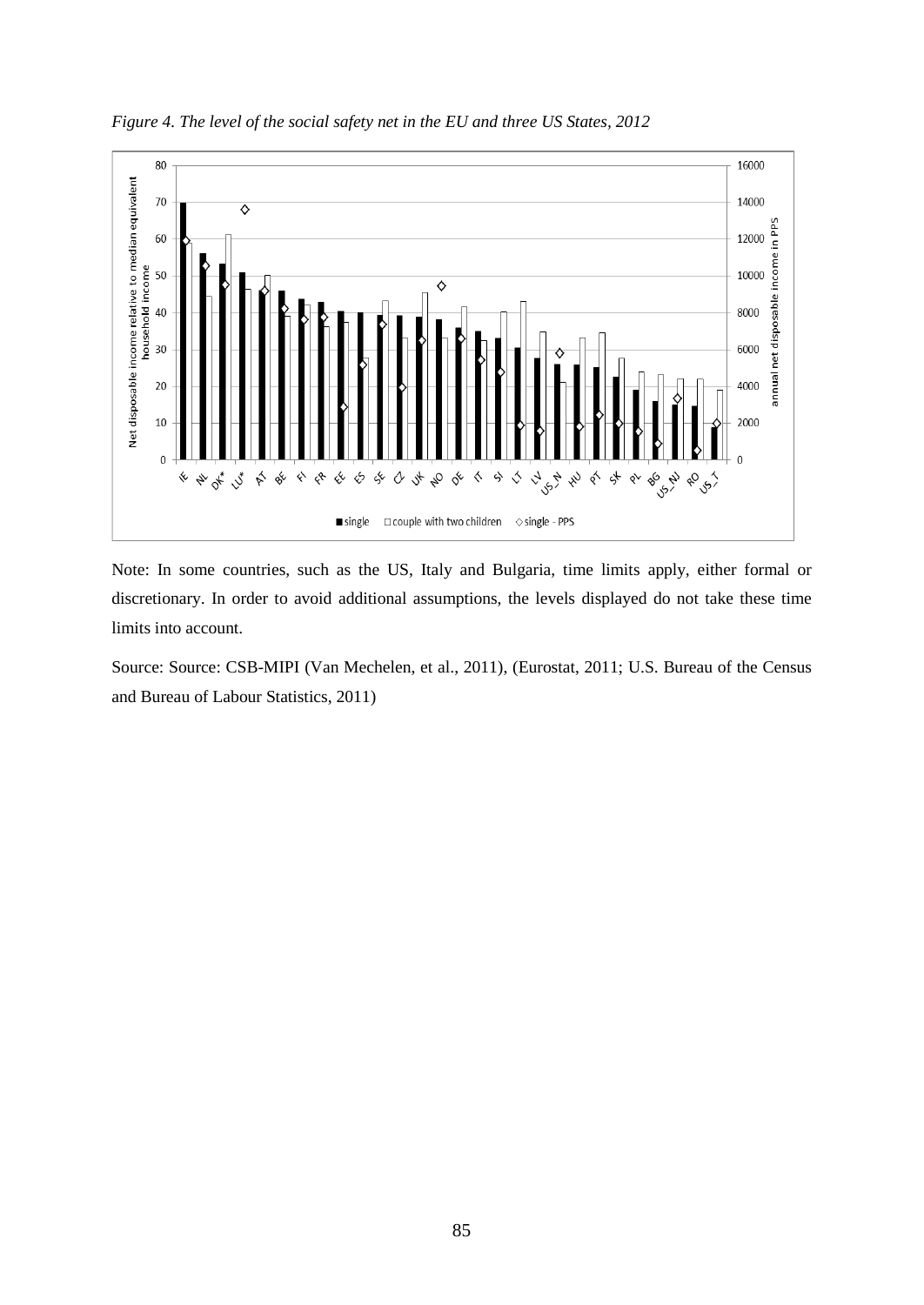*Figure 5. Gross minimum wages and net incomes at minimum wage as a percentage of the relative poverty threshold, 2012, selected EU Member States plus United States (New Jersey)*



Source: CSB-MIPI (Van Mechelen, et al., 2011), (Eurostat, 2011; U.S. Bureau of the Census and Bureau of Labour Statistics, 2011)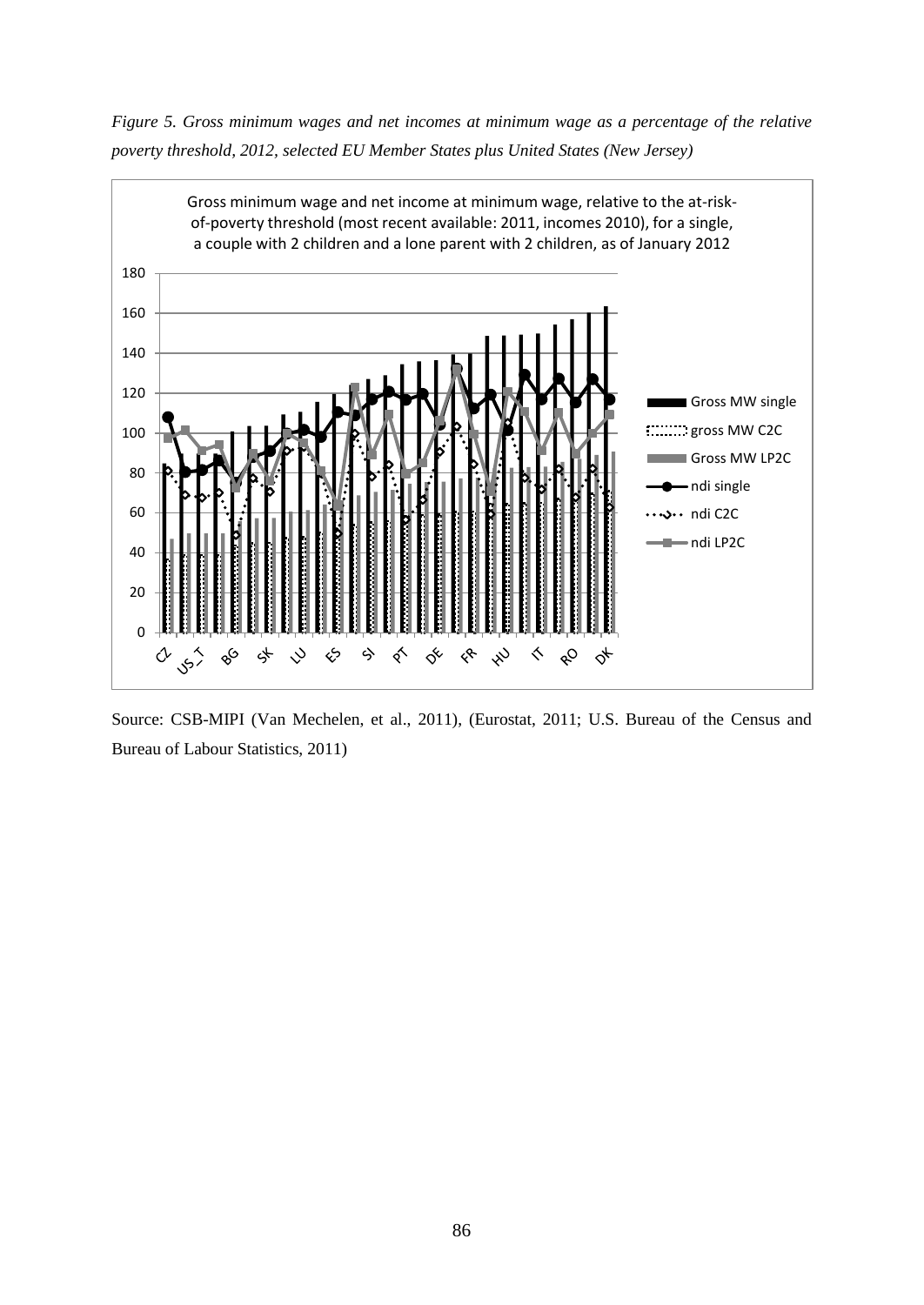## *Figure 6. Taxonomy of different types of retirement-income provision*



Source: OECD (2011b)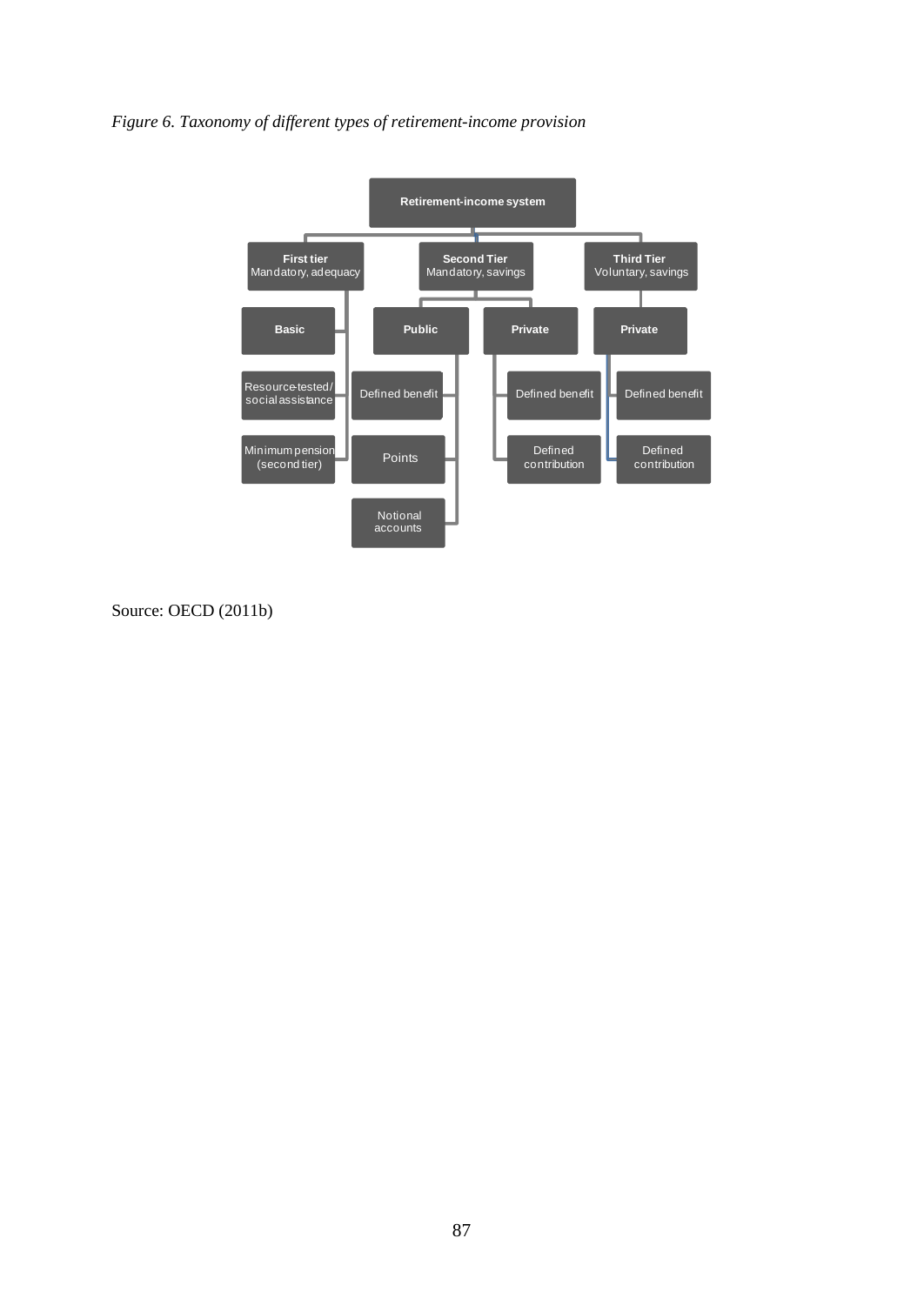

*Figure 7. Net pension replacement rates by pension schemes in OECD countries*

Source: OECD (2011b). Authors' elaboration.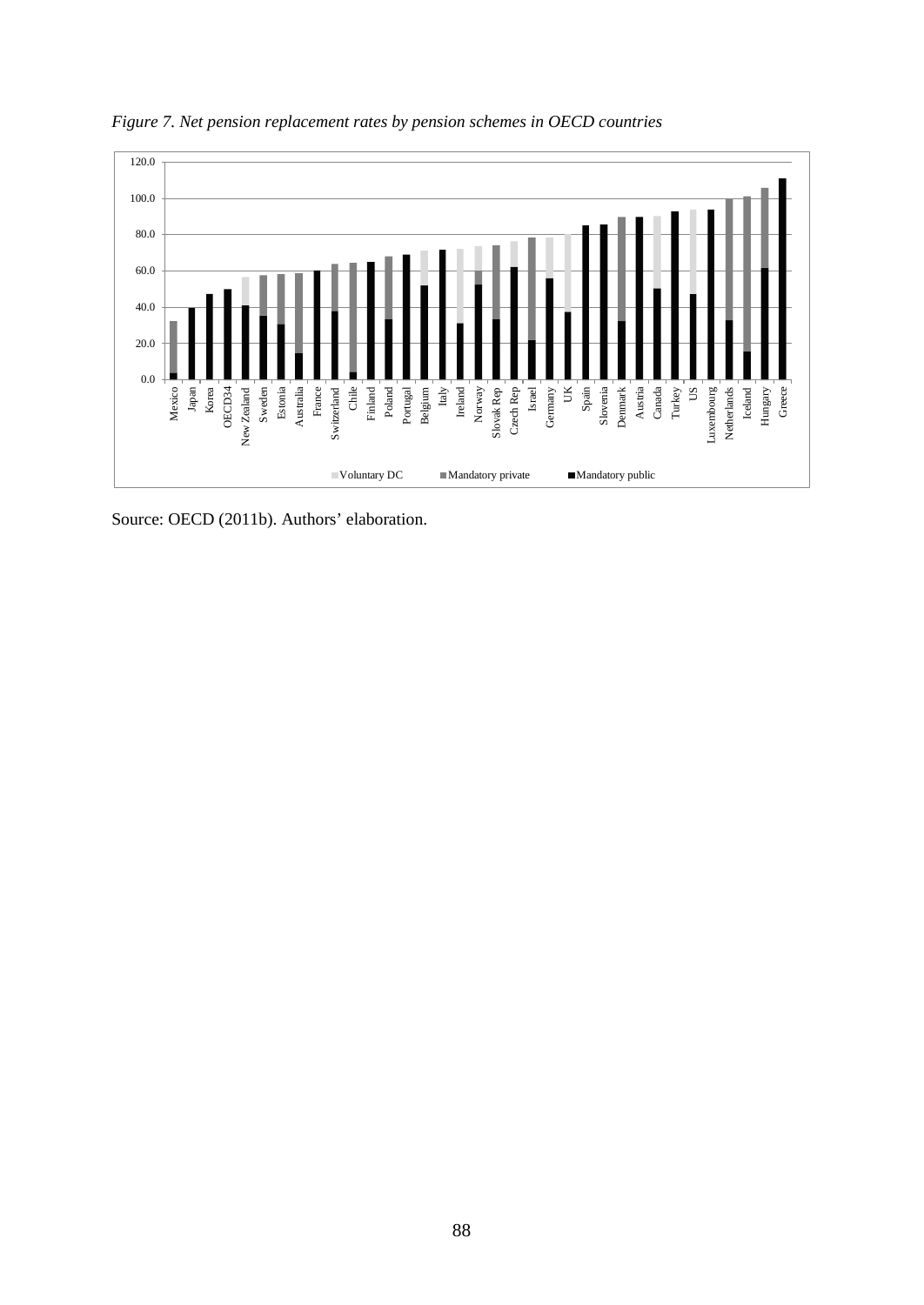

*Figure 8. Risk of relative poverty by age of individuals in OECD-7 countries (Poverty rate of the entire population in each year = 100)*

Note: Relative poverty risk is the age-specific poverty rate divided by the poverty rate for the entire population times 100. The poverty threshold is set at 50% of median income of the entire population. OECD-7 is the average for Canada, Finland, Greece, the Netherlands, Sweden, the United Kingdom and the United States. Source: OECD (2008).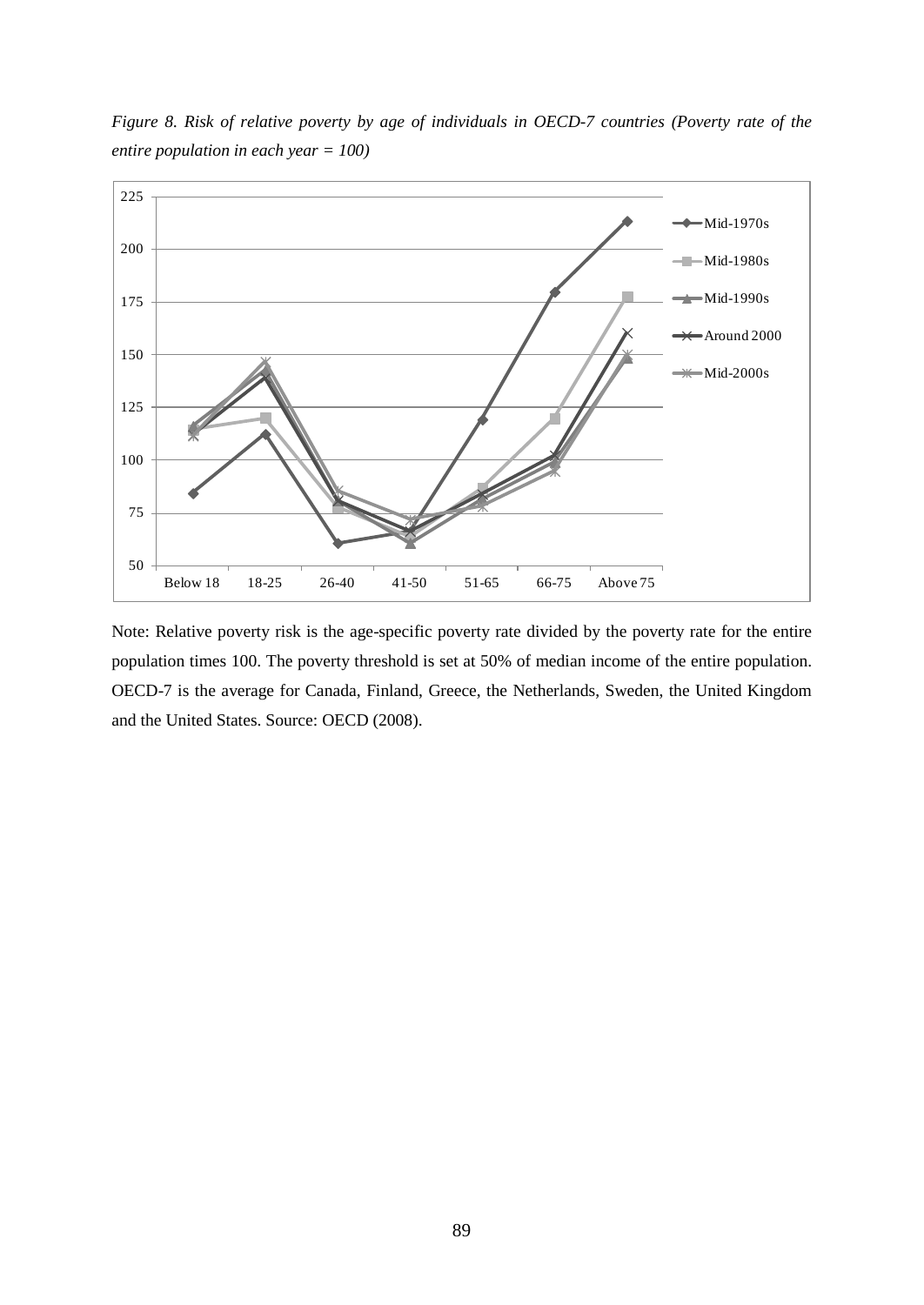| Country            | % below 50% of median income | % below 60% of median income |
|--------------------|------------------------------|------------------------------|
| Australia (2003)   | 12.3                         | 20.4                         |
| Austria (2004)     | 7.1                          | 13.4                         |
| Belgium (2000)     | 8.1                          | 16.1                         |
| Canada (2007)      | 11.9                         | 18.7                         |
| Czech Rep (2004)   | 5.8                          | 11.4                         |
| Denmark (2004)     | 5.6                          | 13.2                         |
| Estonia (2004)     | 12.8                         | 20.4                         |
| Finland (2004)     | 6.6                          | 13.7                         |
| France (2005)      | 8.5                          | 14.9                         |
| Germany (2007)     | 8.4                          | 14.6                         |
| Greece (2004)      | 11.9                         | 19.6                         |
| Hungary (2005)     | 7.4                          | 12.5                         |
| Ireland $(2004)$   | 13.2                         | 22.0                         |
| Italy (2008)       | 11.9                         | 19.7                         |
| Luxembourg (2004)  | 8.9                          | 13.8                         |
| Mexico (2004)      | 18.3                         | 25.5                         |
| Netherlands (2004) | 6.3                          | 11.8                         |
| Norway (2004)      | 7.1                          | 12.8                         |
| Poland (2004)      | 10.7                         | 17.2                         |
| Slovenia (2004)    | 7.1                          | 11.7                         |
| Spain (2007)       | 13.7                         | 20.3                         |
| Sweden (2005)      | 5.6                          | 12.0                         |
| Switzerland (2004) | 8.0                          | 14.8                         |
| UK (2004)          | 11.2                         | 19.0                         |
| <b>USA</b> (2007)  | 17.7                         | 24.4                         |

## *Table 1. Income Poverty Rates in OECD Countries, Mid-2000s*

Source: LIS, downloaded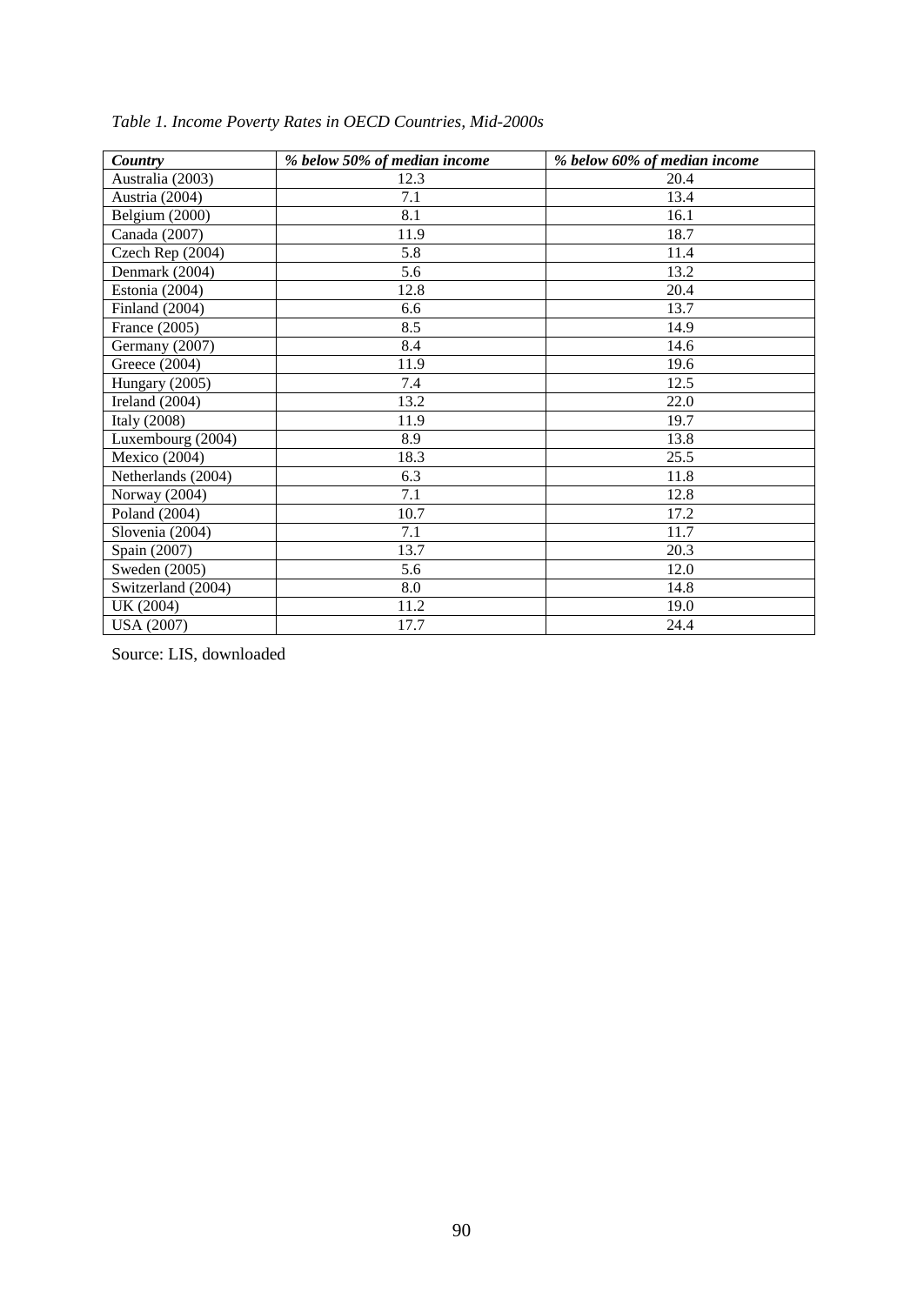| Country            | % of below 50% of median income |                 |      |  |  |
|--------------------|---------------------------------|-----------------|------|--|--|
|                    | <b>Children</b>                 | Elderly $(65+)$ | All  |  |  |
| Australia (2003)   | 14.0                            | 22.3            | 12.3 |  |  |
| Austria (2004)     | 6.8                             | 9.4             | 7.1  |  |  |
| Belgium (2000)     | 7.2                             | 15.4            | 8.1  |  |  |
| Canada (2007)      | 15.0                            | 8.3             | 11.9 |  |  |
| Czech Rep (2004)   | 10.2                            | 2.1             | 5.8  |  |  |
| Denmark (2004)     | 3.9                             | 8.5             | 5.6  |  |  |
| Estonia (2004)     | 15.4                            | 13.5            | 12.8 |  |  |
| Finland (2004)     | 4.1                             | 10.3            | 6.6  |  |  |
| France $(2005)$    | 10.2                            | 7.4             | 8.5  |  |  |
| Germany (2007)     | 9.3                             | 9.0             | 8.4  |  |  |
| Greece (2004)      | 12.4                            | 18.8            | 11.9 |  |  |
| Hungary (2005)     | 9.9                             | 4.0             | 7.4  |  |  |
| Ireland $(2004)$   | 15.9                            | 23.8            | 13.2 |  |  |
| Italy (2008)       | 17.1                            | 11.0            | 11.9 |  |  |
| Luxembourg (2004)  | 13.5                            | 4.7             | 8.9  |  |  |
| Mexico (2004)      | 22.2                            | 27.1            | 18.3 |  |  |
| Netherlands (2004) | 9.2                             | 2.4             | 6.3  |  |  |
| Norway (2004)      | 5.3                             | 8.5             | 7.1  |  |  |
| Poland (2004)      | 15.6                            | 3.5             | 10.7 |  |  |
| Slovenia (2004)    | 5.5                             | 16.4            | 7.1  |  |  |
| Spain (2007)       | 17.3                            | 20.7            | 13.7 |  |  |
| Sweden (2005)      | 4.7                             | 6.6             | 5.6  |  |  |
| Switzerland (2004) | 9.3                             | 15.1            | 8.0  |  |  |
| UK (2004)          | 13.0                            | 16.3            | 11.2 |  |  |
| <b>USA</b> (2004)  | 22.0                            | 24.2            | 17.7 |  |  |

*Table 2. Income Poverty Rates for Children and Elderly in OECD Countries, Mid-2000s*

Source: LIS downloaded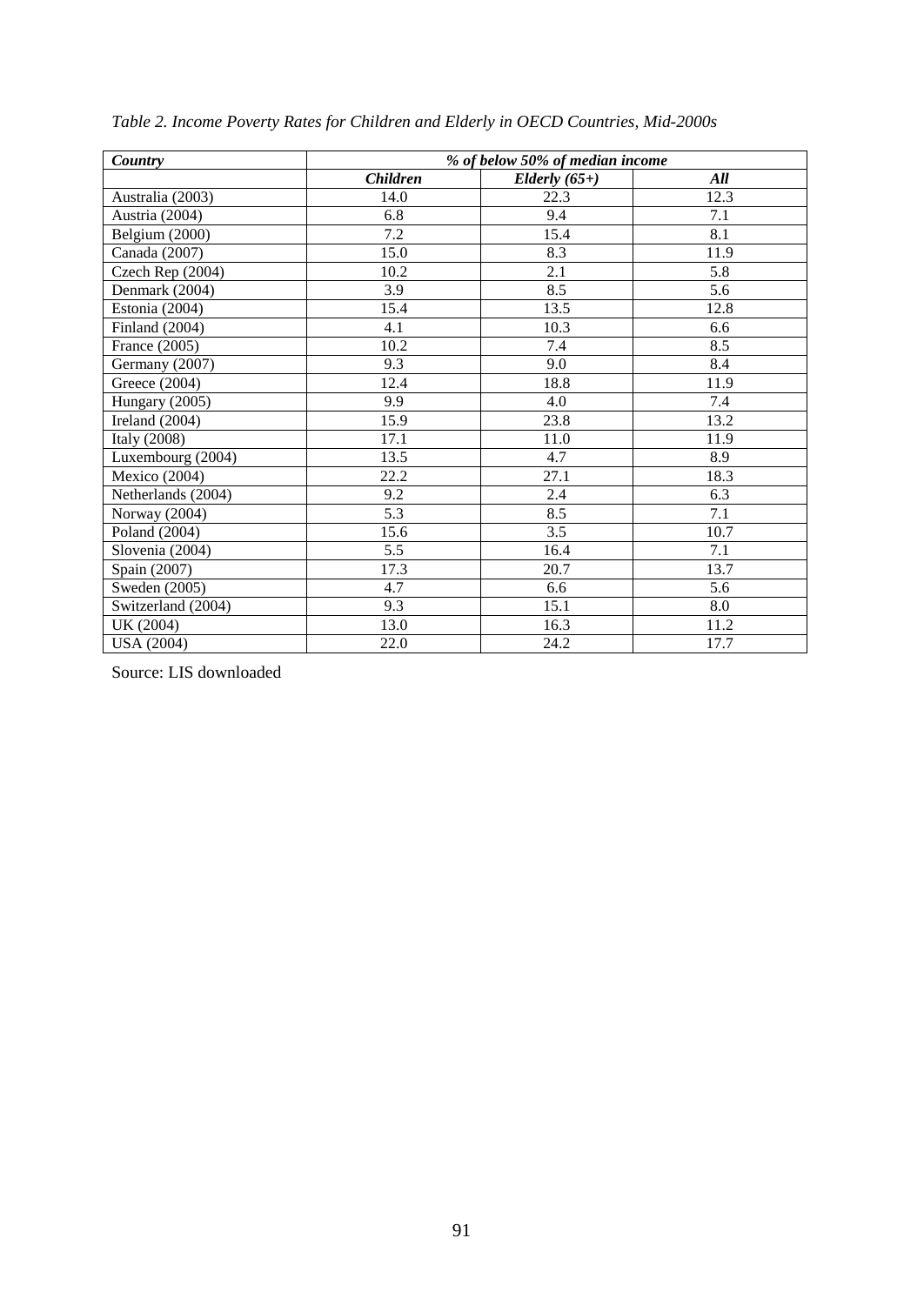| Country     | Pre-transfer | Post-transfer | <b>Reduction in poverty</b> |              |
|-------------|--------------|---------------|-----------------------------|--------------|
|             | poverty      | poverty       |                             |              |
|             | %            | %             | % point                     | $\%$         |
| Belgium     | 27.5         | 15.2          | 12.3                        | 44.7         |
| Bulgaria    | 25.5         | 22.0          | 3.5                         | 13.7         |
| Czech Rep   | 20.1         | 9.6           | 10.5                        | 52.2         |
| Denmark     | 27.1         | 11.7          | 15.4                        | 56.8         |
| Germany     | 24.8         | 15.2          | 9.6                         | 38.7         |
| Estonia     | 25.2         | 19.4          | 5.8                         | 23.0         |
|             | 33.1         | 17.2          | 15.9                        | 48.0         |
| Ireland     | 23.7         | 20.3          | 3.4                         | 14.3         |
| Greece      | 23.9         | 19.7          | 4.2                         | 17.6         |
| Spain       | 26.4         | 13.1          | 13.3                        | 50.4         |
| France      | 24.1         | 19.8          | 4.3                         | 17.8         |
| Italy       | 21.0         | 15.5          | 5.5                         | 26.2         |
| Cyprus      | 27.2         | 21.2          | 6.0                         | 22.1         |
| Latvia      | 25.5         | 19.1          | 6.4                         | 25.1         |
| Lithuania   | 23.4         | 13.5          | 9.9                         | 42.3         |
| Luxembourg  | 29.3         | 12.3          | 17.0                        | 58.0         |
| Hungary     | 21.2         | 14.8          | 6.4                         | 30.2         |
| Malta       | 20.6<br>24.7 | 10.2<br>12.0  | 10.4<br>12.7                | 50.5<br>51.4 |
| Netherlands | 26.5         | 17.3          | 9.2                         | 34.7         |
| Austria     | 24.2         | 18.1          | 6.1                         | 25.2         |
|             | 30.9         | 24.8          | 6.1                         | 19.7         |
| Poland      | 23.1         | 11.5          | 11.6                        | 50.2         |
| Portugal    | 18.2         | 10.6          | 7.6                         | 41.8         |
| Romania     | 28.9         | 13.0          | 15.9                        | 55.0         |
| Slovenia    | 27.5         | 10.5          | 17.0                        | 61.8         |
| Slovakia    | 29.7         | 18.6          | 11.1                        | 37.4         |
| Finland     |              |               |                             |              |
| Sweden      |              |               |                             |              |
| UK          |              |               |                             |              |

*Table 3: Income Poverty Rates Pre- and Post-Transfers in EU Countries, 2007*

Eurostat downloaded.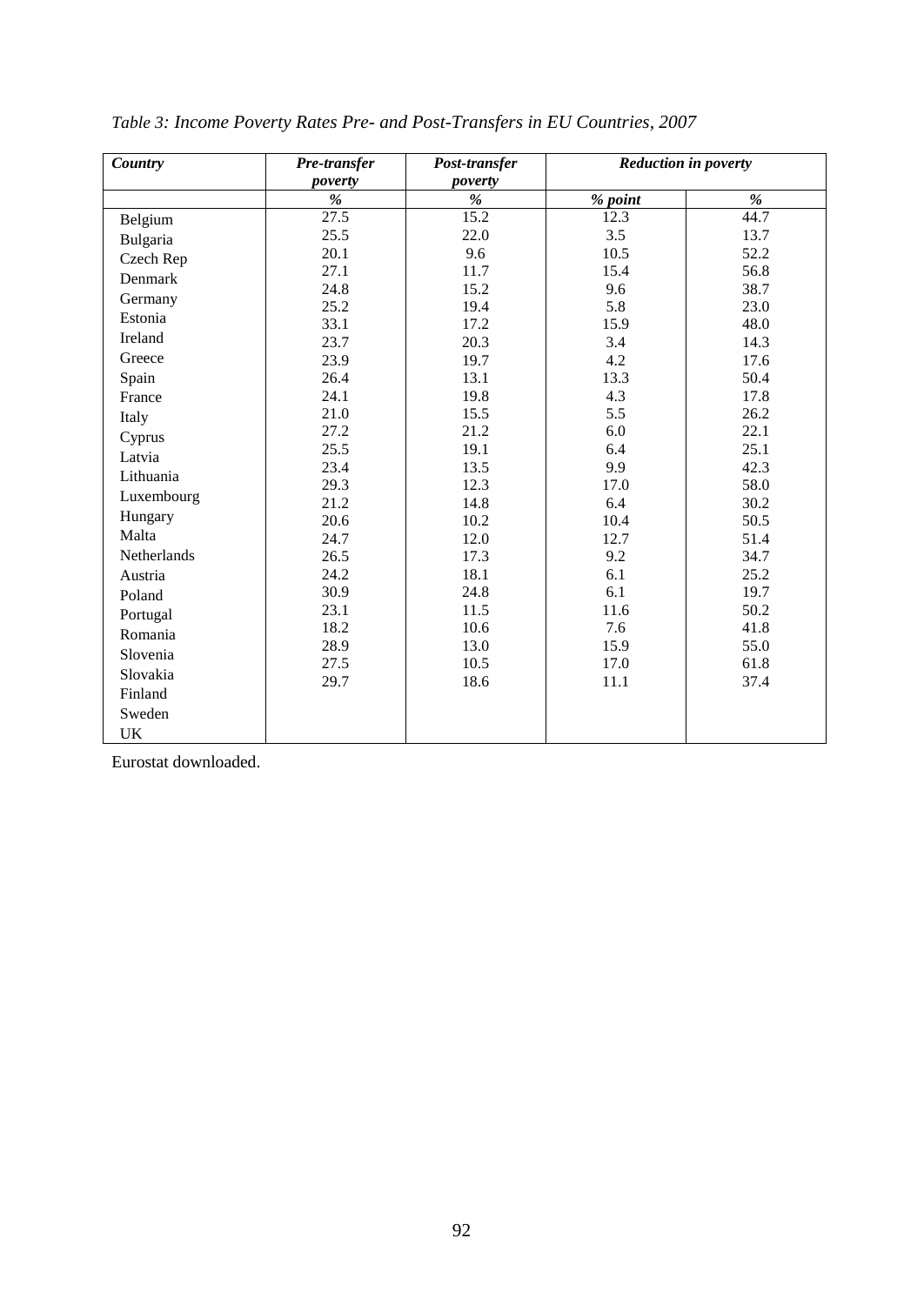| Country         | <b>Cash transfers</b> | <b>Non-cash social benefits</b> |
|-----------------|-----------------------|---------------------------------|
|                 | % of GDP              | % of GDP                        |
| Australia       | 8.1                   | 6.7                             |
| Austria         | 18.4                  | 8.2                             |
| Belgium         | 16.2                  | 9.1                             |
| Canada          | 8.8                   | 9.4                             |
| Czech Republic  | 11.4                  | 7.8                             |
| Denmark         | 13.8                  | 11.8                            |
| Finland         | 15.3                  | 9.9                             |
| France          | 17.5                  | 10.8                            |
| Germany         | 15.9                  | 9.9                             |
| Greece          | 13.4                  | 7.1                             |
| Hungary         | 13.8                  | 8.7                             |
| Ireland         | 8.4                   | 7.7                             |
| Italy           | 16.7                  | 7.7                             |
| Japan           | 10.2                  | 8.1                             |
| Luxembourg      | 13.9                  | 8.8                             |
| Netherlands     | 11.1                  | 8.5                             |
| New Zealand     | 9.7                   | 8.4                             |
| Norway          | 10.9                  | 10.1                            |
| Poland          | 15.7                  | 4.9                             |
| Slovak Republic | 10.2                  | 6.1                             |
| Spain           | 13.1                  | 7.4                             |
| Sweden          | 14.5                  | 13.6                            |
| Switzerland     | 11.8                  | 7.8                             |
| UK              | 10.3                  | 10.5                            |
| <b>USA</b>      | $\boldsymbol{8.0}$    | 7.0                             |

*Table 4*. *Social Expenditure Distinguishing Cash and Non-Cash Benefits as Percentage of GDP in OECD Countries, Mid-2000s*

Source: OECD Social Expenditure Database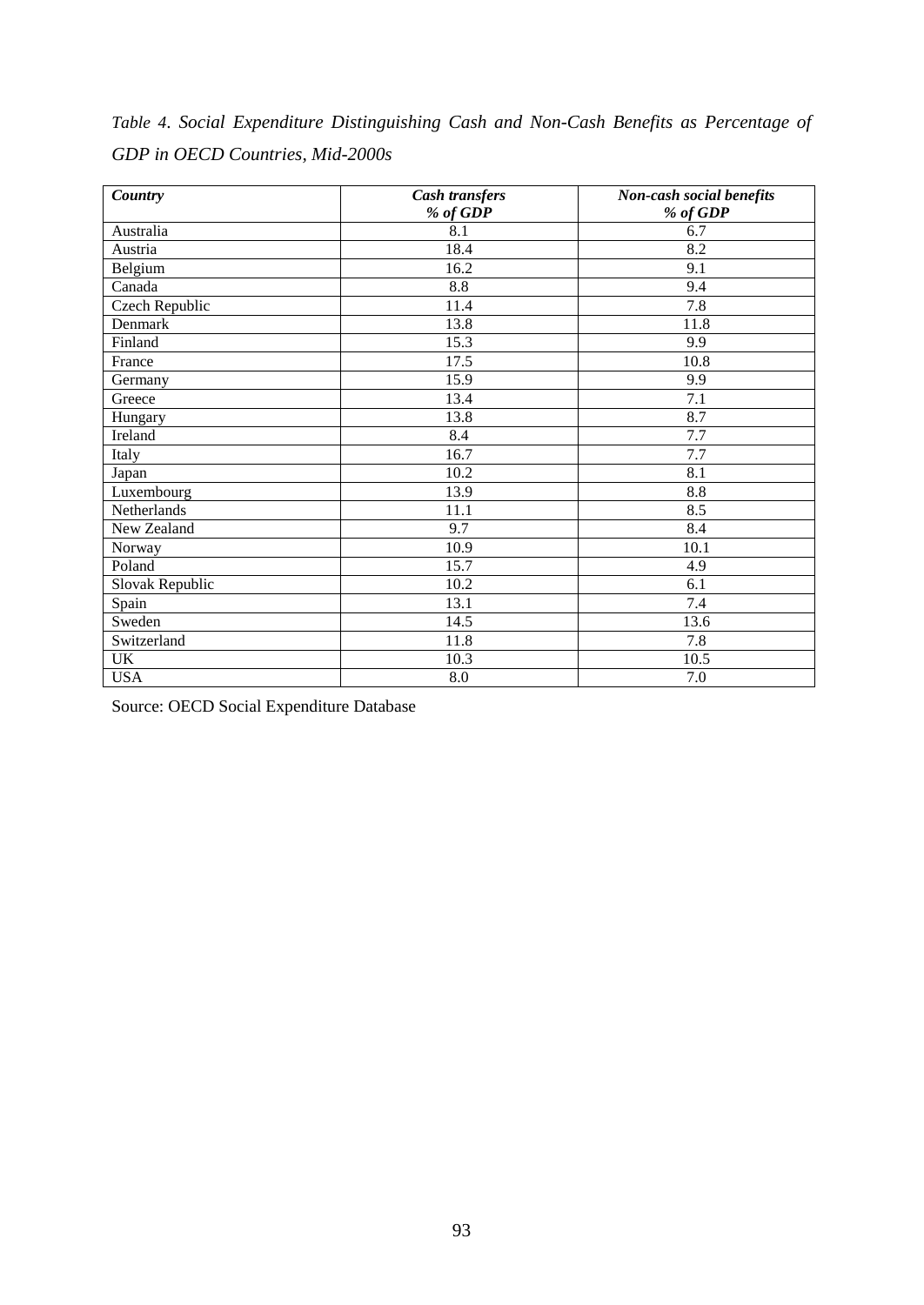| Country                       | 2007                     | 2008                          | 2009                     | 2010              | 2011                          |
|-------------------------------|--------------------------|-------------------------------|--------------------------|-------------------|-------------------------------|
|                               | $\overline{\frac{9}{6}}$ | $\overline{\frac{\theta}{6}}$ | $\overline{\mathcal{U}}$ | $\frac{9}{6}$     | $\overline{\frac{\theta}{6}}$ |
| Belgium                       | 15.2                     | 14.7                          | 14.6                     | 14.6              | 15.3                          |
| Bulgaria                      | 22.0                     | 21.4                          | $\overline{21.8}$        | $\overline{20.7}$ | $\overline{22.3}$             |
| <b>Czech Republic</b>         | 9.6                      | 9.0                           | 8.6                      | 9.0               | 9.8                           |
| Denmark                       | 11.7                     | 11.8                          | 13.1                     | 13.3              | 13.0                          |
| Germany                       | 15.2                     | 15.2                          | 15.5                     | 15.6              | 15.8                          |
| Estonia                       | 19.4                     | 19.5                          | 19.7                     | 15.8              | 17.5                          |
| Ireland                       | 17.2                     | 15.5                          | 15.0                     | 16.1              | $\ddot{\cdot}$                |
| Greece                        | 20.3                     | 20.1                          | 19.7                     | 20.1              | 21.4                          |
| Spain                         | 19.7                     | 19.6                          | 19.5                     | 20.7              | 21.8                          |
| France                        | 13.1                     | 12.7                          | 12.9                     | 13.3              | 14.0                          |
| Italy                         | 19.8                     | 18.7                          | 18.4                     | 18.2              | 19.6                          |
| Cyprus                        | 15.5                     | 15.9                          | 15.8                     | 15.1              | 14.5                          |
| Latvia                        | 21.2                     | 25.6                          | 25.7                     | 21.3              | 19.1                          |
| Lithuania                     | 19.1                     | 20.0                          | 20.6                     | 20.2              | 20.0                          |
| Luxembourg                    | 13.5                     | 13.4                          | 14.9                     | 14.5              | 13.6                          |
| Hungary                       | 12.3                     | 12.4                          | 12.4                     | 12.3              | 13.8                          |
| Malta                         | 14.8                     | 15.0                          | 15.3                     | 15.0              | 15.4                          |
| Netherlands                   | 10.2                     | 10.5                          | 11.1                     | 10.3              | 11.0                          |
| Austria                       | 12.0                     | 12.4                          | 12.0                     | 12.1              | 12.6                          |
| Poland                        | 17.3                     | 16.9                          | 17.1                     | 17.6              | 17.7                          |
| Portugal                      | 18.1                     | 18.5                          | 17.9                     | 17.9              | 18.0                          |
| Romania                       | 24.8                     | 23.4                          | 22.4                     | 21.1              | 22.2                          |
| Slovenia                      | 11.5                     | 12.3                          | 11.3                     | 12.7              | 13.6                          |
| Slovakia                      | 10.6                     | 10.9                          | 11.0                     | 12.0              | 13.0                          |
| Finland                       | 13.0                     | 13.6                          | 13.8                     | 13.1              | 13.7                          |
| Sweden                        | 10.5                     | 12.2                          | 13.3                     | 12.9              | 14.0                          |
| United Kingdom                | 18.6                     | 18.7                          | 17.3                     | 17.1              | 16.2                          |
| Iceland                       | 10.1                     | 10.1                          | 10.2                     | $\overline{9.8}$  | 9.2                           |
| Norway                        | 11.9                     | 11.4                          | 11.7                     | 11.2              | 10.5                          |
| Switzerland                   | $\ddot{\cdot}$           | 16.2                          | 15.1                     | 15.0              | 15.0                          |
| Croatia                       | 18                       | 17.3                          | 17.9                     | 20.5              | 21.1                          |
| European Union (27 countries) | 16.5                     | 16.4                          | 16.3                     | 16.4              | 16.9                          |

*Table 5. Relative Income Poverty Rates (60% of Median Threshold), European Union Countries 2007-2011*

Note: The household income statistics in Eurostat are mainly produced with EU-SILC data, which reference period is a fixed 12-month period (such as the previous calendar or tax year) for all countries except UK for which the income reference period is the current year and IE for which the survey is continuous and income is collected for the last twelve months.

Source: Eurostat (downloaded 20 March 2013)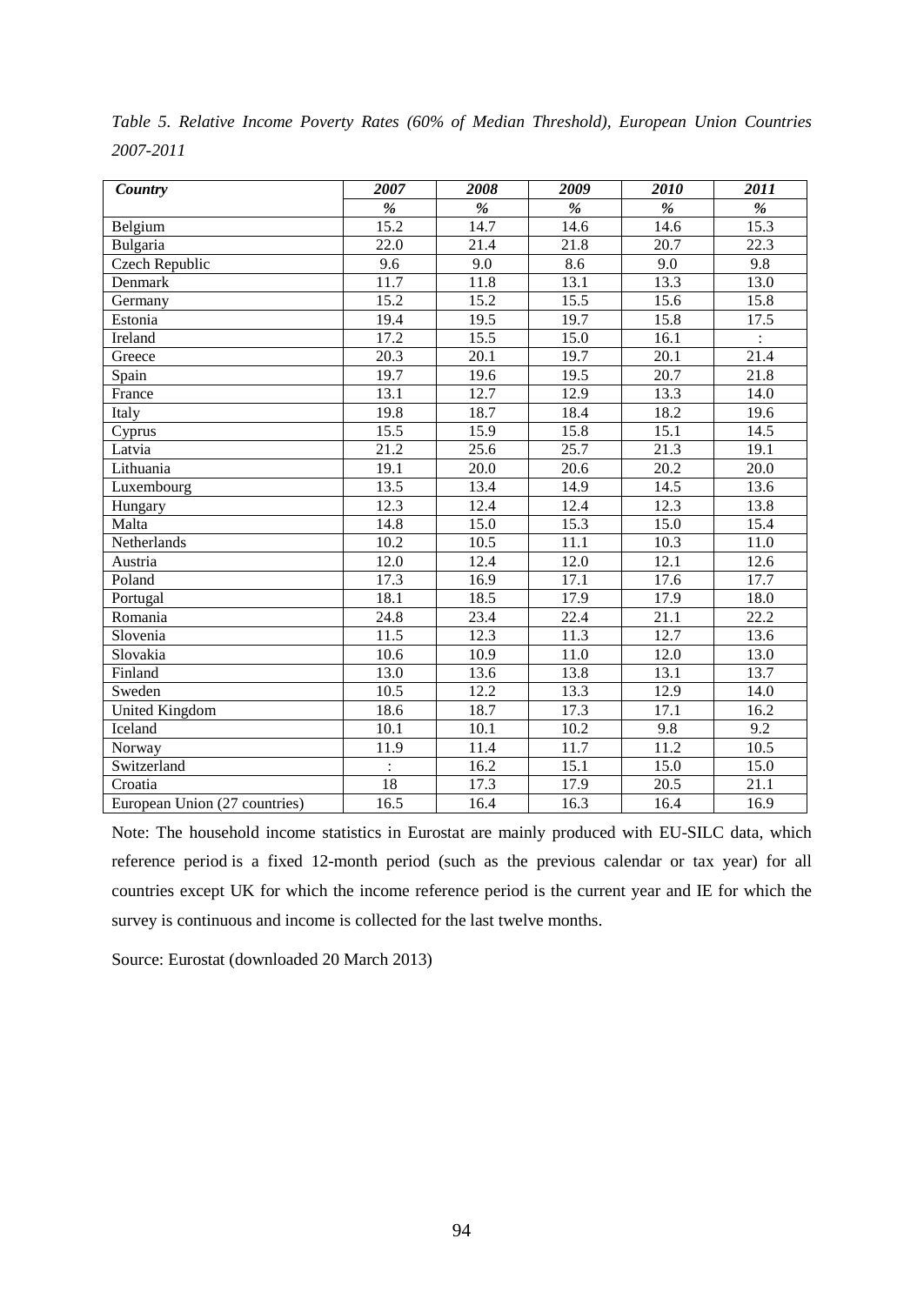| Country                       | 2008 | 2009 | 2010 | 2011           |
|-------------------------------|------|------|------|----------------|
|                               | $\%$ | $\%$ | %    | $\%$           |
| Belgium                       | 14.7 | 13.1 | 13.0 | 13.5           |
| Bulgaria                      | 21.4 | 16.1 | 14.8 | 17.8           |
| <b>Czech Republic</b>         | 9.0  | 8.1  | 7.8  | 8.6            |
| Denmark                       | 11.8 | 13.1 | 12.6 | 12.2           |
| Germany                       | 15.2 | 16.0 | 15.8 | 15.9           |
| Estonia                       | 19.5 | 18.9 | 19.7 | 23.9           |
| Ireland                       | 15.5 | 15.4 | 22.8 | $\ddot{\cdot}$ |
| Greece                        | 20.1 | 18.9 | 18.0 | 24.9           |
| Spain                         | 19.6 | 20.2 | 22.3 | 25.7           |
| France                        | 12.7 | 12.7 | 12.3 | 13.9           |
| Italy                         | 18.7 | 19.9 | 19.3 | 21.4           |
| Cyprus                        | 15.9 | 16.3 | 16.2 | 14.4           |
| Latvia                        | 25.6 | 26.0 | 33.0 | 36.2           |
| Lithuania                     | 20.0 | 18.6 | 28.4 | 30.8           |
| Luxembourg                    | 13.4 | 15.5 | 14.4 | 14.6           |
| Hungary                       | 12.4 | 11.8 | 13.7 | 14.7           |
| Malta                         | 15.0 | 14.3 | 16.5 | 15.9           |
| Netherlands                   | 10.5 | 10.6 | 10.0 | 11.0           |
| Austria                       | 12.4 | 11.4 | 11.0 | 10.5           |
| Poland                        | 16.9 | 13.7 | 13.0 | 11.9           |
| Portugal                      | 18.5 | 18.1 | 16.1 | 17.9           |
| Romania                       | 23.4 | 18.2 | 16.2 | 17.9           |
| Slovenia                      | 12.3 | 10.2 | 12.1 | 13.0           |
| Slovakia                      | 10.9 | 7.8  | 7.3  | 7.0            |
| Finland                       | 13.6 | 13.0 | 12.0 | 12.3           |
| Sweden                        | 12.2 | 11.7 | 11.2 | 11.6           |
| <b>United Kingdom</b>         | 18.7 | 20.4 | 21.4 | 21.8           |
| Iceland                       | 10.1 | 9.8  | 16.7 | 23.7           |
| Norway                        | 11.4 | 10.2 | 9.6  | 8.9            |
| Switzerland                   | 16.2 | 13.8 | 13.8 | 13.1           |
| European Union (27 countries) | 16.4 | 16.3 | 16.4 | 17.5           |

*Table 6. 'Anchored' Income Poverty Rates (60% of Median Threshold in 2008, Indexed to Consumer Prices Subsequently), European Union Countries 2008-2011*

Note: The household income statistics in Eurostat are mainly produced with EU-SILC data, which reference period is a fixed 12-month period (such as the previous calendar or tax year) for all countries except UK for which the income reference period is the current year and IE for which the survey is continuous and income is collected for the last twelve months.

Source: Eurostat (downloaded 20 March 2013)